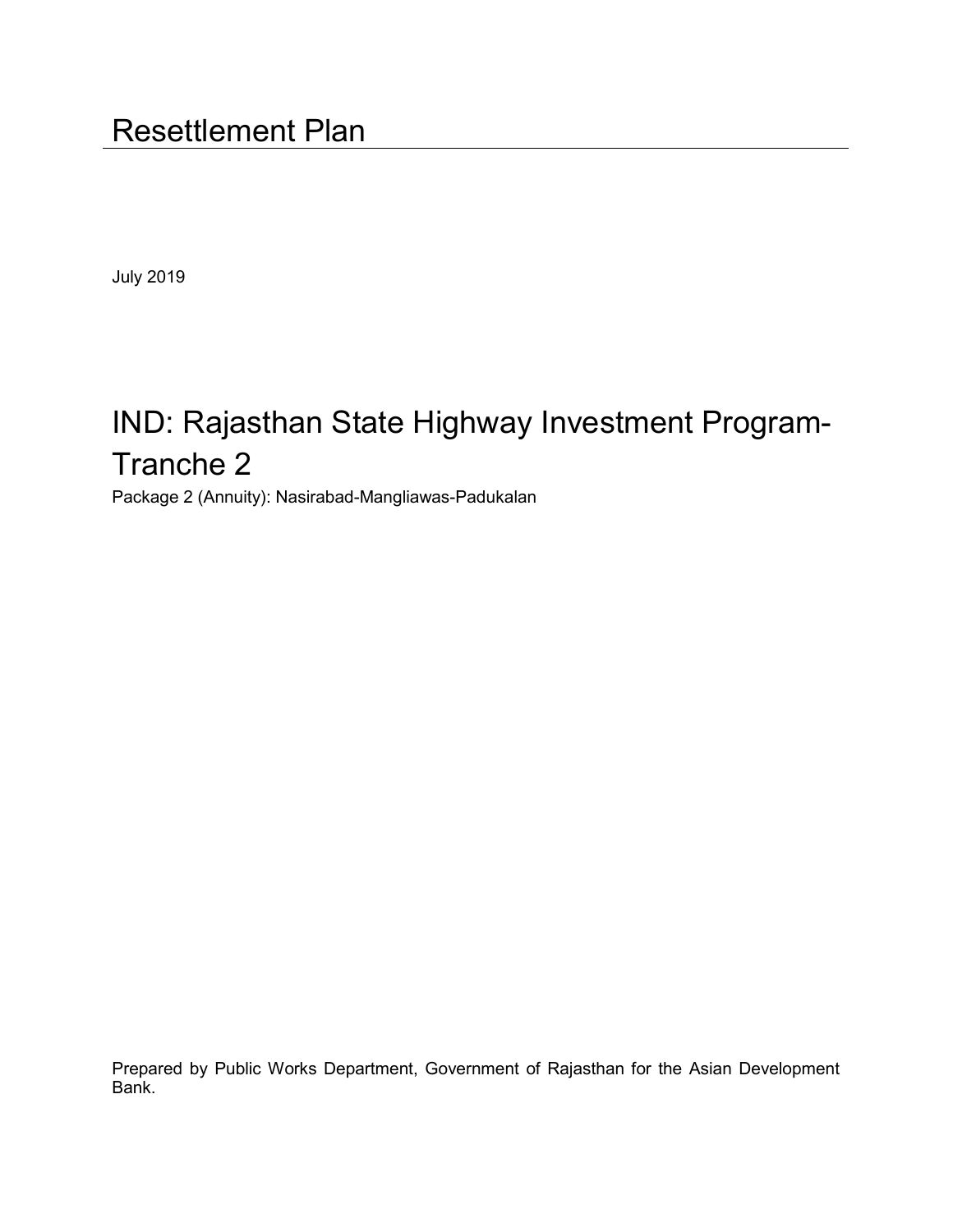# **CURRENCY EQUIVALENTS**

|        | (as of 10 June 2019) |               |
|--------|----------------------|---------------|
| v unit |                      | Indian runges |

| Currency unit | $\overline{\phantom{m}}$ | Indian rupees (INR/Rs.) |
|---------------|--------------------------|-------------------------|
| ₹1.00         | $=$                      | \$0.0144                |
| \$1.00        | $=$                      | ₹69.40.71               |

#### **ABBREVIATIONS**

| ADB             | Asian Development Bank                               |
|-----------------|------------------------------------------------------|
| DC              | <b>District Collector</b>                            |
| GOI             | Government of India                                  |
| <b>GRC</b>      | Grievance Redressal Committee                        |
| <b>IAY</b>      | Indira Awaas Yojana                                  |
| <b>RFCTLARR</b> | The Right to Fair Compensation and Transparency      |
|                 | in Land Acquisition, Rehabilitation and Resettlement |
|                 | Act, 2013                                            |
| <b>RLAB</b>     | Draft Rajasthan Land Acquisition Bill                |
| <b>NGO</b>      | Nongovernment organization                           |
| PD.             | <b>Project Director</b>                              |
| PIU             | <b>Project Implementation Unit</b>                   |
| <b>PRoW</b>     | Proposed Right-of-Way                                |
| <b>SDRS</b>     | Social Development and Resettlement Specialist       |
| <b>RoW</b>      | Right-of-Way                                         |
| SO.             | Safeguards Officer                                   |
| SH              | State Highway                                        |
| <b>SPS</b>      | <b>Safeguard Policy Statement</b>                    |
| SoR             | <b>PWD Schedule of Rate</b>                          |

#### **NOTES**

- (i) The fiscal year (FY) of the Government of India and its agencies ends on 31 March. "FY" before a calendar year denotes the year in which the fiscal year ends, e.g., FY2019 ends on 31 March 2019.
- (ii) In this report, "\$" refers to US dollars.

This resettlement plan is a document of the borrower. The views expressed herein do not necessarily represent those of ADB's Board of Directors, Management, or staff, and may be preliminary in nature. Your attention is directed to the "terms of use" section of this website.

In preparing any country program or strategy, financing any project, or by making any designation of or reference to a particular territory or geographic area in this document, the Asian Development Bank does not intend to make any judgments as to the legal or other status of any territory or area.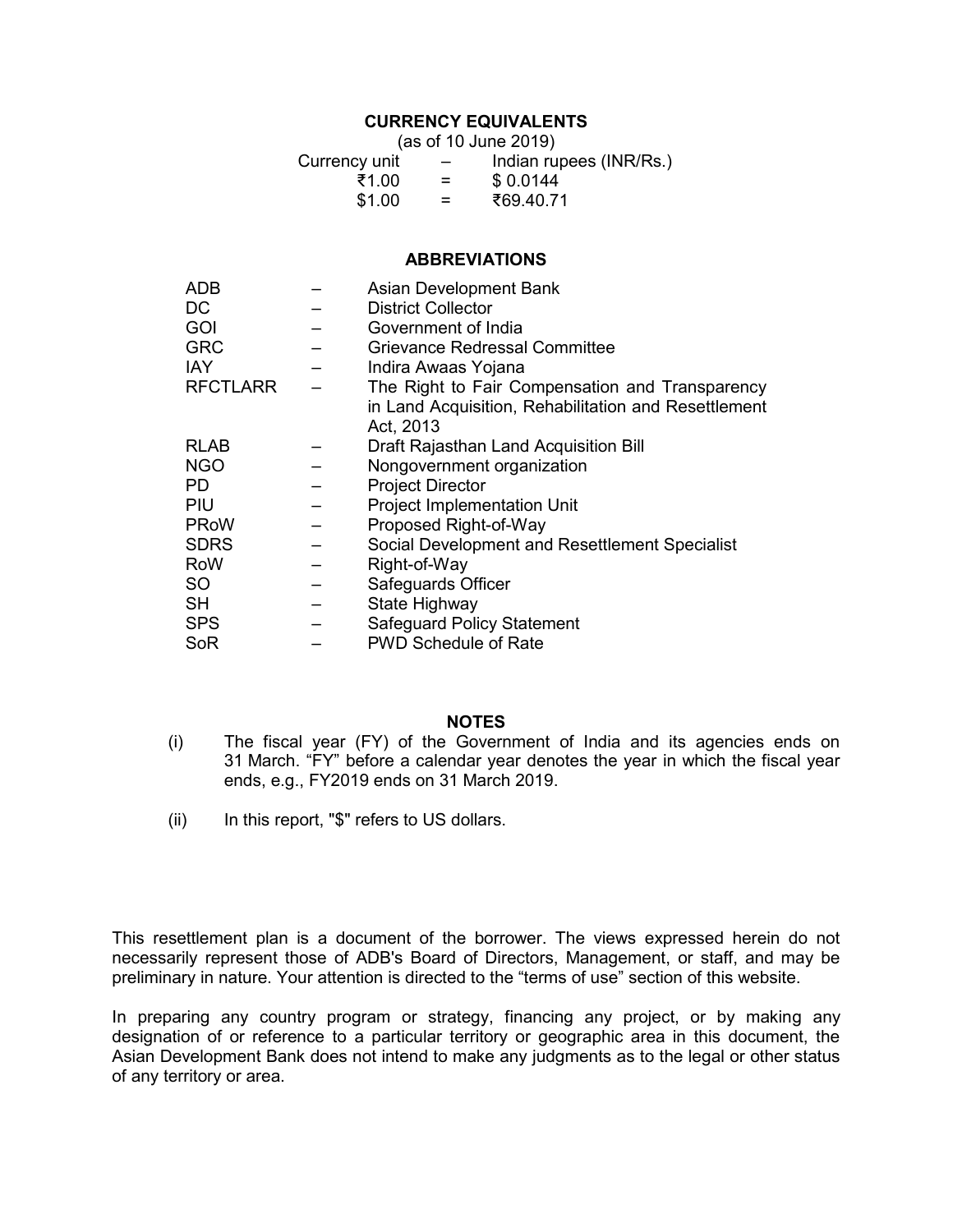# **CONTENTS**

|      | Α.          |                                                                 |  |
|------|-------------|-----------------------------------------------------------------|--|
|      | B.          |                                                                 |  |
|      | C.          |                                                                 |  |
|      | D.          |                                                                 |  |
|      | Ε.          |                                                                 |  |
|      | F.          |                                                                 |  |
|      | G.          |                                                                 |  |
| II.  |             |                                                                 |  |
|      | Α.          |                                                                 |  |
|      | <b>B.</b>   |                                                                 |  |
|      | C.          |                                                                 |  |
|      | D.          |                                                                 |  |
|      | Е.          |                                                                 |  |
|      | F.          |                                                                 |  |
|      | G.          |                                                                 |  |
|      | Η.          |                                                                 |  |
| III. |             |                                                                 |  |
|      | Α.          |                                                                 |  |
|      | Β.          |                                                                 |  |
|      | C.          |                                                                 |  |
|      | D.          |                                                                 |  |
|      | Е.          |                                                                 |  |
|      | $F_{\perp}$ |                                                                 |  |
|      |             |                                                                 |  |
|      | А.          |                                                                 |  |
|      | В.          |                                                                 |  |
|      | C.          |                                                                 |  |
|      | D.          |                                                                 |  |
|      | Е.          |                                                                 |  |
| V.   |             |                                                                 |  |
|      | А.          |                                                                 |  |
|      | Β.          |                                                                 |  |
|      | C.          |                                                                 |  |
|      | D.<br>Ε.    |                                                                 |  |
|      |             |                                                                 |  |
|      | F.          | Involuntary Resettlement Safeguard Principles for the Project22 |  |
|      | G.          |                                                                 |  |
|      |             |                                                                 |  |
|      | $A_{\cdot}$ |                                                                 |  |
|      | В.<br>C.    |                                                                 |  |
|      |             |                                                                 |  |
|      |             |                                                                 |  |
|      | $A_{\cdot}$ |                                                                 |  |
|      |             |                                                                 |  |
|      | А.<br>B.    |                                                                 |  |
|      | C.          |                                                                 |  |
|      |             |                                                                 |  |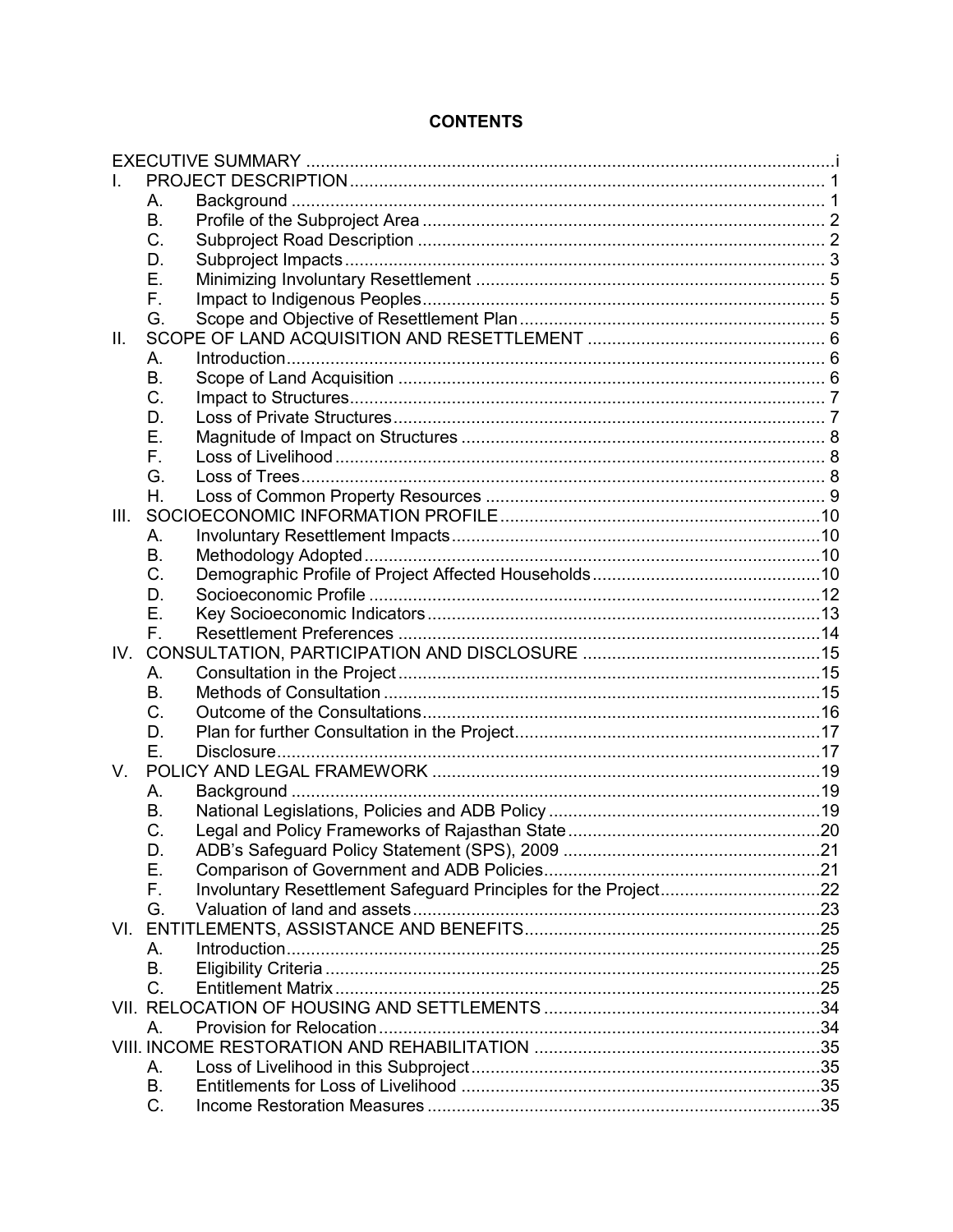|         | А.                |                                                                                             |  |
|---------|-------------------|---------------------------------------------------------------------------------------------|--|
|         | В.                |                                                                                             |  |
|         | C.                |                                                                                             |  |
|         | D.                | Compensation for Community Assets and Government Structures38                               |  |
|         | Ε.                |                                                                                             |  |
|         | F.                |                                                                                             |  |
|         | G.                |                                                                                             |  |
|         | Η.                |                                                                                             |  |
| $X_{-}$ |                   |                                                                                             |  |
|         | Α.                |                                                                                             |  |
|         | <b>B.</b>         |                                                                                             |  |
| XL      |                   |                                                                                             |  |
|         | А.                |                                                                                             |  |
|         | B.                |                                                                                             |  |
|         | C.                |                                                                                             |  |
|         | D.                |                                                                                             |  |
|         | Ε.                |                                                                                             |  |
|         | F.                |                                                                                             |  |
|         | G.                |                                                                                             |  |
|         | Η.                |                                                                                             |  |
|         | L.                |                                                                                             |  |
|         |                   |                                                                                             |  |
|         | A.                |                                                                                             |  |
|         | <b>B.</b>         |                                                                                             |  |
|         | C.                |                                                                                             |  |
|         |                   |                                                                                             |  |
|         | Α.                |                                                                                             |  |
|         | <b>B.</b>         |                                                                                             |  |
|         | $C_{\cdot}$       |                                                                                             |  |
|         |                   |                                                                                             |  |
|         | <b>APPENDICES</b> |                                                                                             |  |
|         |                   |                                                                                             |  |
|         |                   |                                                                                             |  |
|         |                   | Appendix 3: Comparison between ADBIR Policy Requirements and RFCTLARR Act 2013 with         |  |
|         |                   |                                                                                             |  |
|         |                   | Appendix 4: Terms of Reference (TOR) for the NGO/agency to assist PIUs in Resettlement Plan |  |
|         |                   |                                                                                             |  |

# **LIST OF TABLES**

Appendix 5: Terms of Reference for engaging an External Monitoring Agency/Expert ..............74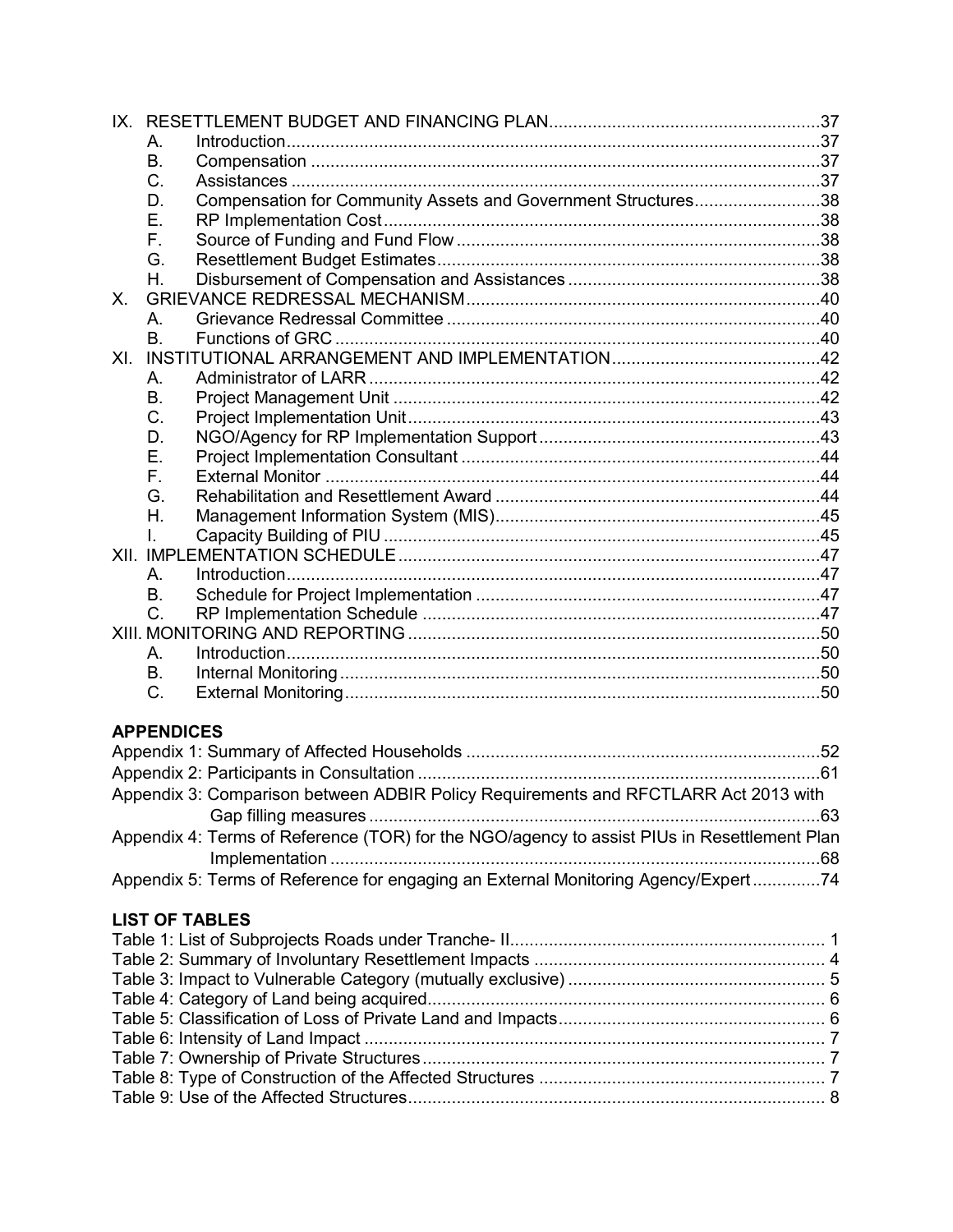# **LIST OF FIGURES**

|--|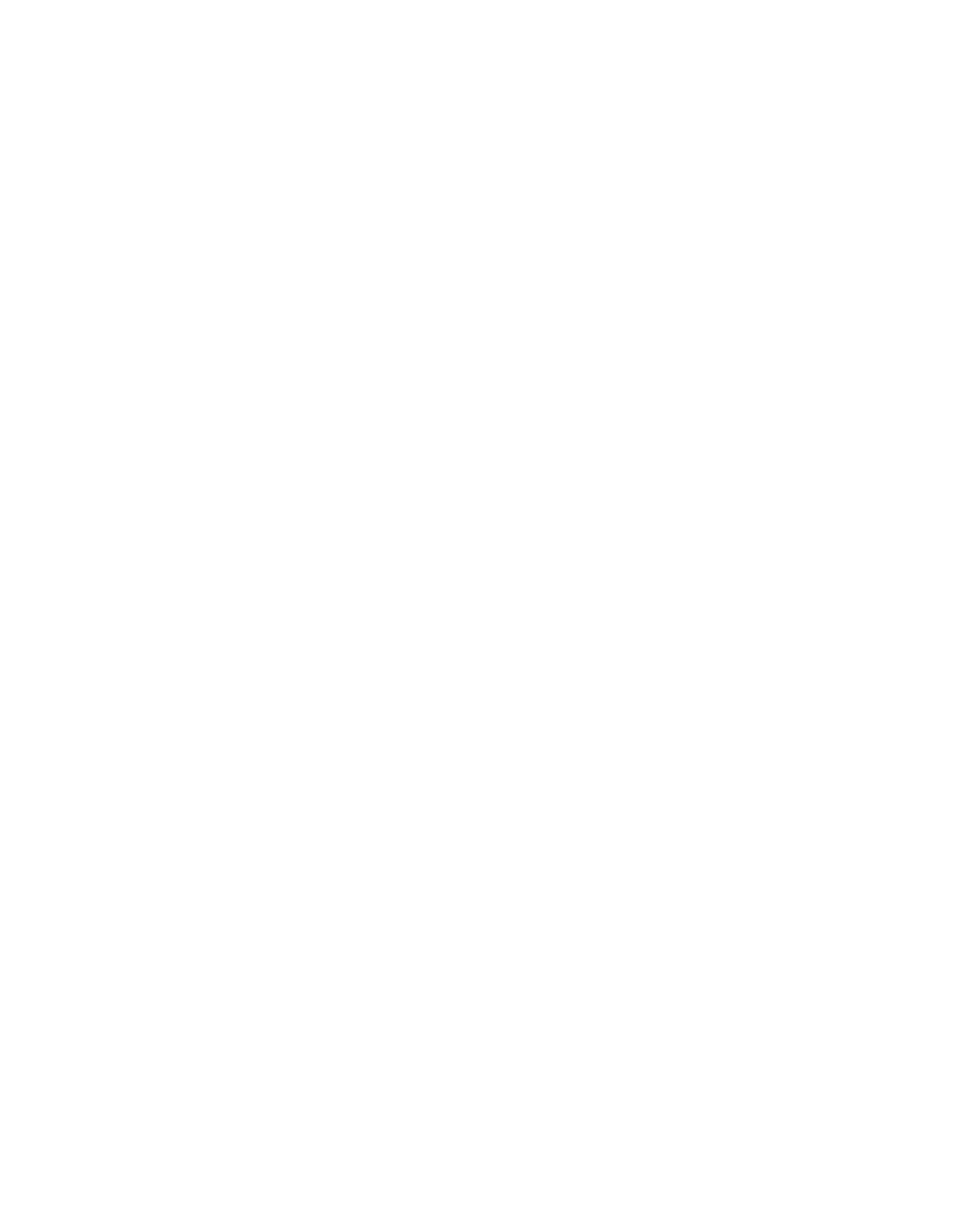#### **EXECUTIVE SUMMARY**

<span id="page-6-0"></span>1. Government of Rajasthan has proposed to upgrade its road network under Rajasthan State Highway Investment Program (RSHIP) and as part of this endeavour, Public Works Department (PWD) of Rajasthan has been mandated to undertake improvement and upgradation of various State Highways and Major District Roads at different locations in Rajasthan. As part of this mandate, the Public Private Partnership (PPP) Division of Rajasthan Public Works Department has identified the roads requiring improvement that would improve the connectivity to national highways, major towns and industrial belts. The proposed investment program will support up gradation and improvement of the identified roads and 16 road projects totalling of about 1,009 kilometers (km) spread across the State of Rajasthan is under implementation. Tranche-II will finance 11 road projects totalling of about 754.463 km spread across 14 Districts in the State of Rajasthan.

2. The PPP Division of the Public Works Department has prepared this resettlement plan for Nasirabad to Mangaliyawas to Padukalan section of SH- 04 proposed under Tranche-2 for improvements under RSHIP. This resettlement plan addresses social issues arising out of acquisition of land and other assets resulting in social and / or economic displacement to households / individuals / community, either direct or indirect and is in compliance with ADB's Safeguard Policy Statement, 2009 and Right to Fair Compensation and Transparency in Land Acquisition, Rehabilitation and Resettlement Act, 2013.

3. The subproject road starts from the T-junction in Mangliyawas, located at existing km 24.000 in Ajmer district and ends at a distance of about km 63.000, at existing km 87.000, at the T-junction with NH-89 in the village of Padukalan located in district Nagaur. The starting point of the corridor is located in Mangliyawas town near NH-8 (km 24.000 of NH-8) and the ending point of the project corridor is located on NH-89 (km 87.000 of NH-89), thus providing better connectivity to villages and towns along MDR-39 to National Highway in the region. Nasirabad- Mangliyawas- Padukalan section of SH-04 involves reconstruction/widening of 87.00 km of the existing two-lane State Highway. The improvements include provision of shoulders, drainage facility road furniture and accessories.

4. The project will involve acquisition of private land measuring 4.265 ha belonging to 144 landowners and transfer of 0.932 ha of government land and will impact 144 families, comprising of 143 families losing agricultural land and 1 family facing non-significant impact to their residence. In addition, 3 common property resources will also be affected.

5. The objective of this resettlement plan is to assist the affected people to improve or at least restore their living standards to the pre-project level. This resettlement plan captures the involuntary resettlement impacts arising out of the proposed improvements to the subproject road section of Nasirabad- Mangaliyawas to Padukalan section of SH-04, proposed under Tranche-2 of RSHIP. The document describes the magnitude of impact, mitigation measures proposed, method of valuation of land, structure and other assets, eligibility criteria for availing rehabilitation and resettlement assistances, baseline socioeconomic characteristics, entitlements based on type of loss and tenure, the institutional arrangement for delivering the entitlements and mechanism for resolving grievances and monitoring.

6. The private land required for the improvements is 4.265 ha. The private land proposed for acquisition is mostly strips of land, with the width varying from 5-10m, and abetting the existing road. As required by law, the land acquisition plans have been prepared for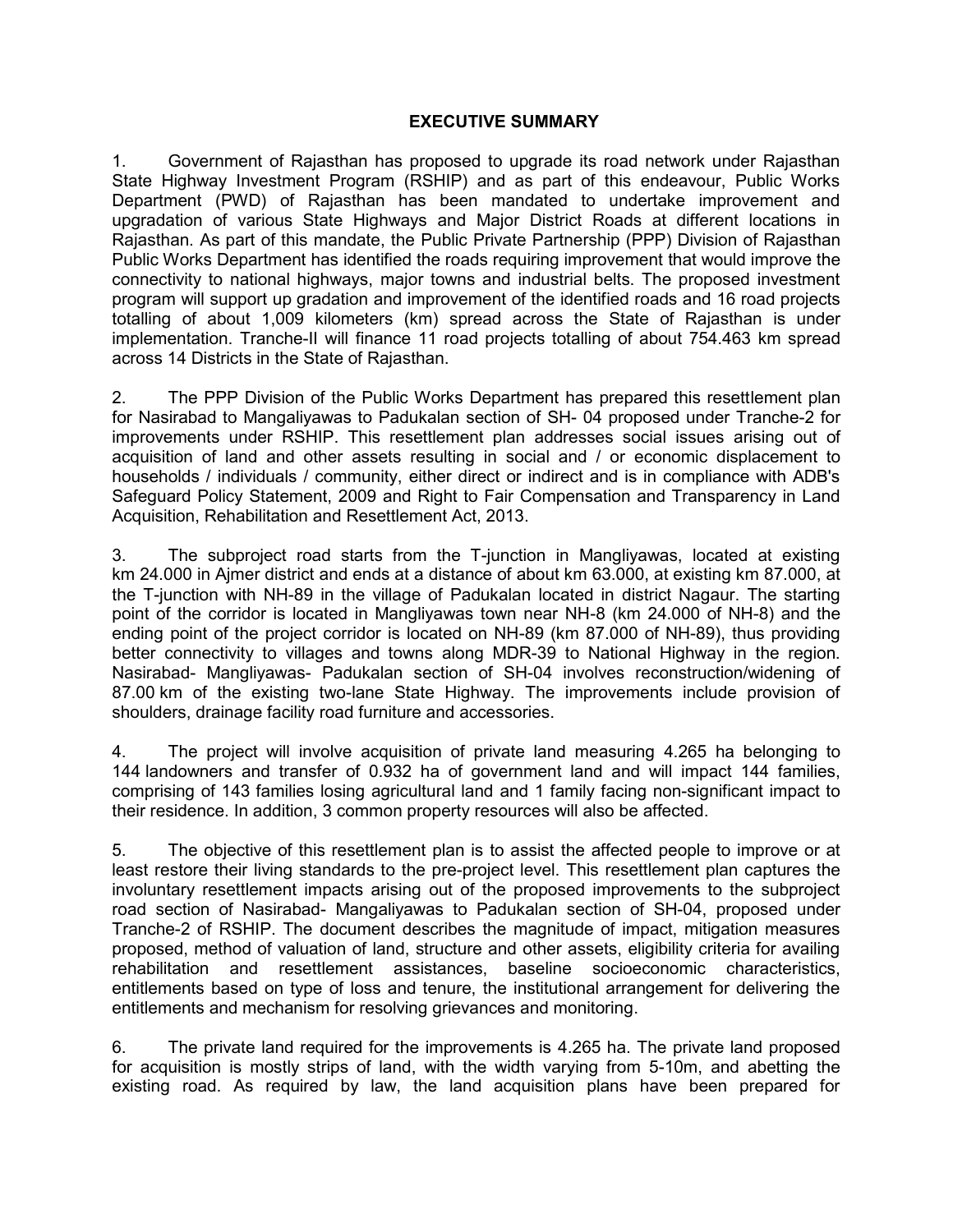implementation, including identifying the titleholders who may be properly registered, through a joint verification survey.

7. The improvements proposed under this subproject will cause impact 143 private land owners and 1 private structure facing partial impact. Further, the subproject will cause impact to 3 common property resources. The private land acquisition involves acquisition of 4.265 ha belonging to 143 landowners and 1 residential owner. No physical displacement is envisaged in this subproject.

8. During the census and socioeconomic survey, 5 FGDs were conducted in villages along the subproject road in settlements and sections where impacts were recorded. All relevant aspects of subproject design, details of land required and impact to private property were discussed with the affected communities.

9. Information will be disseminated to affected persons at various stages. Information including magnitude of loss, detailed asset valuations, entitlements and special provisions, grievance procedures, timing of payments, displacement schedule, civil works schedule will be disclosed by the PIU with assistance from the NGO hired for assisting in resettlement plan implementation. This will be done through public consultation and made available to affected persons as brochures, leaflets, or booklets, etc. in Hindi. The Hindi version of executive summary of the resettlement plan along with entitlement matrix and structure and process of GRC will also be disclosed.

10. The policy framework and entitlements for the RSHIP are based on national laws: The Right to Fair Compensation and Transparency in Land Acquisition, Rehabilitation and Resettlement Act, 2013, State laws and regulations and ADB's Safeguard Policy Statement (SPS), 2009.

11. For title holders, the date of SIA notification [Sec 4(1)] of intended acquisition as per the provisions of RFCTLARR Act will be treated as the cut-off date, and for non-titleholders the start date of project census survey for the subproject will be the cut-off date.

12. An Entitlement Matrix has been developed, that summarizes the types of losses and the corresponding nature and scope of entitlements; and is in compliance with National/State Laws and ADBSPS. The matrix presents the entitlements corresponding to the tenure of the affected persons and the same has been approved and endorsed by Government of Rajasthan. The total resettlement cost for the subproject is Rs. 115.06 million.

13. Grievance Redressal Committee (GRC) will be established at two-levels, one at the Project Implementation Unit (PIU) level and second at PMU level. The GRC will receive, evaluate and facilitate the resolution of affected person concerns, complaints and grievances.

14. The jurisdictional Additional Collector will be the administrator for Land Acquisition, Resettlement and Rehabilitation (LARR). The jurisdictional Additional Collector being the competent authority for land acquisition, he will also look into Resettlement and Rehabilitation and s/he will be supported by the Project Director, PIU in implementation of resettlement plan.

15. The PPP Division, PWD, Government of will be the Project Management Unit (PMU) and will be overall in charge of coordination between the four Project Implementation Units (PIU) and for social safeguards compliance. The PIU will be responsible for screening subprojects, categorization based on involuntary resettlement impacts, conducting the social assessment,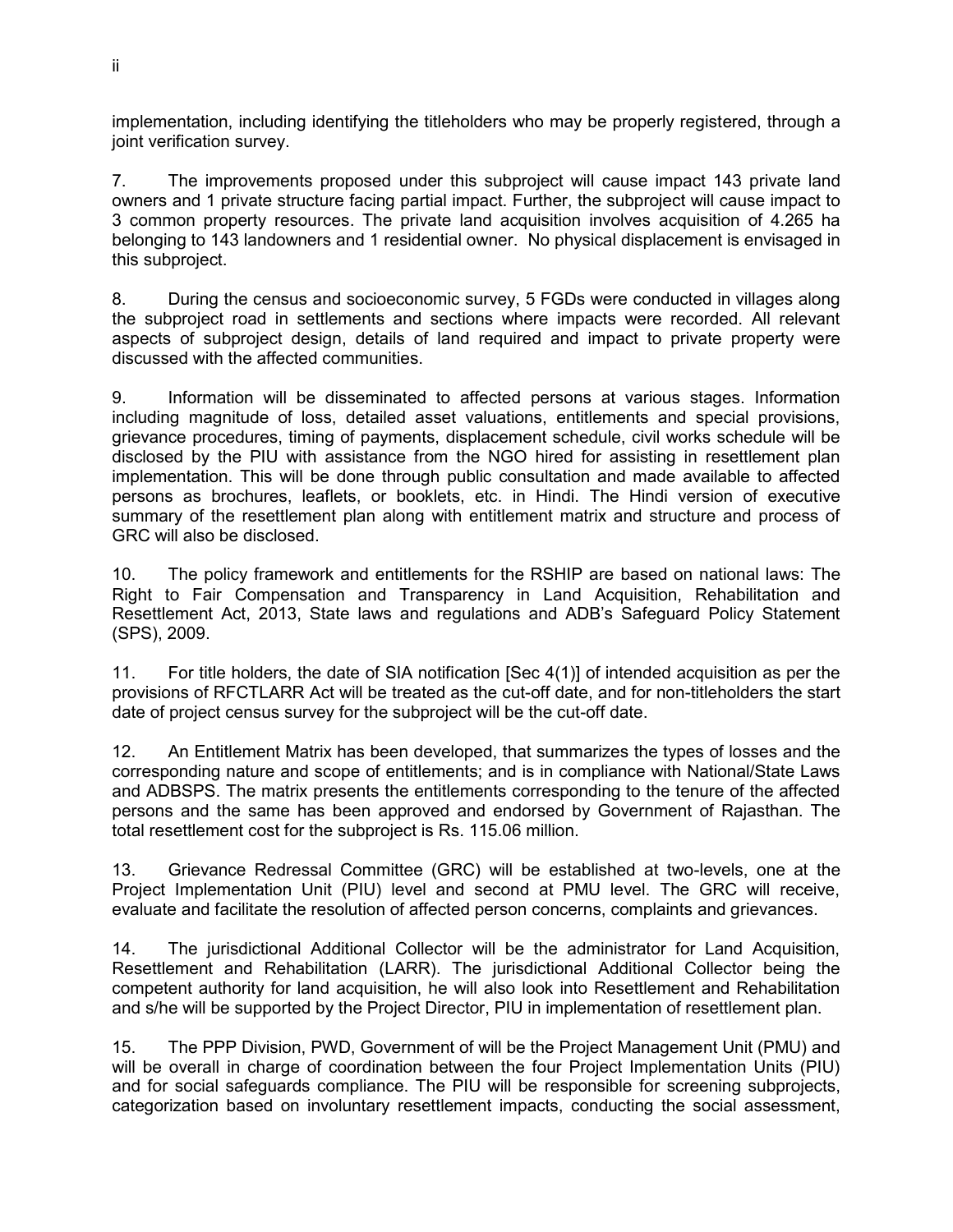preparation and implementation of resettlement plans. The PIU will supported by a resettlement plan implementation support NGO.

16. In view the significance of resettlement impacts under the facility, the monitoring mechanism for this project will have both monitoring by PIU and monitoring by an external agency / expert.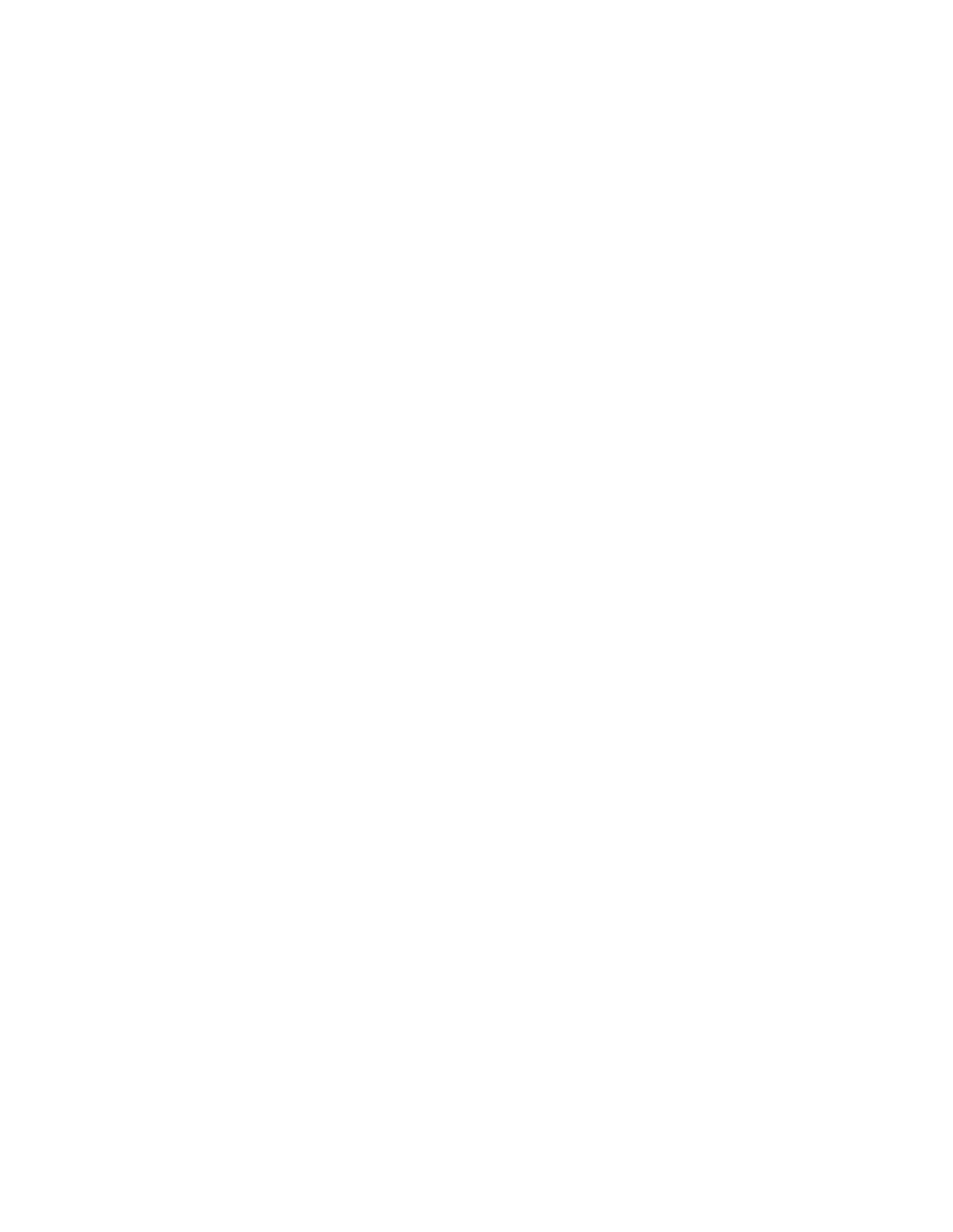# **I. PROJECT DESCRIPTION**

# <span id="page-10-1"></span><span id="page-10-0"></span>**A. Background**

 $\overline{a}$ 

1. Government of Rajasthan has proposed to upgrade its road network under Rajasthan State Highway Investment Program (RSHIP) and as part of this endeavour, Public Works Department (PWD) of Rajasthan has been mandated to undertake improvement and upgradation of various State Highways and Major District Roads at different locations in Rajasthan. As part of this mandate, the Public Private Partnership (PPP) Division of Rajasthan Public Works Department has identified the roads requiring improvement that would improve the connectivity to national highways, major towns and industrial belts. The proposed investment program will support up gradation and improvement of the identified roads and 16 road projects totalling of about 1,009 kilometers (km) spread across the State of Rajasthan is under implementation. Tranche-II will finance 11 road projects totalling of about 754.463 km spread across 14 Districts in the State of Rajasthan. The road subprojects proposed under Tranche-II and their packaging details is given below.

<span id="page-10-2"></span>

| <b>SNo</b>          | <b>Name of Road</b>                                          | Length (Km) | <b>District</b>               | Package       |
|---------------------|--------------------------------------------------------------|-------------|-------------------------------|---------------|
| <b>EPC Mode</b>     |                                                              |             |                               |               |
|                     | Jodhpur-Sojat                                                | 75.700      | Jodhpur, Pali                 | ADB-II/EPC/01 |
| $\overline{2}$      | Bhinmal - Pantheri Posana - Jeevana                          | 51.580      | Jalore                        |               |
| 3                   | Bidasar - Sri Dungargarh - Kalu                              | 82.200      | Churu, Bikaner                |               |
| 4                   | Sadulshahar - Sangaria - Chaiyan                             | 95.300      | Hanumangarh,<br>Sriganganagar | ADB-II/EPC/02 |
| 5                   | Losal-Salasar-Ratangarh                                      | 78.603      | Nagaur, Sikar, Churu          | ADB-II/EPC/03 |
| 6                   | Siwana - Samdari - Balesar                                   | 90.65       | Jodhpur, Barmer               | ADB-II/EPC/04 |
|                     | <b>Total EPC</b>                                             | 474.033     | 11 Districts                  |               |
| <b>Annuity Mode</b> |                                                              |             |                               |               |
|                     | Beawar-Masuda-Goyla                                          | 67.01       | Aimer                         |               |
| 8                   | Arain- Sarwar                                                | 44.260      | Ajmer, Tonk                   | ADB-          |
| 9                   | NH-12 - Laxmipura - Dora - Dabi -<br>Ranaji Ka Guda (Mining) | 49.500      | <b>Bundi</b>                  | II/Annuity/01 |
| 10                  | Nasirabad-Mangliyawas-Padukalan                              | 62.960      | Ajmer, Nagaur                 | ADB-          |
| 11                  | Beawar-Pisangan-Tehla-Kot-<br>Alniyawas                      | 56.700      | Ajmer, Nagaur                 | II/Annuity/02 |
|                     | <b>Total Annuity</b>                                         | 280.43      | 4 Districts                   |               |
|                     | <b>Grand Totall</b>                                          | 754.463     | 14 Districts                  |               |

# **Table 1: List of Subprojects Roads under Tranche- II**

2. The PPP Division of the Public Works Department has prepared this resettlement plan for Nasirabad to Mangaliyawas to Padukalan section of SH- 04 proposed under Tranche-2 for improvements under RSHIP. This resettlement plan addresses social issues arising out of acquisition of land and other assets resulting in social and / or economic displacement to households<sup>1</sup> / individuals / community, either direct or indirect and is in compliance with ADB's Safeguard Policy Statement, 2009 and Right to Fair Compensation and Transparency in Land Acquisition, Rehabilitation and Resettlement Act, 2013.

 $^1$  Household or family means affected family in accordance with the Sec 3(c) of RFCTLARR Act, 2013.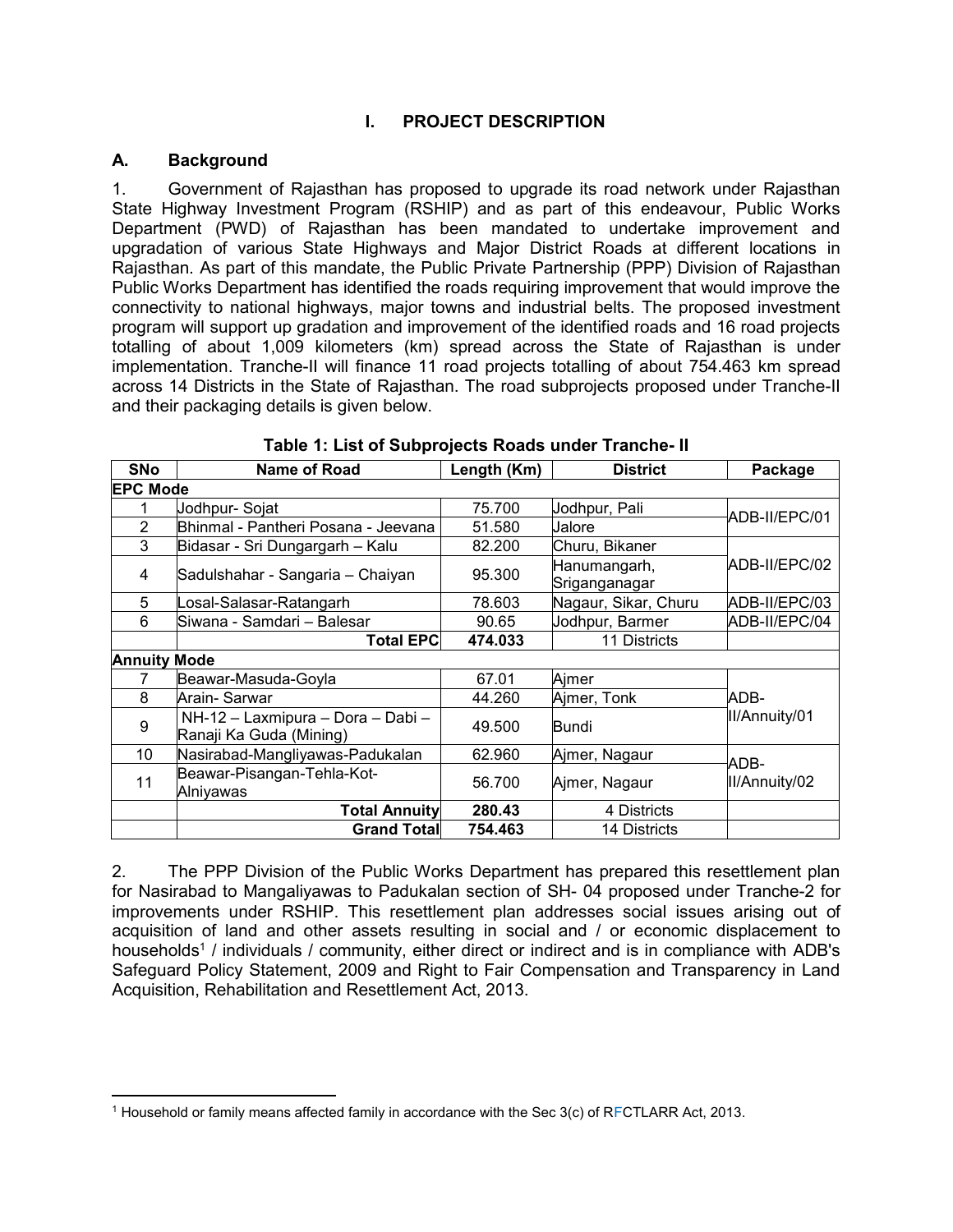# <span id="page-11-0"></span>**B. Profile of the Subproject Area**

3. The subproject road lies in Ajmer and Nagaur districts. The subproject section Nasirabad to Mangaliyawas of SH-04 up to Sethan falls entirely in the district of Ajmer and the subproject Mangaliyawas to Padukalan section of SH-04 falls in Nagaur District of Rajasthan. The subproject road passes through Mangliyawas, Jethana, Sarasadi, Kalesara, Pisangan, Fatehpura, Sethan, Akhepura, Govindgarh, Alniyawas of Peesangan Block of Ajmer district and Riya Badi, Sensda, Padu Khurd and Padu kalan of Riyan Badi Block of District Nagaur.

4. *Ajmer* district is bounded by *Nagaur* District to the north, *Jaipur* and *Tonk* districts to the east, *Bhilwara* District to the south, and *Pali* District to the west. The district is situated between 26°27' north latitude and 74°44' east longitude. *Ajmer* District has a population of 25,83,052 accounting for 3.8 percent of the State's population. Urban population accounts for 40.1 percent of the district's population and rural population is 59.9 percent. The percentage of male population (51.3%) is slightly higher than the percentage of female population (48.7%) and the sex ratio is 951, higher than the State average of 928. The literacy rate in the district is 59.1 percent, higher than the State literacy rate (55.8%) and the male literacy rate (70.0%) is much higher than the female literacy rate (47.7%). There are 40.8 percent workers, of which main workers account for 78.5 percent and marginal workers 21.5 percent. Main workers comprise of 29.8 percent cultivators and 9.4 agricultural workers, totalling 39.2 percent dependent on agriculture. Other workers comprising service, industry, etc account for 57.4 percent of the main workers.

5. *Naguar* district is bounded by *Bikaner* District to the northwest, *Churu* District to the north, *Sikar* District to the northeast, *Jaipur* District to the east, *Ajmer* District to the southeast, *Pali* District to the south and *Jodhpur* District to the southwest and west. The district lies in the *Marwar* region of Rajasthan, in the North western thorn scrub forests belt surrounding the *Thar*  Desert. The district is situated between 26°25' and 27°40' north latitude and 73°10' and 75°15' east longitude. *Naguar* District has a population of 33,07,743 accounting for 4.8 percent of the State's population. Urban population accounts for 19.3 percent of the district's population and rural population is 80.7 percent. The percentage of male population (51.3%) is slightly higher than the percentage of female population (48.77%) and the sex ratio is 950, higher than the State average of 928. The literacy rate in the district is 53.2 percent, lower than the State literacy rate (55.8%) and the male literacy rate (65.0%) is much higher than the female literacy rate (40.7%). There are 43.1 percent workers, of which main workers account for 69.1 percent and marginal workers 30.9 percent. Main workers comprise of 51.3 percent cultivators and 12.5 percent agricultural workers, totalling 63.8 percent dependent on agriculture. Other workers comprising service, industry, etc account for 33.9 percent of the main workers.

# <span id="page-11-1"></span>**C. Subproject Road Description**

6. The subproject road starts from the T-junction in Mangliyawas, located at existing km 24.000 in Ajmer district and ends at a distance of about km 63.000, at existing km 87.000, at the T-junction with NH-89 in the village of Padukalan located in district Nagaur. The starting point of the corridor is located in Mangliyawas town near NH-8 (km 24.000 of NH-8) and the ending point of the project corridor is located on NH-89 (km 87.000 of NH-89), thus providing better connectivity to villages and towns along MDR-39 to National Highway in the region. Nasirabad- Mangliyawas- Padukalan section of SH-04 involves reconstruction/widening of 87.00 km of the existing two-lane State Highway. The improvements include provision of shoulders, drainage facility road furniture and accessories.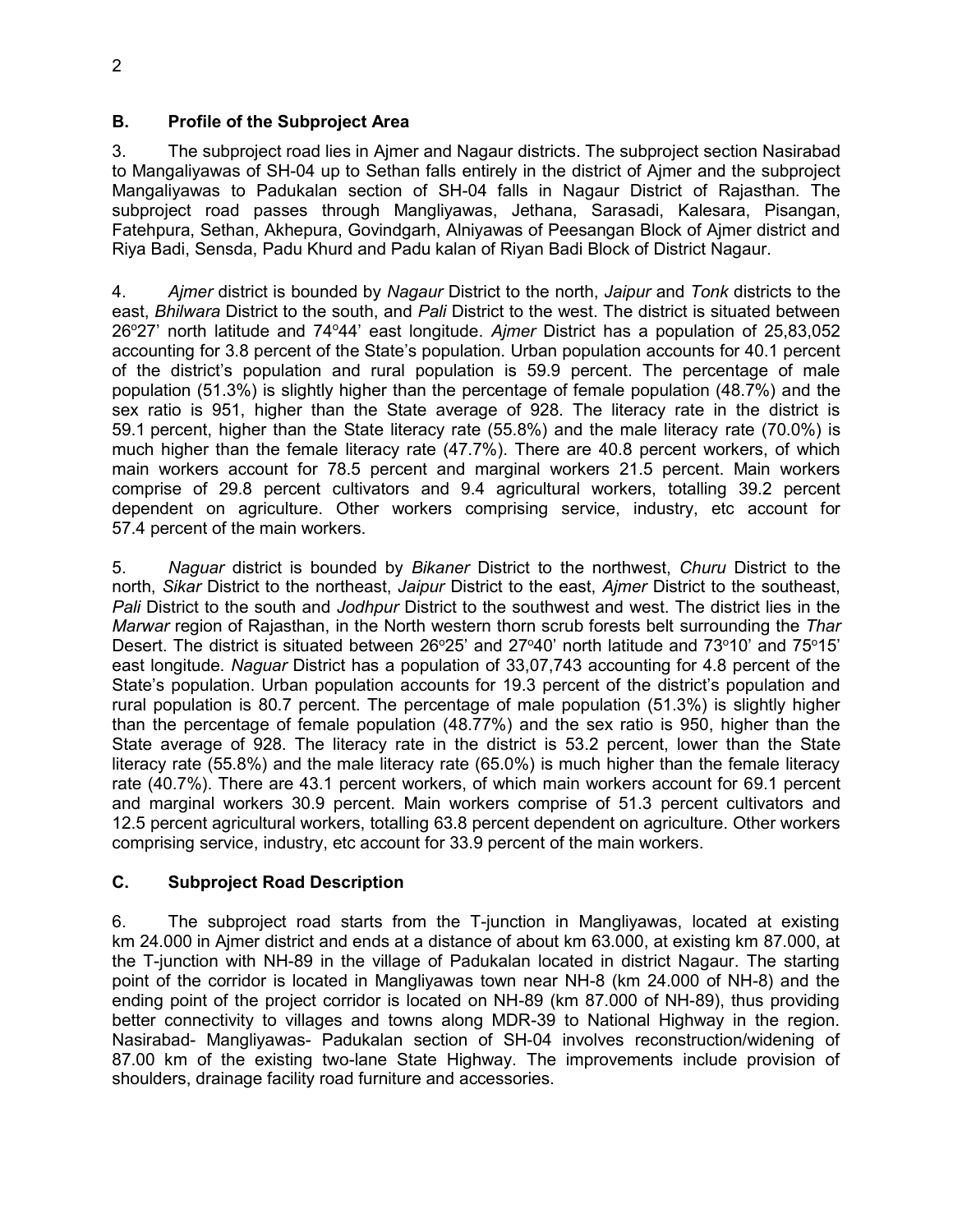#### <span id="page-12-0"></span>**D. Subproject Impacts**

7. The towns and villages along the subproject road would have improved connectivity with State Highways (SH), National Highways (NH), major trading, educational and administrative centres. Further, the improved road will reduce the travel time to the residents of this area to work place, schools, hospitals and markets. Agriculturist and Mehandi producers (major producing centre) too will benefit by being able to quickly transport their produce without delay and can expect buyers coming to their doorstep to procure food grains and Mehandi. Better connectivity to the SH/NH will lead to industrial growth along the subproject road that will result in employment generation. However, the subproject will require private land for improving the road, resulting in negative impacts to some people living along the corridor.

<span id="page-12-1"></span>8. The project will involve acquisition of private land measuring 4.265 ha belonging to 144 landowners and transfer of 0.932 ha of government land and will impact 144 families, comprising of 143 families losing agricultural land and 1 family facing non-significant impact to their residence. The partial impact to 1 private structure will not involve physical displacement to the affected family. The 120 affected land owners will be losing less than 10 percent land and the remaining 23 affected families will face significant impact. In addition, 3 common property resources will also be affected. The involuntary resettlement impacts have been summarized in Table 2.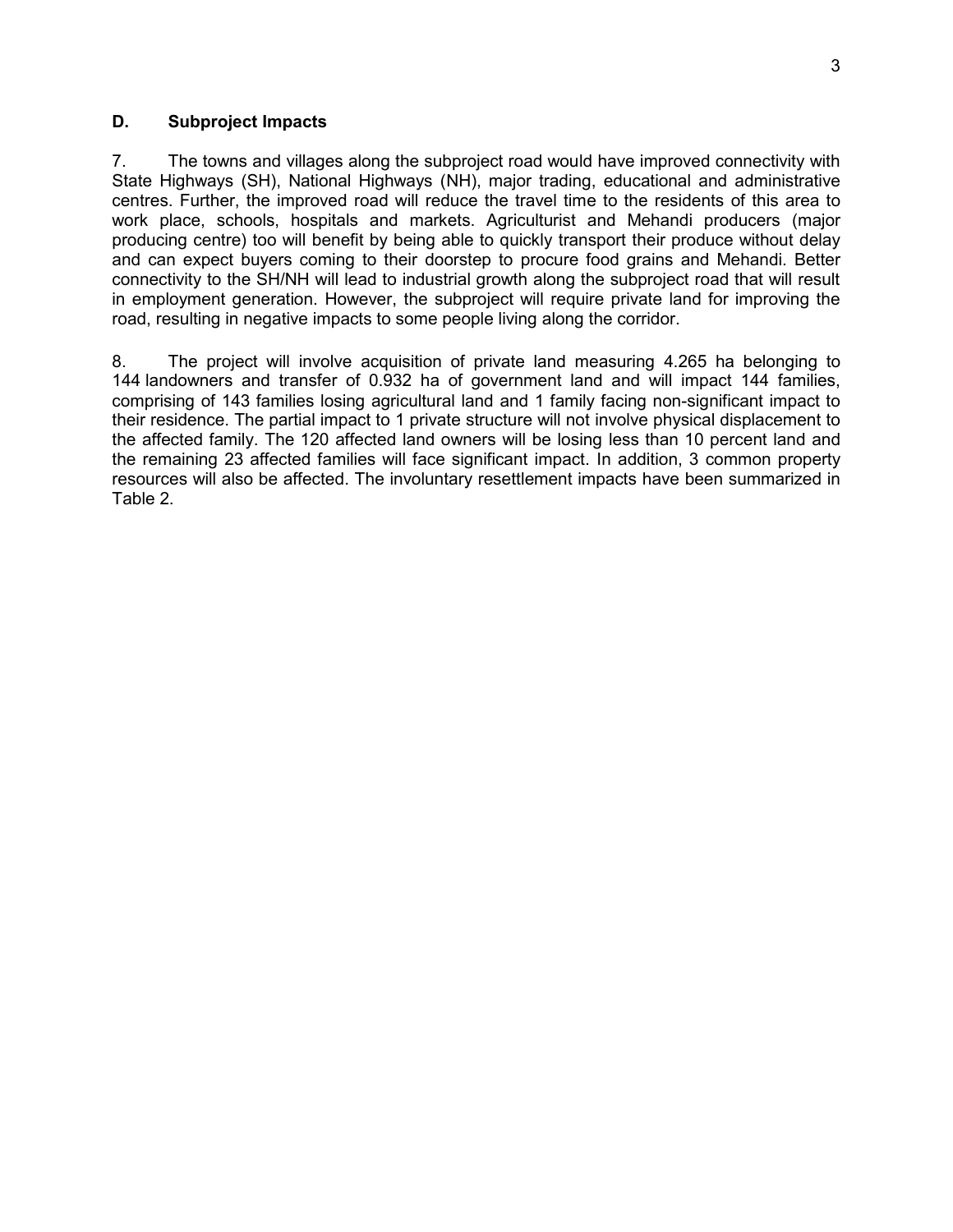|                                                                         |             | <b>Extent/Numbers</b>      |  |
|-------------------------------------------------------------------------|-------------|----------------------------|--|
| Impact                                                                  |             | Nasirabad-<br>Mangliyawas- |  |
|                                                                         |             | Padukalan of SH-04         |  |
| Private Land Acquisition (ha) - Wet                                     |             | 4.265 ha                   |  |
| Private Land Acquisition (ha) - Dry                                     |             | Nil                        |  |
| <b>Government Land Required</b>                                         |             | $0.932$ ha                 |  |
| Temporary Land Acquisition (ha)                                         |             | Nil                        |  |
| Project Affected Households (PAHs)                                      |             | 144                        |  |
| Physically Affected Households                                          |             |                            |  |
| (Loss of Residence)                                                     |             |                            |  |
| <b>Economically Affected Households</b>                                 |             |                            |  |
| (Loss of Shop)                                                          |             |                            |  |
| Economically Affected Titleholders losing land <sup>2</sup>             | 23          |                            |  |
| Physically and Economically Affected Households                         |             |                            |  |
| (Loss of Residence cum Shop)                                            |             |                            |  |
| Non-Significant Impact <sup>3</sup>                                     | $\mathbf 1$ |                            |  |
| Titleholders Losing strip of land <sup>4</sup> (Non-significant impact) | 120         |                            |  |
| <b>Tenants</b>                                                          |             |                            |  |
| <b>Total Project Affected Persons (PAPs)</b>                            |             | 489                        |  |
| <b>Titled PAPs</b>                                                      |             | 489                        |  |
| <b>Non-titled PAPs</b>                                                  |             |                            |  |
| Affected employees                                                      |             |                            |  |
| <b>Affected Structures</b>                                              |             | 1                          |  |
| <b>Affected Private Trees</b>                                           |             | 99                         |  |
| <b>Affected Common Property Resources</b>                               |             | 3                          |  |

**Table 2: Summary of Involuntary Resettlement Impacts**

<span id="page-13-0"></span>9. There are 34 vulnerable affected households (24%) in this subproject, comprising 27 women headed household, 6 Scheduled Caste household and 1 Disabled Headed Households.

 $\overline{a}$ 

<sup>&</sup>lt;sup>2</sup> Landowners losing 10% or more of their land.

<sup>&</sup>lt;sup>3</sup> Where the impact to land and structure is less than 10 percent of the total area and impacts to only the compound wall, then such impacts are categorised as non-significant impacts as the DP is neither physically nor economically displaced.

<sup>4</sup> The affected families losing less than 10% of the agricultural land have been considered as facing non-significant impact as the loss of land will not result in physical or economic displacement.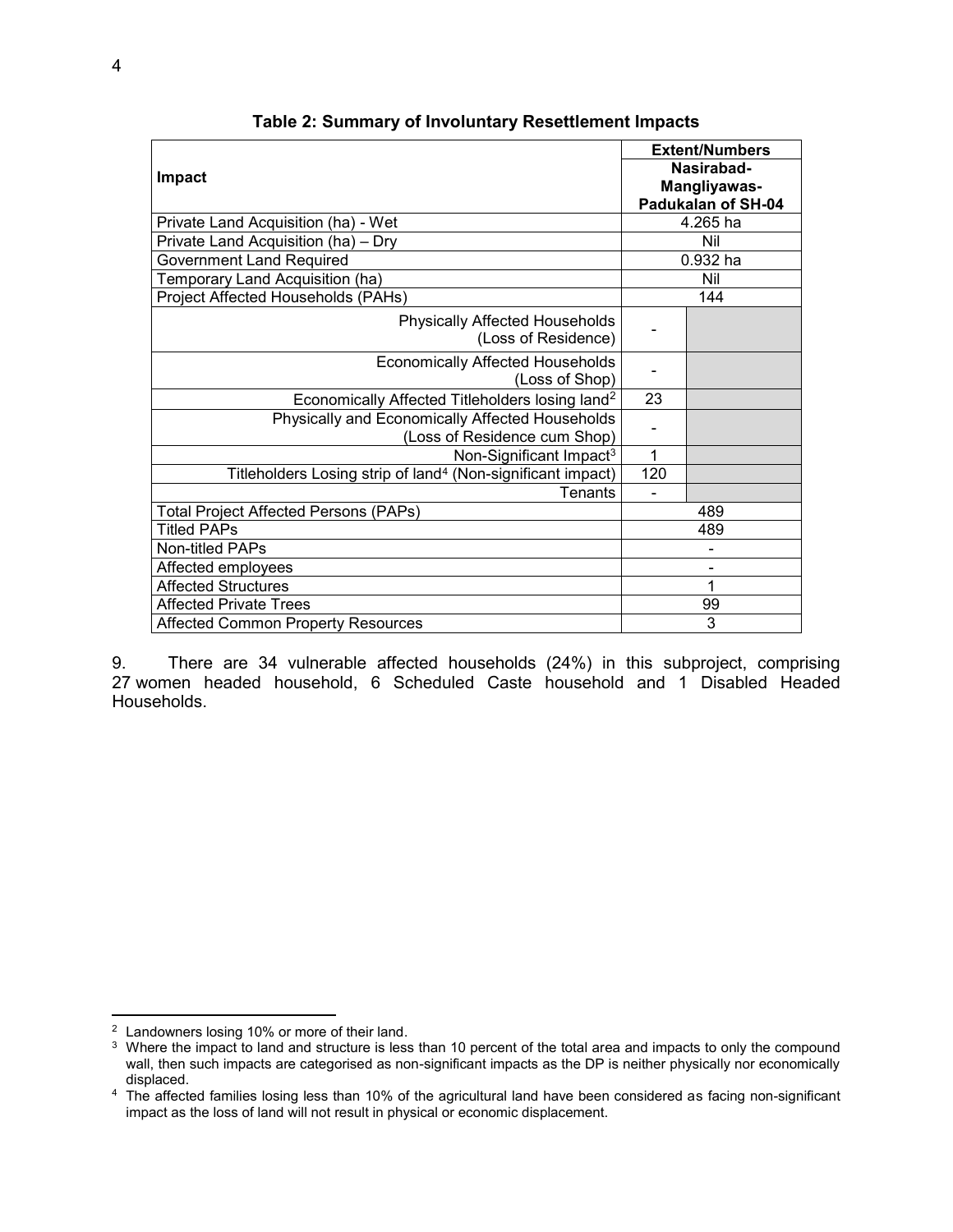| Vulnerable Category <sup>5</sup>      | <b>Extent/Numbers</b> |  |
|---------------------------------------|-----------------------|--|
|                                       | <b>SH-04</b>          |  |
| Women Headed Household (WHH)          | 27                    |  |
| Scheduled Tribe (ST) headed household |                       |  |
| Scheduled Caste (SC) headed household | հ6                    |  |
| BPL <sup>7</sup> household            |                       |  |
| Disabled Headed Households (DHH)      |                       |  |
| Total                                 | 34                    |  |

**Table 3: Impact to Vulnerable Category (mutually exclusive)** 

Source: Census and Social Survey, October 2018.

# <span id="page-14-0"></span>**E. Minimizing Involuntary Resettlement**

10. Measures were taken to minimise adverse involuntary resettlement impacts by adopting concentric widening in built-up sections and reducing the proposed right-of-way to 9m. The available right-of-way (RoW) was utilised to the maximum, thereby reducing the additional land requirement for the proposed widening. The existing RoW (16-24 mt) has been confirmed with the Revenue Department and physically verified on ground,

# <span id="page-14-1"></span>**F. Impact to Indigenous Peoples**

 $\overline{a}$ 

11. The census and socioeconomic survey and consultations had along the project area confirm that there are no indigenous people in the settlements along the subproject road and further the subprojects does not impact any indigenous people. Further, there are no scheduled tribe households affected in this subproject.

# <span id="page-14-2"></span>**G. Scope and Objective of Resettlement Plan**

12. The objective of this resettlement plan is to assist the affected people to improve or at least restore their living standards to the pre-project level. This resettlement plan captures the involuntary resettlement impacts arising out of the proposed improvements to the subproject road section of Nasirabad- Mangaliyawas to Padukalan section of SH-04, proposed under Tranche-2 of RSHIP. The document describes the magnitude of impact, mitigation measures proposed, method of valuation of land, structure and other assets, eligibility criteria for availing rehabilitation and resettlement assistances, baseline socioeconomic characteristics, entitlements based on type of loss and tenure, the institutional arrangement for delivering the entitlements and mechanism for resolving grievances and monitoring.

<sup>&</sup>lt;sup>5</sup> Vulnerability identified amongst the affected households is presented which are mutually exclusive in the order presented in the table.

 $^6\,$  There are 9 scheduled caste affected household and of which 3 affected households are also BPL.

 $7$  Below Poverty Line families are those identified by the State as below poverty line and issued with separate public distribution card.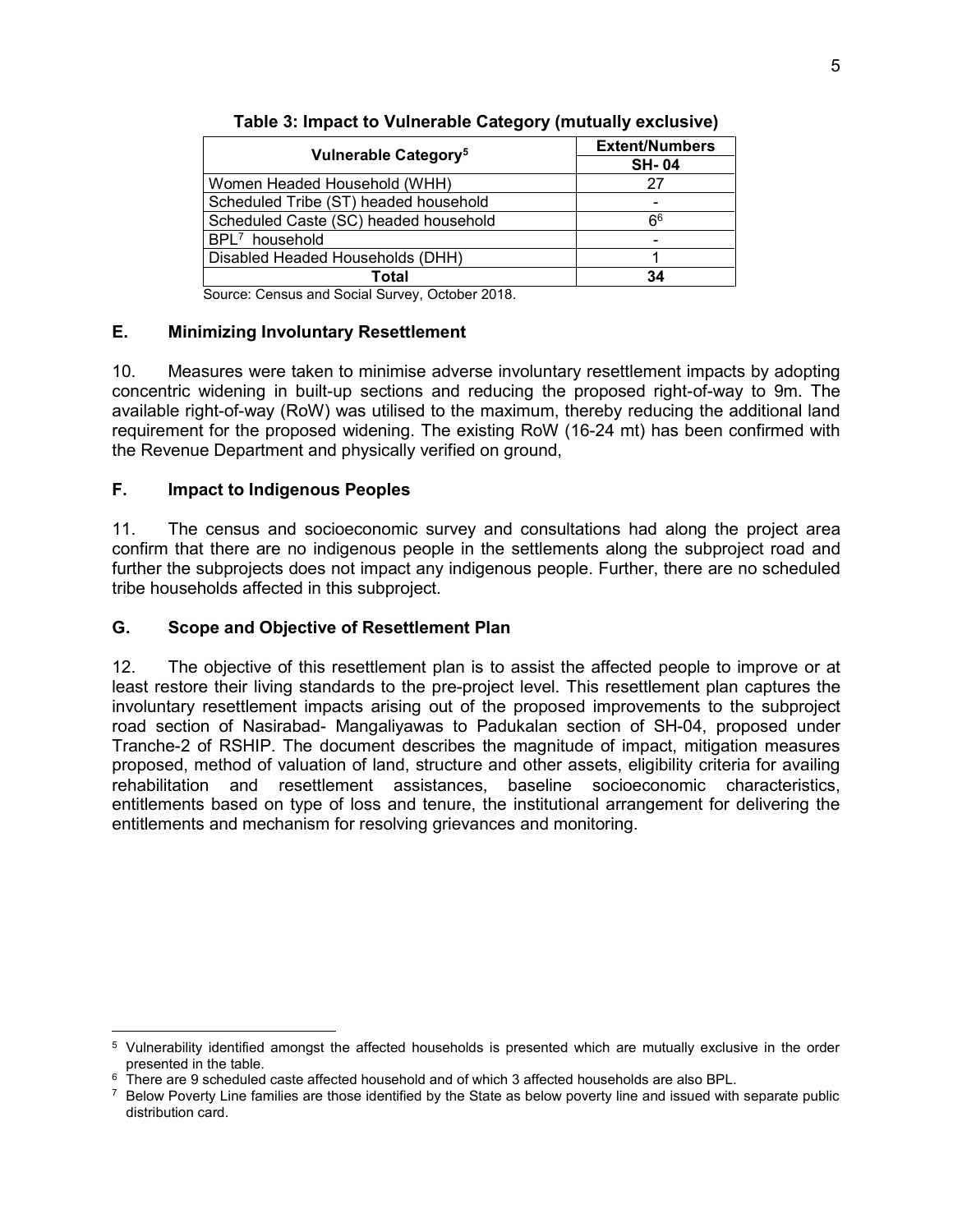# **II. SCOPE OF LAND ACQUISITION AND RESETTLEMENT**

# <span id="page-15-1"></span><span id="page-15-0"></span>**A. Introduction**

13. The subproject involves improvement to 87.00 km of the State Highways Nasirabad-Mangaliyawas to Padukalan section of SH-04, from the existing single/two lane to two lane road. The existing single/ intermediate/ two lane road is proposed for widening to an intermediate/ two lane road. The improvement works include geometric improvements, junction improvements, provision of drain and footpath.

# <span id="page-15-2"></span>**B. Scope of Land Acquisition**

14. The available right-of-way has been fully considered for the proposed improvement and the existing right-of-way (RoW) for the road section were determined using village maps and verified at site. Since the available RoW is not sufficient to meet the design cross section for the proposed intermediate/2-lanning, the road construction would entail acquisition of private land resulting in adverse impacts to households. The private land required for the improvements is 4.265 ha. The private land proposed for acquisition is mostly strips of land, with the width varying from 5-10m, and abetting the existing road. The land acquisition plans have been prepared and the precise number of titleholders and extent of land lost will be updated once the joint verification of the land plan schedule is completed.

| rable 4. Category or Land being acquired             |            |  |
|------------------------------------------------------|------------|--|
| <b>Type of Ownership</b><br><b>Extent in Hectare</b> |            |  |
| l Private Wet                                        | 4.218 ha   |  |
| <b>Private Dry</b>                                   | $0.047$ ha |  |
| Government                                           | $0.932$ ha |  |
| Total<br>5.197 ha                                    |            |  |
|                                                      |            |  |

**Table 4: Category of Land being acquired** 

Source: LAP prepared by DPR Consultants, January 2016.

<span id="page-15-4"></span><span id="page-15-3"></span>15. The land proposed for acquisition categorised by its use is presented in the following table.

| Use of Land              | <b>Number of Affected</b><br><b>Household</b> | <b>Hectare</b> |  |
|--------------------------|-----------------------------------------------|----------------|--|
| Agricultural             | 143                                           | 4.218          |  |
| Residential              |                                               | 0.047          |  |
| Commercial               |                                               |                |  |
| Residence cum Commercial |                                               |                |  |
| Compound wall and vacant |                                               |                |  |
| land                     |                                               |                |  |
| Total                    | 144                                           |                |  |

# **Table 5: Classification of Loss of Private Land and Impacts**

Source: Census and Social Survey, October 2018.

16. The land being acquired has been categorized based on the extent of land lost and those losing more than 10 percent of their land comprise of 23 affected households, being the significantly affected households in this subproject. The remaining 120 affected households lose less than 10 percent of their land. The extent of land lost by number of affected households is given in the following table.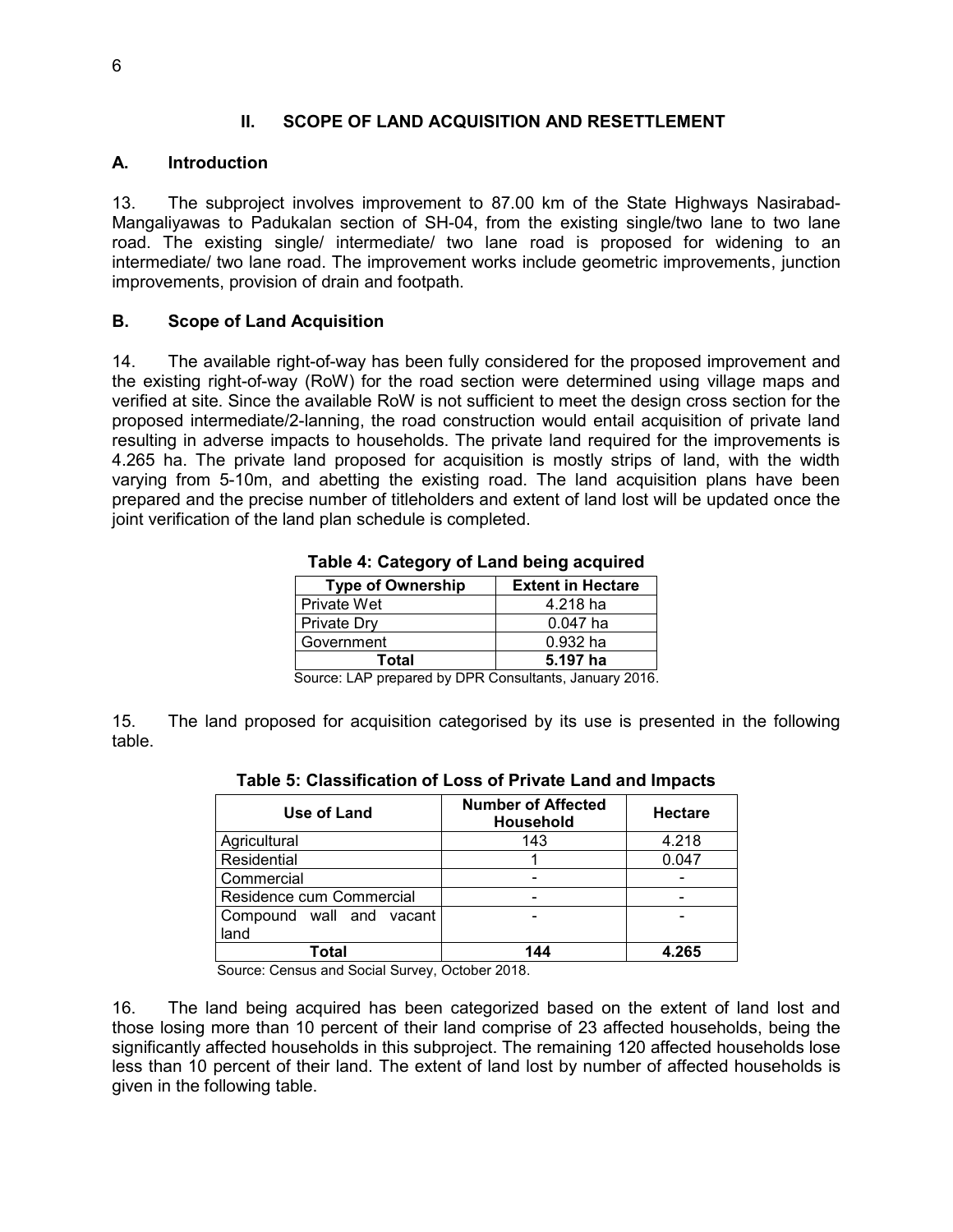<span id="page-16-2"></span>

| <b>Scale of Impact</b> | <b>Number of Affected</b><br><b>Household</b> |
|------------------------|-----------------------------------------------|
| Up to 10%              | 120                                           |
| 10% and Below 25%      | 10                                            |
| 25% and Below 50%      |                                               |
| 50% and Below 75%      | 12                                            |
| Above 75%              |                                               |
| Total                  | 143                                           |

#### **Table 6: Intensity of Land Impact**

Source: Census and Social Survey, October 2018.

# <span id="page-16-0"></span>**C. Impact to Structures**

17. The improvements proposed under this subproject will cause impact 143 private land owners and 1 private structure facing partial impact. The private land acquisition involves acquisition of 4.265 ha belonging to 143 landowners and 1 residential owner. No physical displacement is envisaged in this subproject.

#### <span id="page-16-1"></span>**D. Loss of Private Structures**

<span id="page-16-3"></span>18. One affected household will face non-significant impact to the residential building and will be losing the ramp, platform, stare case and a part of the living room. The ownership detail of the private structure getting affected is presented in the following table.

| Tenure     | <b>Number of</b><br><b>Structures</b> | Percentage |  |
|------------|---------------------------------------|------------|--|
| Owner      |                                       | 100.0      |  |
| Encroacher |                                       |            |  |
| Squatter   |                                       |            |  |
| Total      |                                       | 100        |  |

**Table 7: Ownership of Private Structures** 

Source: Census and Social Survey, October 2018.

<span id="page-16-4"></span>19. Only one private structure is getting affected under this subproject. The type of construction of the affected structures is presented in the following table

#### **Table 8: Type of Construction of the Affected Structures**

| <b>Type of Structure</b> | Number of<br><b>Structures</b> | Percentage |
|--------------------------|--------------------------------|------------|
| Permanent                |                                | 100.0      |
| Semi permanent           |                                |            |
| Temporary                |                                |            |
| Wall (Boundary Wall)     |                                |            |
| Total                    |                                | 100        |

Source: Census and Social Survey, October 2018.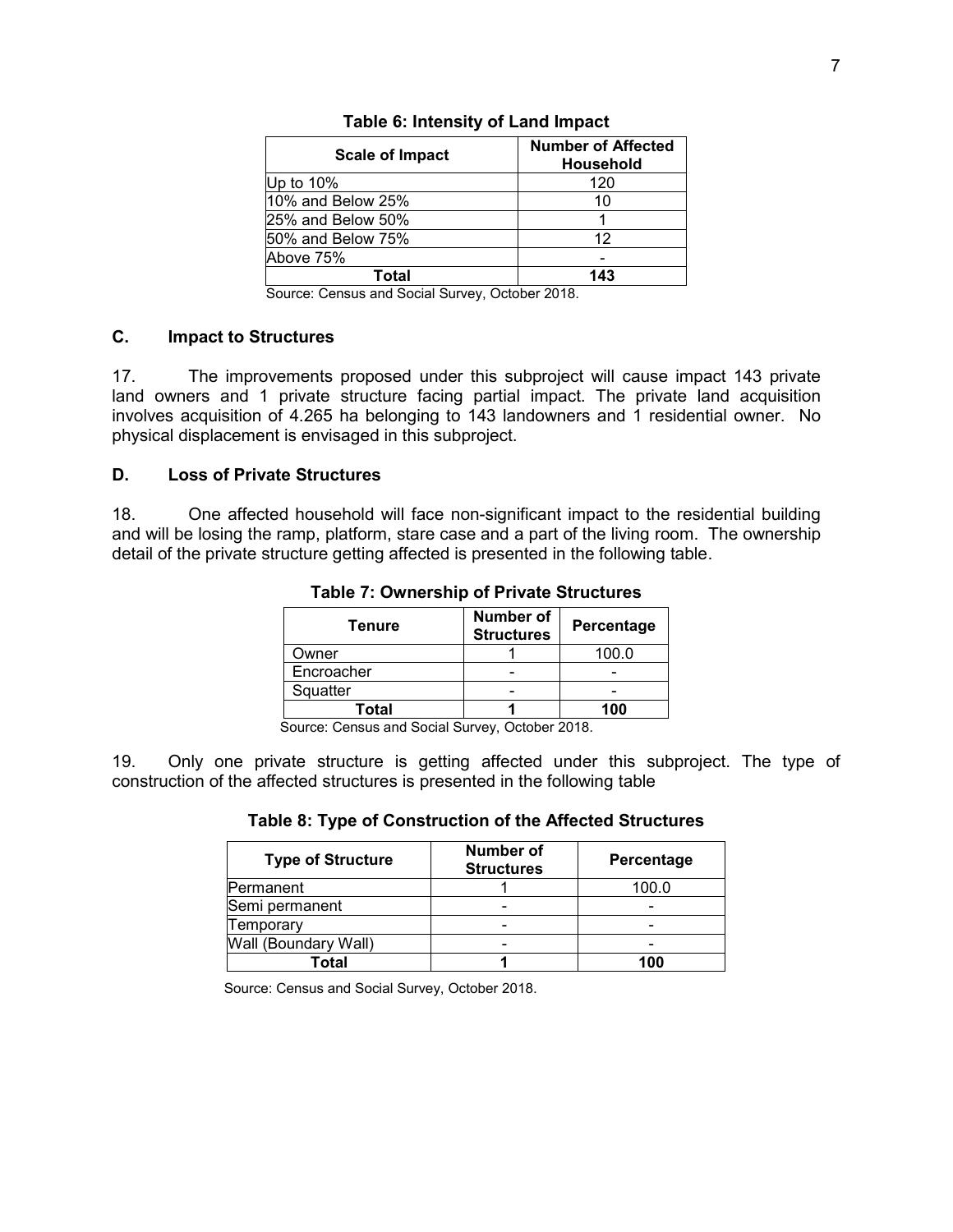<span id="page-17-3"></span>20. Only one private structure is getting affected due to the proposed subproject. The use of the affected structures is presented in the following table.

| <b>Use of Structure</b>                      | Number of<br><b>Structure</b> | Percentage |  |  |
|----------------------------------------------|-------------------------------|------------|--|--|
| Residential                                  |                               | 100.0      |  |  |
| Commercial                                   |                               |            |  |  |
| Residence cum Commercial                     |                               |            |  |  |
| Compound wall                                |                               |            |  |  |
| Total                                        |                               | 100.0      |  |  |
| $\overline{\phantom{a}}$<br>$\sim$<br>$\sim$ | $\sim$ $\sim$                 |            |  |  |

**Table 9: Use of the Affected Structures** 

Source: Census and Social Survey, October 2018.

#### <span id="page-17-0"></span>**E. Magnitude of Impact on Structures**

21. The subproject will cause impact to 1 structure and the loss will be less than 10 percent (non-significant impact). The extent of loss to structure and its use is presented in the following table.

<span id="page-17-4"></span>

| <b>Impact</b>          | <b>Residence</b> | <b>Commercial</b> | Residence cum<br><b>Commercial</b> | Compound<br>wall | <b>Total</b> |
|------------------------|------------------|-------------------|------------------------------------|------------------|--------------|
| Less than 10%          |                  |                   |                                    |                  |              |
| ≥ 10% and < 20%        |                  |                   |                                    |                  |              |
| ≥ 20% and < 50% $\mid$ |                  |                   | $\overline{\phantom{0}}$           |                  |              |
| ≥ 50% and ≤ 99%        |                  |                   |                                    |                  |              |
| 100%                   |                  |                   | -                                  |                  |              |
| Total                  |                  |                   |                                    |                  |              |

**Table 10: Use by Extent of loss to the Affected Structures**

Source: Census and Social Survey, October 2018.

#### <span id="page-17-1"></span>**F. Loss of Livelihood**

<span id="page-17-5"></span>22. The subproject will cause significant impact on loss of livelihood to 23 titleholders losing 10 percent and more of their land and would face economic displacement. There is no impact to any shop or employees in this subproject. The loss of livelihood impact is presented in the following table.

| <b>Category of Loss</b>                                         | <b>Number of Affected</b><br><b>Households</b> |  |  |
|-----------------------------------------------------------------|------------------------------------------------|--|--|
| Owners of Business                                              |                                                |  |  |
| Commercial Tenants                                              |                                                |  |  |
| <b>Employees</b>                                                |                                                |  |  |
| <b>Agricultural Landowners</b><br>(losing $> 10\%$ of the land) | 23                                             |  |  |
| Total                                                           | 144                                            |  |  |

#### **Table 11: Loss of Livelihood**

Source: Census and Social Survey, October 2018.

#### <span id="page-17-2"></span>**G. Loss of Trees**

23. The project will not involve impact 99 private tree belonging to the affected households. The remaining trees getting affected in this project belong to the government and the re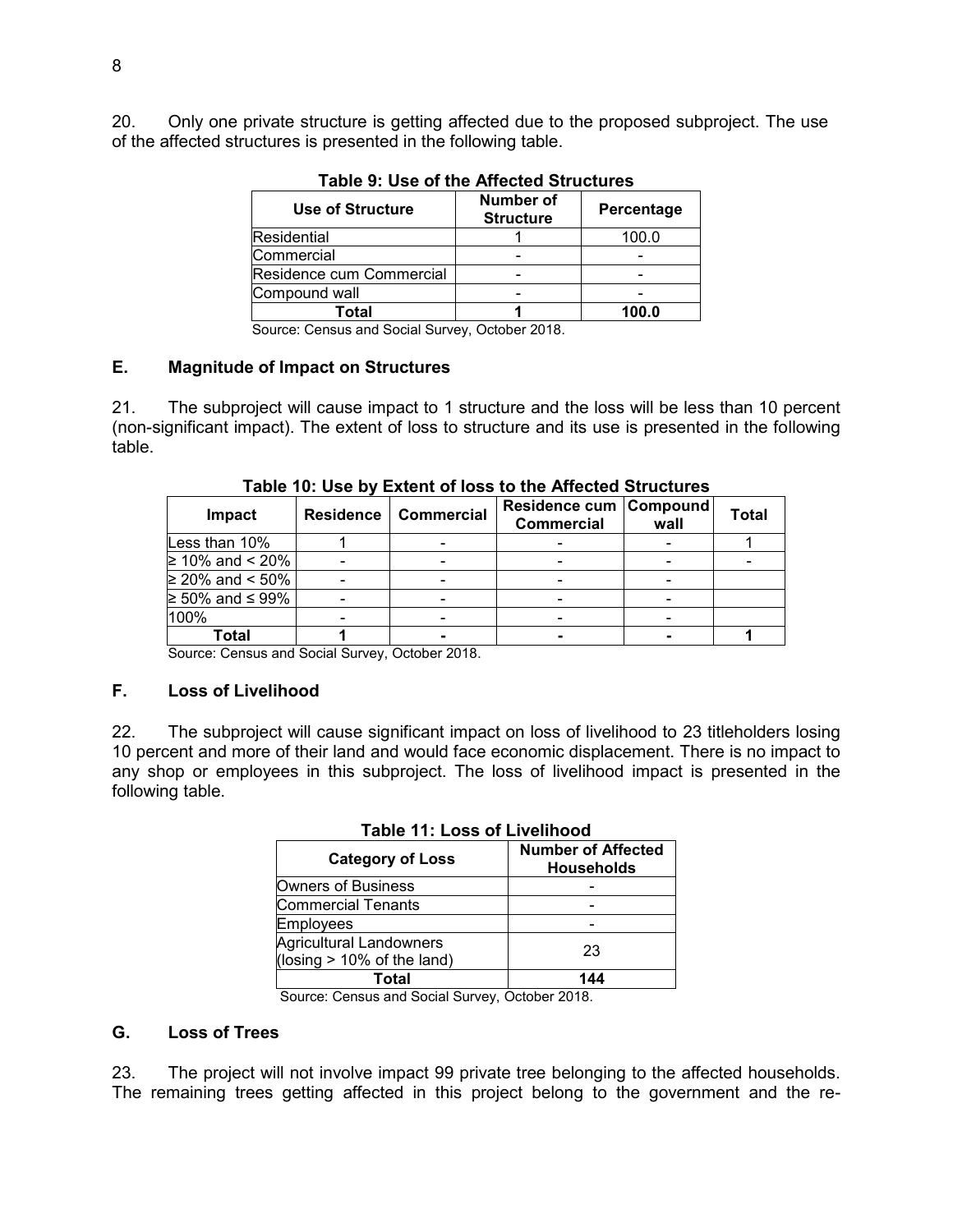establishment of government trees will be done in accordance with the Forest Act. Further, the LPS that has been prepared will be taken up for scrutiny by the revenue authorities and at that time if there are a greater number of trees in the land being acquired, they will be compensated in accordance with the provisions contained in the EM

# <span id="page-18-0"></span>**H. Loss of Common Property Resources**

24. The subproject will cause impact to 3 common property resources, comprising of 2 places of worship and 1 water tank. The PIU with the support of RP implementation support NGO will consult the trustees of the place of worship and in consultation with the local Panchayat will facilitate in the relocation of these places of worship. The common property resource that is getting affected in the subproject is presented in the following table. Wherever required, the PIU will ensure that utilities are relocated, in accordance to ADB SPS, prior to commencement of civil works in that stretch of the road corridor.

<span id="page-18-1"></span>

| <b>Structures</b> |
|-------------------|
|                   |
|                   |
|                   |
|                   |
|                   |

**Table 12: Loss of Community Structures**

Source: Census and Social Survey, October 2018.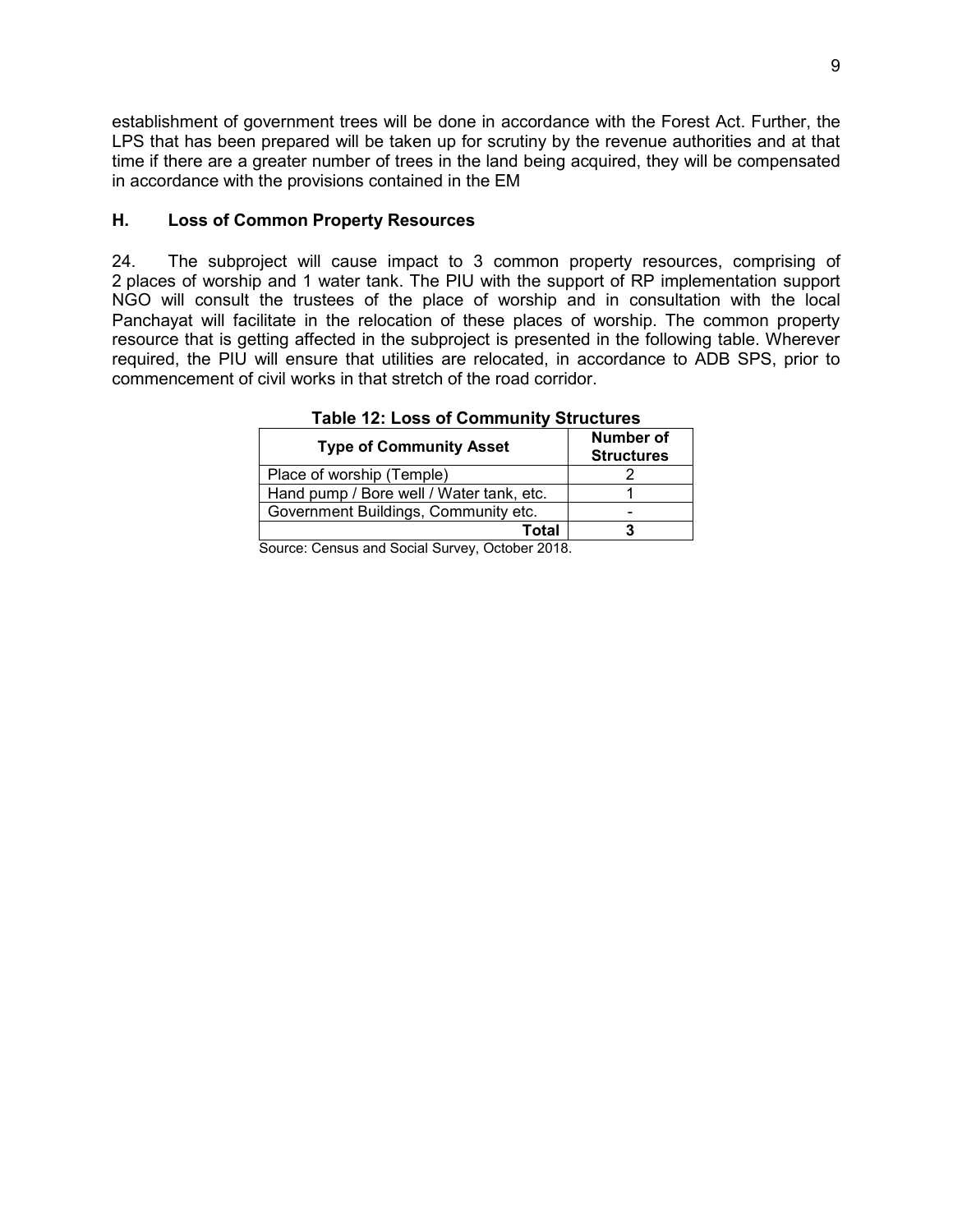# **III. SOCIOECONOMIC INFORMATION PROFILE**

# <span id="page-19-1"></span><span id="page-19-0"></span>**A. Involuntary Resettlement Impacts**

25. This resettlement plan is based on the census and socioeconomic survey carried out between 15 December and 25 April 2015 and updated in October 2018 based on final and detailed design of the road subprojects. The census survey identified 144 households losing their land and / or structure and the salient findings are presented in the following sections.

# <span id="page-19-2"></span>**B. Methodology Adopted**

26. The census survey enumerated all private assets/properties and common property resources within the proposed right-of-way (PRoW) of 16m in rural sections, 9m-12m in urban sections and 45m in bypass sections. For every affected household, a pretested structured questionnaire was administered during the census survey. The survey recorded details of: (i) identity of the affected household; (ii) tenure; and (iii) type, use and extent of loss to the DH.

27. In addition to recording the above information, detailed socioeconomic characteristics, including demographic profile of members of the household, standard of living, inventory of physical assets, vulnerability characteristics, indebtedness level, health and sanitation, and ascertaining perceptions about project, resettlement options and compensation, was collected from all affected households. All structures were photographed and numbered for reference and record. The common property resources within the PRoW that were getting affected were enumerated.

28. The affected households were categorised based on the severity of impact as significant (loss of 10 percent and above of the productive asset or structure) and non- significant (loss of less than 10 percent of the productive asset or structure). The summary of affected households is presented in Appendix-1**.**

29. The census survey identified 144 households that would be affected by the subproject. The socioeconomic survey was carried out amongst 144 households and the details of the same are analysed and presented in the following sections.

# <span id="page-19-3"></span>**C. Demographic Profile of Project Affected Households**

<span id="page-19-4"></span>30. Household by Sex: Nineteen percent of the affected households is headed by women and the remaining households are headed by men. Males account for 49.48 percent and female account for 50.51 percent amongst Affected Persons (APs).

| Sex          | <b>Number</b> | Percentage |  |
|--------------|---------------|------------|--|
| Male         | 117           | 81.3       |  |
| Female       |               | 18.7       |  |
| <b>Total</b> | 144           | 100        |  |

Source: Census and Social Survey, October 2018.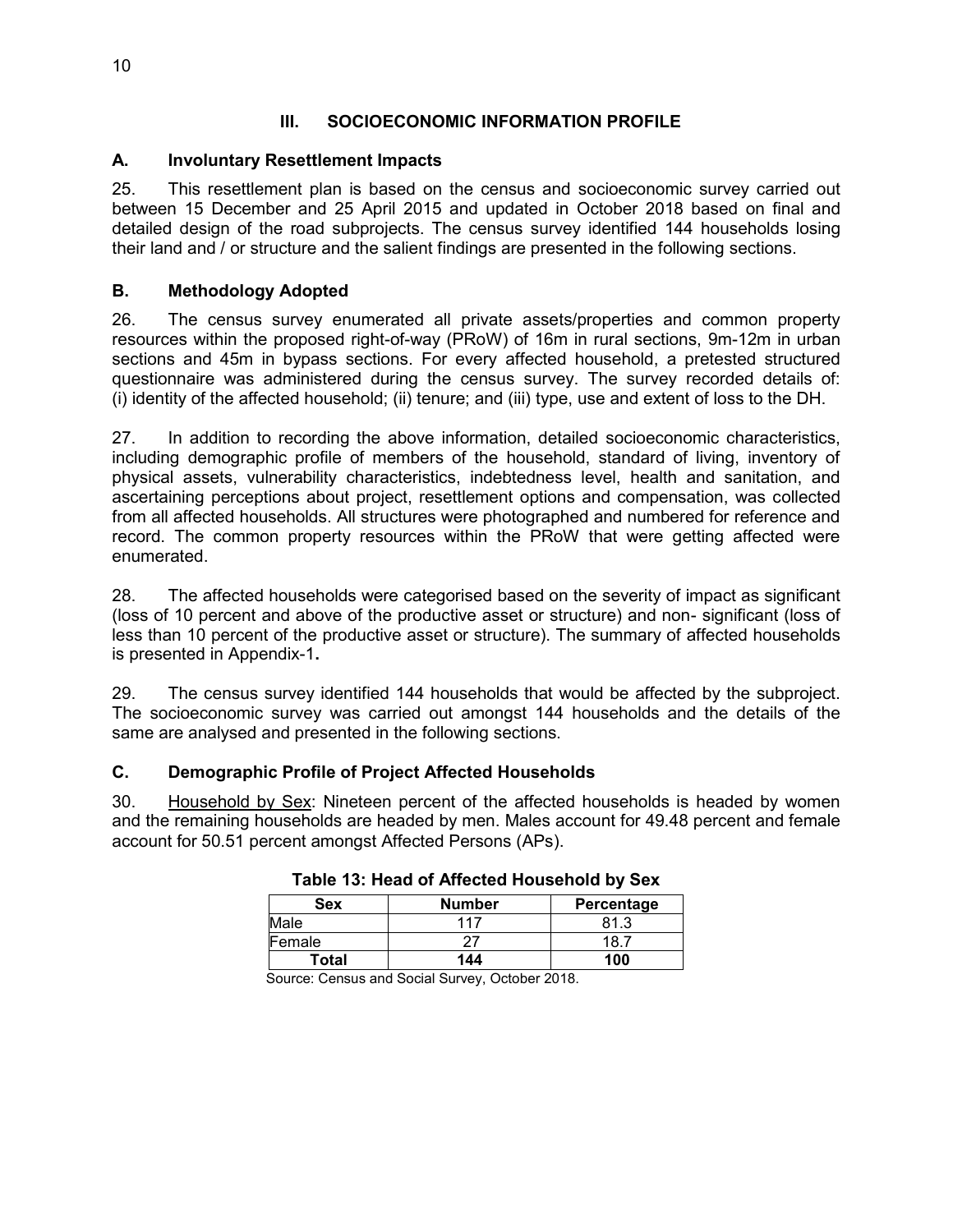<span id="page-20-0"></span>31. Household by Religion: All affected households are Hindus.

| <b>Religion</b> | <b>Number</b> | Percentage |  |
|-----------------|---------------|------------|--|
| Hindu           | 144           | 100.0      |  |
| <b>Muslim</b>   |               |            |  |
| Jain            |               |            |  |
| Total           | 144           | 100        |  |

|  |  |  |  |  | Table 14: Household by Religion |
|--|--|--|--|--|---------------------------------|
|--|--|--|--|--|---------------------------------|

Source: Census and Social Survey, October 2018.

<span id="page-20-1"></span>32. Household by Social Group: Eighty Seven percent of the households belong to the other backward caste, followed by 6 percent each belonging to general category and scheduled caste.

| <b>Social Category</b>     | <b>Number</b> | Percentage |  |
|----------------------------|---------------|------------|--|
| General                    |               | 6.25       |  |
| Other backward caste       | 126           | 87.50      |  |
| Scheduled caste            |               | 6.25       |  |
| Scheduled tribes           |               |            |  |
| Total                      | 144           | 100        |  |
| $\sim$<br>$\sim$<br>$\sim$ | <u>.</u><br>  |            |  |

**Table 15: Household by Social Category** 

Source: Census and Social Survey, October 2018.

<span id="page-20-2"></span>33. Household by Size of Family: Forty two percent of the affected families reported a family of size up to 2 members, followed by up to 3 to 4 member families accounting for 31 percent, family of size 5 to 6 members accounting for 22 percent and 6 percent accounting for more than six members. The average size of a affected family is 3.39 or say 3.

| <b>Size of the Family</b>          | <b>Number</b> | Percentage |  |  |  |
|------------------------------------|---------------|------------|--|--|--|
| Up to $2$                          | 60            | 41.7       |  |  |  |
| $3$ to $4$                         | 44            | 30.5       |  |  |  |
| $5$ to $6$                         | 31            | 21.5       |  |  |  |
| Above 6                            | 09            | 6.3        |  |  |  |
| 144<br>100<br>Total                |               |            |  |  |  |
| Average size of the family is 3.39 |               |            |  |  |  |

#### **Table 16: Size of the Household**

Source: Census and Social Survey, October 2018.

34. Age group of affected persons: The percentage of women aged above 65 years and that of men is almost the same. In all, 31 percent of the affected persons are in the age group of up to 21, followed by 27 percent in the age group of 50 and 65, 19 percent each in the age group of 21 and 35 and 35 and 50 and 5 percent in the above 65 age group.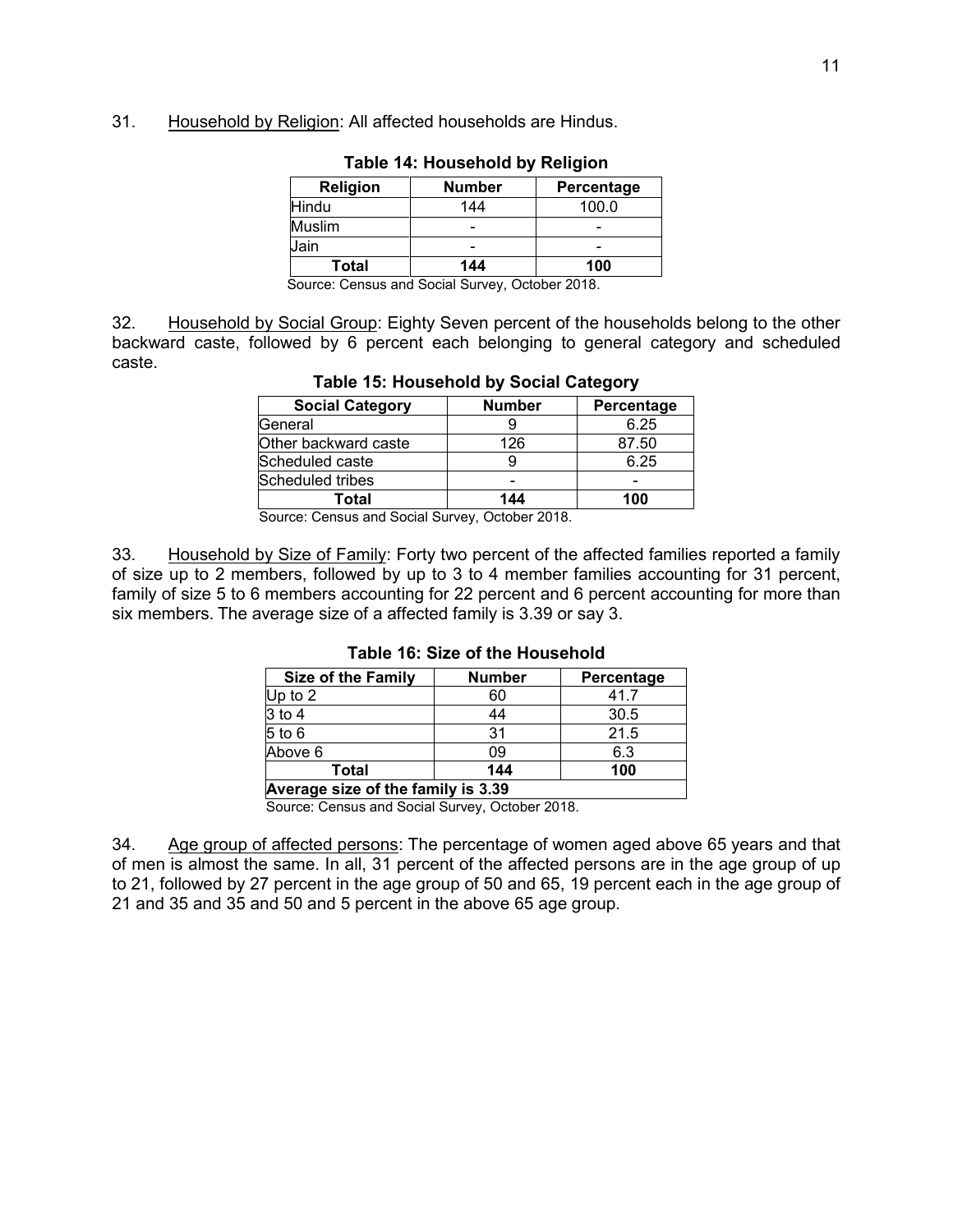<span id="page-21-1"></span>

| <b>Age Group</b>     | <b>Male</b>   |            | <b>Female</b> |            | Total         |            |
|----------------------|---------------|------------|---------------|------------|---------------|------------|
|                      | <b>Number</b> | Percentage | <b>Number</b> | Percentage | <b>Number</b> | Percentage |
| Up to 21             | 75            | 31.0       | 74            | 30.0       | 149           | 30.5       |
| $> 21$ and $\leq 35$ | 42            | 17.3       | 49            | 19.8       | 91            | 18.6       |
| $>$ 35 and $\leq$ 50 | 45            | 18.6       | 47            | 19.0       | 92            | 18.8       |
| $> 50$ and ≤ 65      | 68            | 28.1       | 65            | 26.3       | 133           | 27.2       |
| Above 65             | 12            | 5.0        | 12            | 4.9        | 24            | 4.9        |
| <b>Total</b>         | 242           | 100        | 247           | 100        | 489           | 100        |

## **Table 17: Age Group of PAPs**

Source: Census and Social Survey, October 2018.

#### <span id="page-21-0"></span>**D. Socioeconomic Profile**

35. Educational level of affected persons: Thirty seven percent have studied up to primary, followed by 11 percent who had studies up to middle, 8 percent below metric, 5 percent up to metric school and two percent are graduates. There are 37 percent uneducated. The educational level of affected persons is given in the following table.

<span id="page-21-2"></span>

| <b>Educational</b>  | Male          |            | Female        |            | <b>Total</b>  |            |
|---------------------|---------------|------------|---------------|------------|---------------|------------|
|                     | <b>Number</b> | Percentage | <b>Number</b> | Percentage | <b>Number</b> | Percentage |
| Primary             | 66            | 27.3       | 117           | 47.4       | 183           | 37.4       |
| Up to middle        | 36            | 14.9       | 17            | 6.9        | 53            | 10.8       |
| <b>Below metric</b> | 29            | 12,0       | 10            | 4.0        | 39            | 8.0        |
| Metric              | 18            | 7.4        |               | 1.6        | 22            | 4.5        |
| Graduate            | 12            | 4.9        | ۰             |            | 12            | 2.5        |
| Un educated         | 81            | 33.5       | 99            | 40.1       | 180           | 36.8       |
| Total               | 242           | 100        | 247           | 100        | 489           | 100        |

#### **Table 18: Educational level of PAPs**

Source: Census and Social Survey, October 2018.

36. Occupation of affected persons: Twenty six percent are not in workforce, comprising largely of children, students, elderly, housewives and females who do not go for work. Fifty six percent are into cultivation, followed by 15 percent who work as labourers, 2 percent are in service and the rest are into business (0.4%) or are unemployed (1%). The occupation of the affected persons is given in the following table.

<span id="page-21-3"></span>

|                   | Male          |            | <b>Female</b> |            | <b>Total</b>  |            |
|-------------------|---------------|------------|---------------|------------|---------------|------------|
| <b>Occupation</b> | <b>Number</b> | Percentage | <b>Number</b> | Percentage | <b>Number</b> | Percentage |
| Service           | 9             | 3.7        |               | 0.8        |               | 2.3        |
| <b>Business</b>   | ⌒             | 0.8        |               |            | っ             | 0.4        |
| Agriculture       | 118           | 48.8       | 157           | 67.6       | 275           | 56.2       |
| Labour            | 29            | 12.0       | 42            | 17.0       | 71            | 14.5       |
| Unemployed        | 3             | 1.2        | ◠             | 0.8        | 5             | 1.0        |
| Not in workforce  | 81            | 33.5       | 44            | 17.8       | 125           | 25.6       |
| Total             | 242           | 100.0      | 247           | 100.0      | 489           | 100.0      |

#### **Table 19: Occupation of DPs**

Source: Census and Social Survey, October 2018.

37. Income of affected household: All the families reported that they earn between Rs.10,000 to Rs. 20,000 per month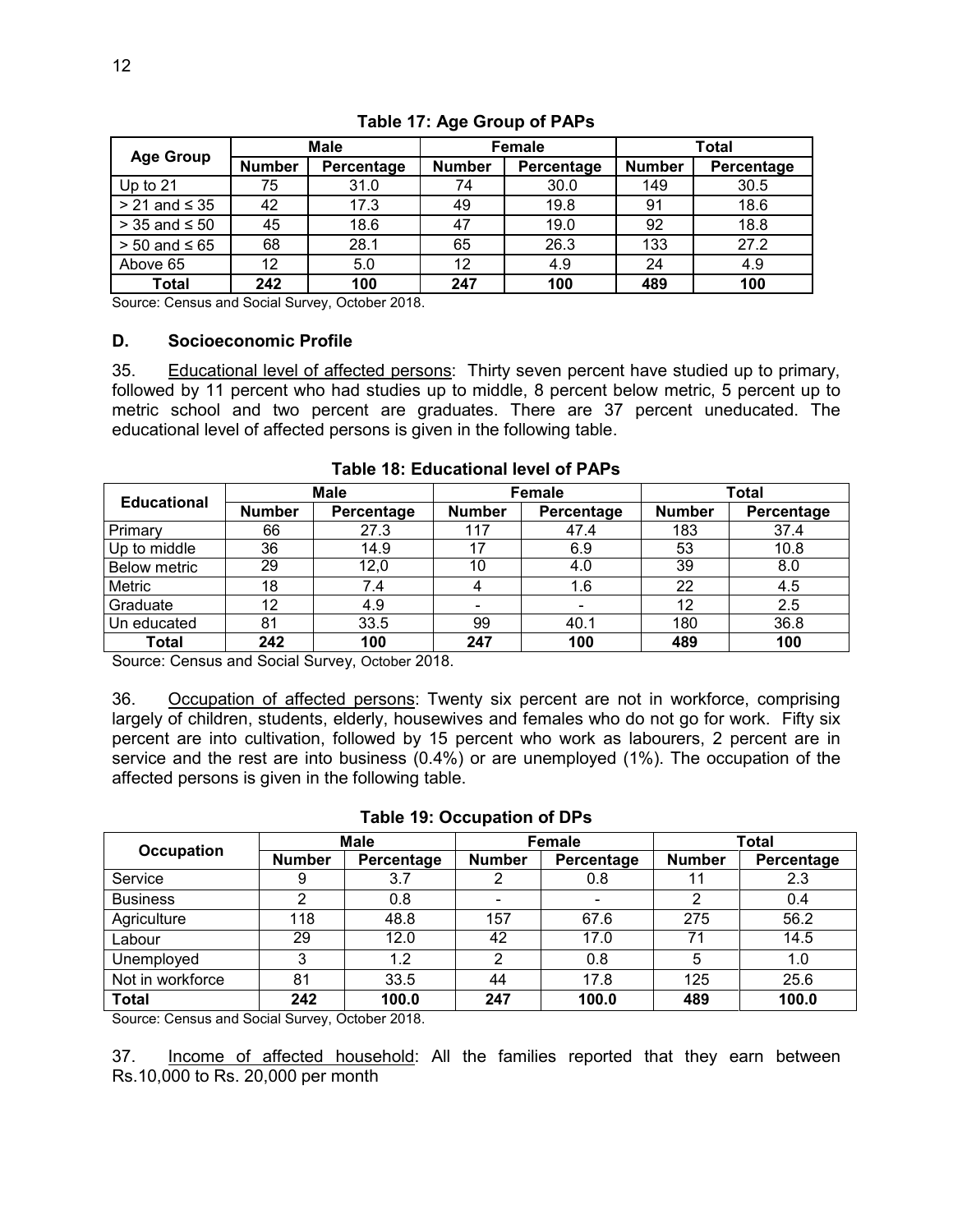<span id="page-22-1"></span>

| <b>Monthly Family Income</b><br>Range in INR (Rs) | <b>Number</b> | Percentage |
|---------------------------------------------------|---------------|------------|
| Up to 5,000                                       |               |            |
| 5,001 to 10,000                                   |               |            |
| 10,001 to 20,000                                  | 144           | 100.0      |
| 20,001 to 30,000                                  |               |            |
| 30,001 to 50,000                                  |               |            |
| >50,000                                           |               |            |
| Not disclosed                                     |               |            |
| Total                                             | 144           | 100        |

**Table 20: Monthly Household Income of DHs** 

Source: Census and Social Survey, October 2018.

38. Impact to vulnerable household: For the project, vulnerable groups include those headed by a person whose family income is below the poverty line, landless, elderly, women, and Indigenous Peoples, and those without legal title to land. The vulnerable account 23.6 percent of the affected household and amongst the vulnerable, 79 percent are women headed households, followed by 17 percent scheduled caste and 3 percent being households headed by a disable person. The vulnerable status of the affected households is presented in the following table.

<span id="page-22-2"></span>

| <b>Vulnerable Type</b>                | <b>Number</b>            | Percentage |
|---------------------------------------|--------------------------|------------|
| Women Headed Household (WHH)          | 27                       | 79.4       |
| Scheduled Tribe (ST) headed household |                          |            |
| Scheduled Caste (SC) headed household | 6 <sup>8</sup>           | 17.7       |
| <b>BPL</b> household                  | $\overline{\phantom{0}}$ |            |
| Disabled Headed Household             |                          | 2.9        |
| Total                                 | 34                       | 100        |

**Table 21: Impact to vulnerable household** 

Source: Census and Social Survey, October 2018.

# <span id="page-22-0"></span>**E. Key Socioeconomic Indicators**

 $\overline{a}$ 

39. The key socioeconomic indicators established based on the census and socioeconomic survey carried out amongst the affected household between February and March 2015 and updated in October 2018 are presented below. These indicators would form the baseline indicators, in addition to other indicators identified by RPWD, and would be compared with the midterm and post implementation evaluation carried out by the independent external evaluation agency.

 $^{\rm 8}$  There are 9 scheduled caste affected household and of which 3 affected households are also BPL.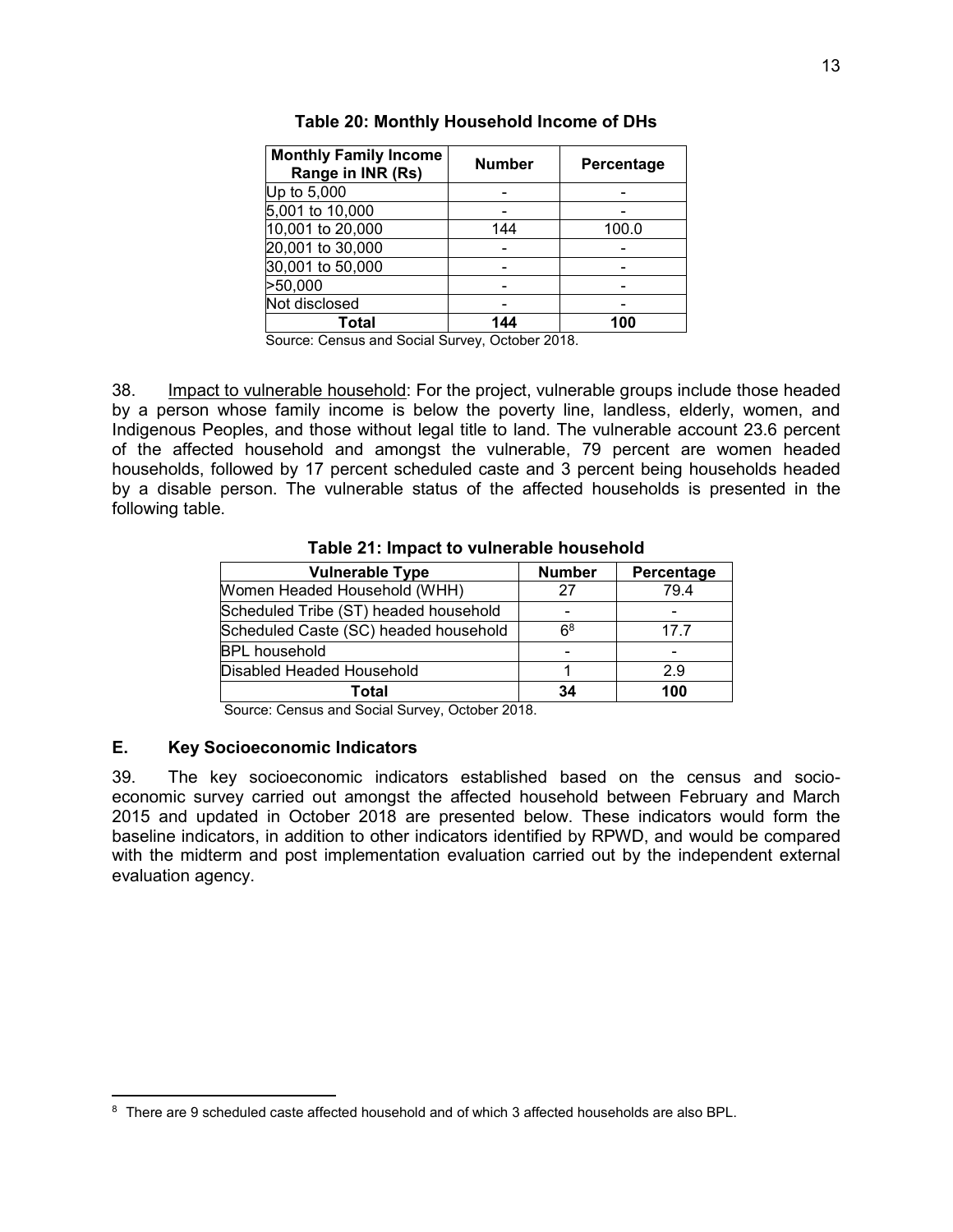<span id="page-23-1"></span>

| <b>SNo</b> | <b>Indicator</b>               | <b>Unit</b> | <b>Value/Figure</b> |  |  |
|------------|--------------------------------|-------------|---------------------|--|--|
| a)         | Income ( $N = 148$ )           |             |                     |  |  |
|            | Monthly family income          | Average     | Rs. 10,000          |  |  |
| 2          | Number of earners              | Number      | 2.5                 |  |  |
| b)         | Impact $(N = 148)$             |             |                     |  |  |
| 3          | <b>Residence</b>               | %           |                     |  |  |
|            | Business / Shop                | %           |                     |  |  |
| C)         | Social Characteristics (N=148) |             |                     |  |  |
| 5          | <b>Family size</b>             | Average     | 3.39                |  |  |
| 6          | Women headed household         | %           | 18.7                |  |  |

**Table 22: Key Socioeconomic Indicators** 

Source: Census and Social Survey, October 2018.

#### <span id="page-23-0"></span>**F. Resettlement Preferences**

40. The subproject does not involve any physical displacement or economic displacement (losing shop/business). Only loss of agricultural land involving significant impact to 23-affected households losing 10 percent and above of their land holding and non-significant impact to a residence are envisaged in this subproject. Hence, the question of resettlement and rehabilitation option of either self-managed cash assistance or project supported housing/livelihood assistance, does not arise.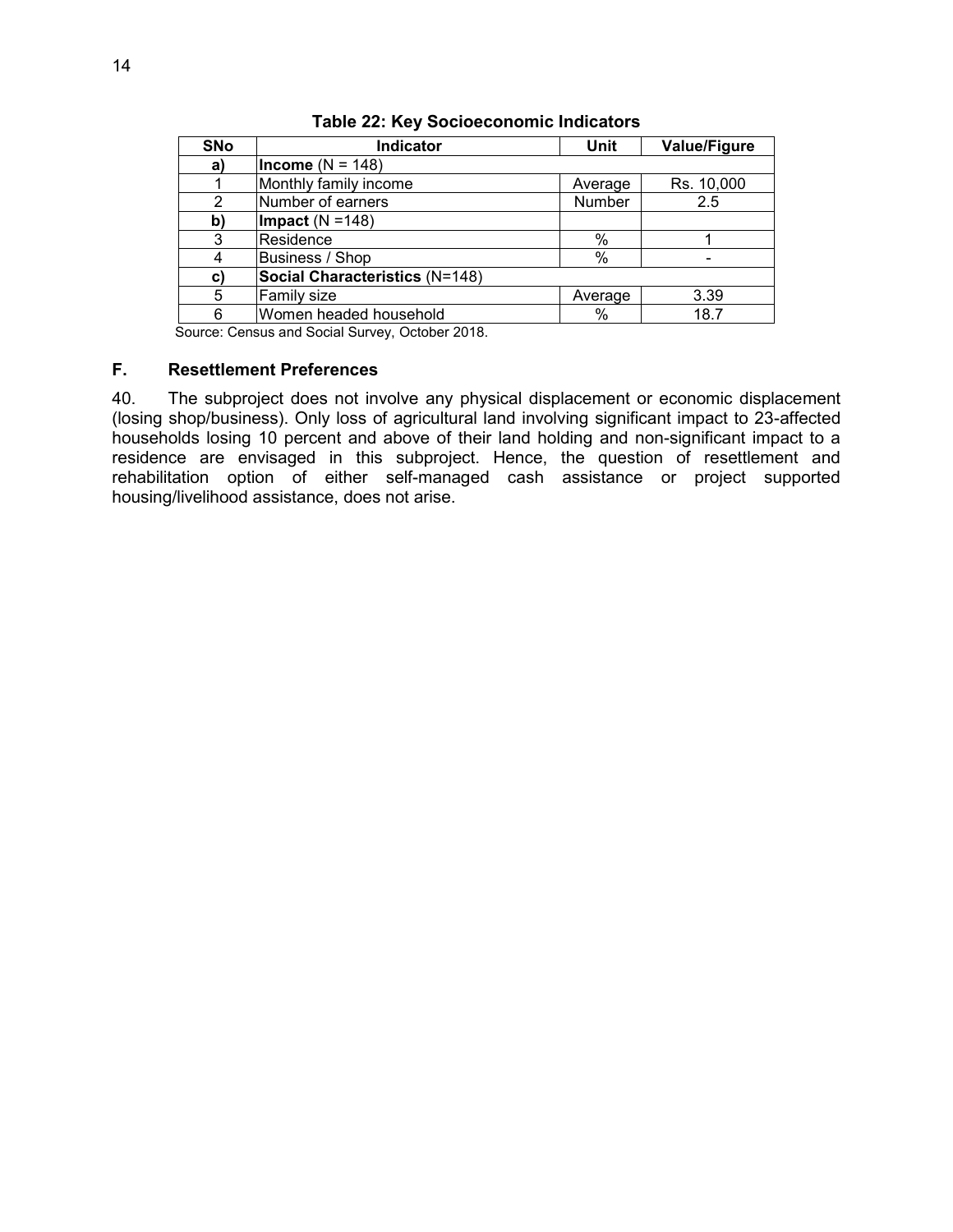# **IV. CONSULTATION, PARTICIPATION AND DISCLOSURE**

# <span id="page-24-1"></span><span id="page-24-0"></span>**A. Consultation in the Project**

41. In order to engage with the community and enhance public understanding about the subproject and address the concerns and issues pertaining to compensation, rehabilitation and resettlement, individual interviews, focus group discussions (FGD) and meetings were undertaken amongst the various sections of affected persons and other stakeholders, during the census and socioeconomic survey that was carried out as part of the feasibility report for the subproject. The opinions of the affected persons, stakeholders and their perceptions were obtained during these consultations. The consultations with the affected persons and other stakeholders will continue throughout the resettlement plan implementation period.

# <span id="page-24-2"></span>**B. Methods of Consultation**

l

42. Consultations and discussions were held during census and socioeconomic survey period with both primary and secondary stakeholders. The primary stakeholders include project affected persons, project beneficiaries and implementing agency (PWD). The secondary stakeholder includes Revenue Officers and elected representatives of the local body.

43. During the census and socioeconomic survey, meaningful<sup>9</sup> consultations were held with affected households, commercial establishment owners along the project corridor, officials of the district administration and elected members of the local panchayat. In order to hear and address the concerns of women, women were encouraged to participate and opportunity to express their concern was provided during the consultations. The consultation methods followed and proposed are detailed in the following table.

<span id="page-24-3"></span>

| <b>Stakeholders</b>                        | <b>Consultation Method</b>               |
|--------------------------------------------|------------------------------------------|
| <b>Affected Persons</b>                    | <b>Census and Socioeconomic Survey</b>   |
| <b>Affected Persons</b>                    | <b>Focus Group Discussions</b>           |
| <b>Local Communities</b>                   | <b>Focus Group Discussions</b>           |
| <b>Local Elected Members</b>               | Individual interview, discussion         |
| <b>Concerned Officials from Government</b> | Individual meeting/interview, discussion |
| Affected persons and General Public        | <b>Consultation Meetings</b>             |

**Table 23: Consultation Methods** 

44. In addition to the web disclosure of the resettlement plan seeking views and suggestions of the general public, detailed consultations regarding the extent of involuntary resettlement impact and the mitigation measures proposed in the resettlement plan will be disclosed to the affected persons and general public through public meetings held along the subproject road during resettlement plan implementation.

45. During the census and socioeconomic survey, FGDs were conducted in villages along the subproject road in settlements and sections where impacts were recorded. All relevant

 $^9\,$  Meaningful consultations is a process that (i) begins early in the project preparation stage and is carried out on an ongoing basis throughout the project cycle; (ii) provides timely disclosure of relevant and adequate information that is understandable and readily accessible to affected people; (iii) is undertaken in an atmosphere free of intimidation or coercion; (iv) is gender inclusive and responsive, and tailored to the needs of disadvantaged and vulnerable groups; and (v) enables the incorporation of all relevant views of affected people and other stakeholders into decision making, such as project design, mitigation measures, the sharing of development benefits and opportunities, and implementation issues.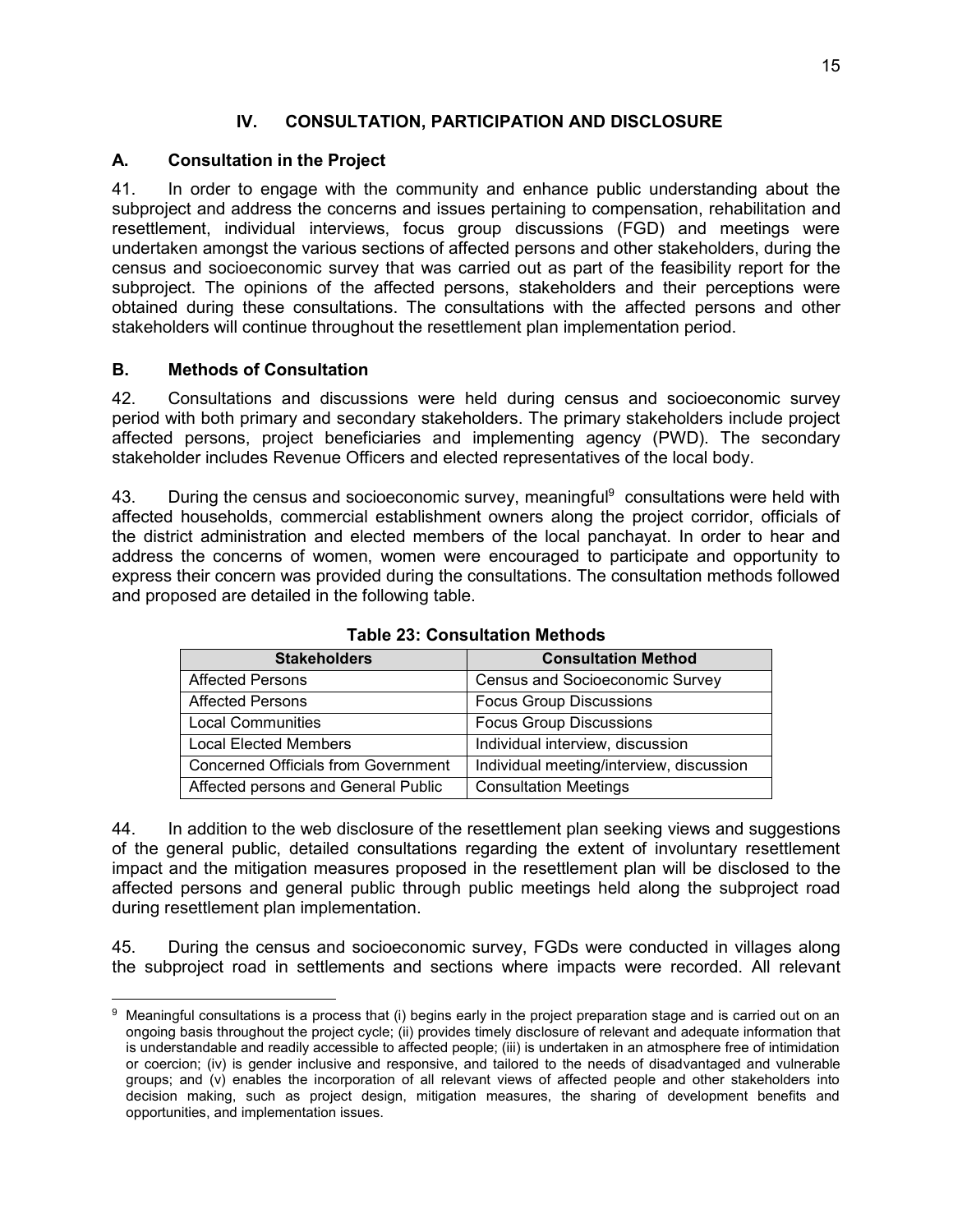aspects of subproject design, details of land required and impact to private property were discussed with the affected communities.

46. The number of participants and the photographs are provided as Appendix-2 to this report and the attendance sheets are available in the projects file with respective PIUs.

# <span id="page-25-0"></span>**C. Outcome of the Consultations**

47. Consultations were carried all along the project road, to create awareness about the project among the people. Consultation locations were selected in such a way that it covers habitations to ensure maximum possible public participation.

48. The people were generally enthusiastic about the project and consider that it will bring social and economic development in the region. There is scarcity of employment opportunities and health facilities etc. within the villages and this is affecting the overall social and economic development. People consider that the development of road will improve connectivity for the local people apart from the facilitating smooth flow of traffic. Agriculture is the main economic activity in the project area. The farmers consider that the improved road will improve their accessibility with the nearby market places by reducing the travel time. They anticipate better income as the cost of travel would reduce. People wanted the payment of compensation and other rehabilitation assistances to be completed before the start of construction work. People were particularly concerned about the road safety issues and expressed the need of proper signage, speed breakers and pedestrian crossings to minimize the risk of accidents.

49. The community perceives that the project will help in improving road safety, promote more business, better service facilities, and better conveyance and promote local employment opportunities. They consider that it would lead to increase in land rates and facilitate smooth flow of traffic. Apprehensions raised by the community include more accidents, houses coming closer to the proposed alignment, more noise pollution, agricultural land loss and the resultant impact on the livelihood. Women felt that the proposed improvements will provide (i) better access to higher levels of education, health services (especially in emergencies), and social interactions, (ii) better and more frequent public and private transport options, and (iii) increase in leisure time. The negative impacts pointed out were largely related to loss of land and assets. The salient discussion points are summarized in the following table.

<span id="page-25-1"></span>

| Location                   | <b>Issues / Concerns</b>                                                            | <b>Response</b>                                                                                                                                                                                                                                   |
|----------------------------|-------------------------------------------------------------------------------------|---------------------------------------------------------------------------------------------------------------------------------------------------------------------------------------------------------------------------------------------------|
| Panchyat Bhawan, Jethana   | • Fair compensation should be paid                                                  | • Compensation will be paid as per<br>RFCTLARR Act, 2013 and GoR rules<br>for RFCTLARR Act                                                                                                                                                        |
| UPS, Peesangan             | • Apprehensive about the land<br>acquisition and compensation<br>processes.         | • Compensation will be paid as per<br>RFCTLARR Act, 2013 and GoR rules<br>for RFCTLARR Act                                                                                                                                                        |
| Busstand/chowk Sethan      | • Want fair compensation                                                            | • Compensation will be paid as per<br>RFCTLARR Act. 2013 and GoR rules<br>for RFCTLARR Act                                                                                                                                                        |
| <b>Public Chowk, Sesra</b> | • Road should not deviate from its<br>current alignment<br>• Want fair compensation | • As far as possible the existing<br>alignment has been used and only in<br>certain locations, curves are being<br>improved for safety of the users<br>• Compensation will be paid as per<br>RFCTLARR Act, 2013 and GoR rules<br>for RFCTLARR Act |

**Table 24: Summary of Consultation Outcome**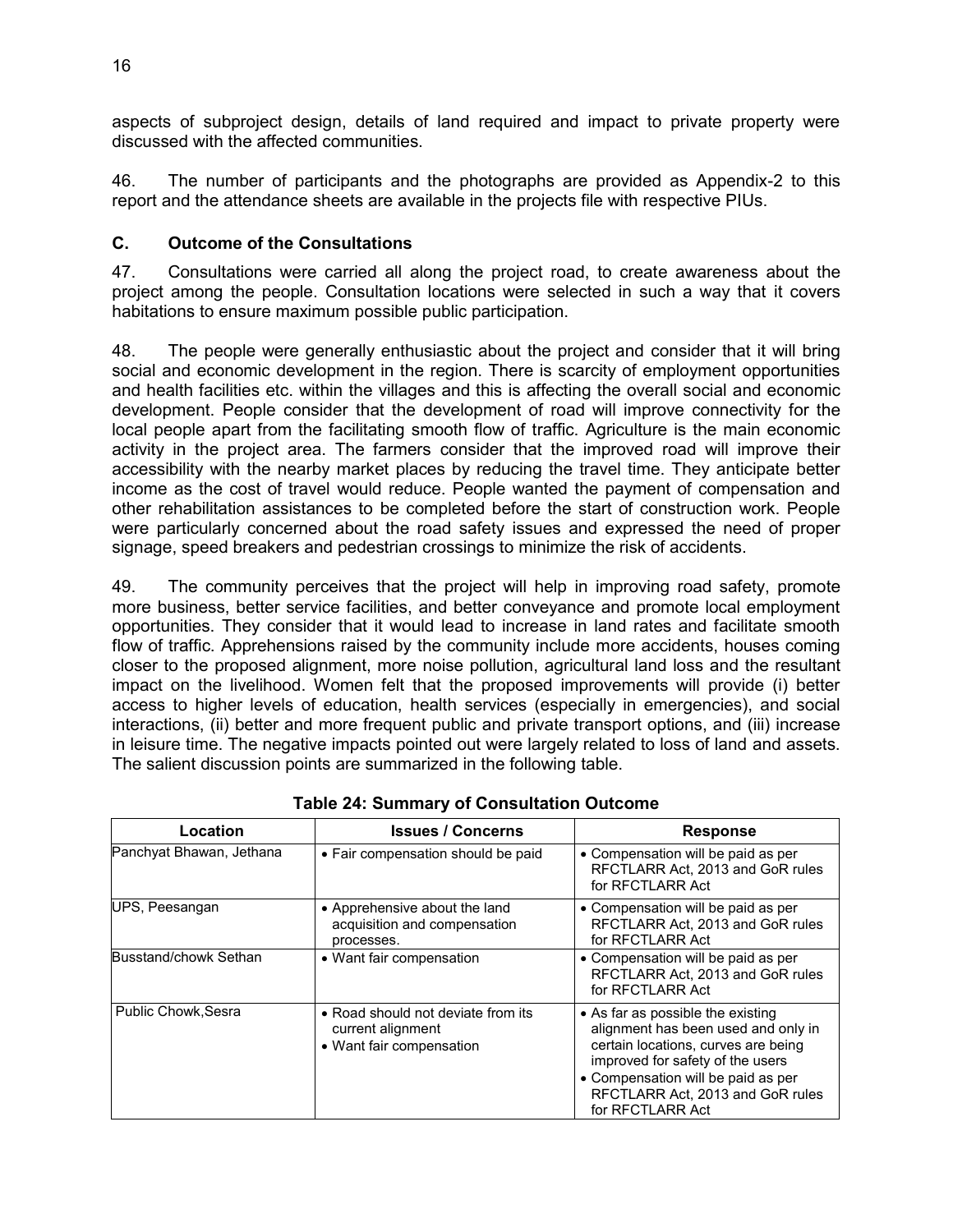| Location              | <b>Issues / Concerns</b>                                                                  | <b>Response</b>                                                                                                                                                                                                    |
|-----------------------|-------------------------------------------------------------------------------------------|--------------------------------------------------------------------------------------------------------------------------------------------------------------------------------------------------------------------|
| Public Chowk Akhepura | • There should not be any damage to<br>the houses/ structures<br>• Want fair compensation | • Impacts will be minimised as far as<br>possible and land and building will be<br>acquired only if it is essential.<br>• Compensation will be paid as per<br>RFCTLARR Act, 2013 and GoR rules<br>for RFCTLARR Act |

# <span id="page-26-0"></span>**D. Plan for further Consultation in the Project**

50. The extent and level of involvement of stakeholders at various stages of the project from design stage and through resettlement plan implementation will open up the line of communication between the various stakeholders and the project implementing authorities, thereby aiding the process of resolving conflicts at early stages of the project rather than letting it escalate into conflicts resulting in implementation delays and cost overrun. Participation of the local community in decision-making will help in mitigating adverse impacts.

51. Further, successful implementation of the resettlement plan is directly related to the degree of involvement of those affected by the road-projects. Consultations with affected persons has been proposed during implementation and the PIU (PD, PIU, PWD) and the implementing support NGO will be responsible for conducting these consultations. The proposed consultation plan will include the following.

- (i) In case of any change in project design, the affected persons and other stakeholders will be consulted regarding the factors that necessitated the change, efforts taken to minimize resettlement impacts and mitigation measures available in accordance with the principles of the resettlement framework of RSHIP.
- (ii) The PIU, with the assistance of the NGO, will carry out information dissemination sessions in the project area.
- (iii) During the implementation of resettlement plan, NGO will organize public meetings, and will appraise the communities about the schedule/progress in the implementation of civil works, including awareness regarding road construction and HIV/ AIDS prevention.
- (iv) Consultation and focus group discussions will be conducted with the vulnerable groups like women headed households and schedule caste to ensure that the vulnerable groups understand the process and their needs are specifically taken into consideration in the implementation.

# <span id="page-26-1"></span>**E. Disclosure**

52. The resettlement plan will be disclosed by the PMU and uploaded in the PWD website along with the gist of the resettlement plan translated in local language. The translated gist of the resettlement plan would provide details of the project, magnitude of impact to land and assets, eligibility and entitlement, institutional arrangement and grievance redressal process. Hardcopies of the gist of the resettlement plan in local language will be made available at the office of the PMU, PIUs and distributed to the affected persons.

53. Information will be disseminated to affected persons at various stages. Information including magnitude of loss, detailed asset valuations, entitlements and special provisions, grievance procedures, timing of payments, displacement schedule, civil works schedule will be disclosed by the PIU with assistance from the NGO hired for assisting in resettlement plan implementation. This will be done through public consultation and made available to affected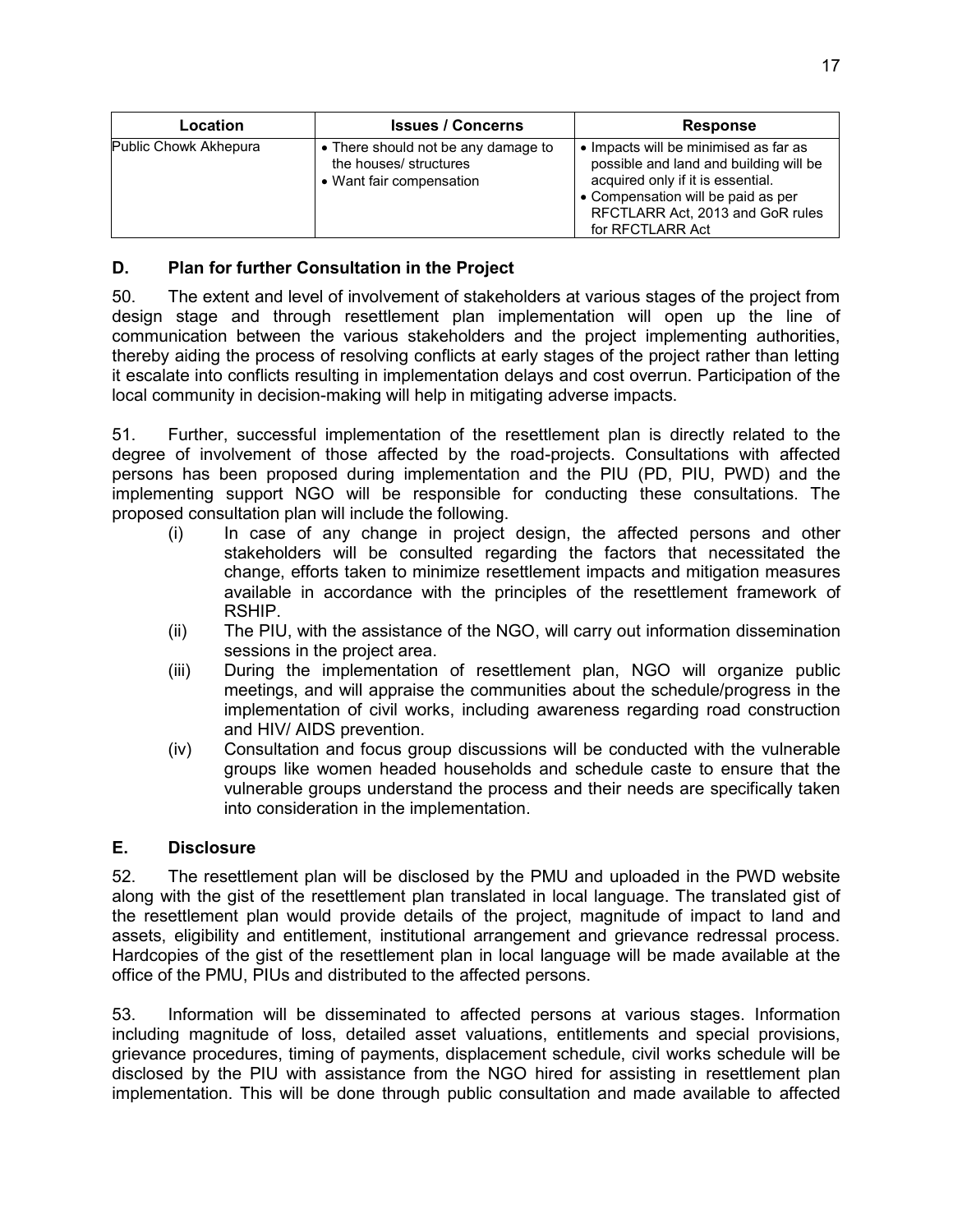persons as brochures, leaflets, or booklets, etc. in Hindi. The Hindi version of executive summary of the resettlement plan along with entitlement matrix and structure and process of GRC will also be disclosed.

54. Hard copies of the resettlement plan will also be made available at: (i) the offices of the PIU/PWD; (ii) office of the District Magistrates; (iii) and Offices of the Panchayat / Municipality, as soon as the plans are available and certainly before initiating land acquisition process for the project. Electronic version of the resettlement plan will be placed on the official website of the PWD. In addition, all safeguard documents including the quarterly progress reports and concurrent monitoring reports, impact evaluation reports, list of eligible affected persons will be disclosed. Resettlement plans will be maintained in the website throughout the life of the project.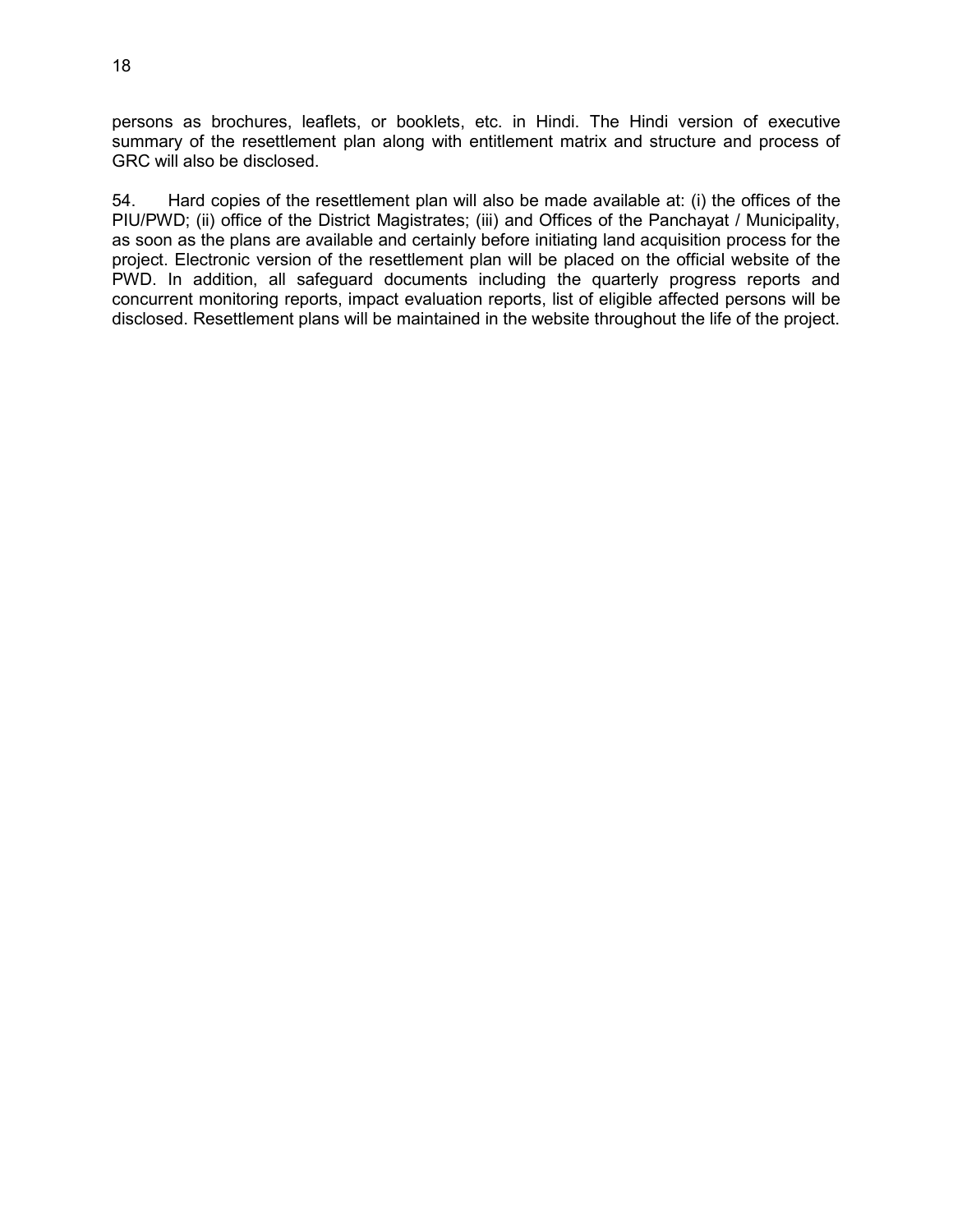# **V. POLICY AND LEGAL FRAMEWORK**

# <span id="page-28-1"></span><span id="page-28-0"></span>**A. Background**

55. Recognizing the social issues that can arise in transport projects being proposed under Rajasthan State Highway Investment Program (RSHIP), the Public Private Partnership (PPP) Division of the Public Works Department (PWD) of Rajasthan has prepared a Resettlement Framework and indigenous peoples planning framework in line with National and State Laws and Policies, and ADB Safeguards Policy Statement. The resettlement framework describes the principles and approach in avoiding, minimizing and mitigating adverse social impacts that may arise in implementing subprojects proposed under RSHIP.

# <span id="page-28-2"></span>**B. National Legislations, Policies and ADB Policy**

56. The policy framework and entitlements for the RSHIP are based on national laws: The Right to Fair Compensation and Transparency in Land Acquisition, Rehabilitation and Resettlement Act, 2013, State laws and regulations and ADB's Safeguard Policy Statement (SPS), 2009.

# **1. Right to Fair Compensation and Transparency in Land Acquisition, Rehabilitation and Resettlement Act (RFCTLARR), 2013**

57. The Right to Fair Compensation and Transparency in Land Acquisition, Rehabilitation and Resettlement (RFCTLARR) Act, 2013, provides for a transparent process and just and fair compensation to the affected families whose land is acquired or proposed to be acquired or are affected by such acquisition and provides for rehabilitation and resettlement of the affected families. The basic principle of the RFCTLARR Act is to ensure that the cumulative outcome of compulsory land acquisition should be such that, the affected persons become partners in development, leading to an improvement in the standard of living after acquisition. This act came into effect on January 01, 2014 and the Land Acquisition Act, 1894 stands repealed. The salient provisions of RFCTLARR Act is discussed below.

58. The RFCTLARR Act applies to acquisition of land for a public purpose, as defined in the act. The act provides for consultation with and involvement of local self-government in undertaking a Social Impact Assessment (SIA). The SIA is reviewed by an Expert Group to assess if the potential benefits of the project outweigh the social cost and adverse social impacts. The expert group can recommend either for or against proceeding with the project. The appropriate government is not bound by the decision of the expert group and can decide otherwise.

59. The act prohibits acquisition of multi crop land for any project, however on exceptional cases allows acquisition of multi crop land, wherein the State specific threshold of acquiring such land is not exceeded and equivalent waste land is developed for agricultural purpose. Linear projects are exempted from this condition.

60. The competent authority while determining the market value of the land has to consider the higher value of the land arrived at by 3-methods of valuation viz: (i) market value as per Indian Stamp Act, 1899 for the registration of sale deed or agreements to sell, in the area where land is situated; or (ii) average sale price for similar type of land, situated in the nearest village or nearest vicinity area, ascertained from the highest 50% of sale deeds of the preceding 3 years; or (iii) consented amount paid for PPPs or private companies. In case of rural areas, the market value of land so determined is multiplied by a factor, to be decided by the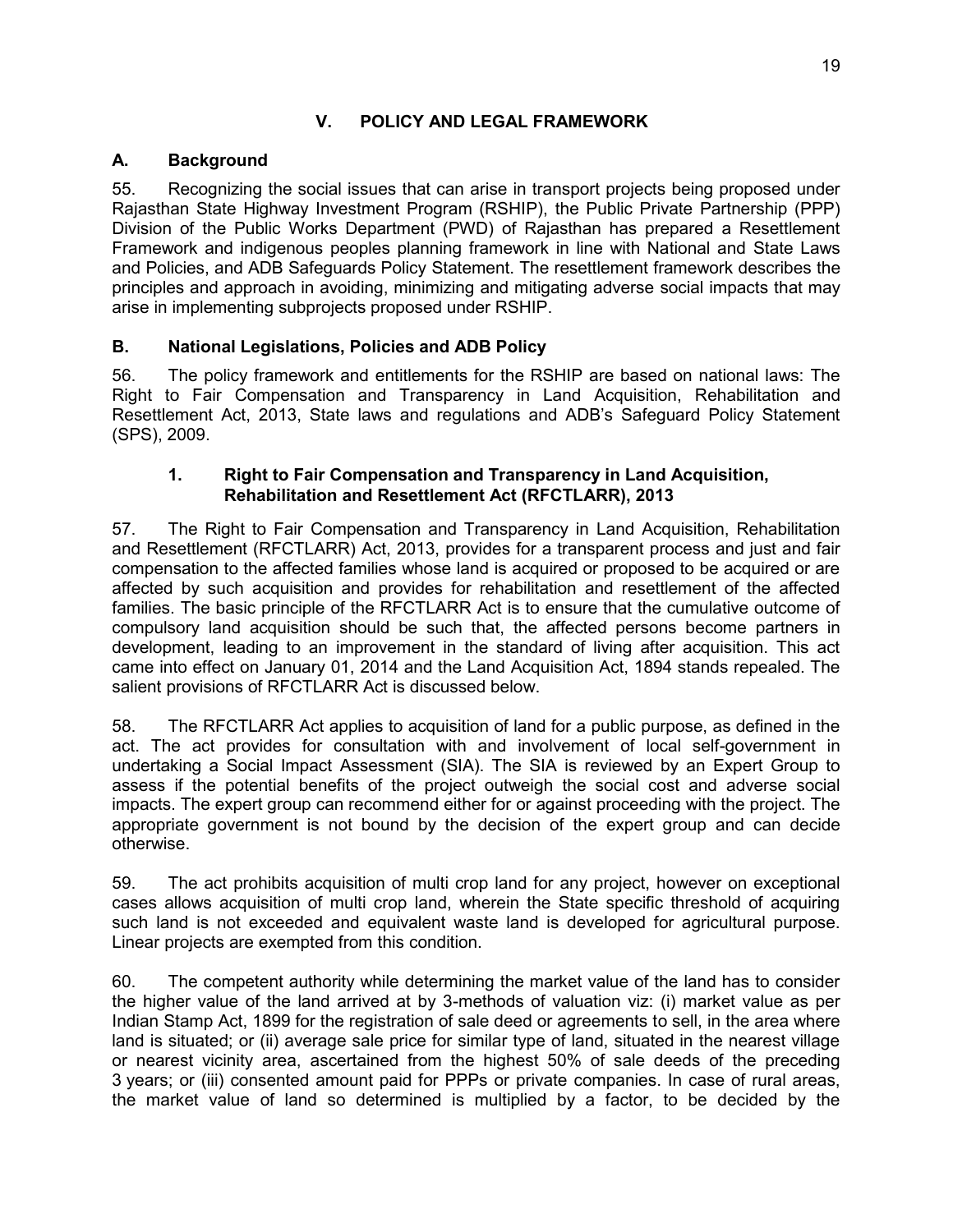appropriate Government. A solatium of 100% is payable on the market value of land multiplied by the factor and all immovable properties or assets, trees and plants.

61. A Resettlement and Rehabilitation award detailing the entitlements to be provided as per the Second Schedule of Act is passed by the competent authority. Possession of land can be taken only after payment of compensation and rehabilitation and resettlement entitlements as detailed in Second Schedule and Third Schedule. The amenities to be provided in a resettlement site is detailed in the Third Schedule.

# <span id="page-29-0"></span>**C. Legal and Policy Frameworks of Rajasthan State**

62. The legislations and policy concerning the land acquisition and resettlement for road project includes (i) Rajasthan Land Revenue Code, 1959, (ii) Rajasthan Highway Act, 2003, (iii) Rajasthan Resettlement Policy-2007. The gist of these act and policies are discussed in the following section.

# **1. Rajasthan Land Revenue Code, 1959**

63. An Act to consolidate and amend the laws relating to land revenue, the powers of Revenue Officers, rights and liabilities of holders of land from the State Government, agricultural tenures and other matters relating to land and the liabilities incidental thereto in Rajasthan. This Act basically deals with the land rights of landholders and power of revenue departments but does not reflect and specific on acquisition and payment of compensation.

# **2. Rajasthan Highway Act, 2003**

64. The Rajasthan Highway Act, 2003 is meant to provide for the restriction of ribbon development along highways for prevention and removal of encroachment thereon, for the construction, maintenance and development of highways, for the levy of betterment charges and for certain other matters, and to provide for the public such conditions as will ensure safety and maximum efficiency of all road transport of highways in the Rajasthan State.

# **3. Rajasthan Resettlement Policy-2007**

65. Government of Rajasthan has formulated a resettlement policy known as "Ideal Resettlement Policy of the State-2007" in the year 2007 for resettlement and rehabilitation of project affected persons by various infrastructure development projects. Attempted to deal with complete land acquisition and resettlement issues, this policy includes some enhanced provisions than the above two legislations. However, the policy does not have provision for compensation at replacement cost and recognizes the non-titleholders occupying land before three years of notification of the affected area.

# **4. The Rajasthan Right to Fair Compensation and Transparency in Land Acquisition, Rehabilitation and Resettlement Rules, 2016**

66. The Rules framed and notified by GoR for the RFCTLARRR Act, 2013 details the process of SIA, public hearing and SIA report and social impact management plan. The consent requirement in the format specified is to be obtained during the SIA. The rules also explain the process of preparing and publishing the rehabilitation and resettlement scheme.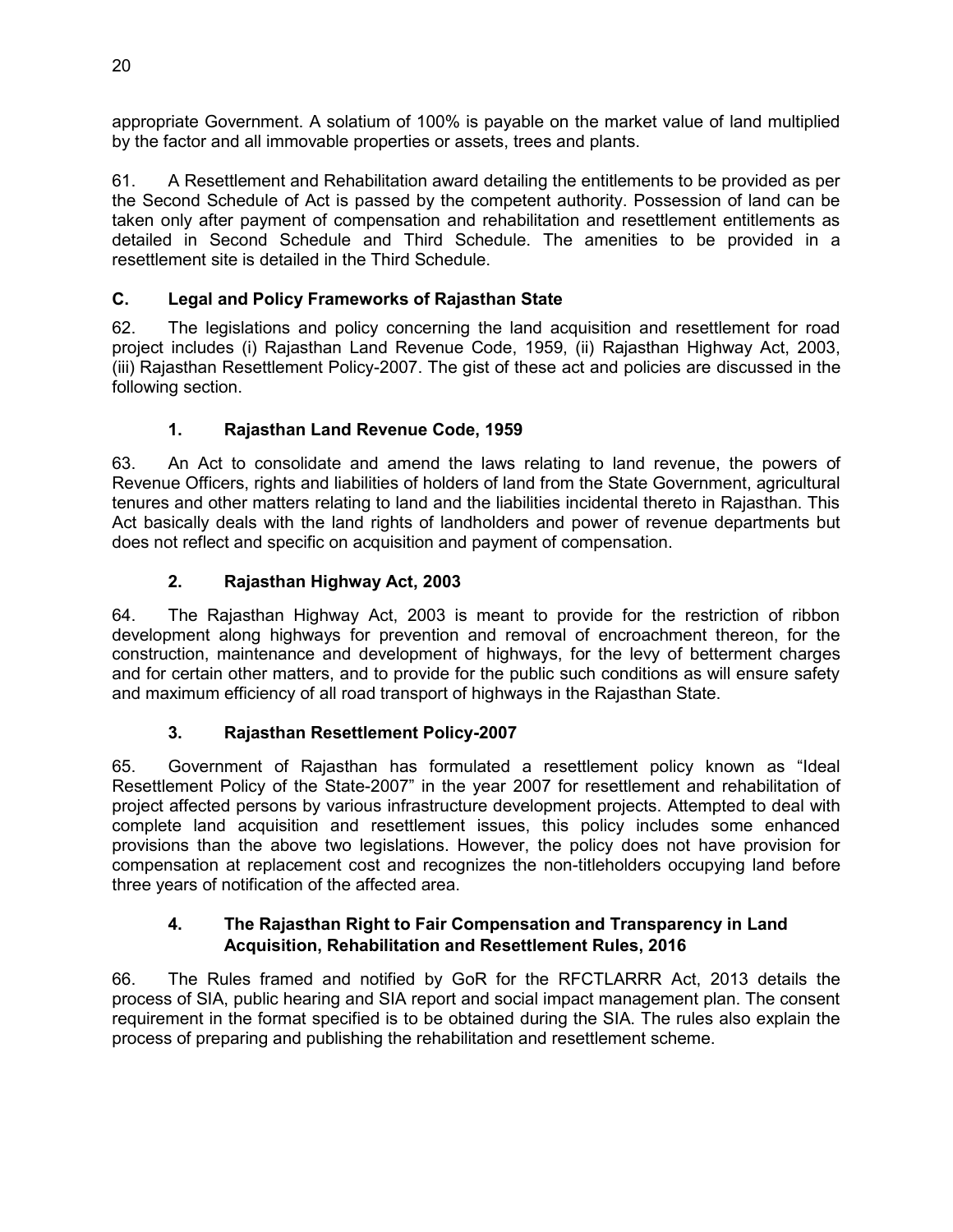# <span id="page-30-0"></span>**D. ADB's Safeguard Policy Statement (SPS), 2009**

67. ADBs Safeguard Policy Statement (SPS) 2009 describes the policy objective, its scope and triggers and principles of (i) environmental safeguards; (ii) involuntary resettlement safeguards; and (iii) indigenous people's safeguards. The objectives of involuntary resettlement safeguards are: (i) avoid involuntary resettlement where possible; (ii) if avoidance is not possible, minimize involuntary resettlement by exploring project and design alternatives; (iii) enhance, or at least restore, the livelihoods of all displaced persons in real terms relative to pre project levels; and (iv) improve the standards of living of the displaced poor and other vulnerable groups.

68. The involuntary resettlement safeguards policy covers physical displacement (relocation, loss of residential land, or loss of shelter) and economic displacement (loss of land, assets, access to assets, income sources, or means of livelihoods) as a result of; (i) involuntary acquisition of land, or (ii) involuntary restrictions on land use or on access to legally designated parks and protected areas. It covers them whether such losses and involuntary restrictions are full or partial, permanent or temporary.

69. The three important elements of involuntary resettlement safeguards are: (i) compensation at replacement cost for lost assets, livelihood, and income prior to displacement; (ii) assistance for relocation, including provision of relocation sites with appropriate facilities and services; and (iii) assistance for rehabilitation to enhance, or at least restore, the livelihoods of all displaced persons relative to pre-project levels and to improve the standard of living of displaced poor and other vulnerable groups.

# <span id="page-30-1"></span>**E. Comparison of Government and ADB Policies**

70. A comparison between Government Statutes and ADB's involuntary resettlement safeguards policy that provides gap-filling measures reflected in the entitlement matrix is presented as Appendix-3.The Right to Fair Compensation and Transparency in Land Acquisition, Rehabilitation and Resettlement Act, 2013', which has integrated provisions of NRRP with that of LA Act 1894, recognizes titleholders and non-titleholders affected by land acquisition. Wherein, the squatters, encroachers and those present in RoW and other government lands are excluded from the purview of the Act.

71. The key difference between the Government and ADB's involuntary resettlement safeguards policy is with regard to the cut-off date for determining the eligibility for compensation and R&R assistance to all those who are affected by the project irrespective of the ownership title to the land. As per the provisions of RFCTLARR Act, the cut-off-date for title holders is the date of SIA notification [Sec 4(1)] and for non-titleholders affected by the acquisition of such land, they should have been living/working three years or more prior to the acquisition of the land. To bring the RF in line with ADB's requirements, the RF mandates that in the case of land acquisition, the date of issue of notification will be treated as the cut-off date for title holders, and for non-titleholders such as squatters and encroachers, whom the act does not recognize, the cut-off date will be the start date of the subproject census survey. In case of all affected non-title holders, suitable compensation (ex-gratia payments) for loss of assets and R&R assistance is proposed in the entitlement matrix. The RCTLARR Act provides for compensation for land and structure at market rate, a 100 per cent solatium and 12 percent interest on market rate to all titleholders. Further, in addition to compensation the title holders are entitled for resettlement allowance, substance allowance and shifting allowance. This meets ADBSPS requirement. Furthermore, the titleholders who lose their house and who do not have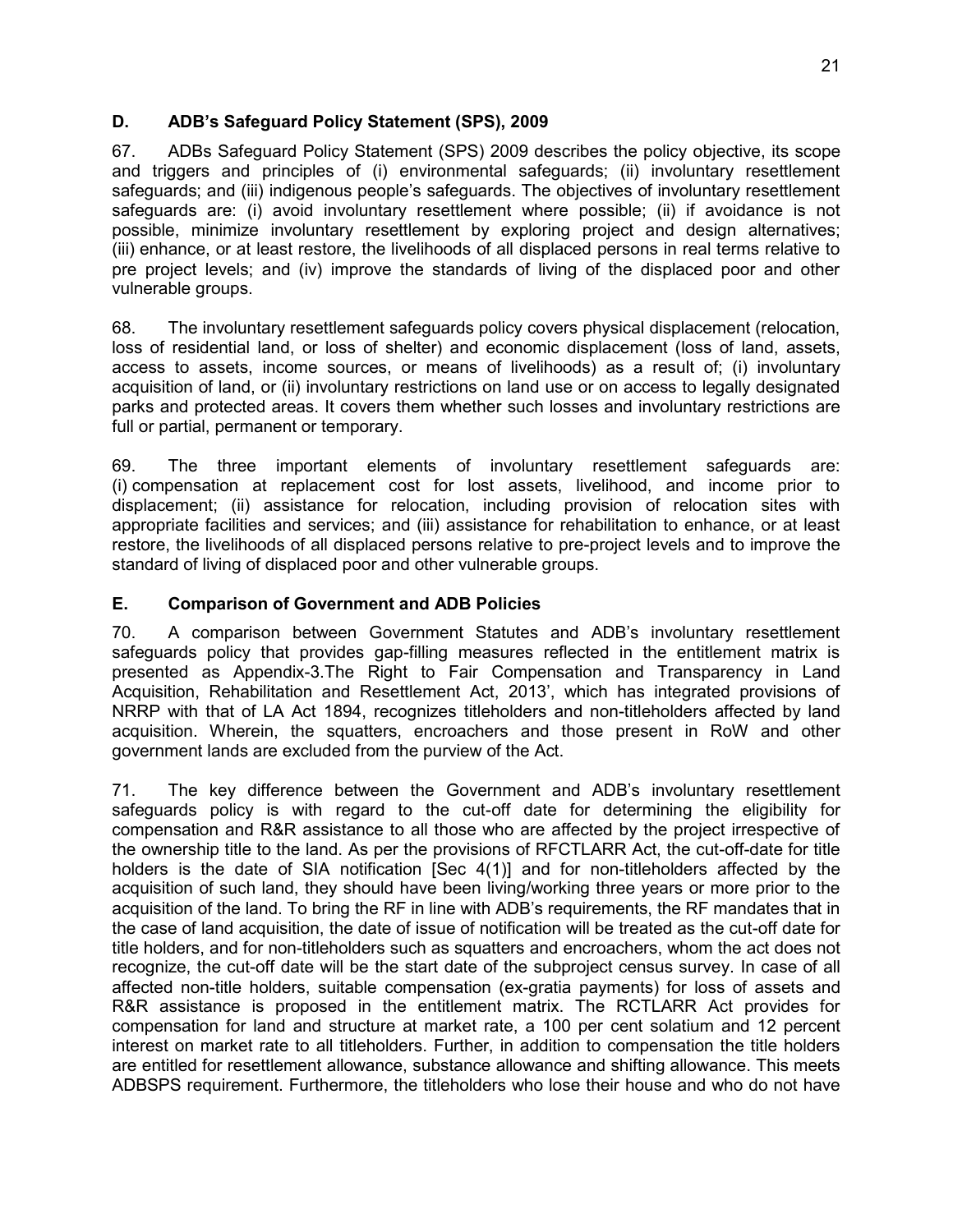any other house site will be entitled for a built house or cash in lieu of house provided they have been residing in the affected area for the preceding three years.

72. A significant development in Government statute is the notification of 'The Right to Fair Compensation and Transparency in Land Acquisition, Rehabilitation and Resettlement Act, 2013', which has repealed the Land Acquisition Act of 1894 (as amended in 1984). This Act would both complement the revision of the NRRP (2007) and decrease significantly the gaps between the LA Act 1894 and ADB's SPS. In particular, the Act would require social impact assessments for projects involving land acquisition. The Act also expands compensation coverage of the principal act by requiring that the value of structure, trees, plants, or standing crops damaged must also be included and the solatium being 100 percent of all amounts inclusive. The Act furthermore meets ADB requirement of all compensation to be paid prior to project taking possession of any land and provision of R&R support including subsistence grant and transportation cost.

# <span id="page-31-0"></span>**F. Involuntary Resettlement Safeguard Principles for the Project**

73. Based on the above analysis of government provisions and ADB policy, the following resettlement principles are adopted for this Project:

- (i) Screen the project early, to identify past, present, and future involuntary resettlement impacts and risks. Determine the scope of resettlement planning through a census and socioeconomic survey of displaced persons, including a gender analysis, specifically related to resettlement impacts and risks.
- (ii) Adopt measures to avoid and minimize involuntary resettlement impacts by taking the following measures: (i) explore siting the subproject components in government land or locations which are less impacting; (ii) ensure use of appropriate technology to reduce land requirement; and (iii) modify the designs of subproject components to minimise land requirement and ensure involuntary resettlement is avoided or minimized
- (iii) Where displacement is unavoidable, improve, or at least restore, the livelihoods of all displaced persons through: (i) land-based resettlement strategies, where possible, when affected livelihoods are land based, and when loss of land is significant, or cash compensation at replacement cost for land when the loss of land does not undermine livelihoods; (ii) prompt replacement of assets with access to assets of equal or higher value; and (iii) prompt compensation at full replacement cost for assets that cannot be restored
- (iv) Provide physically and economically displaced persons with needed assistance, including the following: (i) if there is relocation, secured tenure to relocation land, better housing at resettlement sites with comparable access to employment and production opportunities, integration of resettled persons economically and socially into their host communities, and extension of project benefits to host communities; (ii) transitional support and development assistance, such as land development, credit facilities, training, or employment opportunities; and (iii) civic infrastructure and community services, as required.
- (v) Ensure that displaced persons without titles to land or any recognizable legal rights to land are eligible for resettlement assistance and compensation for loss of non-land assets at replacement value.
- (vi) Improve the standards of living of the displaced poor and other vulnerable groups, including women, to national minimum standards or standard before displacement whichever is higher.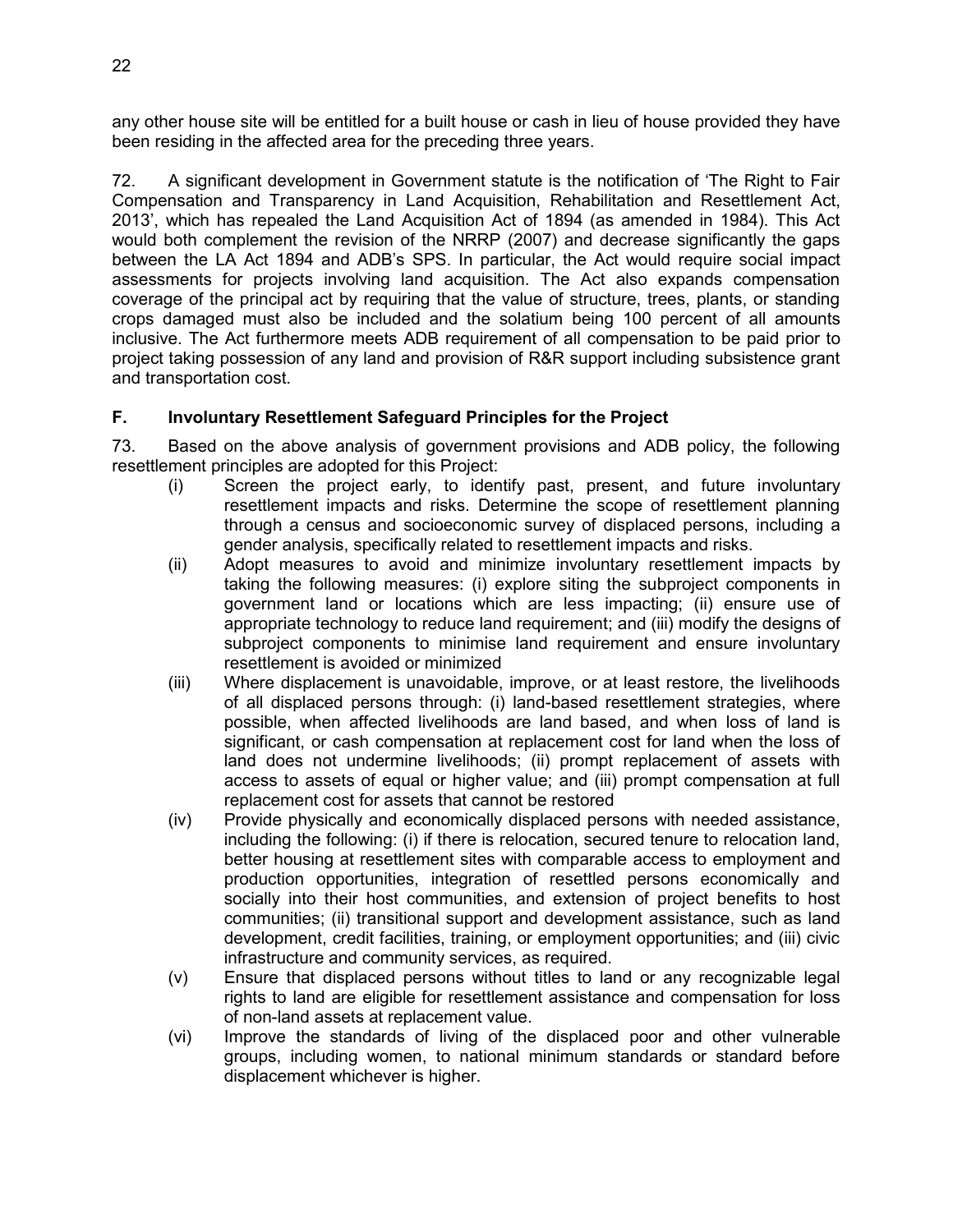- (vii) Carry out meaningful consultations with displaced persons, host communities, and concerned nongovernment organizations. Inform all displaced persons of their entitlements and resettlement options. Ensure their participation in planning, implementation, and monitoring and evaluation of resettlement programs. Pay particular attention to the needs of vulnerable groups, especially those below the poverty line, the landless, the elderly, women and children, and indigenous peoples, and those without legal title to land, and ensure their participation in consultations.
- (viii) Prepare a resettlement plan elaborating on the entitlements of displaced persons, the income and livelihood restoration strategy, institutional arrangements, monitoring and reporting framework, budget, and time-bound implementation schedule.
- (ix) Disclose a resettlement plan, including documentation of the consultation process in a timely manner, in an accessible place and a form and language(s) understandable to displaced persons and other stakeholders. Disclose the final resettlement plan and its updates to displaced persons and other stakeholders.
- (x) Pay compensation and provide all resettlement entitlements before physical or economic displacement and before physical and economic displacement. Implement the resettlement plan under close supervision throughout project implementation.
- (xi) Establish a grievance redress mechanism to receive and facilitate resolution of the concerns of displaced persons.
- (xii) Develop procedures in a transparent, consistent, and equitable manner if land acquisition is through negotiated settlement10to ensure that those people who enter into negotiated settlements will maintain the same or better income and livelihood status.
- (xiii) Monitor and assess resettlement outcomes, their impacts on the standard of living of displaced persons, and whether the objectives of the resettlement plan have been achieved by taking into account the baseline conditions and the results of resettlement monitoring. Disclose monitoring reports.

# <span id="page-32-0"></span>**G. Valuation of land and assets**

74. Compensation for Land: Land will be acquired in accordance with provisions of Right to Fair Compensation and Transparency in Land Acquisition, Rehabilitation and Resettlement Act, 2013 and while determining the compensation for land, the competent authority will be guided by the provisions of Sec 26, Sec 27, Sec 28, Sec 29 and Sec 30 of RFCTLARR Act, 2013. The compensation includes the multiplying factor<sup>11</sup>of 1.25-1.75 times on the land value being higher of the guideline value or average of higher 50% of sale dead rates for last 3 years or any rates consented for PPP or private projects. In addition, 100% solatium for involuntary acquisition of land will be added. If the residual land, remaining after acquisition, is unviable, the owner of

l <sup>10</sup> ADBSPS 2009 (Safeguards Requirements 2) does not apply to negotiated settlements. The policy encourages acquisition of land and other assets through a negotiated settlement wherever possible, based on meaningful consultation with affected persons, including those without title to assets. A negotiated settlement will offer adequate and fair price for land and/or other assets. Also, an independent external party will be engaged to document the negotiation and settlement processes. In cases where the failure of negotiations would result in expropriation through eminent domain or the buyer could acquire the property regardless of its owner's decision to sell it or not, will trigger ADB's involuntary resettlement policy. The Safeguard Requirements 2 will apply in such cases, including preparing a resettlement plan.

<sup>11</sup> As per Rajasthan Land Acquisition Bill, 2014.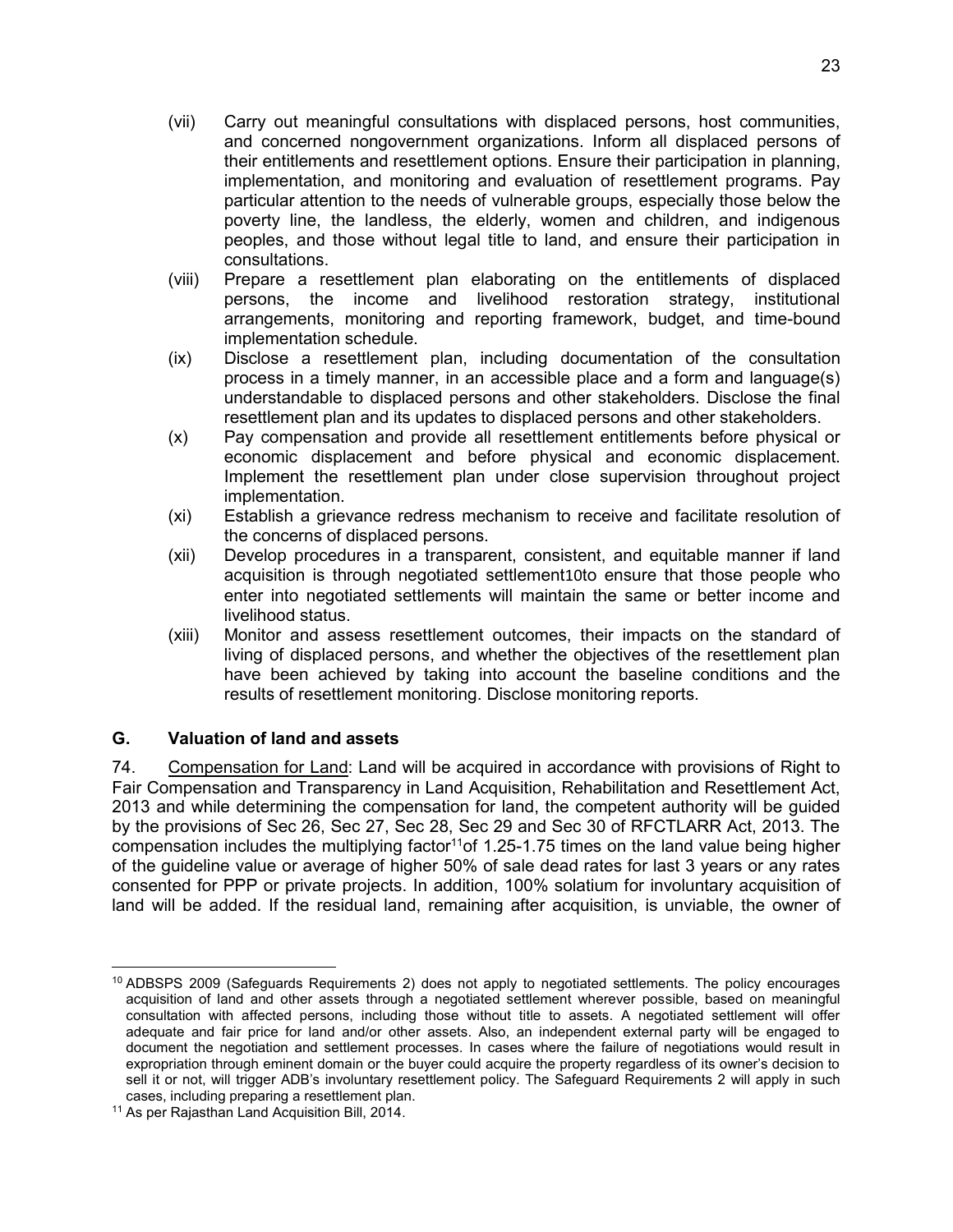such land/property will have the right to seek acquisition of his entire contiguous holding/property.

75. Compensation for Structures: The replacement value of houses, buildings and other immovable properties will be determined on the basis of latest PWD Schedule of Rates (SoR) as on date without depreciation and 100% solatium will be added to the structure compensation. While considering the PWDSSR rate, PIU will ensure that it uses the latest SSR for the residential and commercial structures in the urban and rural areas of the region. Wherever the SSR for current financial year is not available, the PIU will update the SSR to current prices based on approved previous year escalations. Compensation for properties belonging to the community or common places of worship will be provided to enable construction of the same at new places through the local self-governing bodies like Village Panchayat/Village council in accordance with the modalities determined by such bodies to ensure correct use of the amount of compensation. The compensation for reconstruction/relocation of places of worship will also include the associated cost of carrying out rituals/ceremonies during reconstruction/relocation. Further, all compensation and assistance will be paid to DPs at least 1 month prior to displacement or dispossession of assets.

76. Compensation for Trees: Compensation for trees will be based on their market value. Loss of timber bearing trees will be compensated at their replacement cost and compensation for the loss of crops, fruit bearing trees will be decided by the PIU in consultation with the Departments of Forest or Agriculture or Horticulture as the case may be. In line with the provision of RFCTLARR Act 2013, 100% solatium will be added to the assessed value of the trees. Prior to taking possession of the land or properties, the compensation will be fully paid and DPs will have the opportunity to harvest crops/trees within 1-month from the date of payment of compensation.

77. Even after payment of compensation, DPs would be allowed to take away the materials salvaged from their dismantled houses and shops and no charges will be levied upon them for the same. A notice to that effect will be issued intimating that DPs can take away the materials so salvaged within 15 days of their demolition; otherwise, the same will be disposed by the project authority without giving any further notice. Trees standing on the land owned by the government will be disposed of through prevailing practice by the concerned Revenue Department/ Forest Department.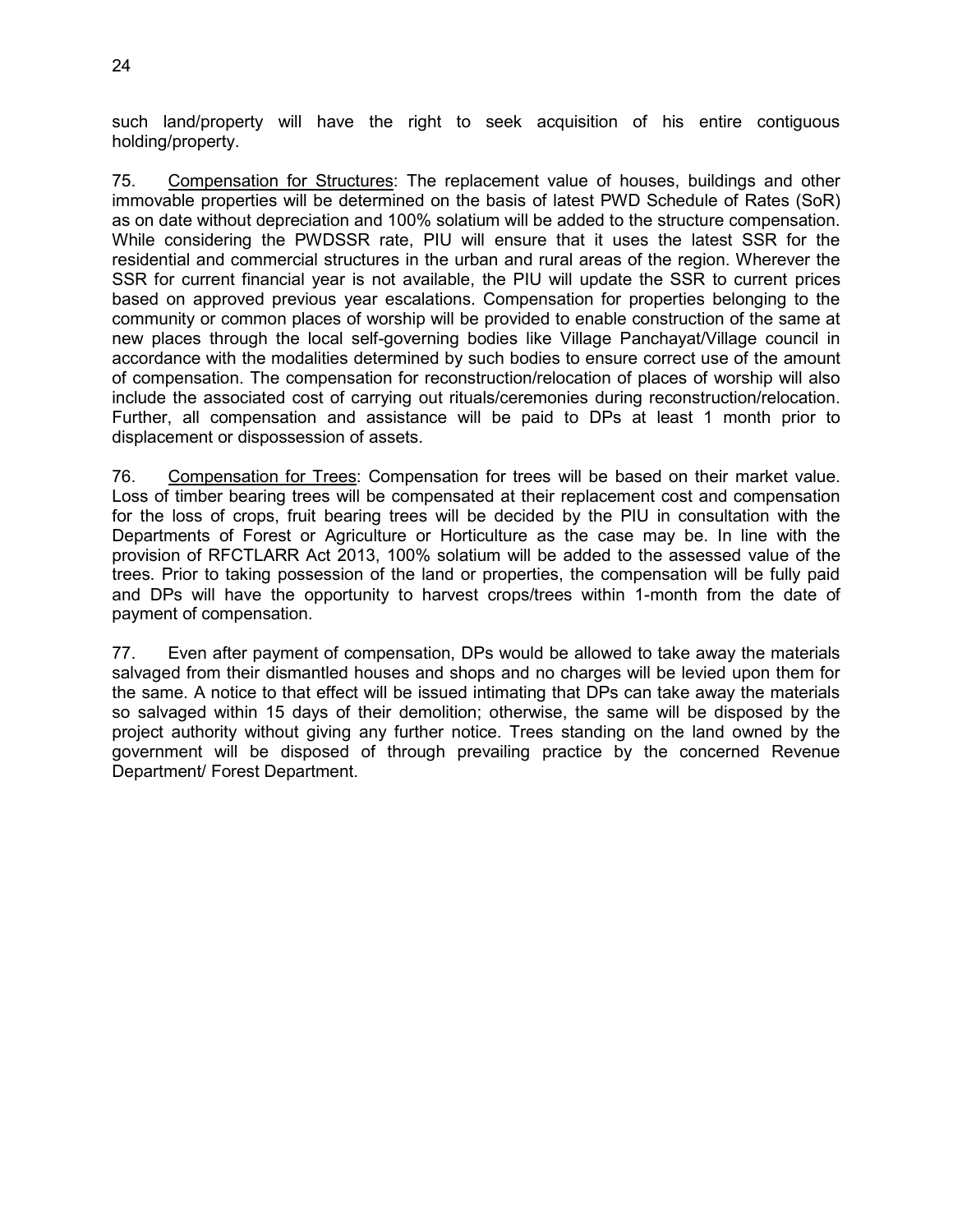# **VI. ENTITLEMENTS, ASSISTANCE AND BENEFITS**

# <span id="page-34-1"></span><span id="page-34-0"></span>**A. Introduction**

78. The subproject will have two types of displaced persons i.e.(i) persons with formal legal rights to land lost in its entirety or in part; and (ii) persons who have neither formal legal rights nor recognized or recognizable claims to such land. The involuntary resettlement requirements apply to all these two types of displaced persons.

# <span id="page-34-2"></span>**B. Eligibility Criteria**

79. In accordance with the principles of the RF, the displaced persons falling in any of the following three categories will be eligible for compensation and resettlement assistance:

- (i) those who have formal legal rights to land lost in its entirety or in part;
- (ii) those who lost the land they occupy in its entirety or in part and have no formal legal rights to such land, but who have claims to such lands that are recognized or recognizable under national/state laws; and
- (iii) those who lost the land they occupy in its entirety or in part and have neither formal legal rights nor recognized or recognizable claims to such land.

80. Cut-off Date: For title holders, the date of SIA notification [Sec 4(1)] of intended acquisition as per the provisions of RFCTLARR Act will be treated as the cut-off date, and for non-titleholders the start date of project census survey (September 2018) for the subproject will be the cut-off date. There will be adequate notification of cut-off date and measures will be taken to prevent encroachments/squatting after the cut-off date is established.

81. Non-title holders who settle in the affected areas after the cut-off date will not be eligible for compensation. They however will be given sufficient advance notice (60 days) to vacate the premises and dismantle affected structures prior to project implementation. The project will recognize both licensed and non-licensed vendors and titled and non-titled households.

# <span id="page-34-3"></span>**C. Entitlement Matrix**

82. In accordance with the R&R measures suggested for the project, all displaced households and persons will be entitled to a combination of compensation packages and resettlement assistance depending on the nature of ownership rights on lost assets and scope of the impacts including socioeconomic vulnerability of the displaced persons and measures to support livelihood restoration if livelihood impacts are envisaged. Unforeseen impacts will be mitigated in accordance with the principles of the RF for this loan. The displaced persons will be entitled to the following six types of compensation and assistance packages:

- (i) compensation for the loss of land, crops/ trees at their replacement cost;
- (ii) compensation for structures (residential/ commercial) and other immovable assets at their replacement cost;
- (iii) assistance in lieu of the loss of business/ wage income and income restoration assistance;
- (iv) alternate housing or cash in lieu of house to physically displaces households not having any house site;
- (v) assistance for shifting and provision for the relocation site (if required), and
- (vi) rebuilding and/ or restoration of community resources/facilities in accordance with local customs.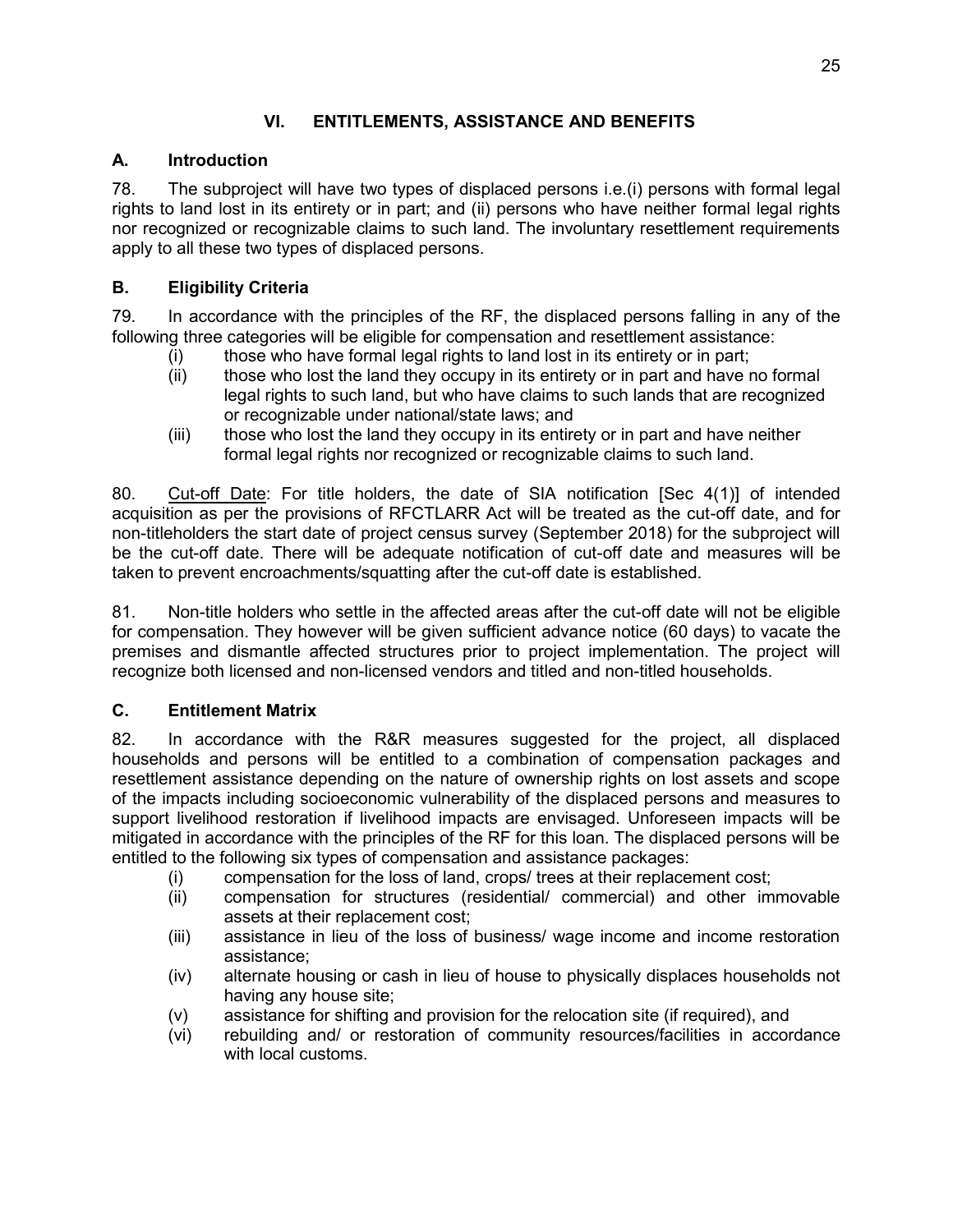83. An Entitlement Matrix has been developed, that summarizes the types of losses and the corresponding nature and scope of entitlements; and is in compliance with National/State Laws and ADB SPS. The following entitlement matrix presents the entitlements corresponding to the tenure of the DPs and the same has been approved<sup>12</sup> and endorsed by Government of Rajasthan and further updated and revised in February 2018.

<span id="page-35-0"></span>

| <b>SNo</b>     | <b>Impact Category</b>                                                                                        | <b>Entitlements</b>                                               |                                                                                                    | <b>Implementation Guidelines</b>                                                                                                                                                                                                                                                                                                                                                                                                                                                                                                                                                                                                                                                                                                                                                                                                                           |  |
|----------------|---------------------------------------------------------------------------------------------------------------|-------------------------------------------------------------------|----------------------------------------------------------------------------------------------------|------------------------------------------------------------------------------------------------------------------------------------------------------------------------------------------------------------------------------------------------------------------------------------------------------------------------------------------------------------------------------------------------------------------------------------------------------------------------------------------------------------------------------------------------------------------------------------------------------------------------------------------------------------------------------------------------------------------------------------------------------------------------------------------------------------------------------------------------------------|--|
|                |                                                                                                               | PART I. TITLE HOLDERS - Compensation for Loss of Private Property |                                                                                                    |                                                                                                                                                                                                                                                                                                                                                                                                                                                                                                                                                                                                                                                                                                                                                                                                                                                            |  |
| 1              | Loss of Land<br>(agricultural,<br>homestead,<br>commercial or<br>otherwise)                                   | 1.1                                                               | Compensation for land at<br>Replacement Cost <sup>13</sup> or<br>Land for land, where<br>feasible. | Land will be acquired by the<br>competent authority in accordance<br>with the provisions of RFCTLARR<br>Act, 2013.<br>Replacement cost for land will be,<br>higher of (i) market value as per<br>Indian Stamp Act, 1899 for the<br>registration of sale deed or<br>agreements to sell, in the area<br>where land is situated; or (ii)<br>average sale price for similar type of<br>land, situated in the nearest village<br>or nearest vicinity area, ascertained<br>from the highest 50% of sale deeds<br>of the preceding 3 years; or (iii)<br>consented amount paid for PPPs or<br>private companies.<br>Plus 100% solatium and 12% on<br>market value from date of SIA<br>notification to award.<br>The multiplier factor adopted by GoR<br>for land in rural areas, based on the<br>distance from urban area to the<br>project area, will be applied. |  |
| $\overline{2}$ | Loss of Structure<br>(house, shop,<br>building or<br>immovable property<br>or assets attached to<br>the land) | $\overline{2.1}$                                                  | Compensation at<br>replacement cost                                                                | The market value of structures and<br>other immovable properties will be<br>determined by PWD on the basis of<br>relevant PWD Schedule of Rates<br>(SR) as on date without<br>depreciation.<br>Plus 100% solatium                                                                                                                                                                                                                                                                                                                                                                                                                                                                                                                                                                                                                                          |  |

**Table 25: Entitlement Matrix** 

 $\overline{a}$ 

<sup>12</sup> GO No. F7 (143) SHA/PPP/2015/D-1262 of Public Works Department, Government of Rajasthan dated 17.11.2015.

 $13$  The calculation of full replacement cost will be based on the following elements: (i) fair market value; (ii) transaction costs; (iii) interest accrued, (iv) transitional and restoration costs; and (v) other applicable payments, if any. Where market conditions are absent or in a formative stage, the borrower/client will consult with the displaced persons and host populations to obtain adequate information about recent land transactions, land value by types, land titles, land use, cropping patterns and crop production, availability of land in the project area and region, and other related information. The borrower/client will also collect baseline data on housing, house types, and construction materials. Qualified and experienced experts will undertake the valuation of acquired assets.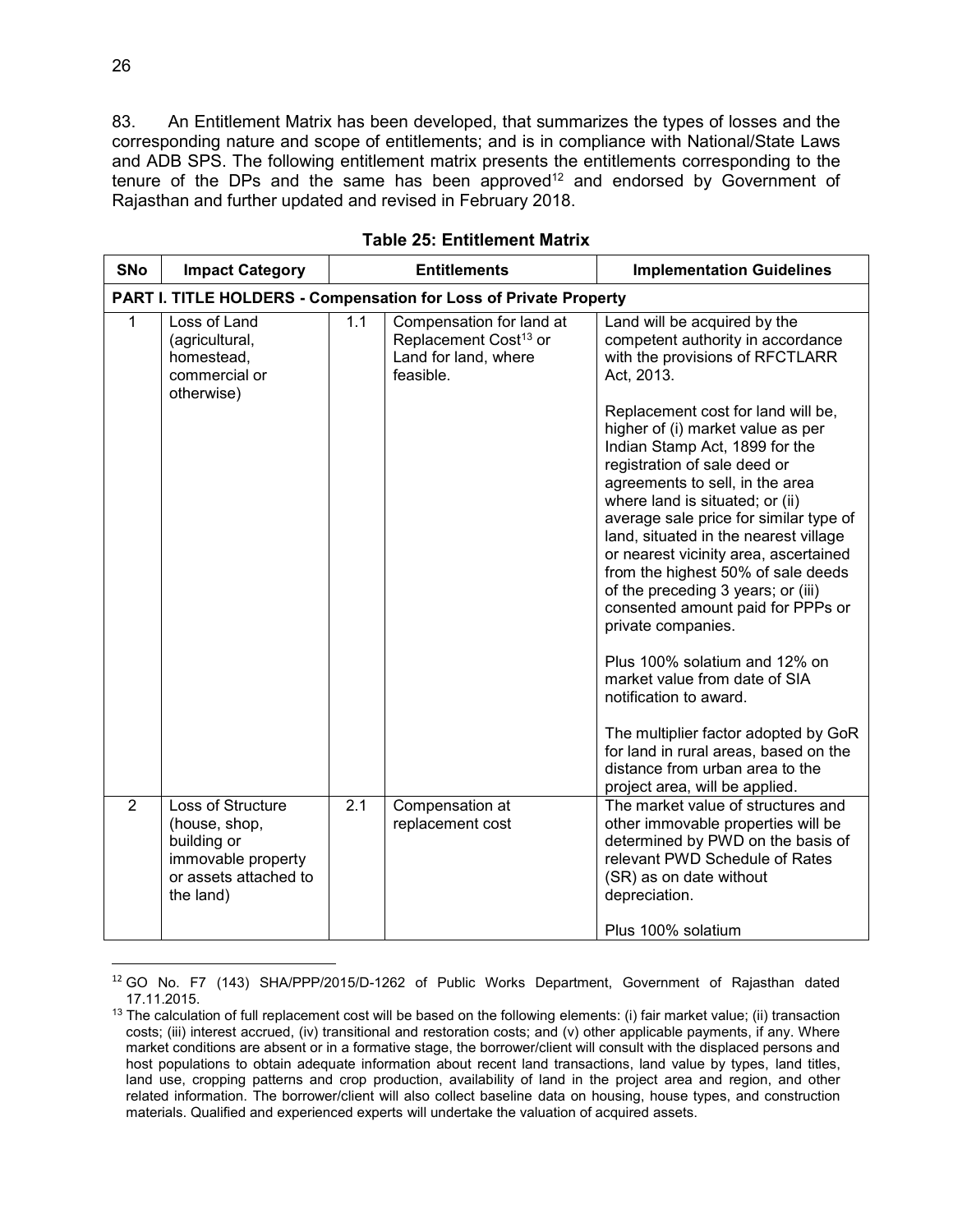| <b>SNo</b> | <b>Impact Category</b> |     | <b>Entitlements</b>                                                                                                                                                                                                                                                                                                                                                                                                                                                                                                                                                                     | <b>Implementation Guidelines</b>                                                                                                                                    |
|------------|------------------------|-----|-----------------------------------------------------------------------------------------------------------------------------------------------------------------------------------------------------------------------------------------------------------------------------------------------------------------------------------------------------------------------------------------------------------------------------------------------------------------------------------------------------------------------------------------------------------------------------------------|---------------------------------------------------------------------------------------------------------------------------------------------------------------------|
|            |                        |     |                                                                                                                                                                                                                                                                                                                                                                                                                                                                                                                                                                                         | In case of partly affected house,<br>manufactory or other building, as per<br>Section 94 (1), the whole structure<br>shall be acquired, if the owner so<br>desires. |
|            |                        |     | PART II. REHABILITATION AND RESETTLEMENT - Both Land Owners and Families Whose                                                                                                                                                                                                                                                                                                                                                                                                                                                                                                          |                                                                                                                                                                     |
|            |                        |     |                                                                                                                                                                                                                                                                                                                                                                                                                                                                                                                                                                                         | <b>Livelihoods are Primarily Dependent on</b>                                                                                                                       |
|            |                        |     | <b>Land Acquired</b>                                                                                                                                                                                                                                                                                                                                                                                                                                                                                                                                                                    |                                                                                                                                                                     |
| 3          | Loss of Land           | 3.1 | Where jobs are created<br>through the project,<br>employment to at least one<br>member per affected family<br>in the project or arrange for<br>a job in such other project<br>as may be required after<br>providing suitable training<br>and skill development in the<br>required field and at a rate<br>not lower than the minimum<br>wages provided for in any<br>other law for the time being<br>in force.<br>or<br>One-time payment of<br>Rs.5,00,000/-for each<br>affected household<br>or<br>Annuity policy that shall pay<br>Rs.2000/-per month for 20<br>years with appropriate |                                                                                                                                                                     |
|            |                        | 3.2 | indexation to CPIAL<br>Monthly subsistence<br>allowance of<br>Rs.3,000/- per month for a<br>period of one year to<br>affected households who<br>require to relocate due to<br>the project                                                                                                                                                                                                                                                                                                                                                                                               |                                                                                                                                                                     |
|            |                        | 3.3 | Transportation assistance                                                                                                                                                                                                                                                                                                                                                                                                                                                                                                                                                               |                                                                                                                                                                     |
|            |                        |     | of Rs.50,000/- for affected<br>households who require to                                                                                                                                                                                                                                                                                                                                                                                                                                                                                                                                |                                                                                                                                                                     |
|            |                        |     | relocate due to the project                                                                                                                                                                                                                                                                                                                                                                                                                                                                                                                                                             |                                                                                                                                                                     |
|            |                        | 3.4 | One-time assistance of<br>Rs.25,000/- to all those who<br>lose a cattle shed                                                                                                                                                                                                                                                                                                                                                                                                                                                                                                            |                                                                                                                                                                     |
|            |                        | 3.5 | One-time Resettlement                                                                                                                                                                                                                                                                                                                                                                                                                                                                                                                                                                   |                                                                                                                                                                     |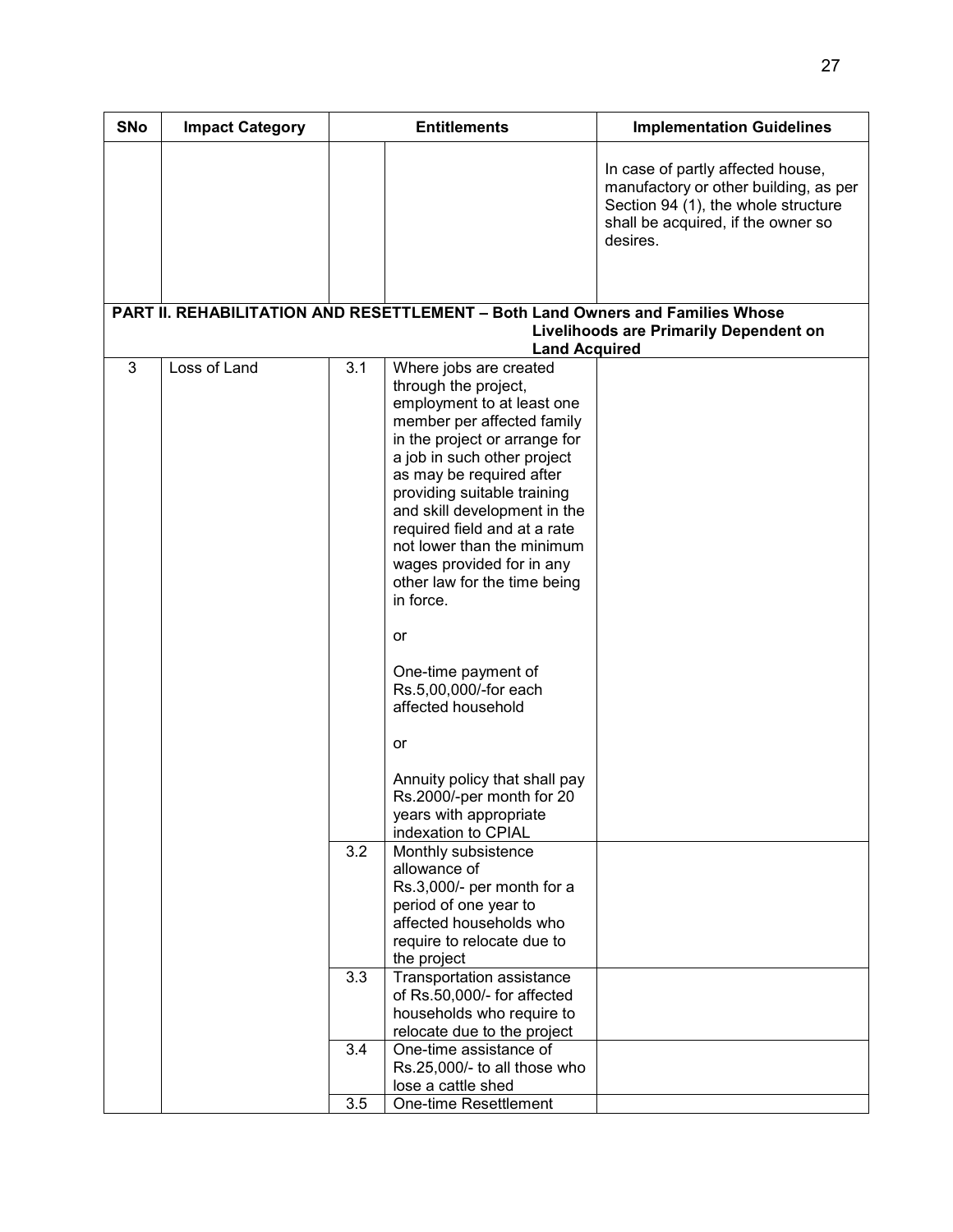| <b>SNo</b> | <b>Impact Category</b> | <b>Entitlements</b>                                                                                                                                                                                                                                                                                                                                                                                                                                                                                                                                                                                                                                                                                                                                           | <b>Implementation Guidelines</b>                                                                      |
|------------|------------------------|---------------------------------------------------------------------------------------------------------------------------------------------------------------------------------------------------------------------------------------------------------------------------------------------------------------------------------------------------------------------------------------------------------------------------------------------------------------------------------------------------------------------------------------------------------------------------------------------------------------------------------------------------------------------------------------------------------------------------------------------------------------|-------------------------------------------------------------------------------------------------------|
|            |                        | Allowance of Rs.50,000/-for<br>affected household who<br>have to relocate                                                                                                                                                                                                                                                                                                                                                                                                                                                                                                                                                                                                                                                                                     |                                                                                                       |
|            |                        | 3.6<br>Additional one-time<br>assistance of Rs.50,000/-<br>for scheduled caste and<br>scheduled tribe families<br>who are displaced from<br>scheduled areas and who<br>require to relocate due to<br>the project                                                                                                                                                                                                                                                                                                                                                                                                                                                                                                                                              |                                                                                                       |
| 4          | Loss of Residence      | An alternative house for<br>4.1<br>those who have to relocate,<br>as per IAY specifications in<br>rural areas and a<br>constructed house/flat of<br>minimum 50 sq. m. in urban<br>areas or cash in lieu of<br>house if opted (the cash in<br>lieu of house will be<br>Rs.1,48,000/ in line with Gol<br>IAY <sup>14</sup> standards in rural<br>areas and Rs.1,50,000 in<br>case of urban areas.<br>The benefits listed above<br>shall also be extended to<br>any affected family which is<br>without homestead land and<br>which has been residing in<br>the area continuously for a<br>period of not less than three<br>years preceding the date of<br>notification of the affected<br>area and which has been<br>involuntarily displaces from<br>such area. | Stamp duty and registration charges<br>will be borne by the project in case<br>of new house or sites. |
|            |                        | 4.2<br>Where jobs are created<br>through the project,<br>employment to at least one<br>member per affected family<br>in the project or arrange for<br>a job in such other project<br>as may be<br>required after providing<br>suitable training and skill<br>development in the required<br>field and at a rate not lower                                                                                                                                                                                                                                                                                                                                                                                                                                     |                                                                                                       |
|            |                        | than the minimum wages<br>provided for in any other<br>law for the time being in                                                                                                                                                                                                                                                                                                                                                                                                                                                                                                                                                                                                                                                                              |                                                                                                       |

<sup>14</sup> With effect from April 01, 2016, the IAY scheme has been restructured as Pradhan Mantri Awaas Yojana - Gramin (PMAY-G) by Government of India.

l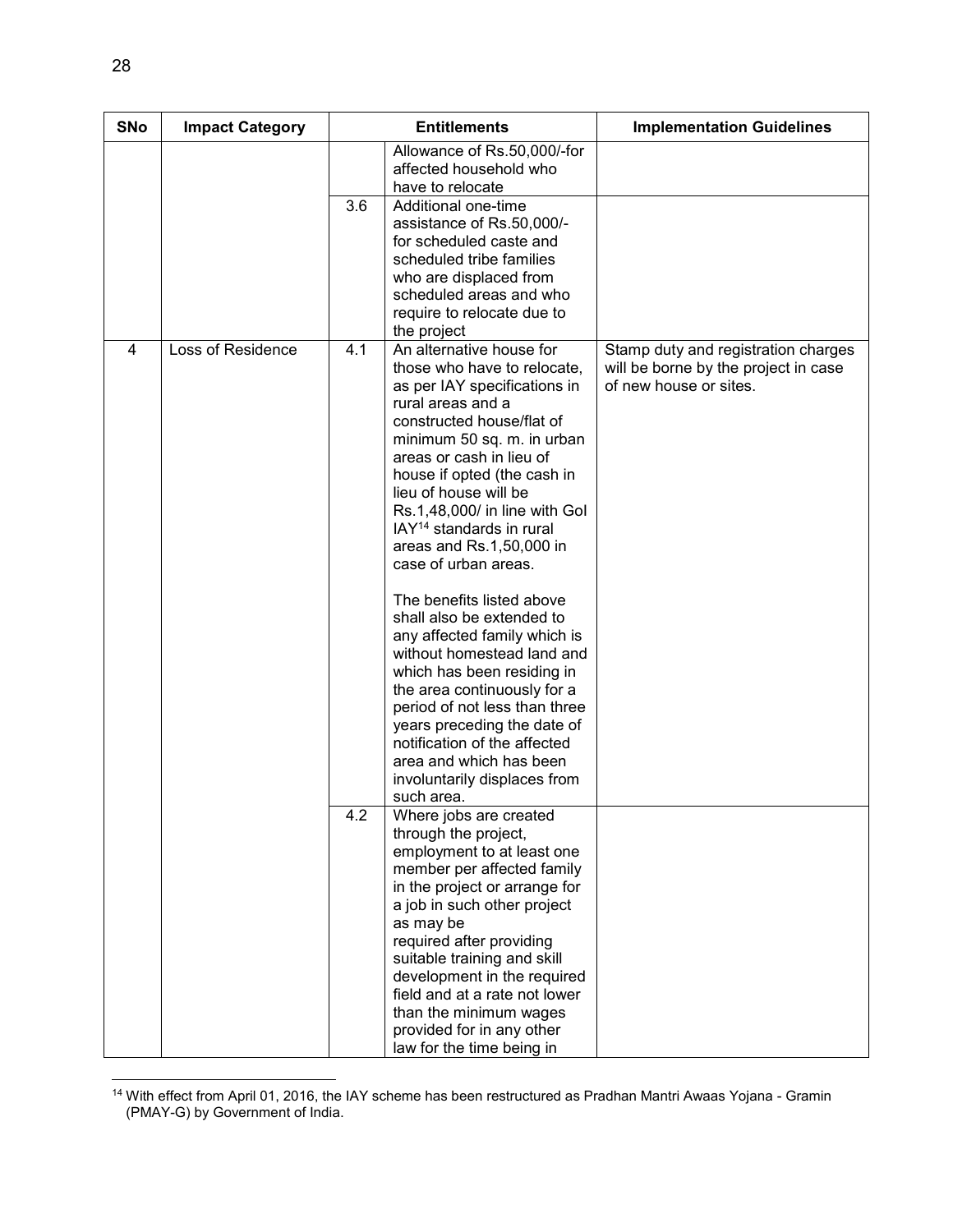| <b>SNo</b> | <b>Impact Category</b>                        |     | <b>Entitlements</b>                                                                                                                                                                                      | <b>Implementation Guidelines</b> |
|------------|-----------------------------------------------|-----|----------------------------------------------------------------------------------------------------------------------------------------------------------------------------------------------------------|----------------------------------|
|            |                                               |     | force.                                                                                                                                                                                                   |                                  |
|            |                                               |     | or                                                                                                                                                                                                       |                                  |
|            |                                               |     | One-time payment of<br>Rs.5,00,000/- for each<br>affected household                                                                                                                                      |                                  |
|            |                                               |     | or<br>Annuity policy that shall pay<br>Rs.2000/-per month for 20<br>years with appropriate<br>indexation to CPIAL                                                                                        |                                  |
|            |                                               | 4.3 | Monthly subsistence<br>allowance of Rs.3,000/- per<br>month for a period of one<br>year to affected households<br>who require to relocate due<br>to the project                                          |                                  |
|            |                                               | 4.4 | Transportation assistance<br>of Rs.50,000/-for affected<br>households who require to<br>relocate due to the project                                                                                      |                                  |
|            |                                               | 4.5 | One-time assistance of<br>Rs.25,000/- to all those who<br>lose a cattle shed                                                                                                                             |                                  |
|            |                                               | 4.6 | One-time assistance of<br>Rs.25,000/- for each<br>affected family of an artisan<br>or self-employed and who<br>has to relocate                                                                           |                                  |
|            |                                               | 4.7 | One-time Resettlement<br>Allowance of<br>Rs.50,000/- for affected<br>household who have to<br>relocate                                                                                                   |                                  |
|            |                                               | 4.8 | Additional one-time<br>assistance of Rs.50,000/- to<br>scheduled caste and<br>scheduled tribe families<br>who are displaced from<br>scheduled areas and who<br>require to relocate due to<br>the project |                                  |
|            |                                               | 4.9 | Right to salvage affected<br>materials                                                                                                                                                                   |                                  |
| 5          | Loss of shop /trade /<br>commercial structure | 5.1 | Where jobs are created<br>through the project,<br>employment to at least one<br>member per affected family<br>in the project or arrange for<br>a job in such other project                               |                                  |
|            |                                               |     | as may be required after<br>providing suitable training                                                                                                                                                  |                                  |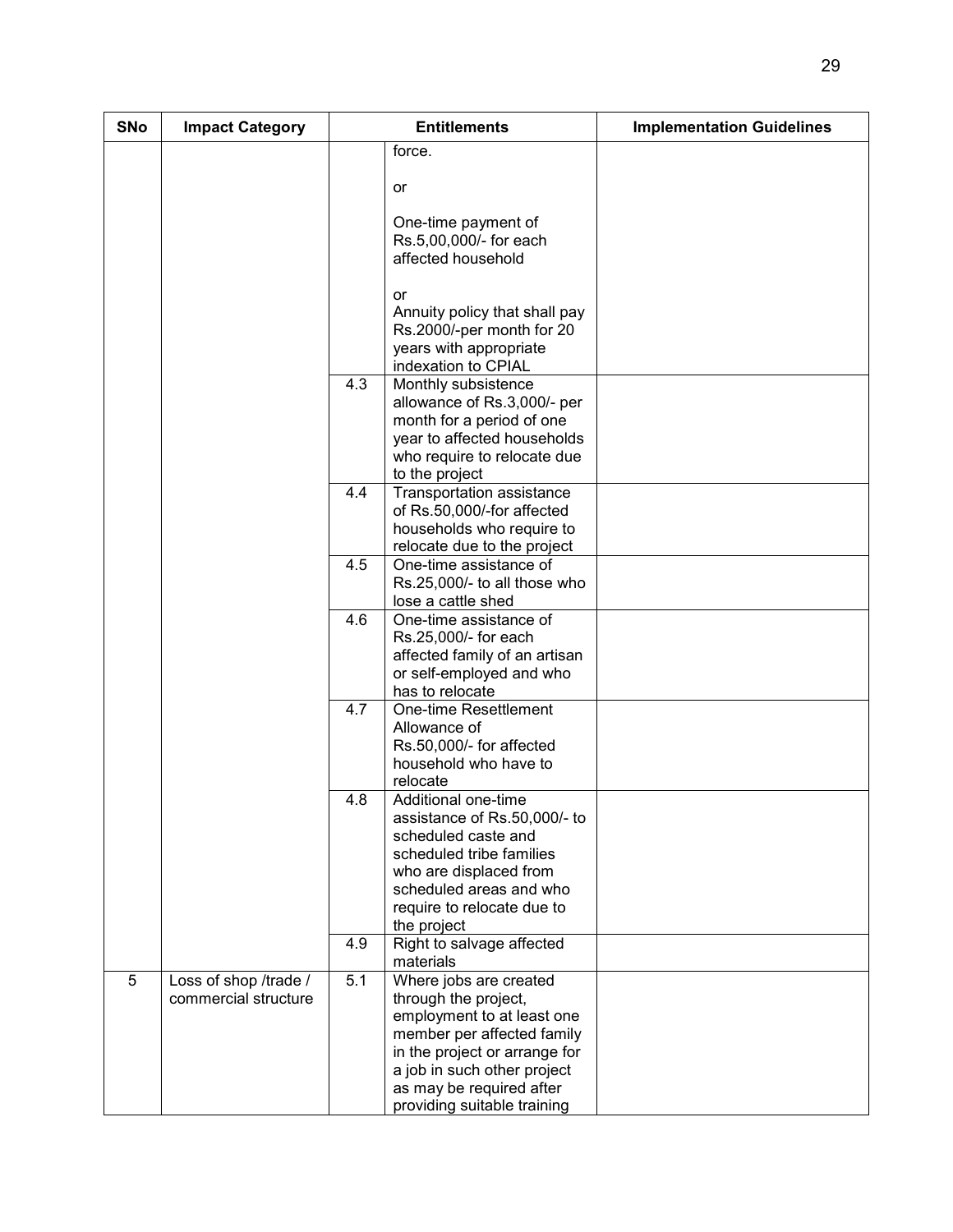| <b>SNo</b> | <b>Impact Category</b> |     | <b>Entitlements</b>                                                                                                                                                                                         | <b>Implementation Guidelines</b>                                                         |
|------------|------------------------|-----|-------------------------------------------------------------------------------------------------------------------------------------------------------------------------------------------------------------|------------------------------------------------------------------------------------------|
|            |                        |     | and skill development in the<br>required field and at a rate<br>not lower than the minimum<br>wages provided for in any<br>other law for the time being<br>in force.                                        |                                                                                          |
|            |                        |     | or                                                                                                                                                                                                          |                                                                                          |
|            |                        |     | One-time payment of<br>Rs.5,00,000/- for each<br>affected household                                                                                                                                         |                                                                                          |
|            |                        |     | or                                                                                                                                                                                                          |                                                                                          |
|            |                        |     | Annuity policy that shall pay<br>Rs.2000/- per month for 20<br>years with appropriate<br>indexation to CPIAL                                                                                                |                                                                                          |
|            |                        | 5.2 | Monthly subsistence<br>allowance of Rs.3,000/-per<br>month for a period of one<br>year to affected households<br>who require to relocate due<br>to the project                                              |                                                                                          |
|            |                        | 5.3 | Transportation assistance<br>of Rs.50,000/-<br>for affected households who<br>require to relocate due to<br>the project                                                                                     |                                                                                          |
|            |                        | 5.4 | One-time assistance of<br>Rs.25,000/- for each<br>affected family of an artisan<br>or self-<br>employed or small trader<br>and who has to relocate                                                          |                                                                                          |
|            |                        | 5.5 | One-time Resettlement<br>Allowance of<br>Rs.50,000/- for affected<br>household who<br>have to relocate                                                                                                      |                                                                                          |
|            |                        | 5.6 | Additional one-time<br>assistance of<br>Rs.50,000/- to scheduled<br>caste and<br>scheduled tribe families<br>who are displaced<br>from scheduled areas and<br>who require to relocate due<br>to the project |                                                                                          |
|            |                        | 5.7 | Right to salvage affected<br>materials                                                                                                                                                                      | PART III. IMPACT TO SQUATTERS AND ENCRAOCHERS - Those in the existing Right of Way where |
|            |                        |     |                                                                                                                                                                                                             | no Land Acquisition is done                                                              |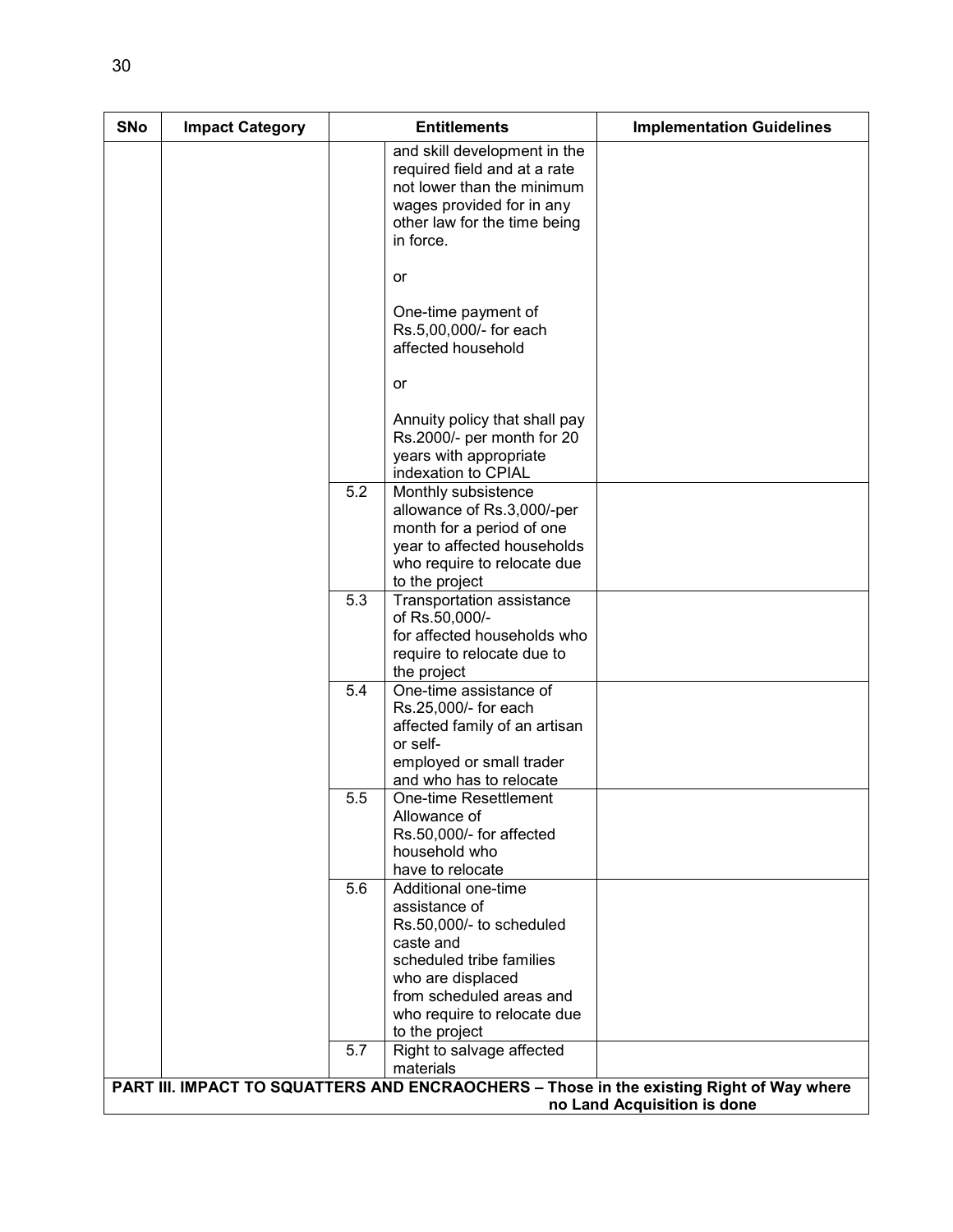| <b>SNo</b> | <b>Impact Category</b> |                    | <b>Entitlements</b>                                                                                                                                                                                                      | <b>Implementation Guidelines</b>                                                                                                                                                                 |
|------------|------------------------|--------------------|--------------------------------------------------------------------------------------------------------------------------------------------------------------------------------------------------------------------------|--------------------------------------------------------------------------------------------------------------------------------------------------------------------------------------------------|
| 6          | Impact to Squatters    | 6.1<br>6.1.1       | <b>Loss of House</b><br>Compensation at scheduled<br>rates without<br>depreciation for structure<br>with 1-month notice to<br>demolish the affected<br>structure                                                         | Only those directly affected<br>squatters who live there will be<br>eligible for all assistance.<br>Structure owners in<br>RoW/Government lands who do not<br>live there and have rented out the |
|            |                        | 6.1.2<br>6.1.3     | Right to salvage the<br>affected materials<br>House construction grant of<br>Rs.70,000/- for all those<br>who have to relocate and                                                                                       | structure will be provided<br>compensation for structure and no<br>other assistance will be provided to<br>them. The occupier (squatter-tenant)<br>will be eligible for other assistances        |
|            |                        |                    | who do not have a house.<br>Additional house site grant<br>of Rs.50,000/- to those who<br>do not have a house site                                                                                                       |                                                                                                                                                                                                  |
|            |                        | 6.1.4<br>6.1.5     | One-time subsistence<br>allowance of Rs. 18,000/-<br>Shifting assistance of                                                                                                                                              |                                                                                                                                                                                                  |
|            |                        |                    | Rs.10,000/-                                                                                                                                                                                                              |                                                                                                                                                                                                  |
|            |                        | 6.2<br>6.2.1       | <b>Loss of Shop</b><br>Compensation at scheduled<br>rates without<br>depreciation for structure                                                                                                                          | Only those directly affected<br>squatters who do business there will<br>be eligible for all assistance.                                                                                          |
|            |                        |                    | with 1-month notice to<br>demolish affected structure                                                                                                                                                                    | Structure owners in ROW /<br>Government who do not do the                                                                                                                                        |
|            |                        | 6.2.2              | Right to salvage the<br>affected materials                                                                                                                                                                               | business and have rented out the<br>structure will be provided                                                                                                                                   |
|            |                        | 6.2.3              | One-time rehabilitation<br>grant of Rs.20,000 for<br>reconstruction of affected<br>shop                                                                                                                                  | compensation for structure and no<br>other assistance will be provided to<br>them. The occupier (squatter-tenant)<br>will be eligible for other assistances                                      |
|            |                        | 6.2.4              | One-time subsistence<br>allowance of Rs. 18,000/-                                                                                                                                                                        |                                                                                                                                                                                                  |
|            |                        | 6.2.5              | Shifting assistance of<br>Rs.10,000/-                                                                                                                                                                                    |                                                                                                                                                                                                  |
|            |                        | 6.3<br>6.3.1       | Kiosks / Street Vendors<br>1-month advance notice to<br>relocate to nearby place for<br>continuance of economic<br>activity                                                                                              | The PIU and the implementation<br>support NGO/agency will consult<br>such DPs and assess the<br>requirement of subsistence<br>allowance and rehabilitation grant                                 |
|            |                        | $6.3.\overline{2}$ | For temporary loss of<br>livelihood during<br>construction period, a<br>monthly subsistence<br>allowance of Rs.3,000/- will<br>be paid for the<br>duration of disruption to<br>livelihood, but not<br>exceeding 3-months |                                                                                                                                                                                                  |
|            |                        | 6.3.3              | If relocation to nearby place<br>and continuance of<br>economic activity in the                                                                                                                                          |                                                                                                                                                                                                  |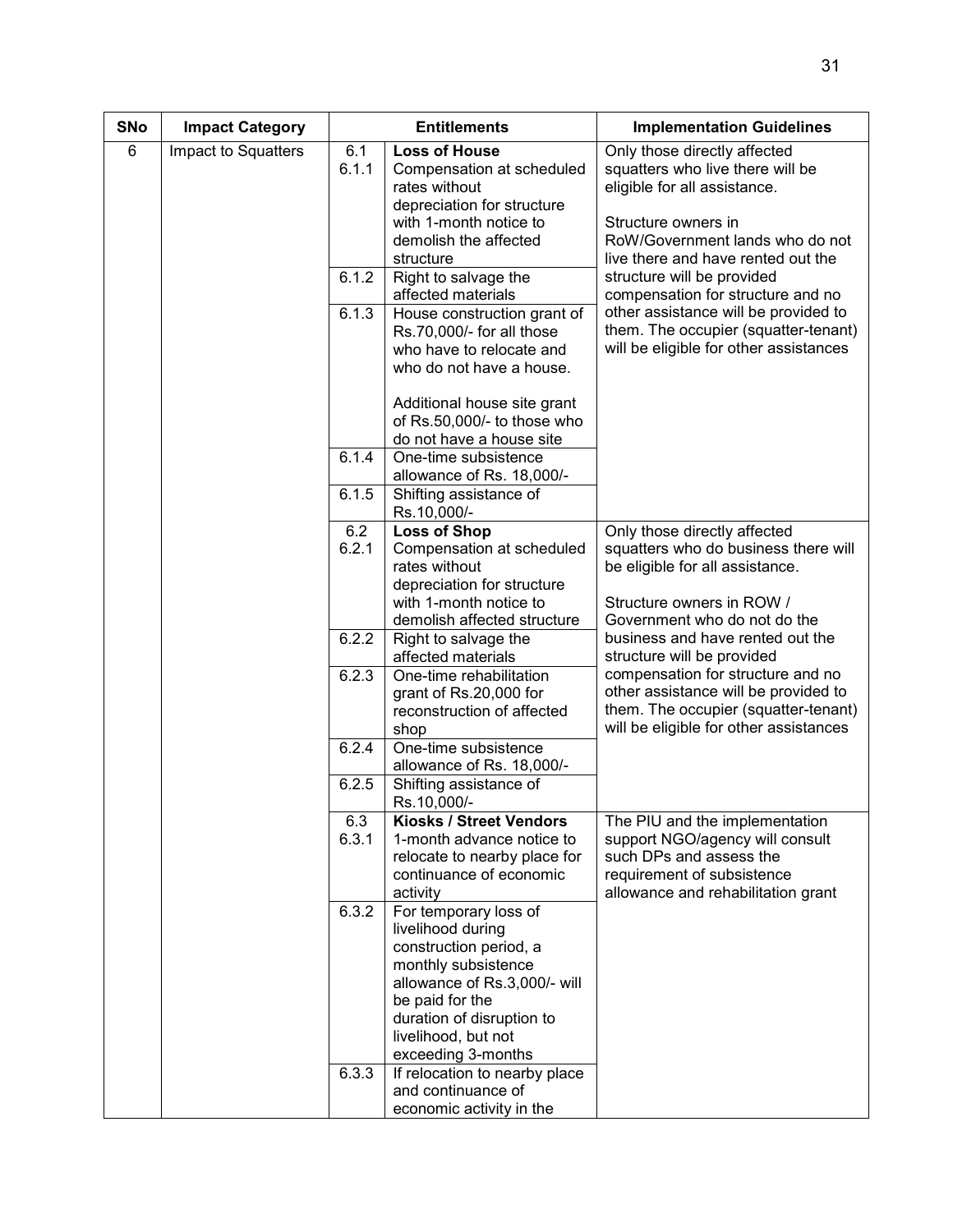| <b>SNo</b>     | <b>Impact Category</b>                        |              | <b>Entitlements</b>                                                                                                                                                                                 | <b>Implementation Guidelines</b>                                                                                                                                                                                                                                                                                  |  |  |
|----------------|-----------------------------------------------|--------------|-----------------------------------------------------------------------------------------------------------------------------------------------------------------------------------------------------|-------------------------------------------------------------------------------------------------------------------------------------------------------------------------------------------------------------------------------------------------------------------------------------------------------------------|--|--|
|                |                                               |              | same place is not possible,<br>then one-time rehabilitation<br>grant of Rs.18 000/-                                                                                                                 |                                                                                                                                                                                                                                                                                                                   |  |  |
|                |                                               | 6.4<br>6.4.1 | <b>Cultivation</b><br>2-month notice to harvest<br>standing crops or market<br>value of compensation for<br>standing crops                                                                          |                                                                                                                                                                                                                                                                                                                   |  |  |
| $\overline{7}$ | Impact to<br>Encroachers                      | 7.1<br>7.1.1 | <b>Cultivation</b><br>2-month notice to harvest<br>standing crops or market<br>value of compensation for<br>standing crops, if notice is<br>not given                                               | Market value for the loss of<br>standing crops will be decided by the<br>PIU, PWD in consultation with the<br>Agriculture or Horticulture<br>Department                                                                                                                                                           |  |  |
|                |                                               | 7.2<br>7.2.1 | <b>Structure</b><br>1-month notice to demolish<br>the encroached structure                                                                                                                          |                                                                                                                                                                                                                                                                                                                   |  |  |
|                |                                               | 7.2.2        | Compensation at scheduled<br>rates without depreciation<br>for the affected portion of<br>the structure                                                                                             | The value of commercial<br>structures and other immovable<br>properties will be determined by<br>PWD on the basis of relevant<br>Schedule of Rates (SR) as on date<br>without depreciation                                                                                                                        |  |  |
|                | PART IV. IMPACT TO VULNERABLE HOUSEHOLDS      |              |                                                                                                                                                                                                     |                                                                                                                                                                                                                                                                                                                   |  |  |
| 8              | Vulnerable<br>Households                      | 8.1<br>8.2   | One-time assistance of Rs.<br>25,000/- to DHs who have<br>to relocate<br>Training for skill<br>development. This<br>assistance includes cost of<br>training and financial<br>assistance for travel, | One adult member of the affected<br>household, whose livelihood is<br>affected, will be entitled for skill<br>development.<br>The PIU with support from the<br>NGO will identify the number of<br>eligible vulnerable displaced<br>persons during joint verification                                              |  |  |
|                |                                               | 8.3          | conveyance and food.<br>Provision of access to basic<br>utilities and public services                                                                                                               | and updating of the RP and will<br>conduct training need assessment<br>in consultations with the DPs so as<br>to develop appropriate training<br>programs suitable to the DPs<br>skill and the region.<br>Suitable trainers or local resources<br>will be identified by PIU and<br>NGO in consultation with local |  |  |
|                | PART V. IMPACT DURING CIVIL WORKS             |              |                                                                                                                                                                                                     | training institutes.                                                                                                                                                                                                                                                                                              |  |  |
| 9              | Impact to structure/<br>assets / tree / crops | 9.1          | The contractor is liable to<br>pay damages to assets /<br>trees / crops in private /<br>public land, caused due to<br>civil works                                                                   | The PIU will ensure compliance                                                                                                                                                                                                                                                                                    |  |  |
| 10             | Use of Private Land                           | 10.1         | The contractor should<br>obtain prior written consent                                                                                                                                               |                                                                                                                                                                                                                                                                                                                   |  |  |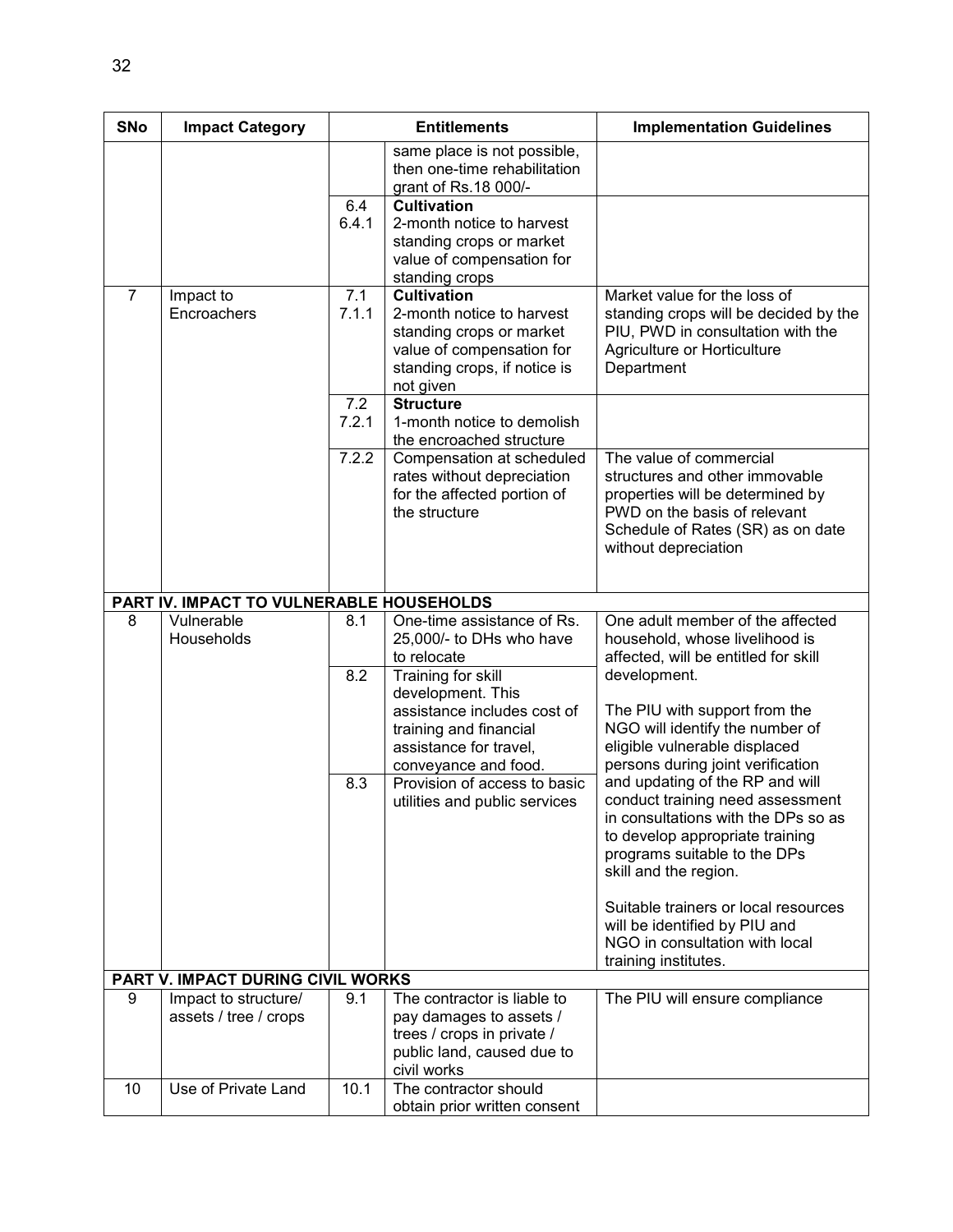| <b>SNo</b>      | <b>Impact Category</b>                                                                                           |      | <b>Entitlements</b>                                                                                                                                                                                  | <b>Implementation Guidelines</b>                                                                                                                                                    |
|-----------------|------------------------------------------------------------------------------------------------------------------|------|------------------------------------------------------------------------------------------------------------------------------------------------------------------------------------------------------|-------------------------------------------------------------------------------------------------------------------------------------------------------------------------------------|
|                 |                                                                                                                  |      | from the landowner and pay<br>mutually agreed rental for<br>use of private land for<br>storage of material or<br>movement of vehicles and<br>machinery or diversion of<br>traffic during civil works |                                                                                                                                                                                     |
|                 | <b>PART VI. COMMION PROPERTY RESOURCES</b>                                                                       |      |                                                                                                                                                                                                      |                                                                                                                                                                                     |
| 11              | Impact to common<br>property resources<br>such as places of<br>worship, community<br>buildings, schools,<br>etc. | 11.1 | Relocation or restoration, if<br>feasible, or cash<br>compensation at<br>replacement cost.                                                                                                           |                                                                                                                                                                                     |
| 12 <sup>°</sup> | Utilities such as<br>water supply,<br>electricity, etc.                                                          | 12.1 | Will be relocated and<br>services restored prior to<br>commencement of civil<br>works.                                                                                                               | The PIU will ensure that utilities are<br>relocated prior to commencement of<br>civil works in that stretch of the road<br>corridor in accordance with the civil<br>works schedule. |
|                 | PART VII. UNFORESEEN IMPACTS                                                                                     |      |                                                                                                                                                                                                      |                                                                                                                                                                                     |
|                 |                                                                                                                  |      | of RFCTLLAR 2013 / Safeguards Policy Guidelines of Multilateral Institutions.                                                                                                                        | Unforeseen impacts encountered during implementation will be addressed in accordance with the principles                                                                            |

84. Compensation for land and structure, in accordance with the eligibility and entitlement, will be paid prior to physical and economic displacement. One-time rehabilitation assistances and shifting assistances paid as cash will also be disbursed prior to physical and economic displacement. However, any long-term rehabilitation measures like training for skill development and annuity for life, if any, will continue for a longer period and such rehabilitation measures will not be a bar to commence civil works.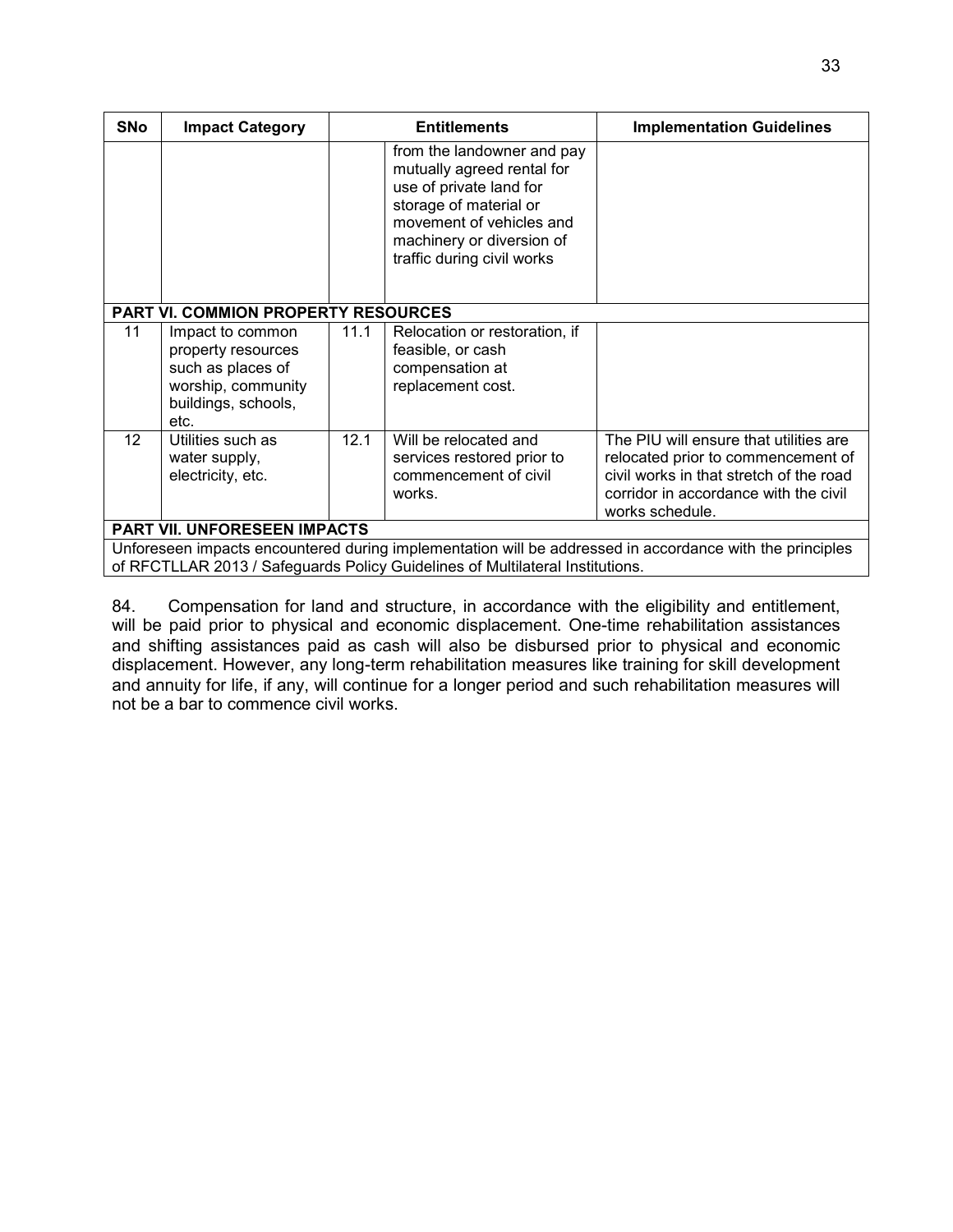#### **VII. RELOCATION OF HOUSING AND SETTLEMENTS**

#### **A. Provision for Relocation**

85. The PIU will provide compensation at replacement cost for affected land and structure in accordance with the RFCTLARR Act, 2013 to the title holders. Census survey indicates that there is no displacement under the subproject road. Therefore, relocation will not take place on the project road..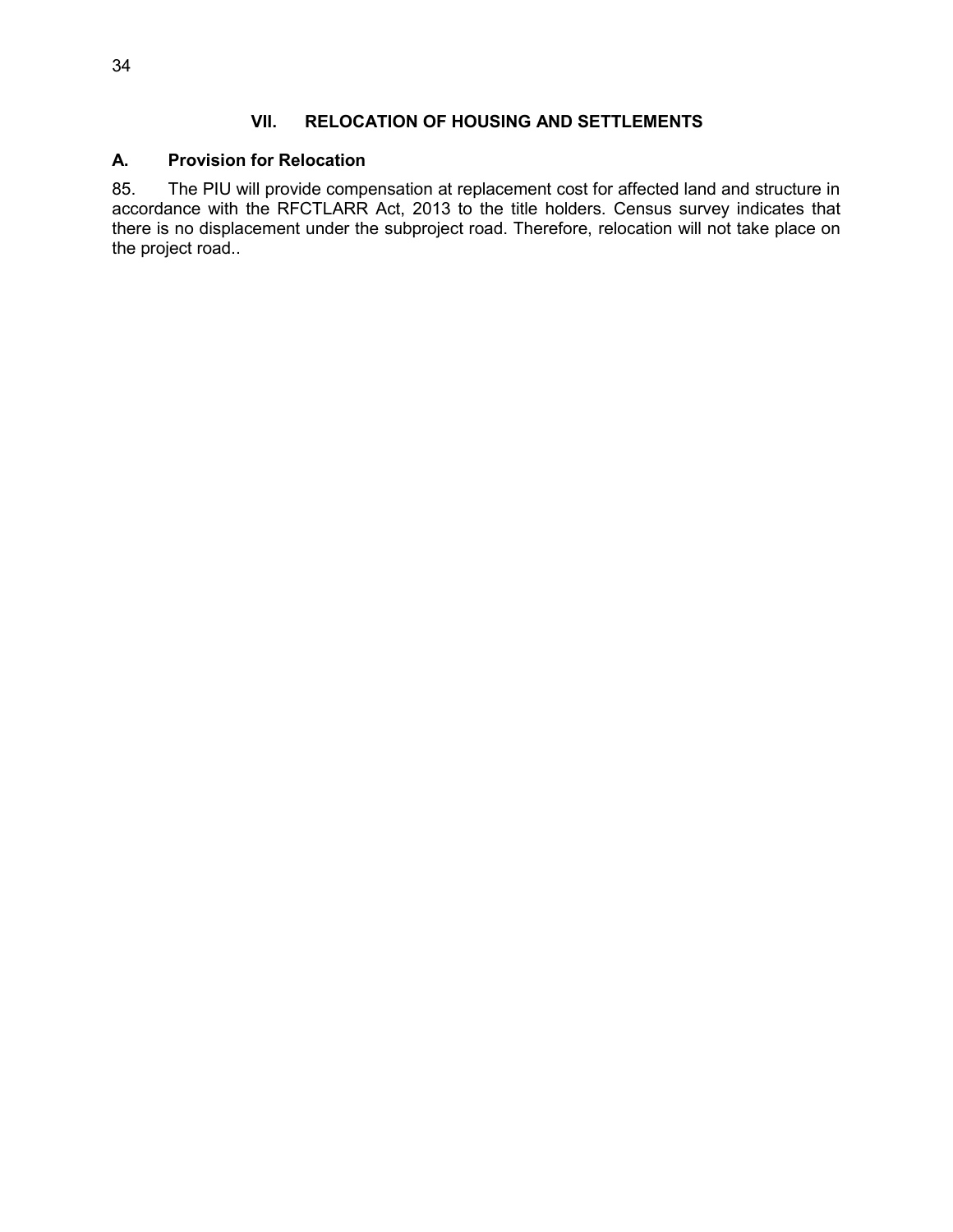# **VIII. INCOME RESTORATION AND REHABILITATION**

# **A. Loss of Livelihood in this Subproject**

86. The subproject causes no significant impact to 23 agricultural landowners who would be losing 10 percent and more of their productive land. This subproject does not cause any impact to shops / commercial establishments.

## **B. Entitlements for Loss of Livelihood**

87. The affected persons losing livelihood will be assisted to improve or at least restore their income levels to pre-project level. The subproject entitlements for loss of livelihood include the following entitlements in accordance with the entitlement matrix of RSHIP.

# **i) Loss of livelihood to title owner losing agricultural land**

- a. cash compensation at replacement cost for affected land as per RFCTLARR Act provisions and structures, at scheduled rates without depreciation along with 100 percent solatium on market value of land and structure;
- b. onetime payment of Rs.5,00,000/- for each affected household or annuity policy that shall pay Rs.2000/- per month for 20 years with appropriate indexation to CPIAL;
- c. right to salvage affected materials,
- d. subsistence allowance of Rs.36,000/- for affected households who require to relocate due to the project;
- e. shifting assistance of Rs.50,000/- to the landowner, who is required to relocate, and
- f. one-time resettlement allowance of Rs.50,000/- for affected household who have to relocate

88. Effort will be made by the PIU with the support of the NGO to assist the affected persons in their effort to restore their income. If the affected person so desires, the subsistence allowance can be utilized to deliver suitable income restoration activities in order to leverage on the existing skills of the affected person.

### **C. Income Restoration Measures**

89. The entitlement proposed under this programme (RSHIP) has adequate provisions for restoration of livelihood of the affected persons. Wherever feasible and if the affected person so desires, income restoration schemes will be identified and implemented by the PIU with the assistance of the implementing NGO. Towards this the affected person will be guided and assisted by the PIU with the support of the NGO, in effectively using the compensation and rehabilitation and resettlement assistances towards establishing an income generating activity or utilizing the finances for buying land or taking land on lease. The compensation for land and assets and the rehabilitation and resettlement assistances arrived at in accordance with the provisions of the RFCTLARR Act are adequate to restore the income levels. Further, the subsistence allowance and annuity policy are aimed at providing long term support to the affected households will ensure that the income levels are restored. Further, efforts will be made to provide employment to the affected persons during the construction phase by facilitating their engagement by the civil works contractor. It may be noted that during the census and socioeconomic survey all the affected persons had indicated their preference to work in the construction. The PD, PIU should ensure that local people and in particular the willing affected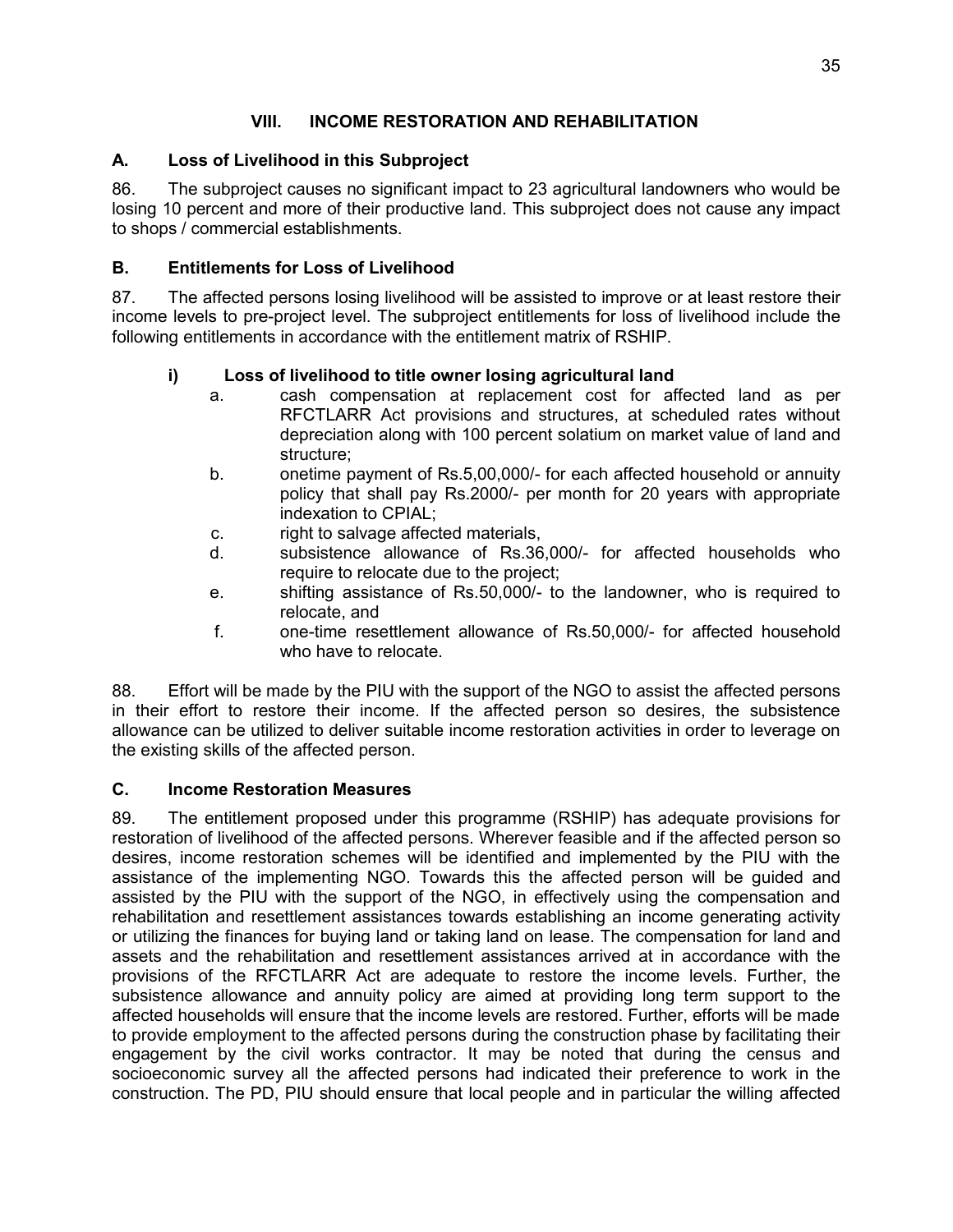persons are engaged by the contractor in suitable civil work as stipulated in the contract. The PIU with the assistance of the implementing NGO will make the training need assessment and will impart training to the eligible affected persons for income restoration and skill up-gradation as necessary.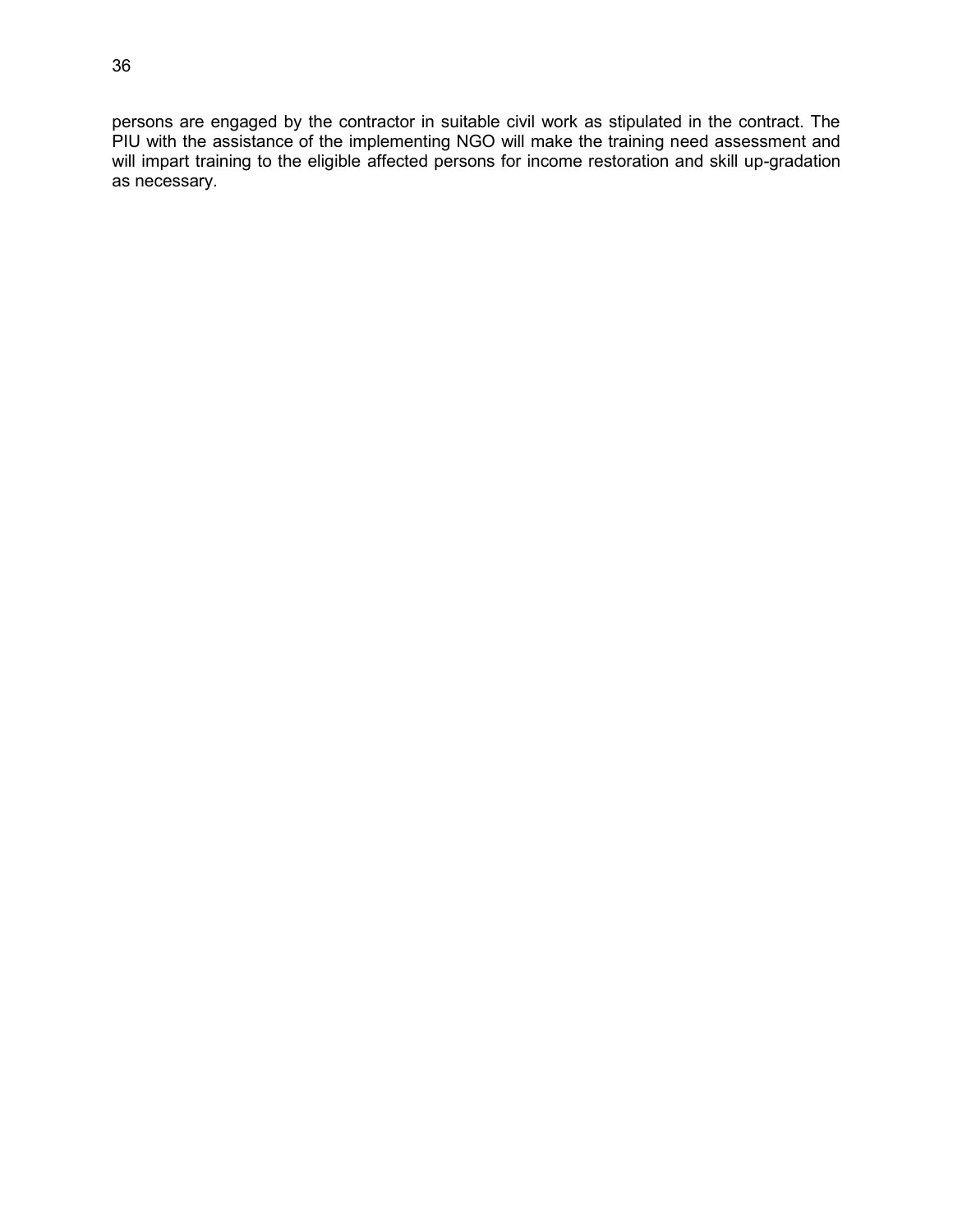### **IX. RESETTLEMENT BUDGET AND FINANCING PLAN**

### **A. Introduction**

90. The resettlement cost estimate for the project road Nasirabad-Mangaliyawas to Padukalan section of SH-04 proposed under Package-2 include compensation for private land determined in accordance with RFCTLARR Act and by adopting the multiplying factor adopted in accordance with The Rajasthan Right to Fair Compensation and Transparency in Land Acquisition, Rehabilitation and Resettlement Rules, 2016.

91. The compensation for structures is at replacement cost without depreciation, resettlement and rehabilitation assistances to titleholders in accordance with the RFCTLARR Act and to non-titleholders in accordance with the provisions of the entitlement matrix of the resettlement framework of RSHIP and cost of RP implementation. The total resettlement cost for the subproject is Rs.115.06 million. The major heads of budget items are listed below.

### **B. Compensation**

92. Private Land: The compensation for private land has been calculated as an average of replacement cost of land in rural and semi-urban area adjoining the road corridor. The replacement cost was gathered during census survey in discussion with local community and the elected local body representatives. For budgetary purpose, the replacement cost for land has been taken as Rs.4,39,250 per biga or approximately Rs.173.67 per sq.m. being the highest rate for rural land from the DLC records. The multiplying factor as per State rules is 1.25-1.75 based on the distance from the nearest urban centre and for budgeting purpose, the highest of the multiplying factor of 1.75 has been taken and along with the 100% solatium. Thus, the land cost has been taken as Rs.607.85 or say Rs.608 including the multiplying factor and the solatium.

93. Structure: The compensation for structures have been arrived at based on PWD Schedule of Rates (SoR), 2018 for building works, material and labour. For budgetary purpose, the replacement cost for structure without depreciation has been taken as Rs.16,200 for permanent structure, Rs.11,028 for semi permanent structure and Rs. 4,104 for temporary structure, and the cost includes 100% solatium. However, at the time of joint verification, the competent authority will value each and every structure to arrive at the replacement cost as per the latest SoR. The solatium of 100% on structure rate is adopted for titleholders.

94. **Compensation for Trees:** Compensation for trees will be based on their market value. Loss of timber bearing trees will be compensated at their replacement cost and compensation for the loss of crops, fruit bearing trees will be decided by the PIU in consultation with the Departments of Forest or Agriculture or Horticulture as the case may be. In line with the provision of RFCTLARR Act 2013, 100% solatium will be added to the assessed value of the trees. Prior to taking possession of the land or properties, the compensation will be fully paid and DPs will have the opportunity to harvest crops/trees within 1-month from the date of payment of compensation.

### **C. Assistances**

95. All other unit rates as per the minimum provisions contained in RFCTLARR Act and as per the approved entitlement matrix. For budgeting purpose, the onetime grant of Rs.5,00,000 has been provided for all titleholders from whom land is being acquired as one-time grant is easier for PWD to manage than the annuity policy.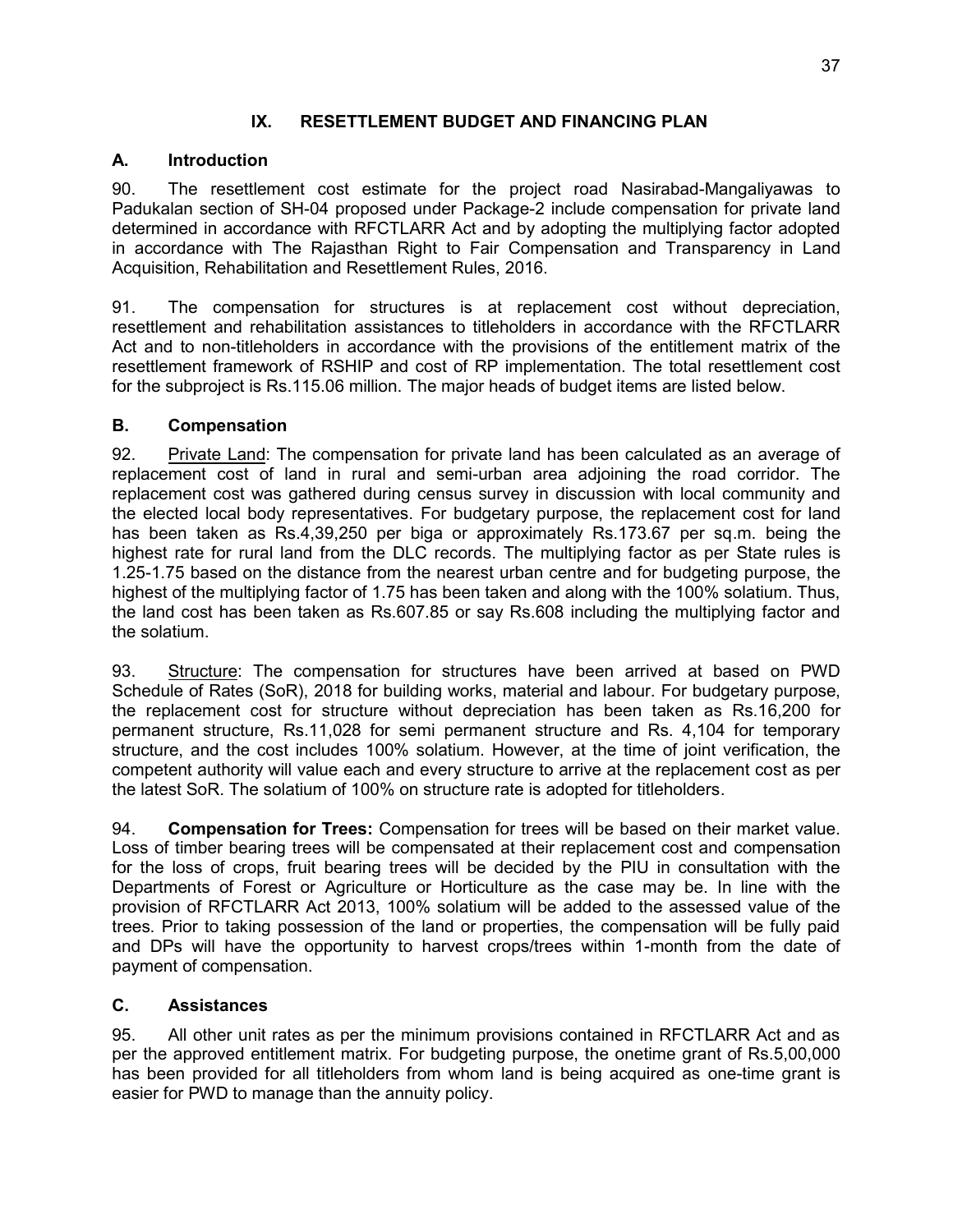# **D. Compensation for Community Assets and Government Structures**

96. The unit cost for the place of worship has been budgeted at a lumpsum Rs.3,00,000 to cover the cost of reconstruction which would be assessed and paid during implementation by PIU.

## **E. RP Implementation Cost**

97. The cost of hiring NGO for assisting PIU in resettlement plan implementation has been provided with a budget of Rs.50,00,000, for intermittent inputs and the resettlement plan implementation is expected to be completed in 18 months including disbursement of compensation for land acquired under RFCTLARR Act. The budgetary provision for meeting administrative expenses including the allocation towards grievance redressal mechanism related expenses is included as part of the project cost. Further, a lump sum provision of Rs.50,000 to meet disclosure expenses and a lump sum provision of Rs.2,00,000 for staff training, in particular the PIU staff involved in resettlement plan implementation, has also been budgeted. A budget allocation of about \$150,000 for external monitoring of Tranche 2 is included as total project cost

# **F. Source of Funding and Fund Flow**

98. Government will provide adequate budget for all land acquisition compensation, rehabilitation and resettlement assistances and resettlement plan implementation costs from the counterpart funding. The funds as estimated in the budget for a financial year and additional fund required based on revised estimates, shall be available at the disposal of the PD, PIU at the beginning of the financial year. The PD, PWD, being the executing agency for this subproject, will provide necessary funds for compensation for land and structure and the cost of resettlement assistances in a timely manner to the jurisdictional Additional Collector. The PIU will ensure timely availability of funds for smooth implementation of the resettlement plan. The NGO under the PIU will facilitate disbursements, but the responsibility of ensuring full and timely payment to displaced persons will be that of PIU.

### **G. Resettlement Budget Estimates**

99. The budget for this sub-project is based on data and informed collected during census and socioeconomic surveys conducted in October 2018. The unit rates for structure have been worked out from the SoR. The total budget for Nasirabad- Mangaliyawas to Padukalan SH- 04 is estimated at Rs.115.06 million.

### **H. Disbursement of Compensation and Assistances**

100. In order to ensure that: (i) the affected person need not make frequent visits to his/her bank for depositing the physical paper instruments; (ii) s/he need not apprehend loss of instrument and fraudulent encashment; and (iii) the delay in realization of proceeds after receipt of paper instrument is obviated, all disbursement of compensation for land and structure and R&R assistances shall be done only through Electronic Clearing Service (ECS) mechanism and charges for ECS, if any, will be borne by PIU. If the affected persons destination branch does not have the facility to receive ECS (Credit), then the disbursement shall be done through respective lead banks' IFSC (Indian Financial System Code). Payment through account payee cheques will be made wherever required and no cash payment will be made.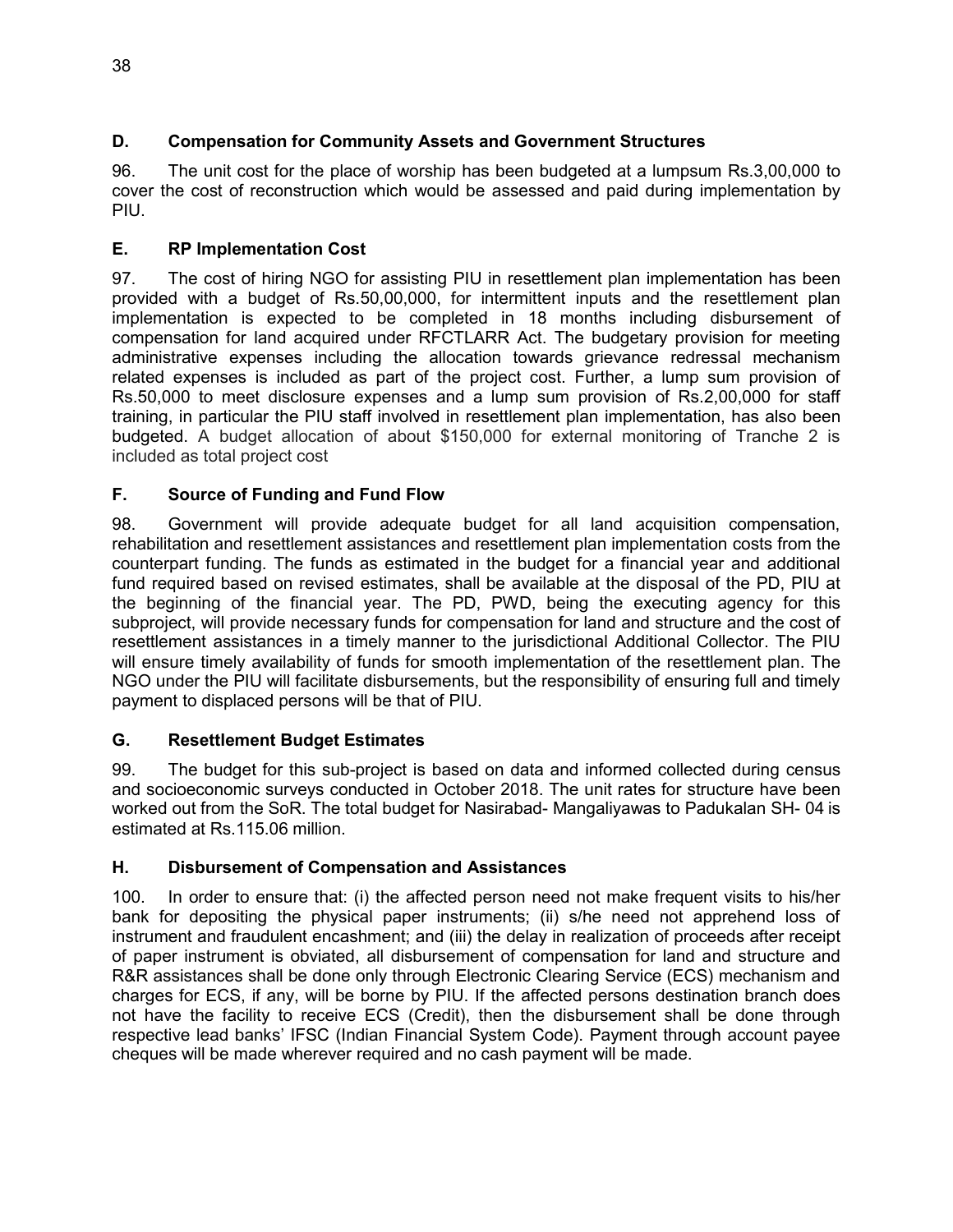101. The NGO and PIU, while collecting bank particulars from the affected persons, will also check with the respective bank branches if the branch has ECS (Credit) mechanism, and if not, details of lead bank offering the facility will be collected to facilitate ECS transfer. Wherever new accounts are to be opened, preference will be given to bank's having ECS (Credit) facility. The bank account particulars of the affected person as part of the micro plan will be submitted to the jurisdictional Additional Collector for disbursement.

| Item                                                                   | <b>Input Unit</b> | Rate      | Quantity | <b>Amount</b> |
|------------------------------------------------------------------------|-------------------|-----------|----------|---------------|
| Compensation                                                           |                   |           |          |               |
| Land Cost (Multiplying Factor 1.75 and<br>Solatium 100% -titleholders) | Sq.m              | 608       | 42,650   | 25,931,200    |
| Permanent Structures (with Solatium 100% -<br>titleholders)            | Sq.m              | 16,200    | 20.0     | 324,000       |
| <b>R&amp;R Assistance</b>                                              |                   |           |          |               |
| One-time grant for land owners                                         | One-time          | 500,000   | 144      | 72,000,000    |
| Training for Vulnerable household                                      | One-time          | 5,000     | 34       | 170,000       |
| <b>Community Assets</b>                                                |                   |           |          |               |
| Places of worship                                                      | Unit              | 300,000   | 2        | 600,000       |
| Water tank, tap, etc.                                                  | Unit              | 125,000   |          | 125.000       |
| <b>Administrative Cost<sup>15</sup></b>                                |                   |           |          |               |
| <b>NGO Recruitment</b>                                                 | <b>LS</b>         | 5,000,000 |          | 5,000,000     |
| Administrative Expenses (PIU)                                          | LS                | 200,000   |          | 200,000       |
| <b>Disclosure Expenses</b>                                             | LS.               | 50,000    |          | 50,000        |
| Training for PIU and PMU Staff                                         | LS                | 200,000   |          | 200,000       |
| Sub total                                                              |                   |           |          | 104,600,200   |
| 10 % Contingency                                                       |                   |           |          | 10,460,020    |
| <b>Total</b>                                                           |                   |           |          | 115,060,220   |
| <b>Total in INR Million</b>                                            |                   |           |          | 115.06        |

**Table 26: Budget Estimate** 

 $\overline{a}$ 

<sup>15</sup> A budget allocation of about \$150,000 for external monitoring of Tranche 2 is included as total project cost.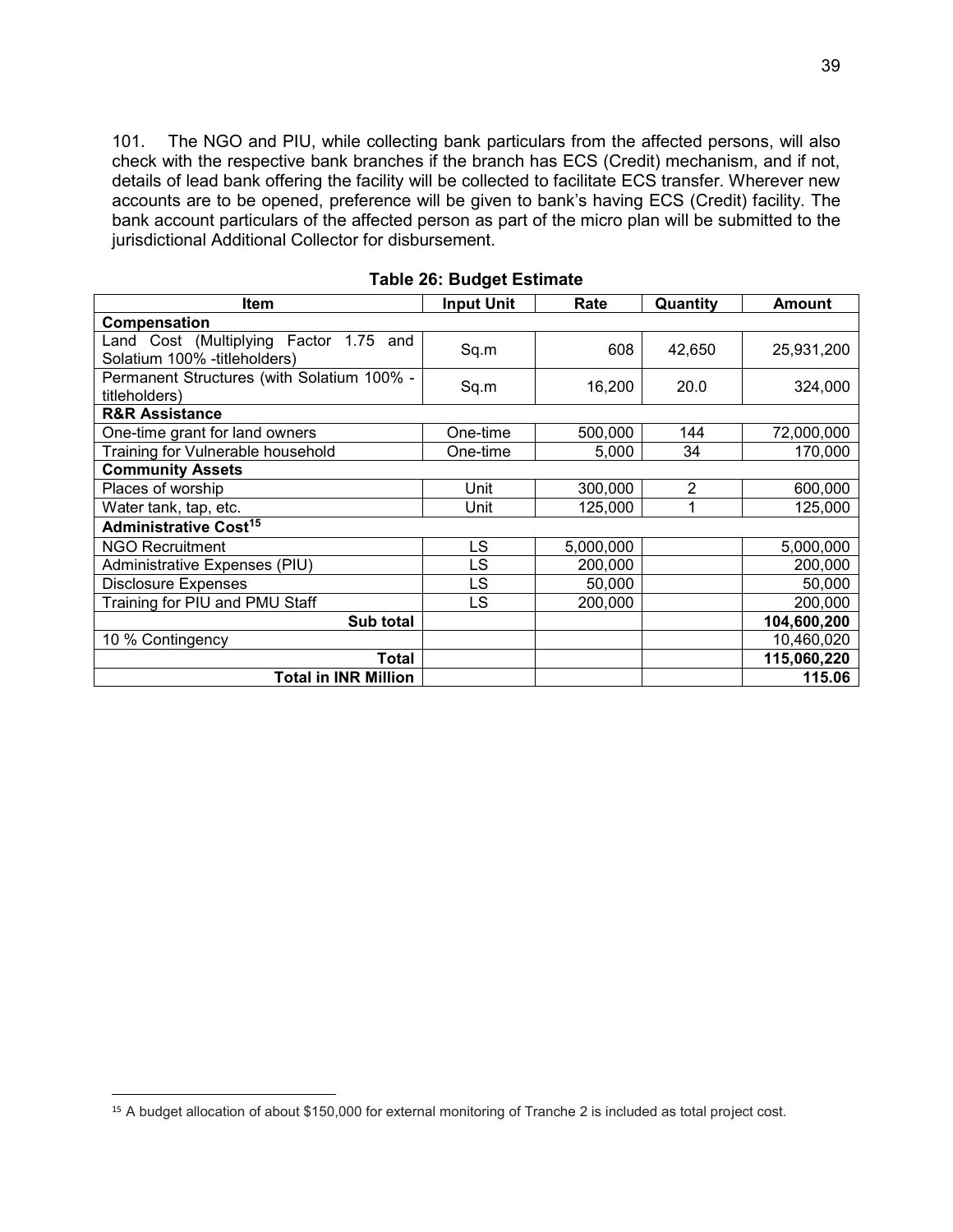#### **X. GRIEVANCE REDRESSAL MECHANISM**

#### **A. Grievance Redressal Committee**

102. Grievance Redressal Committee (GRC) will be established at two-levels, one at the Project Implementation Unit (PIU) level and second at PMU level. The GRC will receive, evaluate and facilitate the resolution of affected person concerns, complaints and grievances. GRC will provide an opportunity to the DPs to have their grievances redressed prior to approaching the State level LARR Authority, constituted by Government of Rajasthan in accordance with Section 51(1) of the RFCTLARR Act, 2013. GRC is aimed to provide a trusted way to voice and resolve concerns linked to the project and to be an effective way to address DPs concerns without allowing it to escalate resulting in delays in project implementation.

103. The GRC will aim to provide a time-bound and transparent mechanism to voice and resolve social and environmental concerns linked to the project. The GRC is not intended to bypass the government's inbuilt redressal process, nor the provisions of the statute, but rather it is intended to address displaced persons concerns and complaints promptly, making it readily accessible to all segments of the displaced persons and is scaled to the risks and impacts of the project.

104. The subproject resettlement plans provide for entitlements for the various types of losses corresponding to the tenure and an institutional mechanism to disburse compensation and rehabilitation and resettlement assistances. A consultations and disclosure plan is also provided for meaningful consultations and timely disclosure. The GRC is expected to resolve the grievances of the affected persons arising in the implementation of the subproject resettlement plan in a transparent and timely manner. The decision of the GRCs will be final unless vacated by the LARR Authority.

105. The GRC will continue to function, for the benefit of the affected persons, during the entire life of the project including the defects liability period. The response time prescribed for the GRCs would be four weeks. Since the entire resettlement component of the project has to be completed before the construction starts, to resolve the pending grievances, the GRC, at PIU and PMU level, will meet at least once every month in the first year of resettlement plan implementation and once in two months thereafter. Other than disputes relating to ownership rights and apportionment issues on which the LARR Authority has jurisdiction, GRC will review grievances involving eligibility, valuation, resettlement and rehabilitation entitlements, relocation and payment of assistances.

106. **First Level GRC:** First level GRC will be a single contact point with the jurisdictional PD, PIU responsible for receiving, hearing and resolving the grievances. The Executive Engineer or Assistant Engineer of the concerned PIU will act as the member secretary

107. **Second Level GRC:** Second level GRC will be a three-member committee, chaired by Additional CE, PMU, Superintending Engineer (ADB), PMU acting as its member secretary and a local person of repute and standing in the society, selected by the Secretary PWD.

### **B. Functions of GRC**

108. Field Level Complaint Handling System: The PD, PIU will hear grievances at least once in a month in the respective office of the jurisdictional PD, PIU. Petitions received from DPs of any concerns or complaints or grievances will be taken up by the PD, PIU. The PD will maintain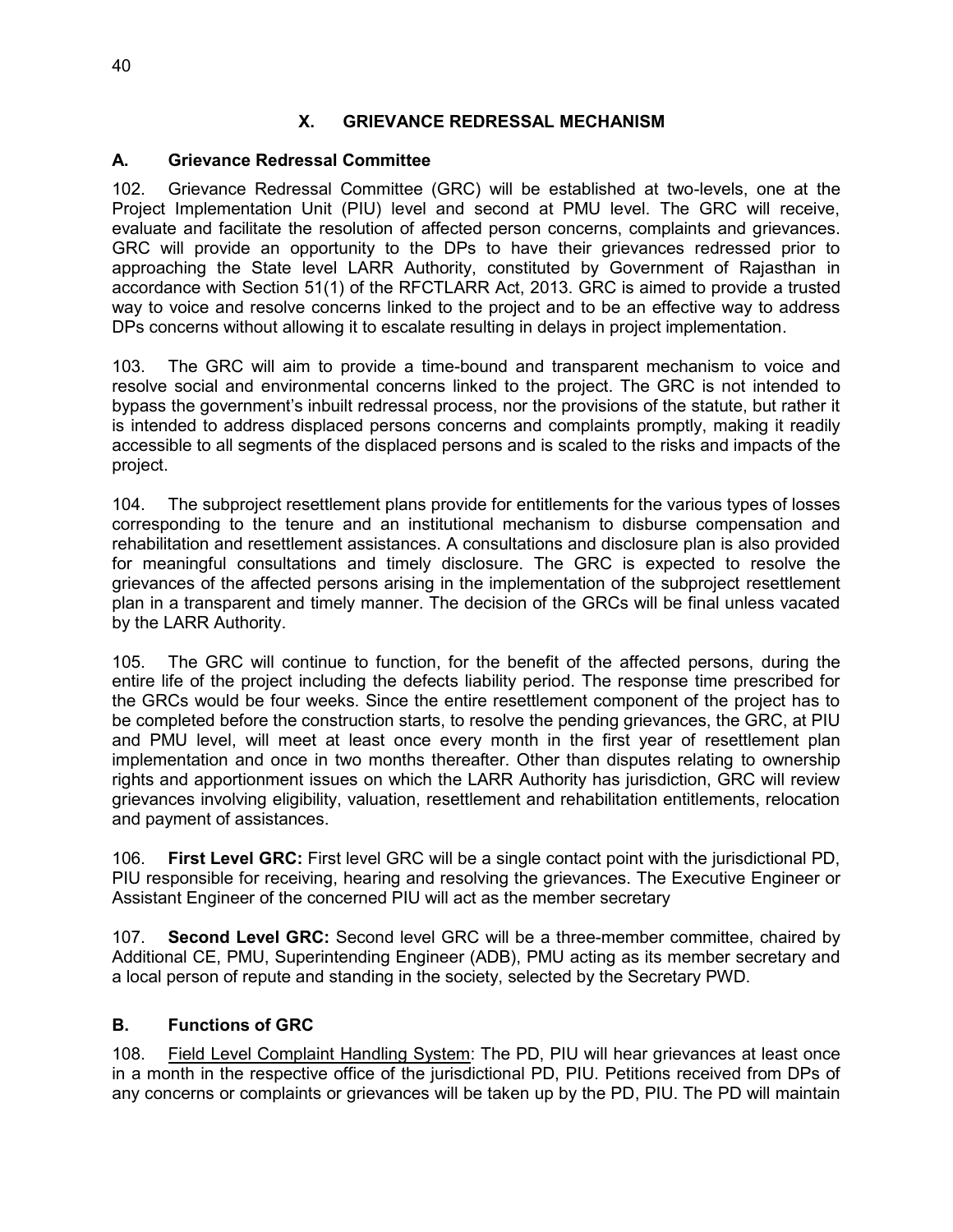a register of all petitions received with details of date of receipt of the petition, date of hearing, if any, along with nature of complaint/concern, action taken and date of communication sent to petitioner. Communication, in writing will be sent to the aggrieved person about the date, time and venue of the hearing and make it known that s/he is entitled for personal hearing and that representation through proxy will be not be entertained. Communication will also be sent through implementation support NGO to ensure that the petitioner is informed about the date of hearing.

109. Headquarter Level (PMU) Complaint Handling System: Decision of the PD, PIU will be final unless an appeal is preferred to the  $2^{nd}$  level GRC at PMU. The complaint/concern will be redressed in four-week time and written communication will be sent to the complainant about the decision taken.

110. In addition to the subproject level grievance redressal mechanism, affected persons can submit their grievances through the State government grievance redressal mechanism namely *Rajasthan Sampark<sup>16</sup>*and further, all stakeholders will have access to ADB's Accountability Mechanism<sup>17</sup>.

111. Documentation of Grievances: The resettlement plan implementation support NGO will assist affected persons in registering their grievances and being heard. The complaint / grievance will be redressed in four-week time and written communication will be sent to the complainant. A complaint register will be maintained at PIU/PMU level with details of complaint lodged, date of personal hearing, action taken and date of communication sent to complainant. If the complainant is still not satisfied s/he can approach the jurisdictional LARR Authority. The complainant can access the appropriate LARR Authority at any time and not necessarily go through the GRC.



### **Figure 1: Grievance Redressal Process**

 $\overline{a}$ 

<sup>16</sup> http://sampark.rajasthan.gov.in/index.aspx.

<sup>17</sup> https://www.adb.org/

[contact?target=Hmzj1lzfKqMSRDKA0C6/kg==&name=Complaint%20Receiving%20Officer&referrer=node/81970](https://www.adb.org/%20contact?target=Hmzj1lzfKqMSRDKA0C6/kg==&name=Complaint%20Receiving%20Officer&referrer=node/81970)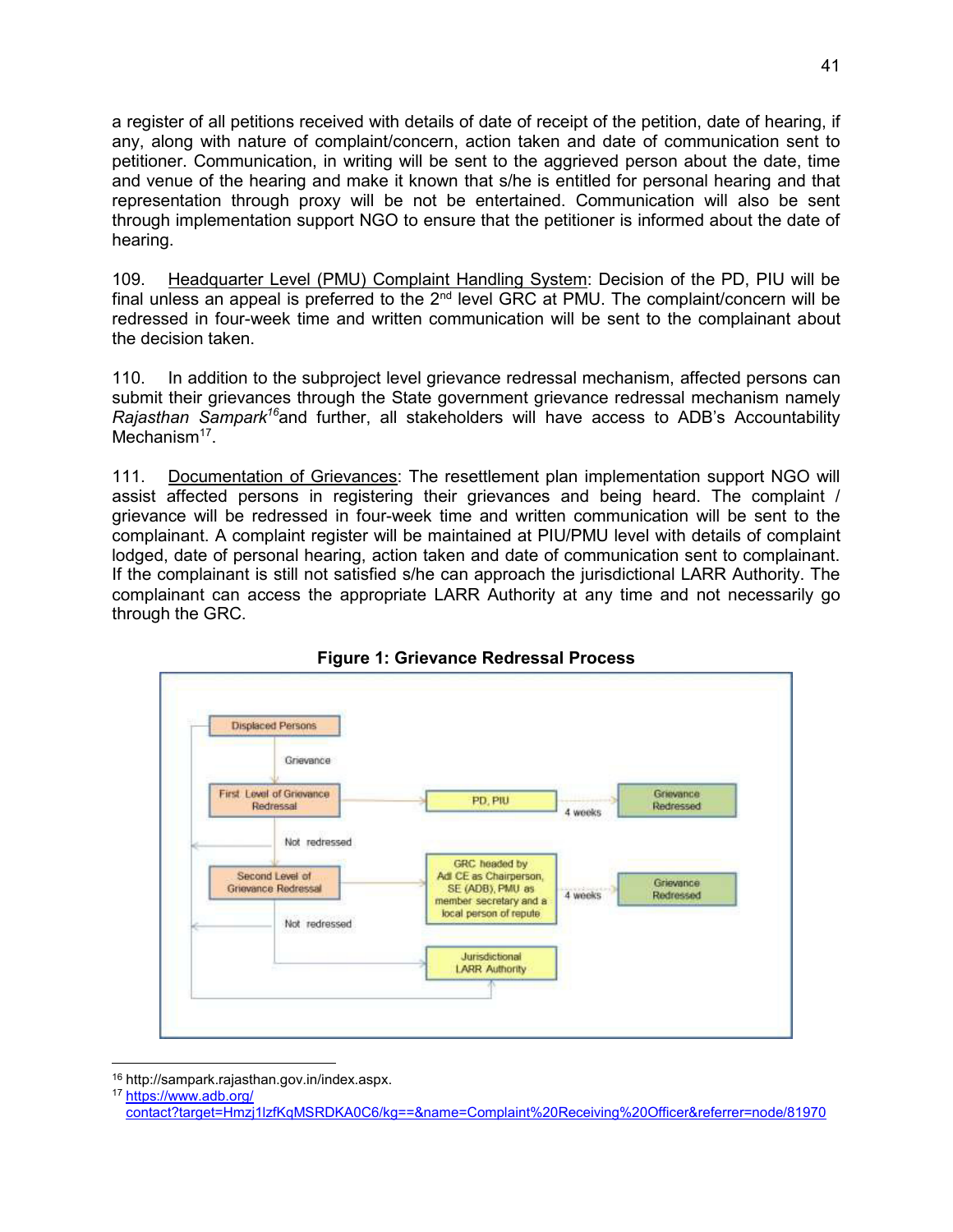### **XI. INSTITUTIONAL ARRANGEMENT AND IMPLEMENTATION**

## **A. Administrator of LARR**

112. The jurisdictional Additional Collector will be the administrator for Land Acquisition, Resettlement and Rehabilitation (LARR). The jurisdictional Additional Collector being the competent authority for land acquisition, he will also look into Resettlement and Rehabilitation and s/he will be supported by the Project Director, PIU in implementation of resettlement plan.

# **B. Project Management Unit**

113. The PPP Division, PWD, Government of will be the Project Management Unit (PMU) and will be overall in charge of coordination between the Project Implementation Units (PIU) and for social safeguards compliance.

114. Social development and resettlement specialist (SDRS)at PPP Division, PWD at PMU level will be responsible for assisting PWD, Government of Rajasthan (RPWD), their project implementing units and the resettlement plan implementation support agencies in social safeguards compliance and ensure that road subprojects under RSHIP are in compliance with the resettlement framework and also be proactive in identifying likely safeguard issues that could be relevant in the context of its portfolio of projects.

- 115. The SDRS at the PMU will have the following responsibilities:
	- (i) will assess the capacity of the PIU in identifying and managing social safeguard issues and facilitate capacity building of PIU officers and resettlement plan implementation support NGO;
	- (ii) will review and update resettlement framework as and when there are changes in the applicable law;
	- (iii) will review whether the PIUs have taken efforts to avoid or minimize involuntary resettlement impacts during the subproject design stage and during implementation stage;
	- (iv) will verify whether the resettlement plan has been prepared and is in commensurate to the significance of the impact and whether the documents have been submitted along with the detailed project report;
	- (v) will facilitate coordination between various government departments in land acquisition and implementation of the resettlement plan;
	- (vi) will carry out periodic review of the progress on resettlement plan implementation and ensure that the progress reports are submitted in a timely manner;
	- (vii) will verify whether the PIUs are handing over the land free from encumbrance as stipulated in the contract document;
	- (viii) will consolidate the progress reports received from the respective PIUs and submit the semi-annual monitoring reports to ADB for disclosure on the ADB website, and any other information as required by ADB in a timely manner; and
	- (ix) will initiate engagement of an external monitor/agency to undertake semi-annual monitoring of the subprojects either through PMU or PIU and submit the semiannual monitoring report to ADB along with PMU/PIU's response to the comments/observations made in the report.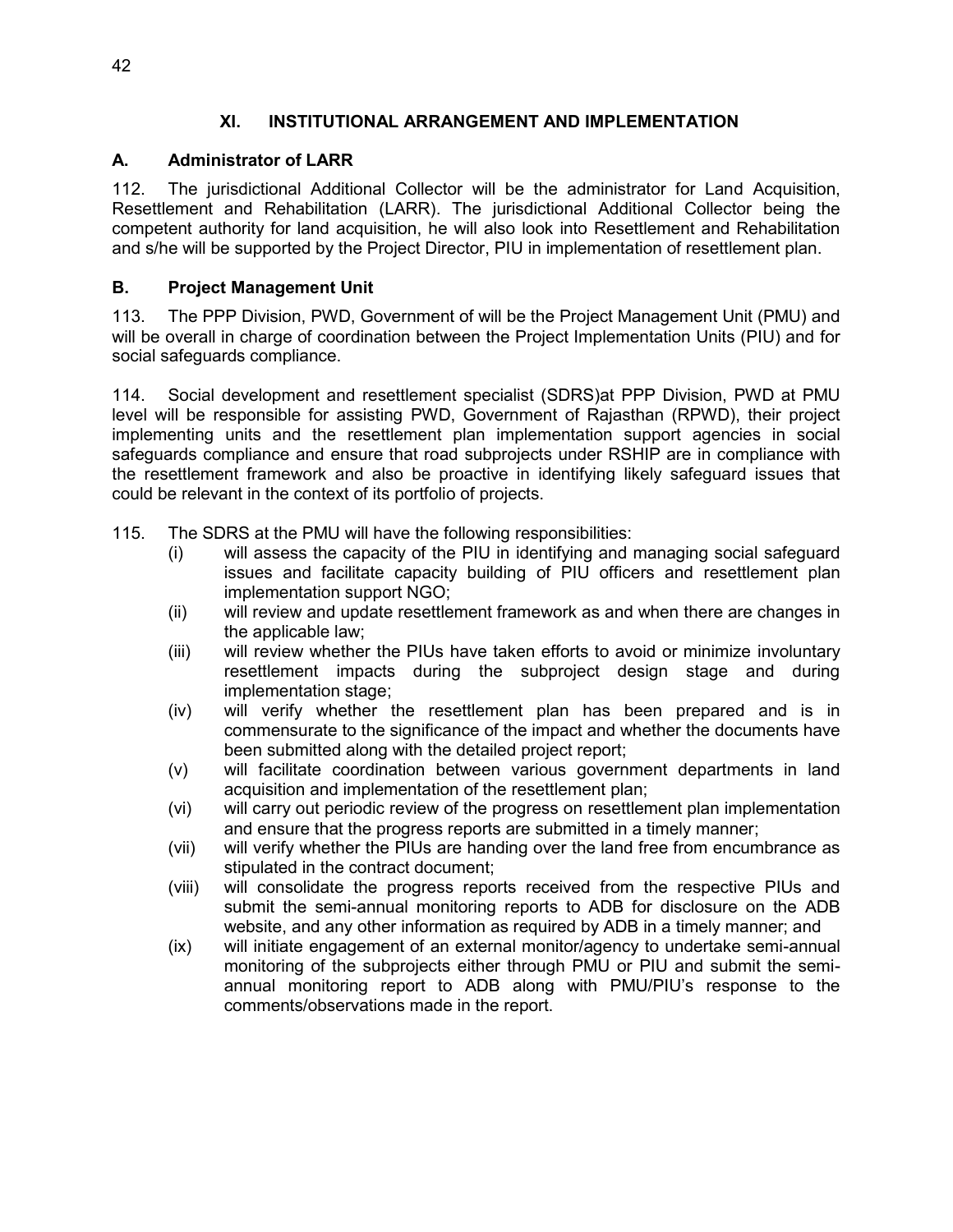#### **C. Project Implementation Unit**

116. The PIU will be responsible for screening subprojects, categorization based on involuntary resettlement impacts, conducting the social assessment, preparation and implementation of resettlement plans.

117. The road subprojects will be implemented by the jurisdictional PIU. The PD, PIU will be responsible for subproject compliance to social safeguards and concurrent internal monitoring of Resettlement plan implementation. The following will be the responsibility of the PD, PIU:

- (i) review involuntary resettlement impact categorization checklist, subproject appraisal note and undertake field visits wherever required and advise the field units about the social safeguards documentation required for subprojects;
- (ii) review resettlement plan prepared by the DPR consultants and finalize the same;
- (iii) ascertain the extent of private land to be acquired and extent of government to be transferred and liaison with the jurisdictional Additional Collector and concerned government departments in getting possession of the same;
- (iv) initiate engagement of a resettlement plan implementation support NGO to assist the field units in resettlement plan implementation;
- (v) review and approve micro plans, containing the list of affected persons and their entitlements, prepared by field units;
- (vi) obtain necessary approval for the micro plans and make necessary funds available for disbursement and for development of resettlement sites;
- (vii) coordinate with Additional Collector and field units in identifying suitable land for resettlement sites and monitor the progress of development of site and relocation of affected persons;
- (viii) undertake internal monitoring of the progress made in resettlement plan implementation and take necessary corrective actions, if required; and
- (ix) review and consolidate the land acquisition and resettlement plan implementation progress reports submitted by the jurisdictional Additional Collector, resettlement plan implementation support NGO, and submit monthly progress report to PMU.

### **D. NGO/Agency for RP Implementation Support**

118. The implementation of the R&R provisions will be carried out by jurisdictional Additional Collector with the support of the PIU. The PIU will engage implementation support NGO, who have had experience in implementing resettlement plans and experienced in working on similar infrastructure development projects. The NGO to be engaged will have proven experience in carrying out resettlement and rehabilitation activities and community development and consultations in projects of similar nature, preferably in Rajasthan or in any State.

119. The NGO will play a key role in the implementation of the resettlement plan. Their tasks will include the final verification of affected persons, consultations, establishment of support mechanisms and facilitate the delivery of the rehabilitation assistances as per the resettlement plan provisions and to ensure that the affected persons receive all the entitlements as per the R&R policy of the project.

120. Key activities of the NGO in relation to resettlement planning and implementation include: (i) assist PIU in verification and updating, if required, the detailed census and socioeconomic survey of displaced persons carried out during DPR preparation based on detailed design, and verify the identity of below poverty line, female-headed, and other vulnerable households affected by land acquisition and involuntary resettlement and issue ID cards; (ii) prepare micro plan and get vetted by PIU; (iii) facilitate the process of disbursement of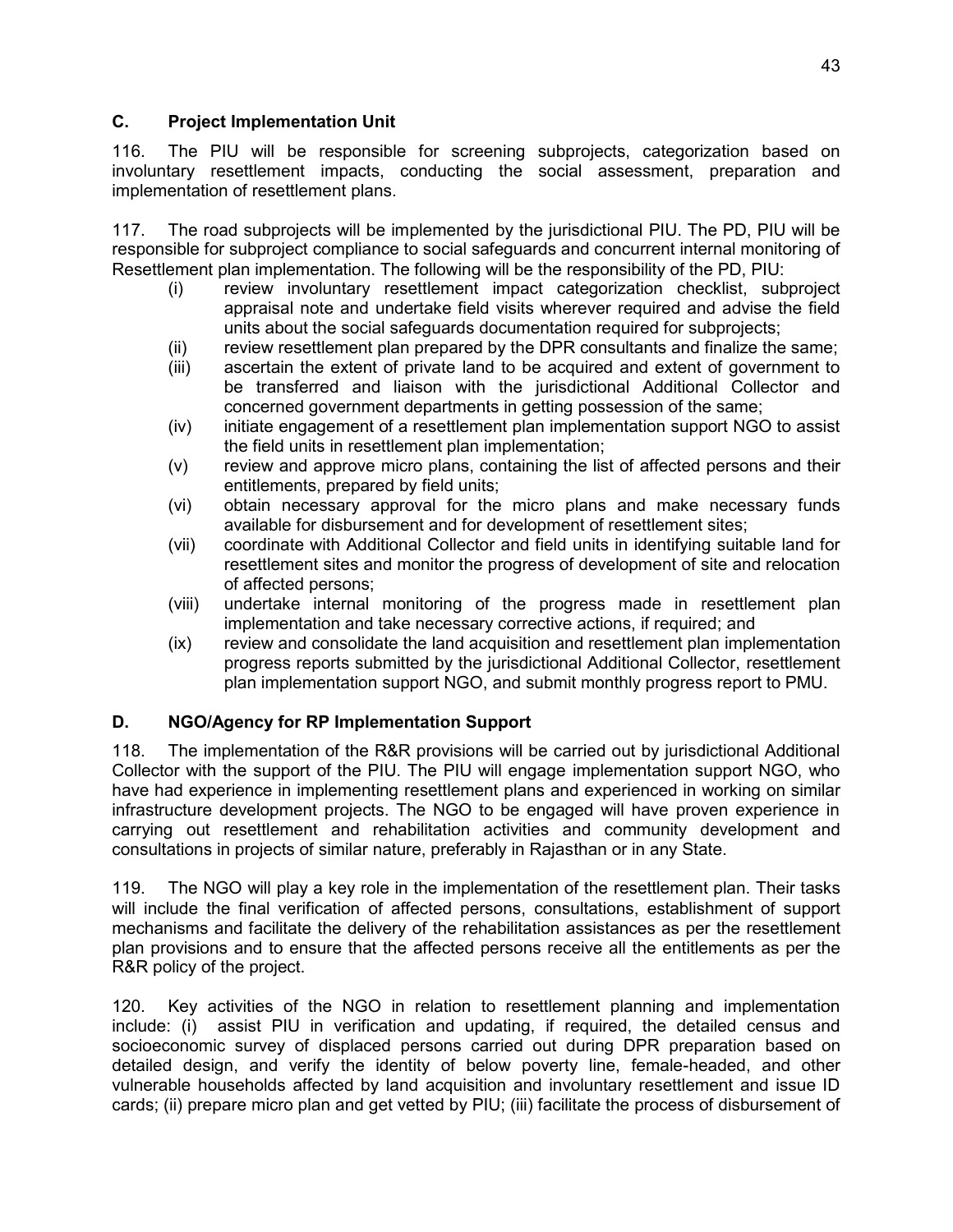compensation to the affected persons in coordinating with the PIU and informing the displaced persons of the compensation disbursement process and timeline; (iv) assist affected persons in opening bank accounts explaining the implications, the rules and the obligations in having a bank account, process of disbursement adopted by the Additional Collector and how s/he can access the resources s/he is entitled to; (v) assist the affected persons in ensuring a smooth transition (during the part or full relocation of the affected persons), helping them to take salvaged materials and shift; (vi) in consultation with the affected persons, inform the PIU about the shifting dates agreed with affected persons in writing and the arrangements they desire with respect to their entitlements; (vii) organize training programs for income restoration; (viii) conduct meaningful consultations throughout the resettlement plan implementation and ensure disclosure of the gist of resettlement plans in an accessible manner to the displaced persons; (ix) assist affected persons in grievance redressal process; (x) assist PIU in keeping detailed records of progress and monitoring and reporting system of resettlement plan implementation; and (xi) act as the information resource centre for community interaction with the project and maintain liaison between community, contractors, project implementing units and the administrator, during the execution of the works. Terms of reference for the recruitment of an NGO/agency for resettlement plan implementation support is given in Appendix-4.

### **E. Project Implementation Consultant**

121. The project implementation consultant (PIC) will assist PMU to monitor the implementation of safeguards in accordance with ADB's Safeguard Policy Statement (2009). PIC will have a social safeguard specialist who will be responsible to ensure that implementation of Resettlement Plans (RPs) is in accordance with ADB's Safeguard Policy Statement (SPS) (2009) and other related policies such as the Public Communications Policy (2011). Specifically, the specialist will ensure that PMU hands over sites to the concessionaire/Contractor only after affected persons have received compensation. The specialist will prepare the due-diligence reports on resettlement implementation as needed for processing of subsequent tranches under the MFF. The specialist will provide monthly and quarterly reports to Rajasthan PWD on resettlement implementation and provide updates on the schedule and financial aspects of resettlement to the team. He or she will monitor and provide guidance to the work of the NGOs for resettlement implementation that have been engaged by PWD, monitor resettlement implementation at the project sites, and provide training, if required, to the PIU and other local PWD staff.

#### **F. External Monitor**

122. The ADB Safeguard Policy Statement requires an external expert or monitor to be retained when a project involves significant impacts. The external expert will not be involved in day-to-day project implementation or supervision. The external expert will verify Rajasthan PWD's monitoring information and provide advice on safeguard compliance issues. If any critical involuntary resettlement issues are identified, the external monitor will prepare a corrective action plan. The external expert will prepare and submit semi-annual reports to Rajasthan PWD and ADB. The detailed terms of reference of the external expert is in Appendix-5.

#### **G. Rehabilitation and Resettlement Award**

123. In accordance with the provisions of the RFCTLARR Act [Sec31 (1)], the competent authority will pass a rehabilitation and resettlement award. All the affected titleholders who are eligible for rehabilitation and resettlement assistance will be notified along with details of eligible assistance as per the provisions of RFCTLARR Act. Initially a draft list will be notified by giving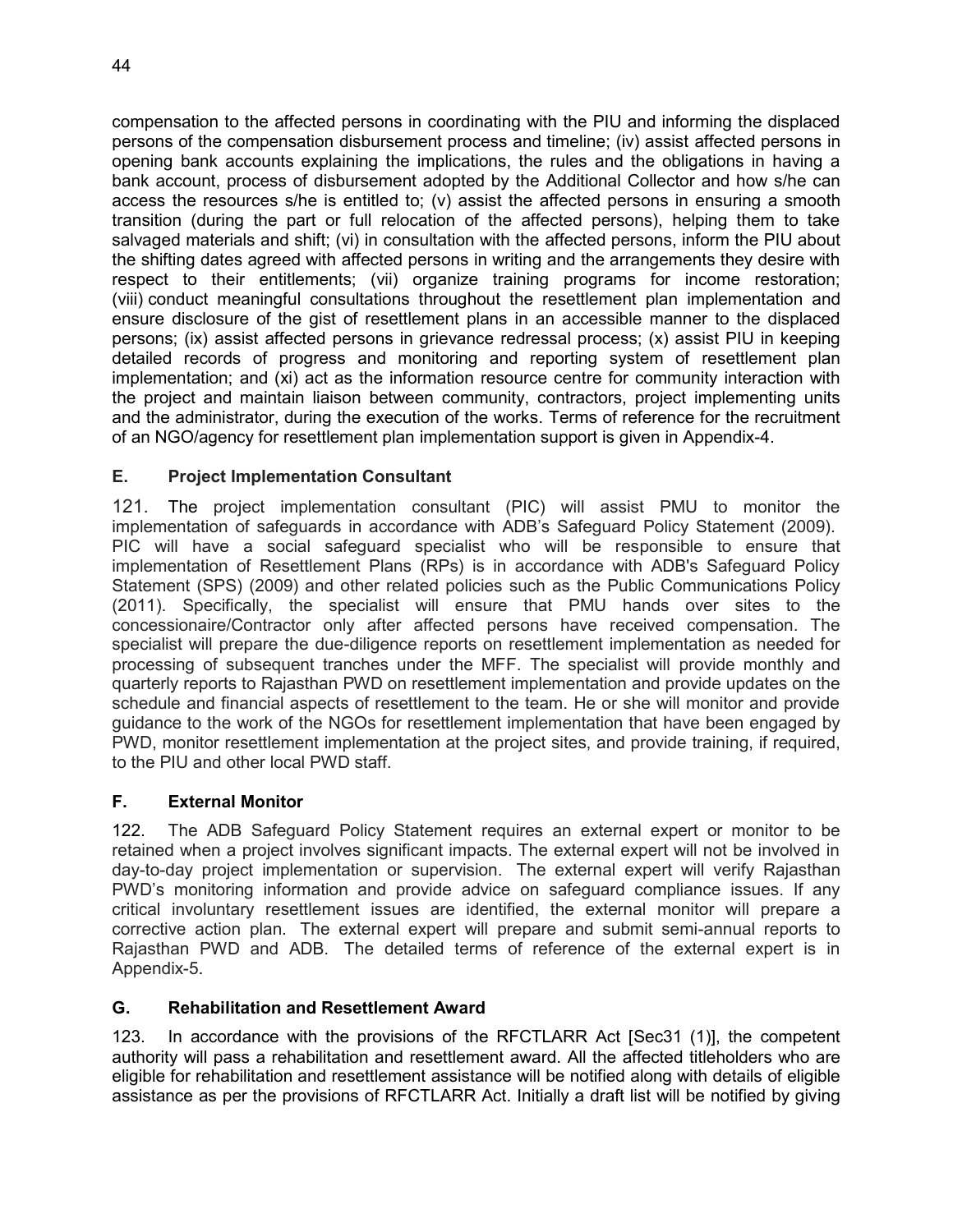minimum of 15 days' time inviting objections, if any, regarding discrepancies on the nature and quantum of assistance. The final list will be notified after taking into account the objections, if any. Similarly, the list of those affected non- title holders will also be notified along with the details of rehabilitation and resettlement assistance and a separate rehabilitation and resettlement award enquiry will be conducted for the non-titleholders.

124. Micro plan: The implementation support NGO will prepare the draft micro plan, milestone wise for each of the subproject roads detailing the type of loss, tenure of the affected persons, vulnerability status and the entitlements as per the provisions of the entitlement matrix in the resettlement framework. The draft micro plan will be disclosed in the jurisdictional village panchayat where the affected persons are living/having business, and 1-week after the disclosure, the rehabilitation and resettlement award enquiry will be held by the jurisdictional Additional Collector.

125. Based on the rehabilitation and resettlement award enquiry outcome, the NGO will submit the final micro plan to PD, PIU for verification and onward transmission to Project Director, PMU. The Project Director, PMU, after scrutiny of the micro plan will accord approval for the same and submit to the jurisdictional Additional Collector with necessary funds for disbursement.

126. Rehabilitation and Resettlement Award: The Additional Collector will hold rehabilitation and resettlement award enquiry in the project area and will send prior intimation to all concerned affected persons through the jurisdictional *Patwaris* and the NGO.

127. During the rehabilitation and resettlement award enquiry, each affected person will be informed about the type of loss and tenure as recorded during census and socioeconomic survey and verified subsequently, and the entitlements due to the affected persons as per the provisions contained in the entitlement matrix of the resettlement framework. All the affected persons will be given an opportunity to be heard and concerns if any, will be addressed. The rehabilitation and resettlement proceedings will be recorded and copy of the rehabilitation and resettlement award will be issued to the affected persons then and there.

### **H. Management Information System (MIS)**

128. A well-designed MIS will be created and will be maintained at PIU and PIU level. The MIS will be supported with approved software and will be used for maintaining the affected persons baseline socioeconomic characteristics, developing pre-defined reports, algorithms and calculations based on the available data and updating tables/fields for finding compensation and assistances, tracking the land acquisition and resettlement progress. The individual entitlements, compensation calculations, structure valuation, etc. will be updated using MIS software. In addition, land acquisition notices, identity cards will also be generated thorough MIS. All quires will be generated and the baseline data will also be maintained and updated as needed. The data and information required for periodical progress reports will be generated using MIS database. The required computer terminals and software will be established at PIU level in order to feed the data to be maintained in the web with backup at PMU.

# **I. Capacity Building of PIU**

129. The staff of PIU, NGO and the staff of PMU, who are involved in land acquisition and rehabilitation and resettlement will require to be familiar with land acquisition procedures and ADB Social Safeguards policy requirements. In order to build the capacity of the PIU and the PMU, an orientation and training in resettlement management at the beginning of the project will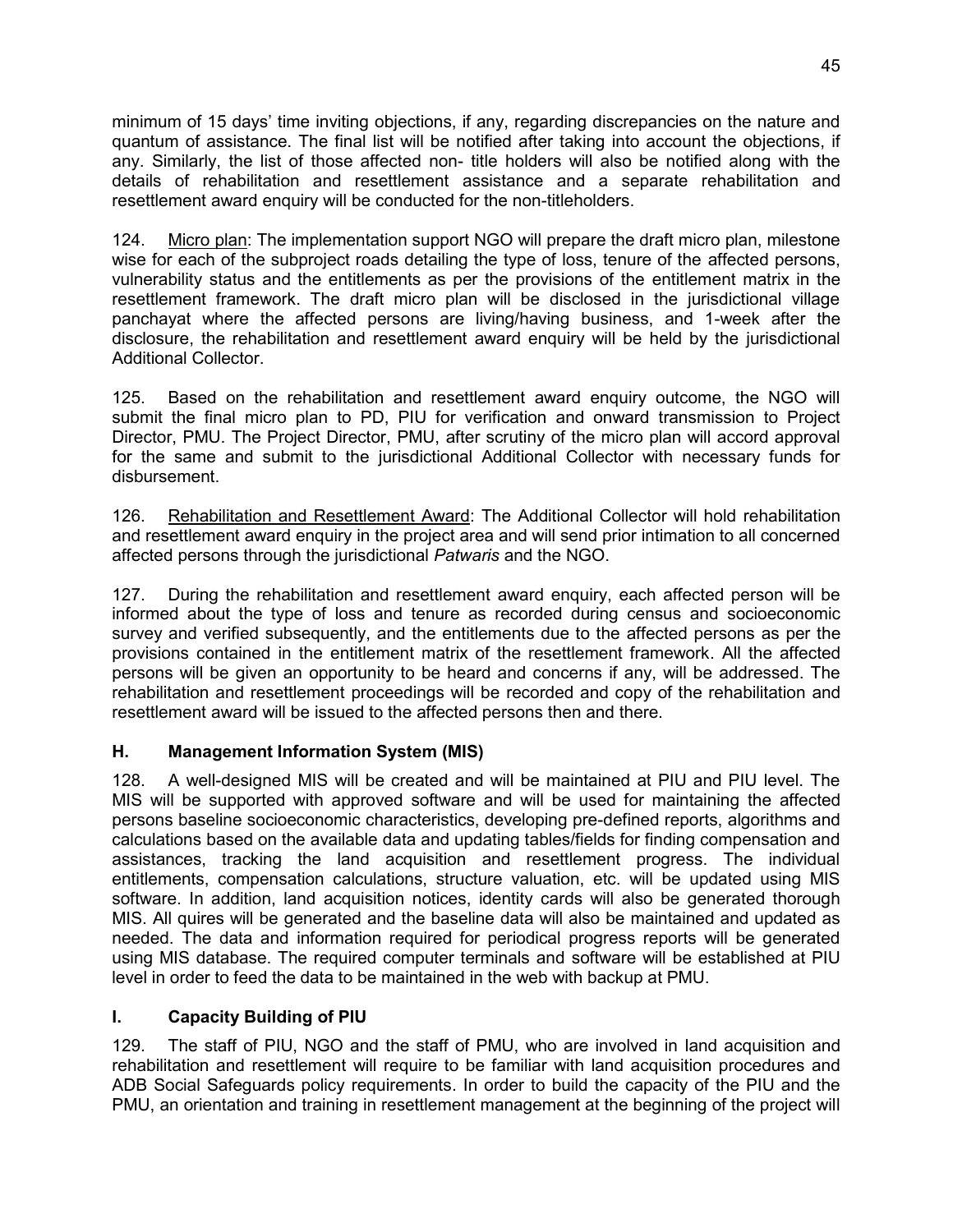be undertaken. The training activities will focus on issues concerning (i) principles and procedures of land acquisition; (ii) public consultation and participation; (iii) entitlements and compensation disbursement mechanisms; (iv) Grievance redressal; and (v) monitoring of resettlement operation.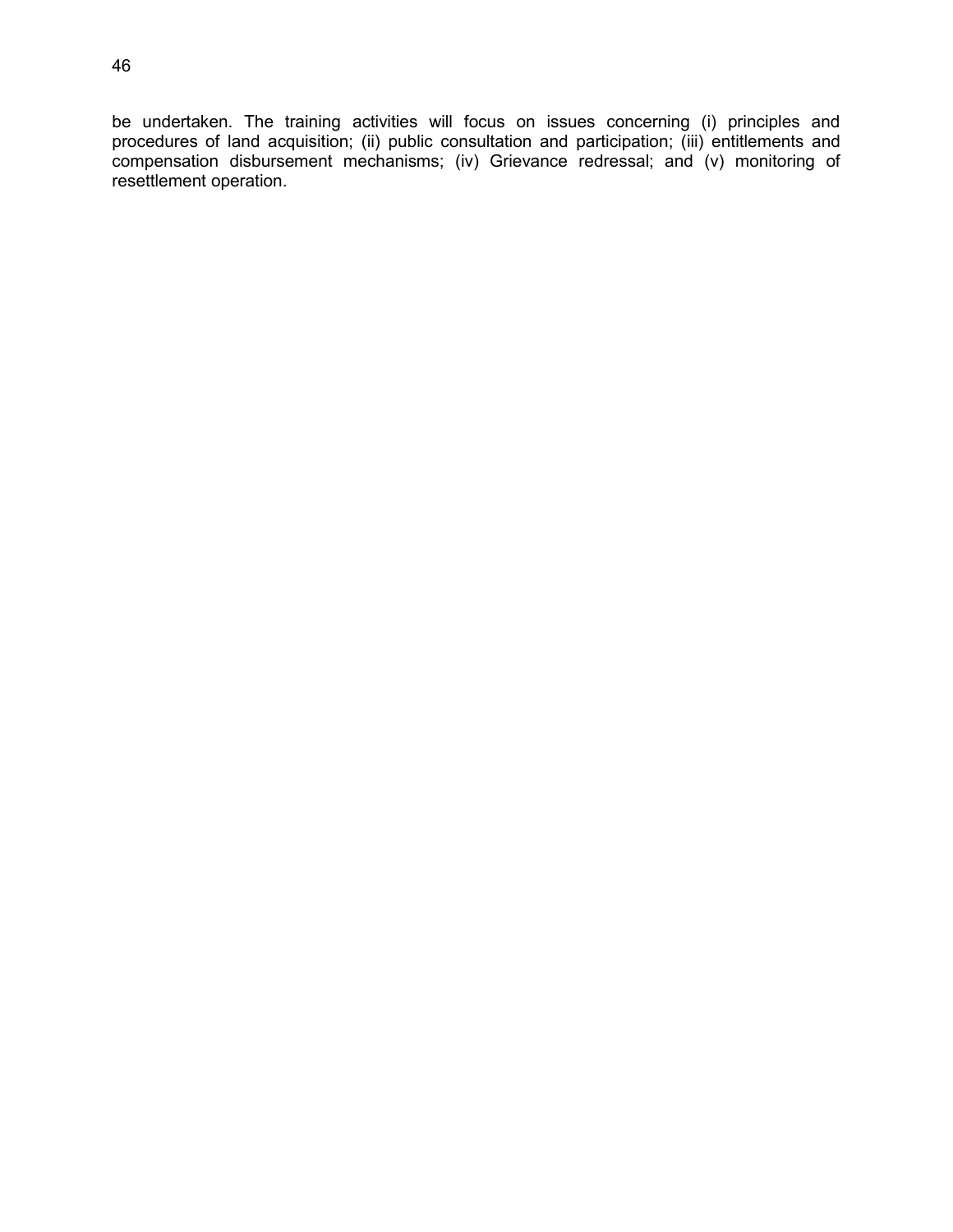## **XII. IMPLEMENTATION SCHEDULE**

# **A. Introduction**

130. Implementation of resettlement plan mainly consists of compensation to be paid for private land compensation for structures, assistance for loss of homestead resulting in physical displacement, loss of livelihood resulting in economic displacement, obtaining options and choices from the affected persons, development of resettlement sites, relocation to resettlement sites and additional assistance to vulnerable household. Public consultation, monitoring and grievance redressal will be an ongoing process throughout the resettlement plan implementation period but will happen intermittently.

# **B. Schedule for Project Implementation**

131. The proposed resettlement plan implementation activities are divided into three broad phases viz. project preparation phase, resettlement plan implementation phase, and monitoring and reporting phase, and the activities envisaged in each phase is discussed below.

132. Project Preparatory Phase: The activities to be performed in this phase include: (i) designating or appointing an officer/staff as social development and resettlement specialists (SDRS) in PMU to be in charge of safeguards; (ii) submission of resettlement plan to ADB for approval; (iii) appointment of NGO in PIU; and (iv) establishment of GRC. The information dissemination and stakeholder consultations will commence in this stage and continue till the end of the project.

133. Resettlement Plan Implementation Phase: In this phase, key activities will be carried out including: (i) joint verification; (ii) valuation of structures; (iii) preparation of micro plan; (iv) rehabilitation and resettlement award enquiry; (v) approval of final micro plan; (vi) identification and development of resettlement site; (vii) payment of compensation for land and structure; (viii) payment of other rehabilitation assistances; (ix) relocation of affected persons to resettlement site; and (x) issuing site clearance certificate to enable commencement of civil works.

134. Monitoring and Reporting Phase: Internal monitoring will commence as soon as resettlement plan implementation begins and continue till end of resettlement plan implementation. External monitoring will also commence from the beginning of resettlement plan implementation.

### **C. RP Implementation Schedule**

135. An implementation schedule for land acquisition, payment of compensation and resettlement and rehabilitation activities in the project including various sub tasks and time line matching with civil work schedule is provided in the work plan. The following are the key implementation activities that are presented in the work plan.

- (i) Updating of resettlement plan based on design changes, if any;
- (ii) Approval of updated resettlement plan and disclosure;
- (iii) Appointment of NGOs and external monitoring consultants;
- (iv) Constitution and notification of GRCs;
- (v) SIA notification;
- (vi) Verification of affected persons and notification of affected persons list;
- (vii) MIS in operational for tracking land acquisition and rehabilitation and resettlement Implementation progress;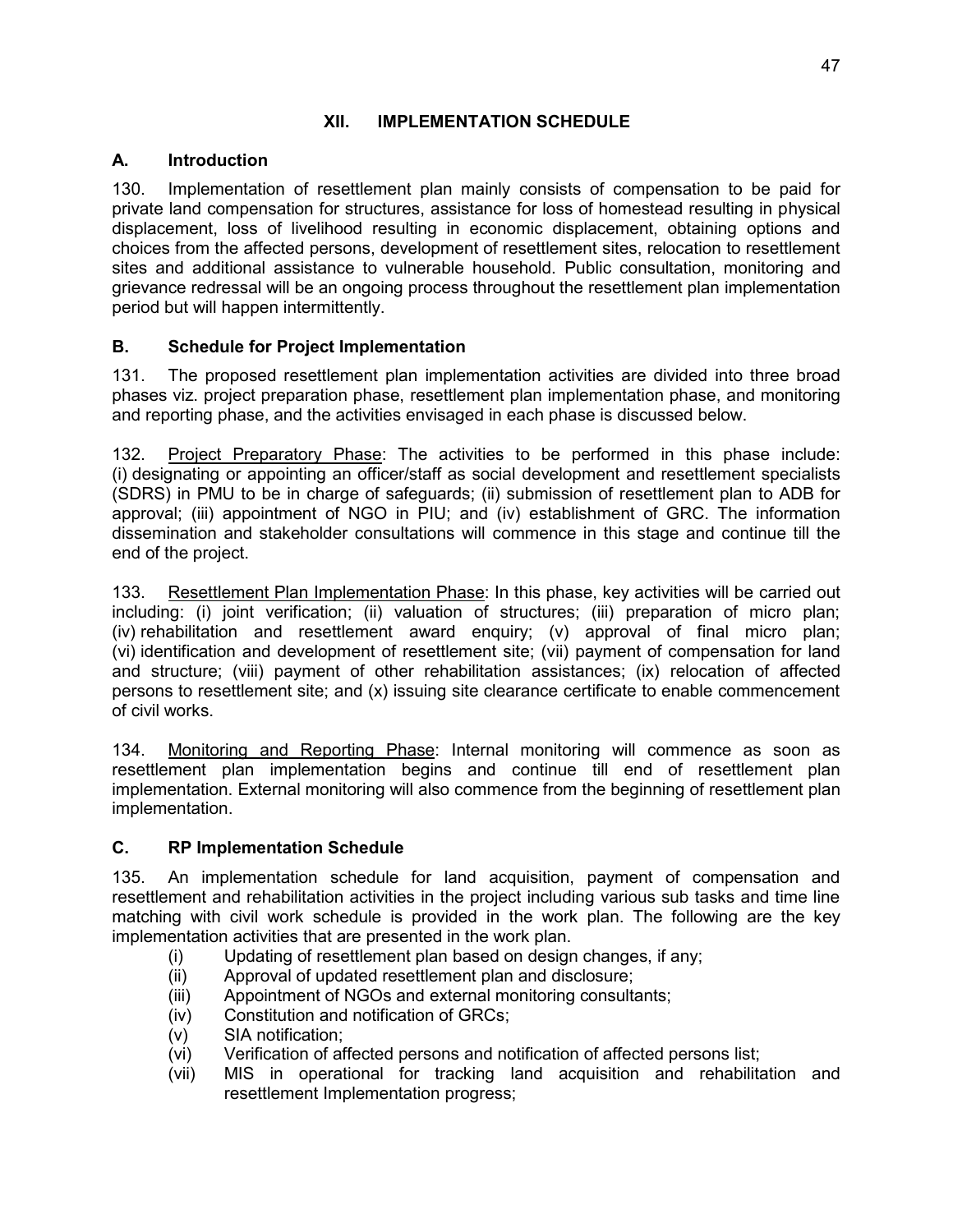- (viii) Structure valuation;
- (ix) Disclosure of micro plan (list of eligible affected persons and their entitlements);
- (x) Issue of Identity cards;
- (xi) Rehabilitation and resettlement award including assistance for non-title holders;
- (xii) Relocation of CPRs;
- (xiii) Payment of rehabilitation and resettlement assistance;
- (xiv) Land acquisition award;
- (xv) Certification of payment of rehabilitation and resettlement assistance for first milestone;
- (xvi) Certification of payment of land acquisition and rehabilitation and resettlement assistance for second milestone impact evaluation;
- (xvii) Coordination with civil works.

136. Coordination with Civil Works: The land acquisition and resettlement implementation will be co-coordinated with the timing of procurement and commencement of civil works. The required co-ordination has contractual implications, and will be linked to procurement and bidding schedules, award of contracts, and release of encumbrance free land to the contractors. The project will provide adequate notification, counselling and assistance to affected persons so that they are able to move or give up their assets without undue hardship before commencement of civil works and after receiving the compensation and R&R assistances All compensation and assistance will be paid to DPs at least 1 month prior to displacement or dispossession of assets. Further, wherever provision of housing is involved, sections involving affected persons requiring housing in a particular road-stretch will be taken up in the second milestone of the civil works schedule.

137. The construction of resettlement sites should commence well in advance, as it would take about 12-months to complete the construction and relocation of the physically displaced. The land acquisition for the construction of the proposed carriageway and corresponding payment of compensation and rehabilitation and resettlement assistance with encumbrance free certification will be available prior to award of contract.

138. The relocation of common property resources will be linked to handing over of encumbrance free land to the contractors. The handing over of land to the contractor will be organised in two sections. Sections having no involuntary resettlement impacts and nonsignificant impacts will be in the first-milestone and will be handing over after signing of the contract and by the financial closure date, and the rest within one year/one and half years of contract signing as spelled out in the respective civil work contracts. Wherever the contractor uses private land for storage of material or movement of vehicles and machinery or diversion of traffic during civil works, in addition to complying with the requirements of entitlement matrix of prior written consent and rental for the period of usage, the contractor will restore the land to its original condition and the same will be ensured by the PIU.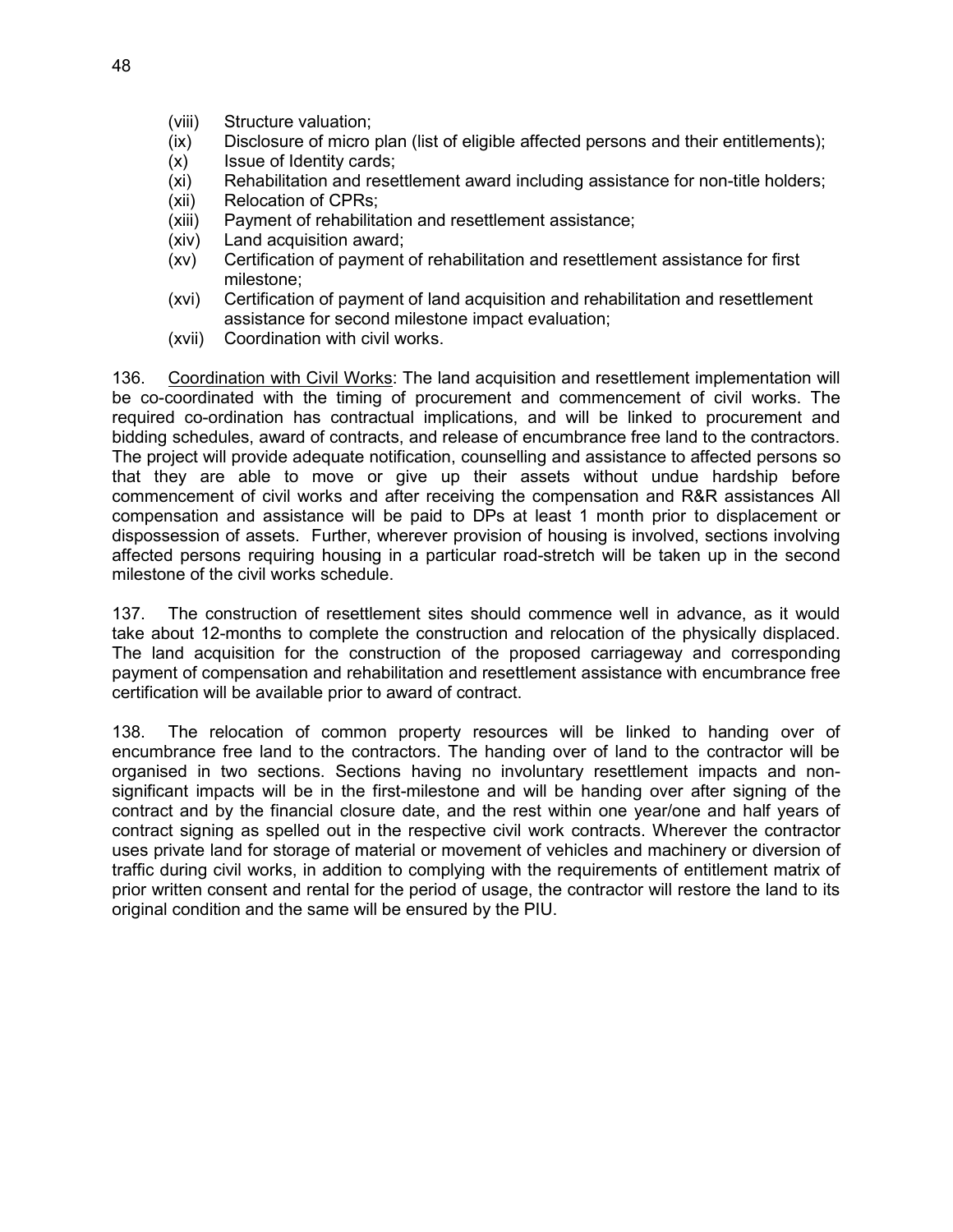| <b>Tasks</b>                                                              | Jun'19 Jul'19 |  |  |  |  | Aug'19 Sep'19 Oct'19 Nov'19 Dec'19 Jan'20 Feb'20 Mar'20 Apr'20 May'20 Jun'20 Jul'20 |  | Aug'20 Sep'20 Oct'20 Nov'20 |  |  |
|---------------------------------------------------------------------------|---------------|--|--|--|--|-------------------------------------------------------------------------------------|--|-----------------------------|--|--|
| <b>RP</b> finalisation                                                    |               |  |  |  |  |                                                                                     |  |                             |  |  |
| Approval of RP and Disclosure                                             |               |  |  |  |  |                                                                                     |  |                             |  |  |
| NGO and External Monitoring Consultant appointment                        |               |  |  |  |  |                                                                                     |  |                             |  |  |
| <b>GRC</b> formation                                                      |               |  |  |  |  |                                                                                     |  |                             |  |  |
| <b>SIA Notification</b>                                                   |               |  |  |  |  |                                                                                     |  |                             |  |  |
| Verification of DPs and Notification of DP list                           |               |  |  |  |  |                                                                                     |  |                             |  |  |
| MIS operational for tracking LA and R&R                                   |               |  |  |  |  |                                                                                     |  |                             |  |  |
| Structure Valuation                                                       |               |  |  |  |  |                                                                                     |  |                             |  |  |
| Disclosure of Micro plan (list of eligible DPs and their<br>entitlements) |               |  |  |  |  |                                                                                     |  |                             |  |  |
| Issue of Identity Cards                                                   |               |  |  |  |  |                                                                                     |  |                             |  |  |
| R&R Award Enquiry for1stMilestone                                         |               |  |  |  |  |                                                                                     |  |                             |  |  |
| Relocation of CPR in 1 <sup>st</sup> Milestone                            |               |  |  |  |  |                                                                                     |  |                             |  |  |
| Payment of R&R assistances for 1 <sup>st</sup> Milestone                  |               |  |  |  |  |                                                                                     |  |                             |  |  |
| Certification of full payment for 1st Milestone                           |               |  |  |  |  |                                                                                     |  |                             |  |  |
| Handing over of 1st milestone stretch to contractor                       |               |  |  |  |  |                                                                                     |  |                             |  |  |
| LA & R&R Award for Titleholders                                           |               |  |  |  |  |                                                                                     |  |                             |  |  |
| Certification of full payment for 2nd Milestone                           |               |  |  |  |  |                                                                                     |  |                             |  |  |
| Handing over of 2nd milestone stretch to contractor                       |               |  |  |  |  |                                                                                     |  |                             |  |  |
| Impact Evaluation                                                         |               |  |  |  |  |                                                                                     |  |                             |  |  |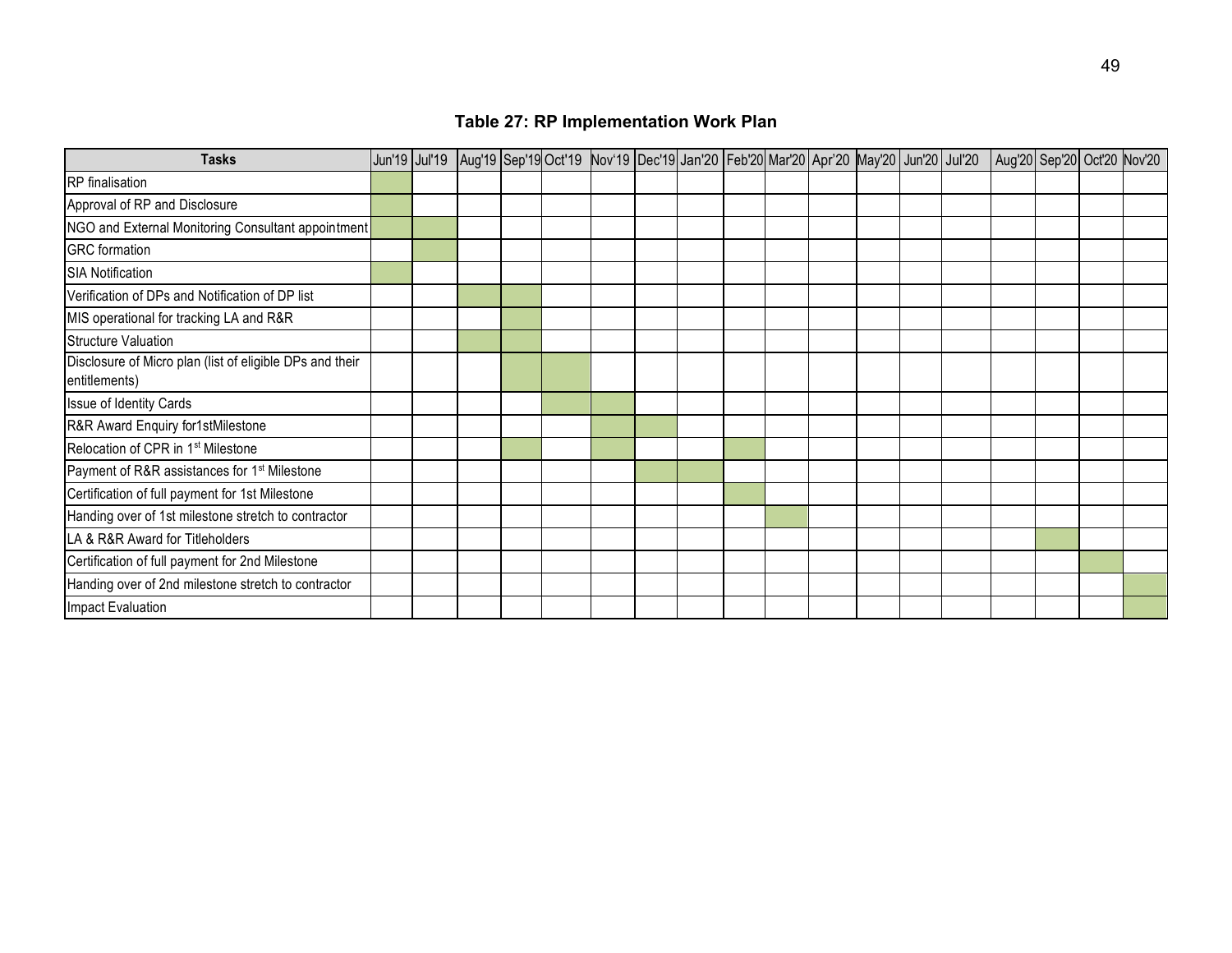#### **XIII. MONITORING AND REPORTING**

#### **A. Introduction**

139. The objective of monitoring is to provide the Project Implementation Unit (PIU)with an effective tool for assessing rehabilitation progress, identifying potential difficulties and problems areas and provide an early warning system for areas that need correction. Continuous supervision and periodic monitoring are an integral part of successful implementation. Monitoring is a warning system for project managers and a channel for the affected persons to express their needs and reactions to the programme.

#### **B. Internal Monitoring**

140. The PIU will carry out concurrent monitoring of resettlement plan implementation through the PD, PIU and prepare monthly and quarterly progress report in terms of physical and financial progress. In addition, the monitoring process will also look into: (i) the communication and reactions of affected persons; use of grievance procedures; (ii) information dissemination to affected persons on benefits; and (iii) implementation time table. The monthly internal monitoring reports based on the outcome of consultations and feedback with displaced people who have received assistance and compensation and review of progress of other implementation activates including complains/concerns/issues raised by the affected persons, will be submitted to PMU by the end of 1st week of the subsequent calendar month. The progress report will be reviewed by the SDRS, PMU and comments if any, will be communicated to PIU for immediate action.

141. PMU will prepare and submit semi-annual monitoring reports to ADB for disclosure on the ADB website. In view the significance of resettlement impacts, the monitoring mechanism for this project will have both monitoring by PIU and monitoring by an external agency / expert.

### **C. External Monitoring**

142. The external monitoring will include but not limited to: (i) review and verify the monitoring reports prepared by PIU; (ii) monitor the work carried out by NGO and provide training and guidance on implementation; (iii) review the grievance redressal mechanism and report on its working; (iv) mid-term impact assessment through sample surveys amongst displaced persons for midterm corrective action; (v) consultation with affected persons, officials, community leaders for preparing review report; (vi) assess the resettlement efficiency, effectiveness and efficiency of PIU, impact and sustainability, and drawing lessons for future resettlement policy formulation and planning. Some of the important task of external monitoring is the feedback of the affected persons who receives compensation and assistance and also alerts on the risks, noncompliances and early warnings in the implementing.

143. The indicative monitoring indicators for physical monitoring will be: land acquired (ha) private; land transferred (ha) - government; issue of ID cards; number of affected persons received full rehabilitation and resettlement assistance (titleholders); number of affected persons received full rehabilitation and resettlement assistance (non-titleholders); number of families provided alternative resettlement house; number of vulnerable people received additional support; number of women affected persons who have receive compensation and rehabilitation and resettlement assistances; number of CPRs relocated; and number of grievance received and resolved. The indicative monitoring indicators for financial monitoring will be: amount paid as land compensation; amount paid as structure compensation; amount paid as rehabilitation and resettlement assistances; and amount spent on common property resources.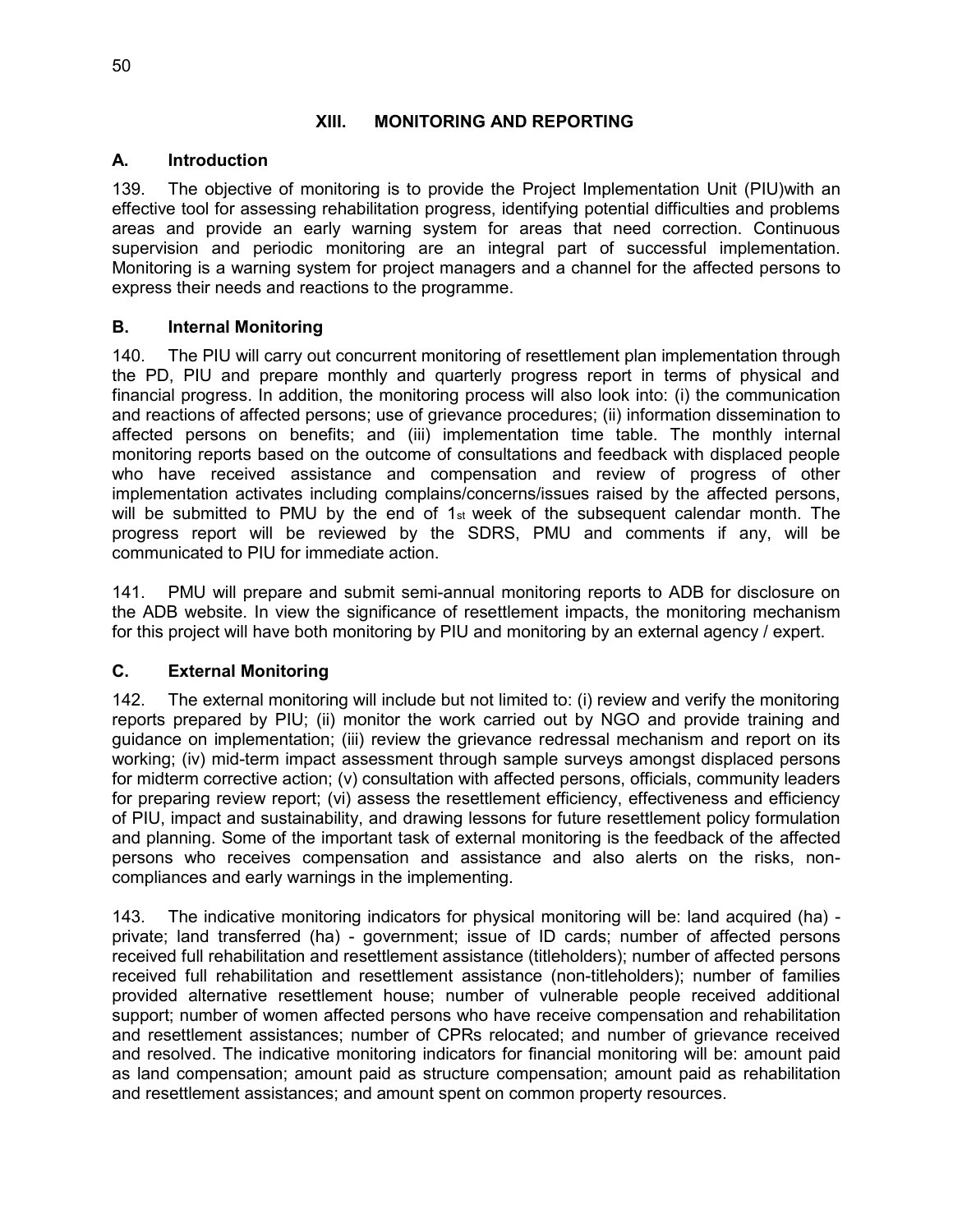144. The indicators should be revisited prior to resettlement plan implementation and revised in accordance with the final approved RF. Terms of reference for the recruitment of an External Monitoring Agency/Expert is given in Appendix-5

145. In addition to the above, the following will also be tracked to judge social inclusion and gender mainstreaming in resettlement plan implementation. Proportion of women titleholders who received compensation; number of women headed households who received rehabilitation and resettlement assistances; local female and scheduled caste labour force participation in unskilled jobs under contractors; number of vulnerable people who received rehabilitation and resettlement assistances; proportion of women as beneficiaries of house sites/houses offered in the resettlement site under rehabilitation and resettlement assistance; and proportion of women participation in consultation meetings during implementation.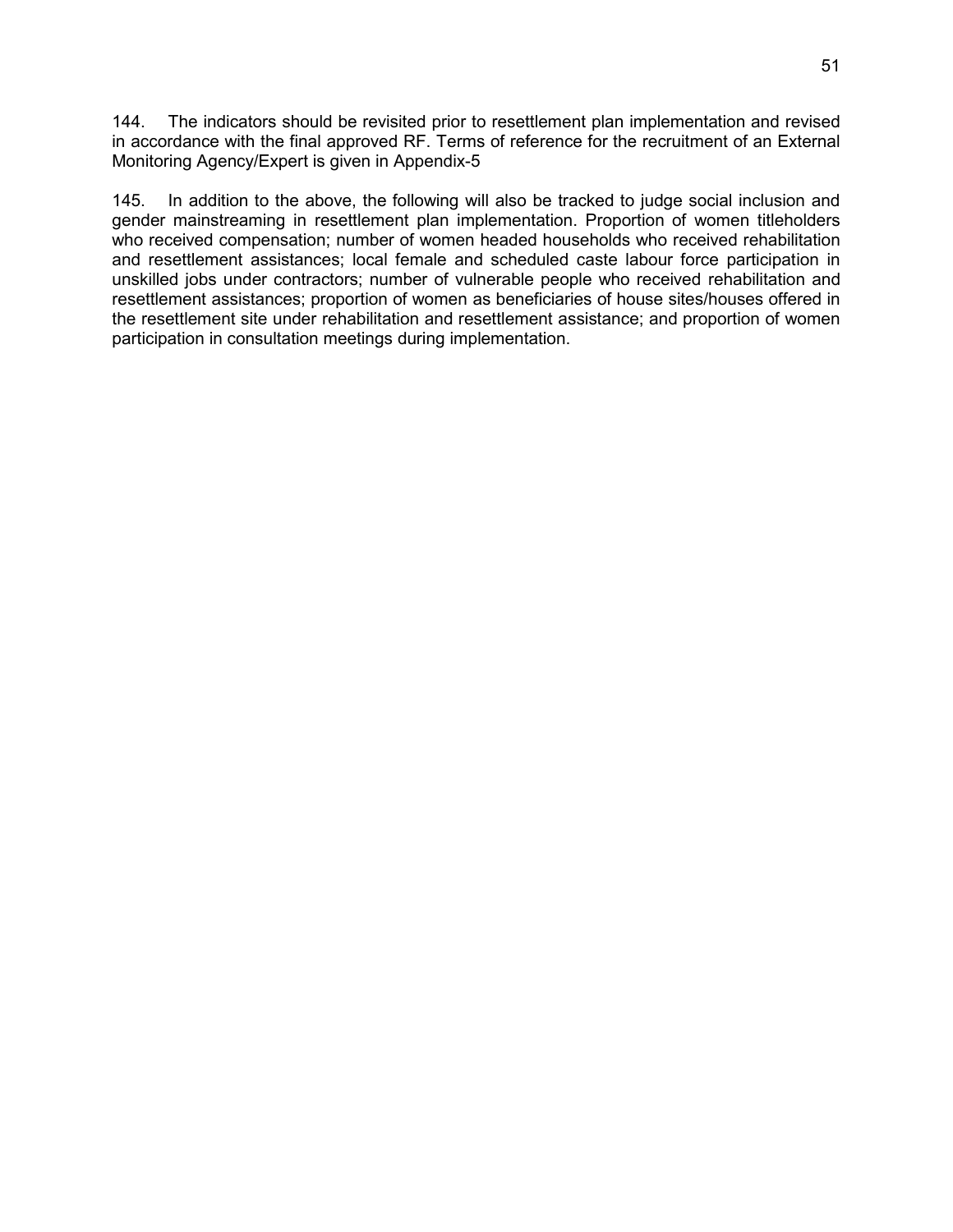| <b>ID Number</b> | <b>Village Name</b> | <b>Tenure</b> | <b>Use</b>  | Name of the Owner /<br>Occupier | <b>Father's/Husband</b><br><b>Name</b> | Percentage<br>Loss | Type of<br><b>Structure</b> |
|------------------|---------------------|---------------|-------------|---------------------------------|----------------------------------------|--------------------|-----------------------------|
| L0050014         | Jethana             | Private       | Cultivation | Mr. Amarchand                   | Mr. Surajmal                           | 14.60              | Not applicable              |
| L0680194         | Sethan              | Private       | Cultivation |                                 |                                        |                    |                             |
| L0730199         | Sethan              | Private       | Cultivation |                                 |                                        |                    |                             |
| R1330211         | Akhyapura           | Private       | Cultivation |                                 | Mr. Lala Rawat                         | 7.82               |                             |
| R1400222         | Akhyapura           | Private       | Cultivation | Mr. Anada Singh                 |                                        |                    | Not applicable              |
| R1450227         | Akhyapura           | Private       | Cultivation |                                 |                                        |                    |                             |
| R1480230         | Akhyapura           | Private       | Cultivation |                                 |                                        |                    |                             |
| L0530166         | Sethan              | Private       | Cultivation | Mr. Babu Lal                    | Mr. Mangi Lal                          | 1.20               | Not applicable              |
| L0140023         | Pisangan            | Private       | Cultivation |                                 |                                        |                    |                             |
| R0140033         | Pisangan            | Private       | Cultivation | Mr. Bhanwar Lal                 | Mr. Heera Lal                          | 2.49               | Not applicable              |
| R0240043         | Pisangan            | Private       | Cultivation |                                 |                                        |                    |                             |
| L0240053         | Pisangan            | Private       | Cultivation |                                 |                                        |                    |                             |
| R0720118         | Pisangan            | Private       | Cultivation | Mr. Bhanwar lal                 | Mr. Rama Kumawat                       | 0.97               | Not applicable              |
| R0730119         | Pisangan            | Private       | Cultivation |                                 |                                        |                    |                             |
| L0840232         | Sensada             | Private       | Cultivation | Mr. Bhanwar Lal                 | Mr. Mangi Lal                          | 13.91              | Not applicable              |
| L0380109         | Pisangan            | Private       | Cultivation | Mr. Bikam Chand                 | Mr. Late Kishan Lal                    | 0.47               | Not applicable              |
| R0420075         | Pisangan            | Private       | Cultivation | Mr. Biraham Dev                 | Mr. Late Ladu ram                      | 5.22               | Not applicable              |
| R0530086         | Pisangan            | Private       | Cultivation | Kumawat                         |                                        |                    |                             |
| L0340103         | Pisangan            | Private       | Cultivation | Mr. Biram Kumawat               | Mr. Hajari Kumawat                     | 0.41               | Not applicable              |
| L0360105         | Pisangan            | Private       | House       | Mr. Chitar Kumawat              | Mr. Hajari Kumawat                     | 8.0                | Permanent                   |
| L0370106         | Pisangan            | Private       | Cultivation | Mr. Chitar Kumawat              | Mr. Hajari Kumawat                     |                    | Not applicable              |
| L0190028         | Pisangan            | Private       | Cultivation |                                 |                                        |                    |                             |
| R0190038         | Pisangan            | Private       | Cultivation | Mr. Chqagan Lal                 | Mr. Kharvi Lal                         | 2.49               | Not applicable              |
| R0290048         | Pisangan            | Private       | Cultivation |                                 |                                        |                    |                             |
| L0290058         | Pisangan            | Private       | Cultivation |                                 |                                        |                    |                             |
| L0450116         | Pisangan            | Private       | Cultivation | Mr. Dangal Chand                | Mr. Late Mohan Lal                     | 0.39               | Not applicable              |
| R0080010         | Jethana             | Private       | Cultivation | Mr. Dariyaprasad                | Mr. late Ganga<br><b>Bishan</b>        | 7.76               | Not applicable              |
| L0560169         | Sethan              | Private       | Cultivation |                                 |                                        |                    |                             |
| L0610174         | Sethan              | Private       | Cultivation |                                 |                                        |                    |                             |
| R1140175         | Sethan              | Private       | Cultivation | Mr. Devendra Singh              | Mr. Bharo Singh                        | 1.62               | Not applicable              |
| L0640180         | Sethan              | Private       | Cultivation |                                 |                                        |                    |                             |
| R1320210         | Akhyapura           | Private       | Cultivation | Mr. Dhalla Singh                | Mr. Lal Singh                          | 7.82               | Not applicable              |
| R1410223         | Akhyapura           | Private       | Cultivation |                                 |                                        |                    |                             |

**Appendix 1: Summary of Affected Households**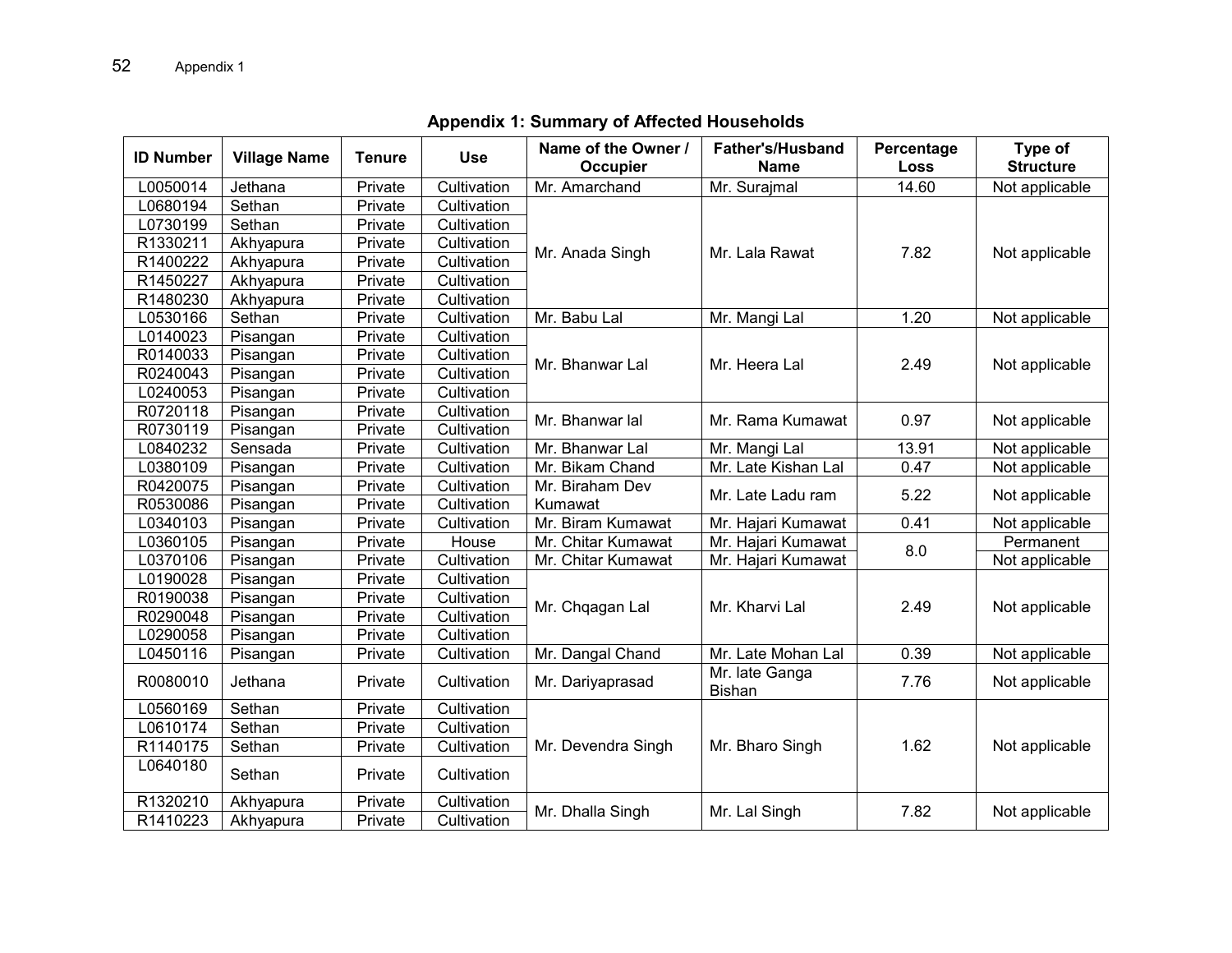| <b>ID Number</b> | <b>Village Name</b> | <b>Tenure</b> | <b>Use</b>  | Name of the Owner /<br>Occupier | <b>Father's/Husband</b><br><b>Name</b> | Percentage<br><b>Loss</b> | Type of<br><b>Structure</b> |
|------------------|---------------------|---------------|-------------|---------------------------------|----------------------------------------|---------------------------|-----------------------------|
| R1440226         | Akhyapura           | Private       | Cultivation |                                 |                                        |                           |                             |
| R1470229         | Akhyapura           | Private       | Cultivation |                                 |                                        |                           |                             |
| L0710197         | Sethan              | Private       | Cultivation |                                 |                                        |                           |                             |
| L0740200         | Sethan              | Private       | Cultivation |                                 |                                        |                           |                             |
| L0430114         | Pisangan            | Private       | Cultivation | Mr. Dharmi Chand                | Mr. Jetha Ram                          | 2.78                      | Not applicable              |
| R1780262         | Sethan              | Private       | Cultivation | Mr. Dilip Singh                 | Mr. Sayar Singh                        | 8.07                      | Not applicable              |
| L0030012         | Jethana             | Private       | Cultivation | Mr. Ganpat                      | Mr. Chandra Ram                        | 14.60                     | Not applicable              |
| R1580242         | Sensada             | Private       | Cultivation | Mr. Ghewar Ram                  | Mr. Paboo Ram                          | 0.35                      |                             |
| R1720256         | Sensada             | Private       | Cultivation |                                 |                                        |                           | Not applicable              |
| L0390110         | Pisangan            | Private       | Cultivation | Mr. Gokul Chand                 | Mr. Late Kishan Lal                    | 0.53                      | Not applicable              |
| R0320061         | Pisangan            | Private       | Cultivation | Mr. Gopal                       | Mr. Bhanwroo                           | 1.45                      | Not applicable              |
| L0070016         | Jethana             | Private       | Cultivation | Mr. Govind                      | Mr. Late Chandra<br>Ram                | 14.60                     | Not applicable              |
| R0300059         | Pisangan            | Private       | Cultivation | Mr. Hansraj Kumawat             | Mr. Late Sohan Lal                     | 13.70                     | Not applicable              |
| L0490124         | Pisangan            | Private       | Cultivation | Mr. Hardev Kumawat              | Mr. Khuma Ram                          | 1.83                      | Not applicable              |
| R0020004         | Jethana             | Private       | Cultivation | Mr. ladan Kumhar                | Mr. Navratanmal<br>Kumhar              | 0.25                      | Not applicable              |
| R0700107         | Pisangan            | Private       | Cultivation | Mr. Jagdish Prasad              | Mr. Ramniwas                           | 0.45                      | Not applicable              |
| R0710108         | Pisangan            | Private       | Cultivation |                                 |                                        |                           |                             |
| L0400111         | Pisangan            | Private       | Cultivation | Mr. Jagdish Prasad              | Mr. Jetha Ram                          | 2.78                      | Not applicable              |
| R1270204         | Sethan              | Private       | Cultivation |                                 |                                        |                           |                             |
| R1280205         | Sethan              | Private       | Cultivation | Mr. Jeevan Singh                | Mr. Chattar Singh                      | 0.85                      | Not applicable              |
| R1290206         | Sethan              | Private       | Cultivation |                                 |                                        |                           |                             |
| R0640097         | Pisangan            | Private       | Cultivation | Mr. Jetha Ram                   | Mr. Late<br>Nemichand                  | 0.24                      | Not applicable              |
| L0420113         | Pisangan            | Private       | Cultivation | Mr. Kailash Chand               | Mr. Jetha Ram                          | 2.78                      | Not applicable              |
| L0310072         | Pisangan            | Private       | Cultivation |                                 |                                        |                           |                             |
| L0330074         | Pisangan            | Private       | Cultivation | Mr. Kalu Ram                    | Mr. Late Jetha Ram                     | 1.30                      | Not applicable              |
| R1550239         | Sensada             | Private       | Cultivation | Mr. Kalu Ram                    | Mr. Shankar Ram                        | 0.35                      |                             |
| R1690253         | Sensada             | Private       | Cultivation |                                 |                                        |                           | Not applicable              |
| R0800132         | Sethan              | Private       | Cultivation | Mr. Kalu Singh                  | Mr. Sohan Singh                        | 4.38                      | Not applicable              |
| R1700254         | Sensada             | Private       | Cultivation | Mr. Kana Ram                    | Mr. Paboo Ram                          | 0.35                      | Not applicable              |
| R1560240         | Sensada             | Private       | Cultivation |                                 |                                        |                           |                             |
| L0810219         | Akhyapura           | Private       | Cultivation |                                 | Mr. Dhao                               | 0.69                      | Not applicable              |
| L0820220         | Akhyapura           | Private       | Cultivation | Mr. Kishan Singh                |                                        |                           |                             |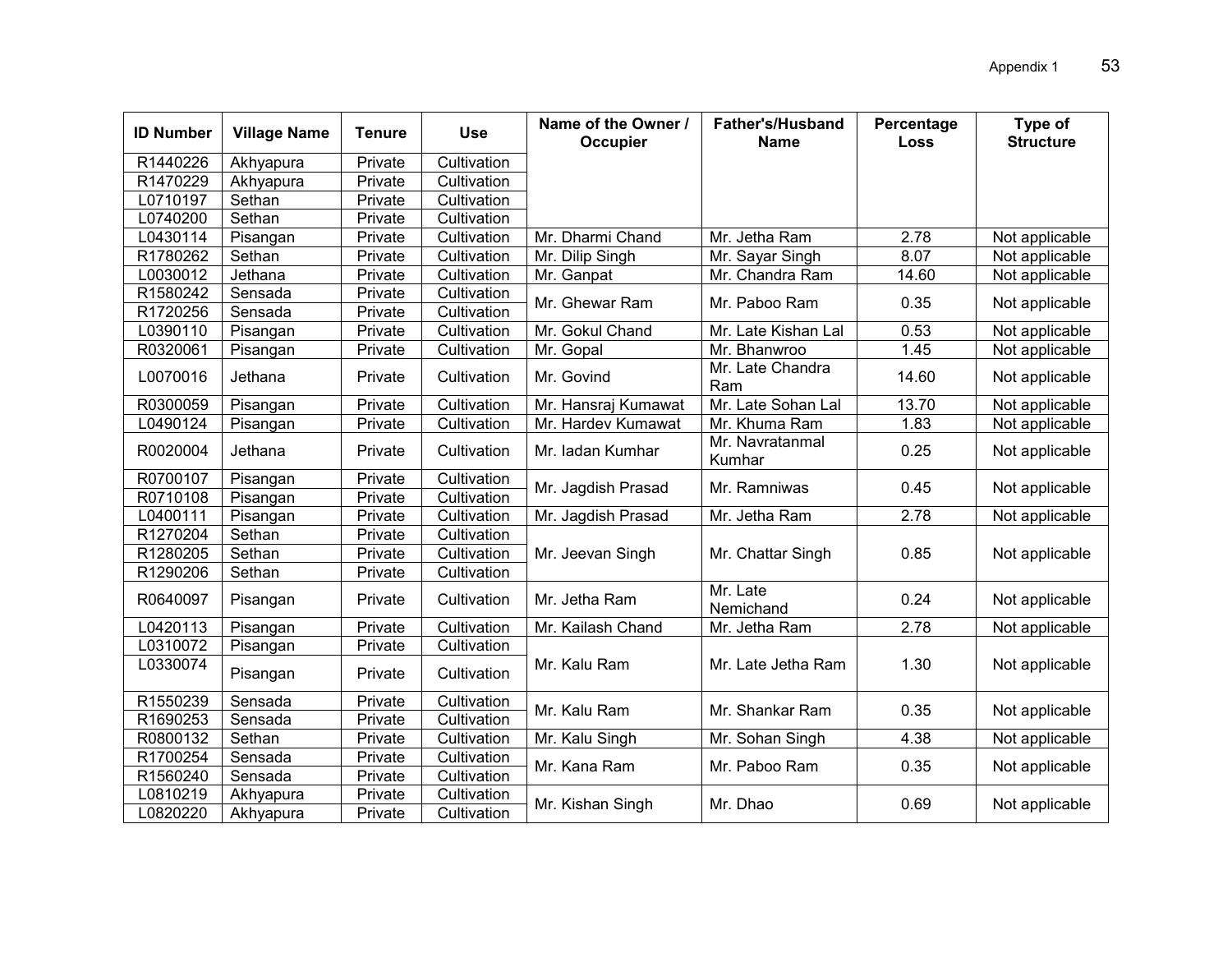| <b>ID Number</b> | <b>Village Name</b> | <b>Tenure</b> | <b>Use</b>  | Name of the Owner /<br>Occupier | <b>Father's/Husband</b><br><b>Name</b> | Percentage<br><b>Loss</b> | Type of<br><b>Structure</b> |
|------------------|---------------------|---------------|-------------|---------------------------------|----------------------------------------|---------------------------|-----------------------------|
| R1180182         | Sethan              | Private       | Cultivation | Mr. Kishore Kumar               | Mr. Lal Chand<br>Sadnani               | 0.18                      | Not applicable              |
| L0580171         | Sethan              | Private       | Cultivation |                                 |                                        |                           |                             |
| L0590172         | Sethan              | Private       | Cultivation |                                 |                                        | 1.62                      |                             |
| R1150176         | Sethan              | Private       | Cultivation | Mr. Lal Singh                   | Mr. Bharo Singh                        |                           | Not applicable              |
| L0620178         | Sethan              | Private       | Cultivation |                                 |                                        |                           |                             |
| L0570170         | Sethan              | Private       | Cultivation |                                 |                                        |                           |                             |
| L0600173         | Sethan              | Private       | Cultivation |                                 |                                        | 1.62                      |                             |
| R1160177         | Sethan              | Private       | Cultivation | Mr. Lokendra Singh              | Mr. Bharo Singh                        |                           | Not applicable              |
| L0630179         | Sethan              | Private       | Cultivation |                                 |                                        |                           |                             |
| L0460117         | Pisangan            | Private       | Cultivation | Mr. Madan lal                   | Mr. Budhraj                            | 1.74                      | Not applicable              |
| R1080160         | Sethan              | Private       | Cultivation | Mr. Mahadev                     | Mr. Nemi Chand                         | 9.23                      | Not applicable              |
| R1130165         | Sethan              | Private       | Cultivation |                                 |                                        |                           |                             |
| R0460079         | Pisangan            | Private       | Cultivation | Mr. Mahendra                    | Mr. Bhanwar Lal                        | 5.22                      | Not applicable              |
| R0570090         | Pisangan            | Private       | Cultivation |                                 |                                        |                           |                             |
| R1310209         | Akhyapura           | Private       | Cultivation |                                 |                                        |                           |                             |
| R1420224         | Akhyapura           | Private       | Cultivation |                                 |                                        |                           |                             |
| R1430225         | Akhyapura           | Private       | Cultivation | Mr. Mala Singh                  | Mr. Lal Singh                          | 7.82                      | Not applicable              |
| R1460228         | Akhyapura           | Private       | Cultivation |                                 |                                        |                           |                             |
| L0700196         | Sethan              | Private       | Cultivation |                                 |                                        |                           |                             |
| L0750201         | Sethan              | Private       | Cultivation |                                 |                                        |                           |                             |
| R1540238         | Sensada             | Private       | Cultivation | Mr. Mangi Lal                   | Mr. Shankar Ram                        | 0.35                      | Not applicable              |
| R1680252         | Sensada             | Private       | Cultivation |                                 |                                        |                           |                             |
| R0940146         | Sethan              | Private       | Cultivation | Mr. Mohan Lal                   | Mr. It. Mota Singh                     | 54.99                     | Not applicable              |
| R1060158         | Sethan              | Private       | Cultivation |                                 |                                        |                           |                             |
| R0330062         | Pisangan            | Private       | Cultivation | Mr. Mool Chand                  | Mr. Ramlal                             | 1.45                      | Not applicable              |
| R1590243         | Sensada             | Private       | Cultivation | Mr. Moti Ram                    | Mr. Arjun Ram                          | 0.35                      | Not applicable              |
| R1730257         | Sensada             | Private       | Cultivation |                                 |                                        |                           |                             |
| R1340212         | Akhyapura           | Private       | Cultivation |                                 |                                        |                           |                             |
| R1350213         | Akhyapura           | Private       | Cultivation |                                 |                                        |                           |                             |
| R1360214         | Akhyapura           | Private       | Cultivation | Mr. Moti Singh                  | Mr. Lt. Ghisa Singh                    | 1.44                      | Not applicable              |
| R1370215         | Akhyapura           | Private       | Cultivation |                                 |                                        |                           |                             |
| R1380216         | Akhyapura           | Private       | Cultivation |                                 |                                        |                           |                             |
| L0780207         | Sethan              | Private       | Cultivation | Mr. Mukesh Singh                | Mr. Mangal Singh                       | 1.58                      | Not applicable              |
| L0150024         | Pisangan            | Private       | Cultivation | Mr. Naina Ram                   | Mr. Late Khaki                         | 2.49                      | Not applicable              |
| R0150034         | Pisangan            | Private       | Cultivation |                                 | Kumar                                  |                           |                             |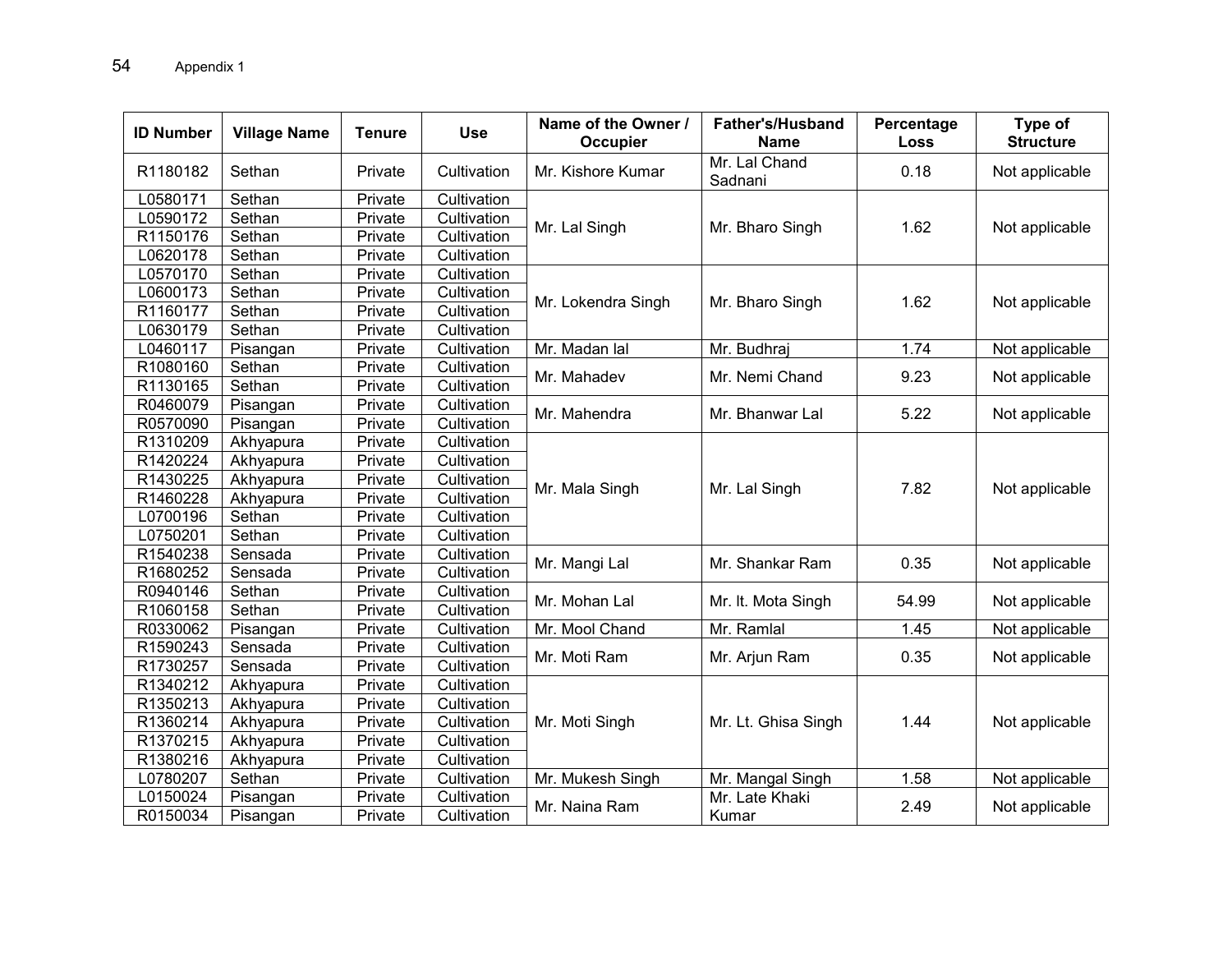| <b>ID Number</b> | <b>Village Name</b> | <b>Tenure</b> | <b>Use</b>  | Name of the Owner /<br><b>Occupier</b> | <b>Father's/Husband</b><br><b>Name</b> | Percentage<br><b>Loss</b> | Type of<br><b>Structure</b> |
|------------------|---------------------|---------------|-------------|----------------------------------------|----------------------------------------|---------------------------|-----------------------------|
| R0250044         | Pisangan            | Private       | Cultivation |                                        |                                        |                           |                             |
| L0250054         | Pisangan            | Private       | Cultivation |                                        |                                        |                           |                             |
| R0780130         | Sethan              | Private       | Cultivation | Mr. Nand Singh                         | Mr. Sahyar Singh                       | 4.30                      | Not applicable              |
| R0830135         | Sethan              | Private       | Cultivation |                                        |                                        |                           |                             |
| R0870139         | Sethan              | Private       | Cultivation | Mr. Nathu Lal                          | Mr. Sohan Lal                          | 54.99                     | Not applicable              |
| R0970149         | Sethan              | Private       | Cultivation |                                        |                                        |                           |                             |
| R1530237         | Sensada             | Private       | Cultivation | Mr. Nathu Ram                          | Mr. Lt. Paboo Ram                      | 0.35                      | Not applicable              |
| R1670251         | Sensada             | Private       | Cultivation |                                        |                                        |                           |                             |
| R0060008         | Jethana             | Private       | Cultivation | Mr. Om Prakash                         | Mr. Shyam Lal                          | 7.76                      | Not applicable              |
| R0380067         | Pisangan            | Private       | Cultivation | Mr. Om Prakash                         | Mr. Ramlal                             | 1.45                      | Not applicable              |
| R0430076         | Pisangan            | Private       | Cultivation | Mr. Panchoo Ram                        | Mr. Late Ladu ram                      | 5.22                      | Not applicable              |
| R0540087         | Pisangan            | Private       | Cultivation |                                        |                                        |                           |                             |
| R0070009         | Jethana             | Private       | Cultivation | Mr. Panna Lal                          | Mr. late Ganga<br>Bishan               | 7.76                      | Not applicable              |
| L0350104         | Pisangan            | Private       | Cultivation | Mr. Pokhar Kumawat                     | Mr. Hajari Kumawat                     | 0.46                      | Not applicable              |
| R0770129         | Sethan              | Private       | Cultivation | Mr. Prahalad Singh                     | Mr. Sahyar Singh                       | 4.38                      | Not applicable              |
| R0790131         | Sethan              | Private       | Cultivation |                                        |                                        |                           |                             |
| R1300208         | Akhyapura           | Private       | Cultivation | Mr. Prem Singh                         | Mr Lt. Arjun Singh                     | 0.79                      | Not applicable              |
| L0670193         | Sethan              | Private       | Cultivation | Mr. Prema Ram                          | Mr. Jetha Ram                          | 4.95                      | Not applicable              |
| L0720198         | Sethan              | Private       | Cultivation |                                        |                                        |                           |                             |
| R1230189         | Sethan              | Private       | Cultivation | Mr. Prema Singh                        | Mr. Lt. Arjun Singh                    | 7.03                      | Not applicable              |
| L0160025         | Pisangan            | Private       | Cultivation |                                        |                                        |                           |                             |
| R0160035         | Pisangan            | Private       | Cultivation | Mr. Pukhraj                            | Mr. Late Heera lal                     | 2.49                      | Not applicable              |
| R0260045         | Pisangan            | Private       | Cultivation |                                        |                                        |                           |                             |
| L0260055         | Pisangan            | Private       | Cultivation |                                        |                                        |                           |                             |
| L0410112         | Pisangan            | Private       | Cultivation | Mr. Pushkar                            | Mr. Jetha Ram                          | 2.78                      | Not applicable              |
| L0100019         | Pisangan            | Private       | Cultivation |                                        |                                        |                           |                             |
| R0100029         | Pisangan            | Private       | Cultivation | Mr. Raju                               | Mr. Late Heera lal                     | 2.49                      | Not applicable              |
| R0200039         | Pisangan            | Private       | Cultivation |                                        |                                        |                           |                             |
| L0200049         | Pisangan            | Private       | Cultivation |                                        |                                        |                           |                             |
| L0090018         | Jethana             | Private       | Cultivation | Mr. Ram Chandra                        | Mr.Chagna                              | 7.66                      | Not applicable              |
| L0550168         | Sethan              | Private       | Cultivation | Mr. Ram Lal                            | Mr. Harji Ram                          | 1.20                      | Not applicable              |
| R0090011         | Jethana             | Private       | Cultivation | Mr. Ramesh Chand<br>Achrya             | Mr. late Ganga<br><b>Bishan</b>        | 7.76                      | Not applicable              |
| R0670100         | Pisangan            | Private       | Cultivation | Mr. Rameshchand                        | Mr. Late Bhavana<br>Kumawat            | 2.15                      | Not applicable              |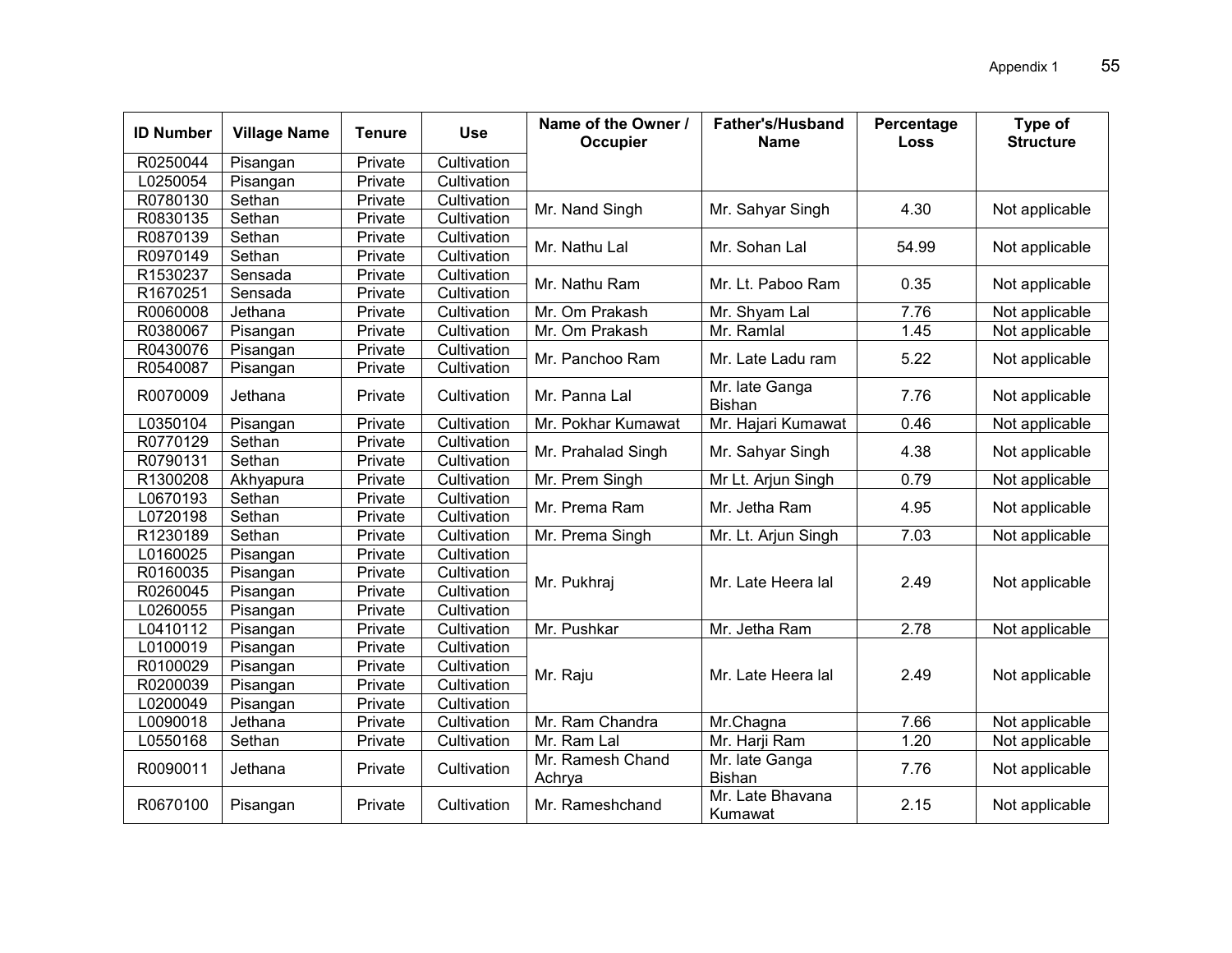| <b>ID Number</b> | <b>Village Name</b> | <b>Tenure</b> | <b>Use</b>  | Name of the Owner /<br><b>Occupier</b> | <b>Father's/Husband</b><br><b>Name</b> | Percentage<br><b>Loss</b> | Type of<br><b>Structure</b> |
|------------------|---------------------|---------------|-------------|----------------------------------------|----------------------------------------|---------------------------|-----------------------------|
| R1490233         | Sensada             | Private       | Cultivation | Mr. Ramji Ram                          | Mr. Hardeen Ram                        | 0.35                      | Not applicable              |
| R1630247         | Sensada             | Private       | Cultivation |                                        |                                        |                           |                             |
| R0450078         | Pisangan            | Private       | Cultivation | Mr. Ramlal                             | Mr. Bhanwar Lal                        | 5.22                      | Not applicable              |
| R0560089         | Pisangan            | Private       | Cultivation |                                        |                                        |                           |                             |
| L0500125         | Pisangan            | Private       | Cultivation | Mr. Ram Gopal<br>Kumawat               | Mr. Bhanwar Lal<br>Kumawat             | 1.83                      | Not applicable              |
| L0120021         | Pisangan            | Private       | Cultivation |                                        |                                        |                           |                             |
| R0120031         | Pisangan            | Private       | Cultivation | Mr. Ratan Lal                          | Mr. Late Khaki                         | 2.49                      | Not applicable              |
| R0220041         | Pisangan            | Private       | Cultivation |                                        | Kumar                                  |                           |                             |
| L0220051         | Pisangan            | Private       | Cultivation |                                        |                                        |                           |                             |
| L0510126         | Pisangan            | Private       | Cultivation | Mr. Ratan Lal<br>Kumawat               | Mr. Khuma Ram                          | 1.83                      | Not applicable              |
| R0810133         | Sethan              | Private       | Cultivation | Mr. Rodu Singh                         | Mr. Chandra Singh                      | 4.30                      | Not applicable              |
| R0820134         | Sethan              | Private       | Cultivation |                                        |                                        |                           |                             |
| L0790217         | Akhyapura           | Private       | Cultivation | Mr. Roopa Singh                        | Mr. Lt. Kana Singh<br>Rawat            | 3.80                      | Not applicable              |
| R0680101         | Pisangan            | Private       | Cultivation | Mr. Sampat Raj                         | Mr. Late Bhavana<br>Kumawat            | 2.15                      | Not applicable              |
| L0010002         | Jethana             | Private       | Cultivation | Mr. Shakti Singh (HM)                  | Mr. Hanuman Singh                      | 0.21                      | Not applicable              |
| L0020003         | Jethana             | Private       | Cultivation |                                        |                                        |                           |                             |
| L0540167         | Sethan              | Private       | Cultivation | Mr. Shree Kishan                       | Mr. Mangi Lal                          | 1.20                      | Not applicable              |
| R0740120         | Pisangan            | Private       | Cultivation | Mr. Sohan Lal                          | Mr. Chandana<br>Kumawat                | 1.00                      | Not applicable              |
| R0750121         | Pisangan            | Private       | Cultivation | Kumawat                                |                                        |                           |                             |
| R1570241         | Sensada             | Private       | Cultivation | Mr. Sohani Devi                        | Late shri. Bhanwra                     | 0.35                      | Not applicable              |
| R1710255         | Sensada             | Private       | Cultivation |                                        | Ram                                    |                           |                             |
| L0480123         | Pisangan            | Private       | Cultivation | Mr. Sukhdev Kumawat                    | Mr. Late Bhanwar<br>Lal Kumawat        | 1.83                      | Not applicable              |
| R1500234         | Sensada             | Private       | Cultivation | Mr. Sura Ram                           | Mr. Gokul Ram                          | 0.35                      | Not applicable              |
| R1640248         | Sensada             | Private       | Cultivation |                                        |                                        |                           |                             |
| R0890141         | Sethan              | Private       | Cultivation |                                        | Mr. It. Mota Singh                     | 54.99                     | Not applicable              |
| R1050157         | Sethan              | Private       | Cultivation | Mr. Suraj Mal                          |                                        |                           |                             |
| R0760128         | Sethan              | Private       | Cultivation | Mr. Suraj Prakash<br>Choudhary         | Mr. Kishan<br>Choudhary                | 16.20                     | Not applicable              |
| R0040006         | Jethana             | Private       | Cultivation | Mr. Suresh Chand                       | Mr. late Ganga<br><b>Bishan</b>        | 7.76                      | Not applicable              |
| L0470122         | Pisangan            | Private       | Cultivation | Mr. Tarachand<br>Kumawat               | Mr. Hardev<br>Kumawat                  | 1.83                      | Not applicable              |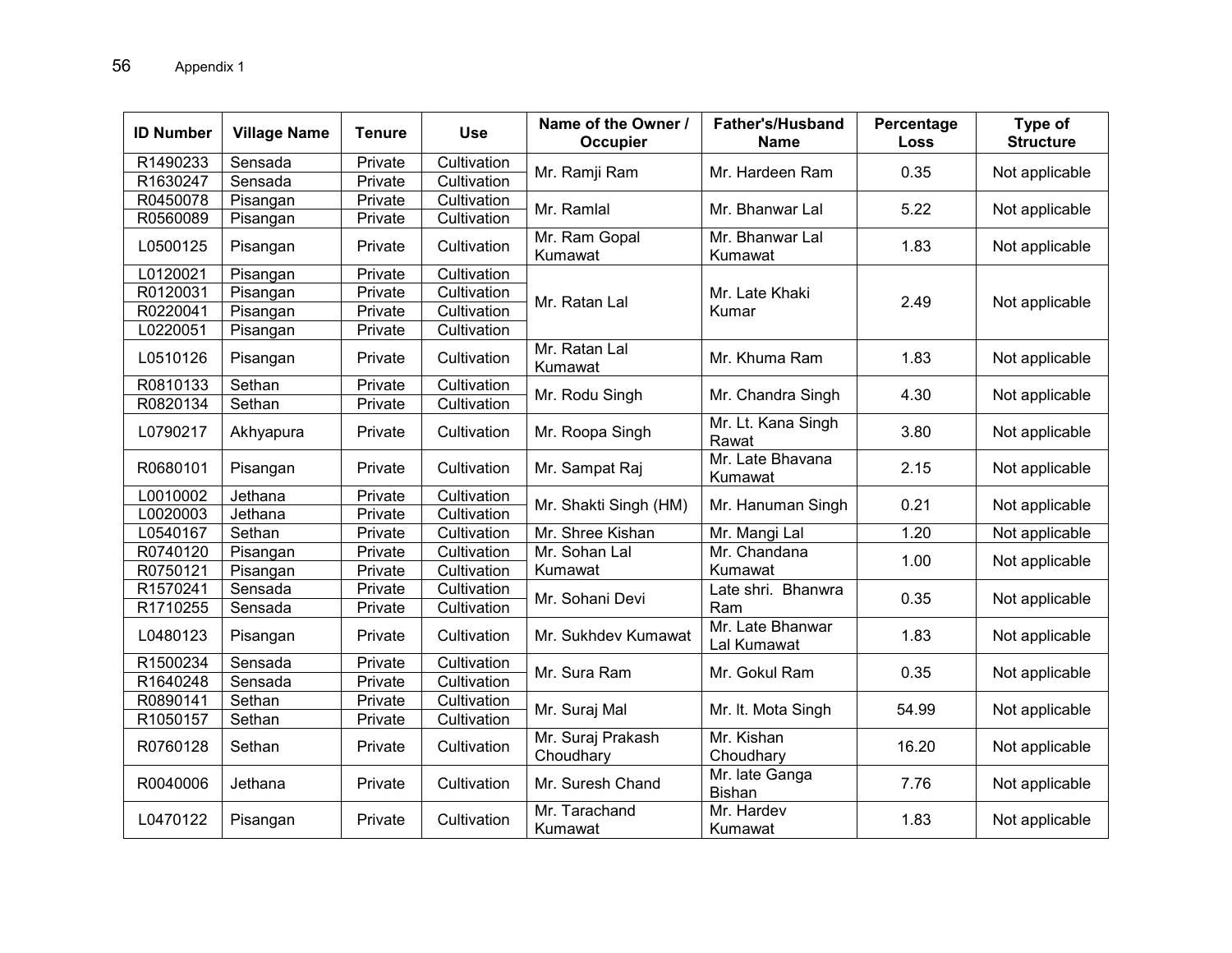| <b>ID Number</b> | <b>Village Name</b> | <b>Tenure</b> | <b>Use</b>  | Name of the Owner /<br>Occupier | <b>Father's/Husband</b><br><b>Name</b> | Percentage<br><b>Loss</b> | Type of<br><b>Structure</b> |
|------------------|---------------------|---------------|-------------|---------------------------------|----------------------------------------|---------------------------|-----------------------------|
| R1090161         | Sethan              | Private       | Cultivation | Mr. Tikam Chand                 | Mr. Nemi Chand                         | 9.23                      | Not applicable              |
| R1110163         | Sethan              | Private       | Cultivation |                                 |                                        |                           |                             |
| R1600244         | Sensada             | Private       | Cultivation | Mr. Toda Ram                    | Mr. Shankar Ram                        | 0.357                     | Not applicable              |
| R1750259         | Sensada             | Private       | Cultivation |                                 |                                        |                           |                             |
| L0690195         | Sethan              | Private       | Cultivation |                                 |                                        |                           |                             |
| L0760202         | Sethan              | Private       | Cultivation | Mr. Uda Ram                     | Mr. Ladu Ram                           | 0.90                      | Not applicable              |
| L0770203         | Sethan              | Private       | Cultivation |                                 | Kumawat                                |                           |                             |
| R1170181         | Sethan              | Private       | Cultivation |                                 |                                        |                           |                             |
| R0010001         | Jethana             | Private       | Cultivation | Mr.Jagdish Regar                | Mr. Pratap Regar                       | 0.93                      | Not applicable              |
| R0850137         | Sethan              | Private       | Cultivation |                                 |                                        | 54.99                     |                             |
| R0990151         | Sethan              | Private       | Cultivation | Mrs. Baghwati Devi              | Mr. Baghchand                          |                           | Not applicable              |
| R0650098         | Pisangan            | Private       | Cultivation | Mrs. Bhanwari Devi              | Late shri. Bhavana<br>Kumawat          | 2.15                      | Not applicable              |
| R1240190         | Sethan              | Private       | Cultivation | Mrs. Bhanwari Devi              | Late shri. Ugma<br>Rawat               | 4.52                      | Not applicable              |
| R0340063         | Pisangan            | Private       | Cultivation | Mrs. Bidami Devi                | Late shri. Bhanwar<br>Lal              | 1.45                      | Not applicable              |
| R0440077         | Pisangan            | Private       | Cultivation |                                 | Late shri. Ladu                        | 5.22                      |                             |
| R0550088         | Pisangan            | Private       | Cultivation | Mrs. Birji Devi                 | ram                                    |                           | Not applicable              |
| R1210187         | Sethan              | Private       | Cultivation | Mrs. Bisarbhi Devi              | Mr. Ramchandra                         | 7.03                      | Not applicable              |
| R0390068         | Pisangan            | Private       | Cultivation | Mrs. Chanda Devi                | Mr. Ramlal                             | 1.45                      | Not applicable              |
| R0480081         | Pisangan            | Private       | Cultivation | Mrs. Chanda Devi                | Late shri.                             | 5.22                      | Not applicable              |
| R0590092         | Pisangan            | Private       | Cultivation |                                 | Tarachand                              |                           |                             |
| R1250191         | Sethan              | Private       | Cultivation | Mrs. Chokhi Devi                | Late shri. Kuka<br>Rawat               | 4.52                      | Not applicable              |
| R0310060         | Pisangan            | Private       | Cultivation | Mrs. Choti Devi                 | Late shri. Sohan<br>Lal                | 13.70                     | Not applicable              |
| L0520127         | Sethan              | Private       | Cultivation | Mrs. Choti Devi                 | Late shri. Bhanwar<br>Lal              | 36.57                     | Not applicable              |
| R0860138         | Sethan              | Private       | Cultivation |                                 | Mr. Mahendra                           |                           |                             |
| R0980150         | Sethan              | Private       | Cultivation | Mrs. Chuka Devi                 | Singh                                  | 54.99                     | Not applicable              |
| L0300071         | Pisangan            | Private       | Cultivation |                                 | Late shri. Nathu                       |                           |                             |
| L0320073         | Pisangan            | Private       | Cultivation | Mrs. Fooli Devi                 | Lal                                    | 1.30                      | Not applicable              |
| R1520236         | Sensada             | Private       | Cultivation |                                 | Late shri. Jamana                      |                           |                             |
| R1660250         | Sensada             | Private       | Cultivation | Mrs. Geeta Devi                 | Ram                                    | 0.35                      | Not applicable              |
| L0130022         | Pisangan            | Private       | Cultivation | Mrs. Godi Devi                  |                                        | 2.49                      |                             |
| R0130032         | Pisangan            | Private       | Cultivation |                                 | Mr. Jeevan Ram                         |                           | Not applicable              |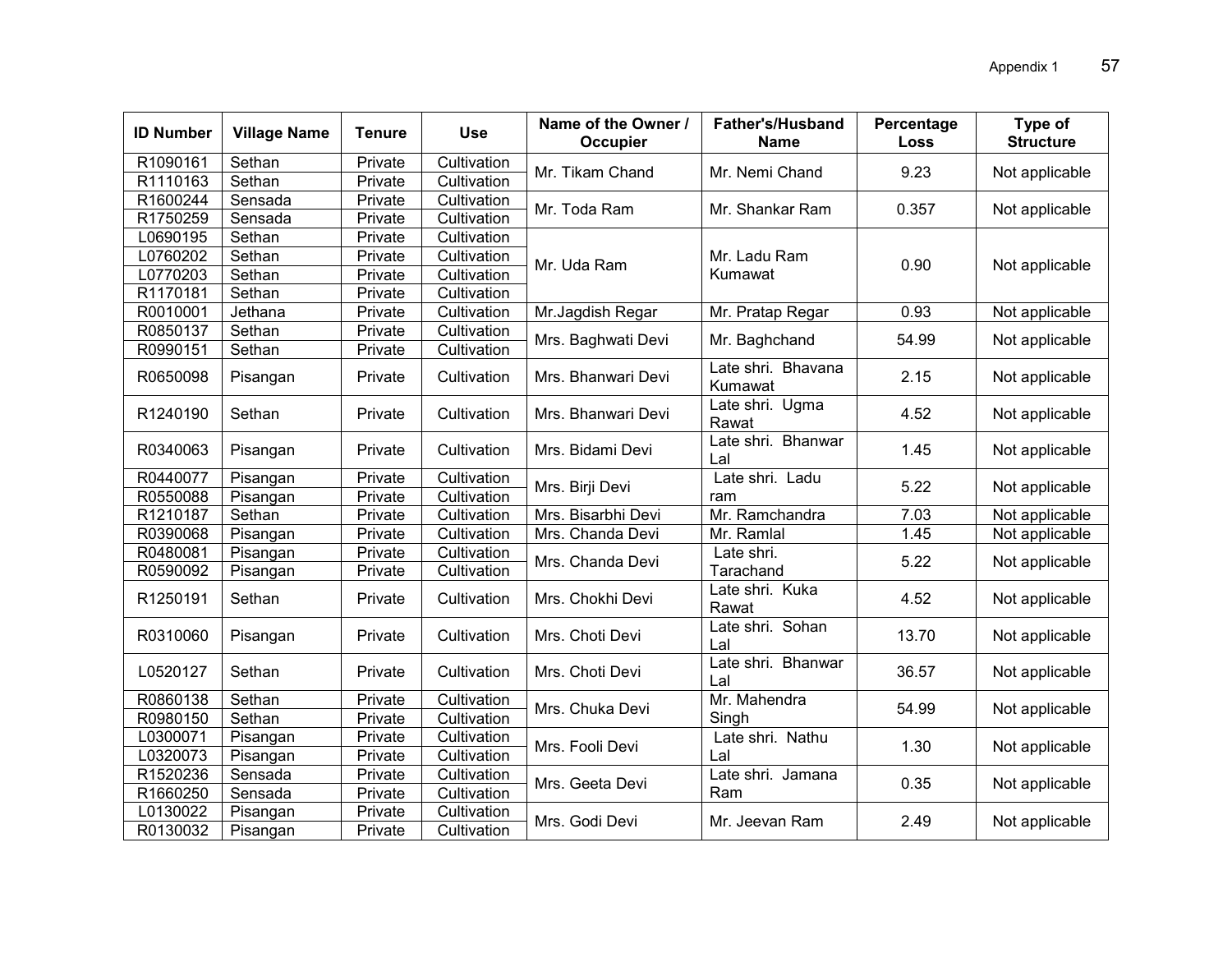| <b>ID Number</b> | <b>Village Name</b> | <b>Tenure</b> | <b>Use</b>  | Name of the Owner /<br><b>Occupier</b> | <b>Father's/Husband</b><br><b>Name</b> | Percentage<br>Loss | Type of<br><b>Structure</b> |
|------------------|---------------------|---------------|-------------|----------------------------------------|----------------------------------------|--------------------|-----------------------------|
| R0230042         | Pisangan            | Private       | Cultivation |                                        |                                        |                    |                             |
| L0230052         | Pisangan            | Private       | Cultivation |                                        |                                        |                    |                             |
| L0440115         | Pisangan            | Private       | Cultivation | Mrs. Janki Devi                        | Late shri. Jetha<br>Ram                | 2.78               | Not applicable              |
| R1770261         | Sensada             | Private       | Cultivation | Mrs. Janki Devi                        | Mr. Bhiya Ram                          | 0.26               | Not applicable              |
| R1220188         | Sethan              | Private       | Cultivation | Mrs. Jeti Devi                         | Late shri. Arjun                       | 1.71               | Not applicable              |
| R1390221         | Akhyapura           | Private       | Cultivation |                                        | Singh                                  |                    |                             |
| R1260192         | Sethan              | Private       | Cultivation | Mrs. Jhumi Devi                        | Late shri. Jetha<br>Ram                | 4.52               | Not applicable              |
| L0060015         | Jethana             | Private       | Cultivation | Mrs. Kamala                            | Late shri. Chandra<br>Ram              | 14.60              | Not applicable              |
| R0410070         | Pisangan            | Private       | Cultivation | Mrs. Kanta                             | Mr. Narayan                            | 1.45               | Not applicable              |
| L0040013         | Jethana             | Private       | Cultivation | Mrs. Kanta Devi                        | Mr. Dhanraj                            | 14.60              | Not applicable              |
| R0900142         | Sethan              | Private       | Cultivation | Mrs. Keli Devi                         | Late shri. Sohan<br>Lal                | 54.99              | Not applicable              |
| R1040156         | Sethan              | Private       | Cultivation |                                        |                                        |                    |                             |
| R0950147         | Sethan              | Private       | Cultivation | Mrs. Laxmi Devi                        | Late shri. Mota                        | 54.99              | Not applicable              |
| R1070159         | Sethan              | Private       | Cultivation |                                        | Singh                                  |                    |                             |
| R0400069         | Pisangan            | Private       | Cultivation | Mrs. Leela Devi                        | Mr. Mahendra                           | 1.45               | Not applicable              |
| R0920144         | Sethan              | Private       | Cultivation | Mrs. Leela Devi                        | Mr.Om Prakash                          | 54.99              | Not applicable              |
| R1020154         | Sethan              | Private       | Cultivation |                                        |                                        |                    |                             |
| R0910143         | Sethan              | Private       | Cultivation | Mrs. Maina Devi                        | Mr. Baghchand                          | 54.99              | Not applicable              |
| R1030155         | Sethan              | Private       | Cultivation |                                        |                                        |                    |                             |
| L0800218         | Akhyapura           | Private       | Cultivation | Mrs. Maini Devi                        | Late shri. Kana<br>Singh Rawat         | 3.80               | Not applicable              |
| L0170026         | Pisangan            | Private       | Cultivation |                                        |                                        |                    |                             |
| R0170036         | Pisangan            | Private       | Cultivation | Mrs. Manju Devi                        | Mr. Pratap Mal                         | 2.49               |                             |
| R0270046         | Pisangan            | Private       | Cultivation |                                        |                                        |                    | Not applicable              |
| L0270056         | Pisangan            | Private       | Cultivation |                                        |                                        |                    |                             |
| R0660099         | Pisangan            | Private       | Cultivation | Mrs. Manju Devi                        | Mr. Ugma Ram                           | 2.151              | Not applicable              |
| R0510084         | Pisangan            | Private       | Cultivation |                                        | Mr. Shivkaran                          | 5.22               | Not applicable              |
| R0620095         | Pisangan            | Private       | Cultivation | Mrs. Manju Kumawat                     |                                        |                    |                             |
| R0030005         | Jethana             | Private       | Cultivation | Mrs. Manjula Acharya                   | Mr. Om Prakash<br>Acharya              | 0.133              | Not applicable              |
| R1610245         | Sensada             | Private       | Cultivation | Mrs. Mohini Devi                       | Mr. Kisna Ram                          |                    |                             |
| R1740258         | Sensada             | Private       | Cultivation |                                        |                                        | 0.35               | Not applicable              |
| R0350064         | Pisangan            | Private       | Cultivation | Mrs. Nainee Devi                       | Late shei. Ramlal                      | 1.45               | Not applicable              |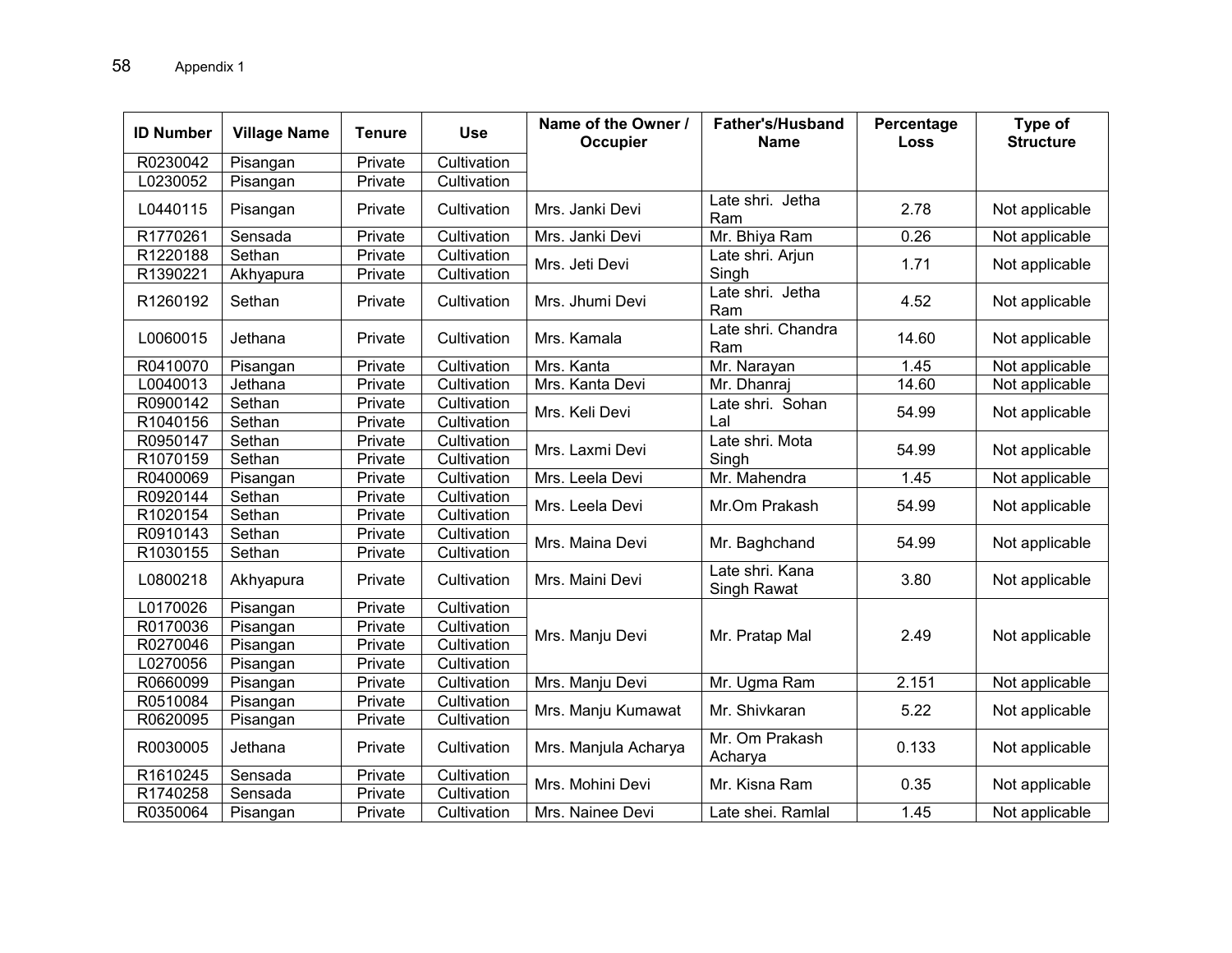| <b>ID Number</b> | <b>Village Name</b> | <b>Tenure</b> | <b>Use</b>  | Name of the Owner /<br>Occupier | <b>Father's/Husband</b><br><b>Name</b> | Percentage<br><b>Loss</b> | Type of<br><b>Structure</b> |
|------------------|---------------------|---------------|-------------|---------------------------------|----------------------------------------|---------------------------|-----------------------------|
| R0930145         | Sethan              | Private       | Cultivation | Mrs. Nainee Devi                | Mr. Jeevan Singh                       | 54.99                     | Not applicable              |
| R1010153         | Sethan              | Private       | Cultivation |                                 |                                        |                           |                             |
| R6900102         | Pisangan            | Private       | Cultivation | Mrs. Nathi Devi                 | Late shri. Jabana<br>Ram               | 0.24                      | Not applicable              |
| L0080017         | Jethana             | Private       | Cultivation | Mrs. Nourati Devi               | Mr. Meghraj                            | 14.60                     | Not applicable              |
| L0650183         | Sethan              | Private       | Cultivation | Mrs. Pari Devi                  | Late shri. Rampal                      | 0.96                      | Not applicable              |
| L0660184         | Sethan              | Private       | Cultivation |                                 |                                        |                           |                             |
| R1510235         | Sensada             | Private       | Cultivation | Mrs. Paroo Devi                 | Mr. Sita Ram                           | 0.35                      | Not applicable              |
| R1760260         | Sensada             | Private       | Cultivation |                                 |                                        |                           |                             |
| R0360065         | Pisangan            | Private       | Cultivation | Mrs. Parwati Devi               | Mr. Bikha ram                          | 1.45                      | Not applicable              |
| R0500083         | Pisangan            | Private       | Cultivation | Mrs. Premi Devi                 | Mr. Ugma Ram                           | 5.22                      | Not applicable              |
| R0610094         | Pisangan            | Private       | Cultivation |                                 |                                        |                           |                             |
| R1100162         | Sethan              | Private       | Cultivation | Mrs. Radha Devi                 | Late shri. Nemi                        | 9.23                      | Not applicable              |
| R1120164         | Sethan              | Private       | Cultivation |                                 | Chand                                  |                           |                             |
| R1620246         | Sensada             | Private       | Cultivation | Mrs. Rampawari                  | Late shri. Paboo<br>Ram                | 0.35                      | Not applicable              |
| R1650249         | Sensada             | Private       | Cultivation |                                 |                                        |                           |                             |
| L0110020         | Pisangan            | Private       | Cultivation |                                 | Late shri. Heera lal                   |                           | Not applicable              |
| R0110030         | Pisangan            | Private       | Cultivation | Mrs. Rampayari                  |                                        | 2.49                      |                             |
| R0210040         | Pisangan            | Private       | Cultivation |                                 |                                        |                           |                             |
| L0210050         | Pisangan            | Private       | Cultivation |                                 |                                        |                           |                             |
| R0880140         | Sethan              | Private       | Cultivation | Mrs. Seema Rawat                | Mr. Mangal Singh                       | 54.99                     | Not applicable              |
| R0960148         | Sethan              | Private       | Cultivation |                                 |                                        |                           |                             |
| R1190185         | Sethan              | Private       | Cultivation | Mrs. Shanti Devi                | Late shri. Mangla                      | 0.14                      | Not applicable              |
| R1200186         | Sethan              | Private       | Cultivation |                                 | Ram                                    |                           |                             |
| L0830231         | Akhyapura           | Private       | Cultivation | Mrs. Shanti Devi                | Late shr. Ranjeet<br>Singh             | 3.97                      | Not applicable              |
| R0840136         | Sethan              | Private       | Cultivation | Mrs. Shekha Rawat               | Mr. Khanahia Lal                       | 54.99                     | Not applicable              |
| R1000152         | Sethan              | Private       | Cultivation |                                 |                                        |                           |                             |
| R0370066         | Pisangan            | Private       | Cultivation | Mrs. Sita Devi                  | Mr. Dabbo Ram                          | 1.45                      | Not applicable              |
| R0490082         | Pisangan            | Private       | Cultivation | Mrs. Sita Devi                  | Mr. Shiv Lal                           | 5.22                      | Not applicable              |
| R0600093         | Pisangan            | Private       | Cultivation |                                 |                                        |                           |                             |
| R0050007         | Jethana             | Private       | Cultivation | Mrs. Sohani Devi                | Late shr. Ganga<br>Bishan              | 7.76                      | Not applicable              |
| R0520085         | Pisangan            | Private       | Cultivation | Mrs. Sohani Devi                | Late shri. Bhanwar                     |                           |                             |
| R0630096         | Pisangan            | Private       | Cultivation |                                 | Lal                                    | 5.22                      | Not applicable              |
| R0470080         | Pisangan            | Private       | Cultivation | Mrs. Yashoda                    | Mr. Jagdish                            | 5.22                      | Not applicable              |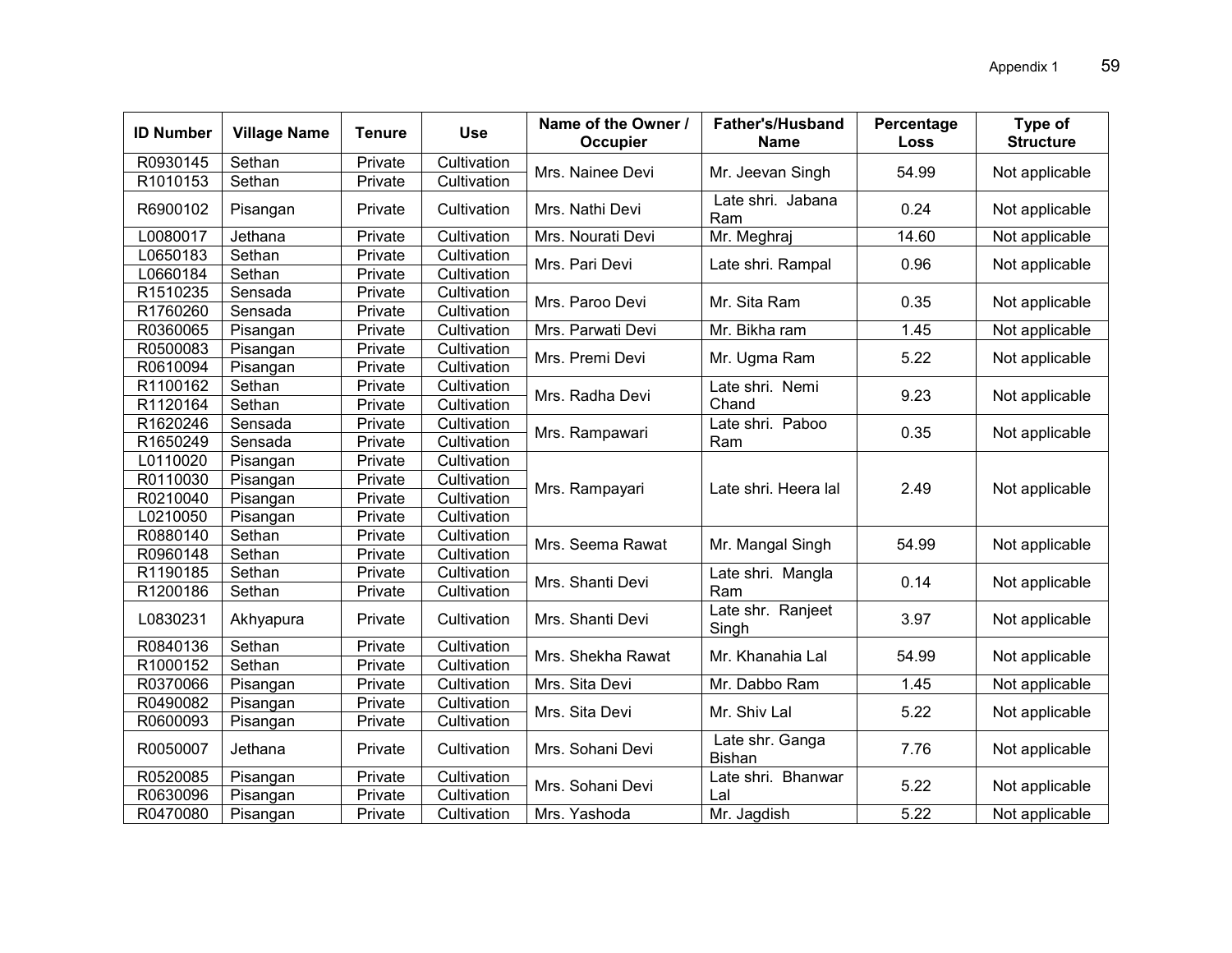| <b>ID Number</b> | Village Name | Tenure  | <b>Use</b>  | Name of the Owner /<br>Occupier | <b>Father's/Husband</b><br>Name | Percentage<br>Loss | Type of<br><b>Structure</b> |
|------------------|--------------|---------|-------------|---------------------------------|---------------------------------|--------------------|-----------------------------|
| R0580091         | Pisangan     | Private | Cultivation | Kumawat                         | Kumawat                         |                    |                             |
| L0180027         | Pisangan     | Private | Cultivation |                                 |                                 |                    |                             |
| R0180037         | Pisangan     | Private | Cultivation | Ms. Kanta                       | Late shri. Heera lal            | 2.49               | Not applicable              |
| R0280047         | Pisangan     | Private | Cultivation |                                 |                                 |                    |                             |
| L0280057         | Pisangan     | Private | Cultivation |                                 |                                 |                    |                             |

#### **Summary of Common Property Resources**

| S.No | <b>Village Name</b> | Chainage   | <b>Side</b> | Name of the Owner /<br>Occupier | Type of CPR | Tenure    |
|------|---------------------|------------|-------------|---------------------------------|-------------|-----------|
|      | Pisangan            | $46 + 550$ | Right       | Govt.                           | Hand pump   | Govt.     |
|      | lPisanɑan           | $47 + 200$ | .eft        | Communitv                       | Temple      | Communitv |
|      | Akhvapura           | $53 + 750$ | Right       | Community                       | Гemple      | Communitv |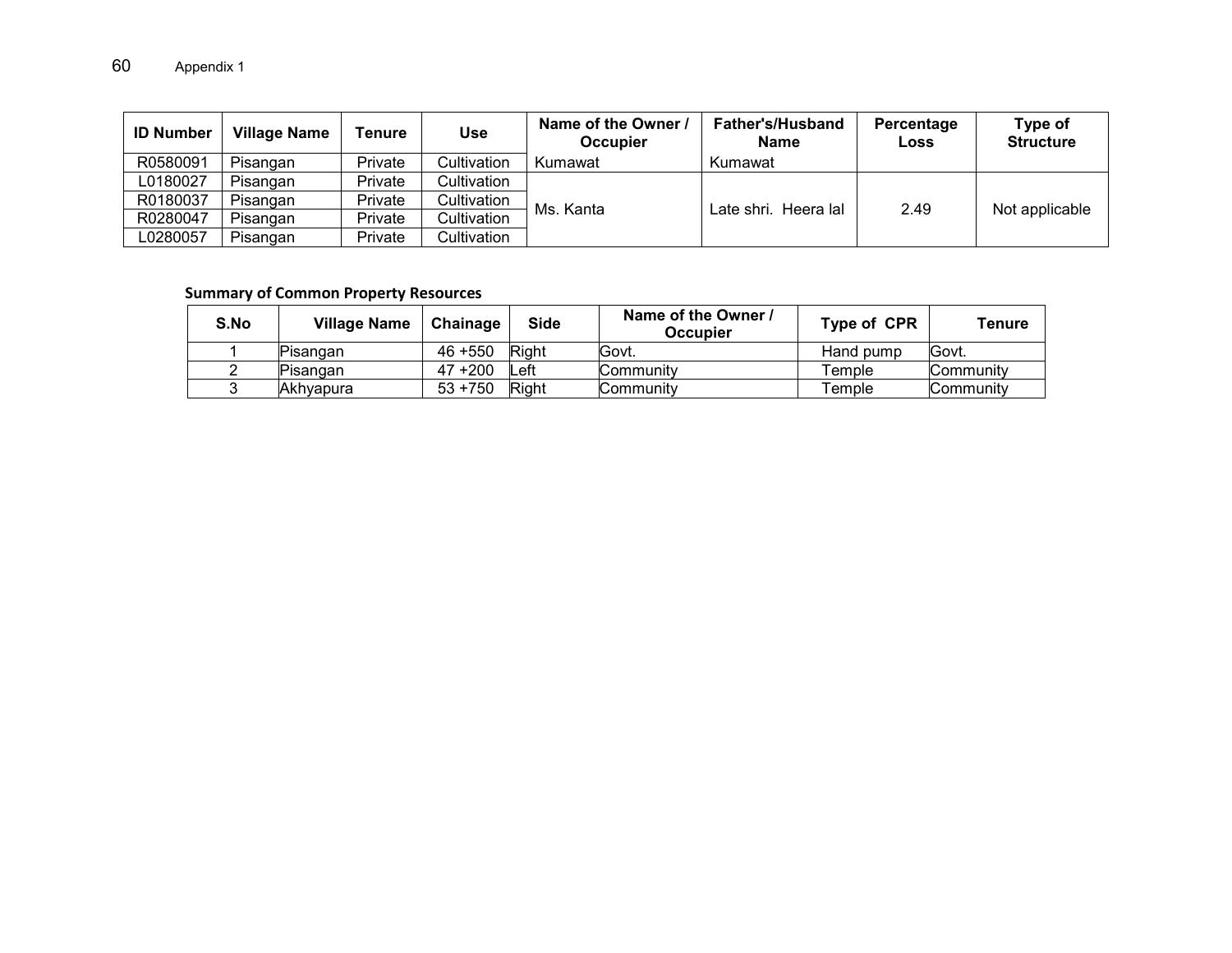| SNo                                              | <b>Place</b> | <b>Date</b>                      | <b>Number of</b><br>participants | Photo         |  |  |  |  |  |  |
|--------------------------------------------------|--------------|----------------------------------|----------------------------------|---------------|--|--|--|--|--|--|
| Nasirabad-Mangliyawas-Padukalan SH 04 and MDR 39 |              |                                  |                                  |               |  |  |  |  |  |  |
| $\mathbf{1}$                                     | Pisangan     | 27.06.2018<br>$\&$<br>28.06.2018 | 96<br>(including<br>36 women)    |               |  |  |  |  |  |  |
| $\overline{2}$                                   | Akhepura     | 01.07.2018<br>$\&$<br>02.07.2018 | 51<br>(including<br>$21$ women)  |               |  |  |  |  |  |  |
| $\mathbf{3}$                                     | Jethana      | 17.06.2018<br>&<br>20.06.2018    | 47<br>(including<br>12 women)    | Tre it design |  |  |  |  |  |  |

# **Appendix 2: Participants in Consultation**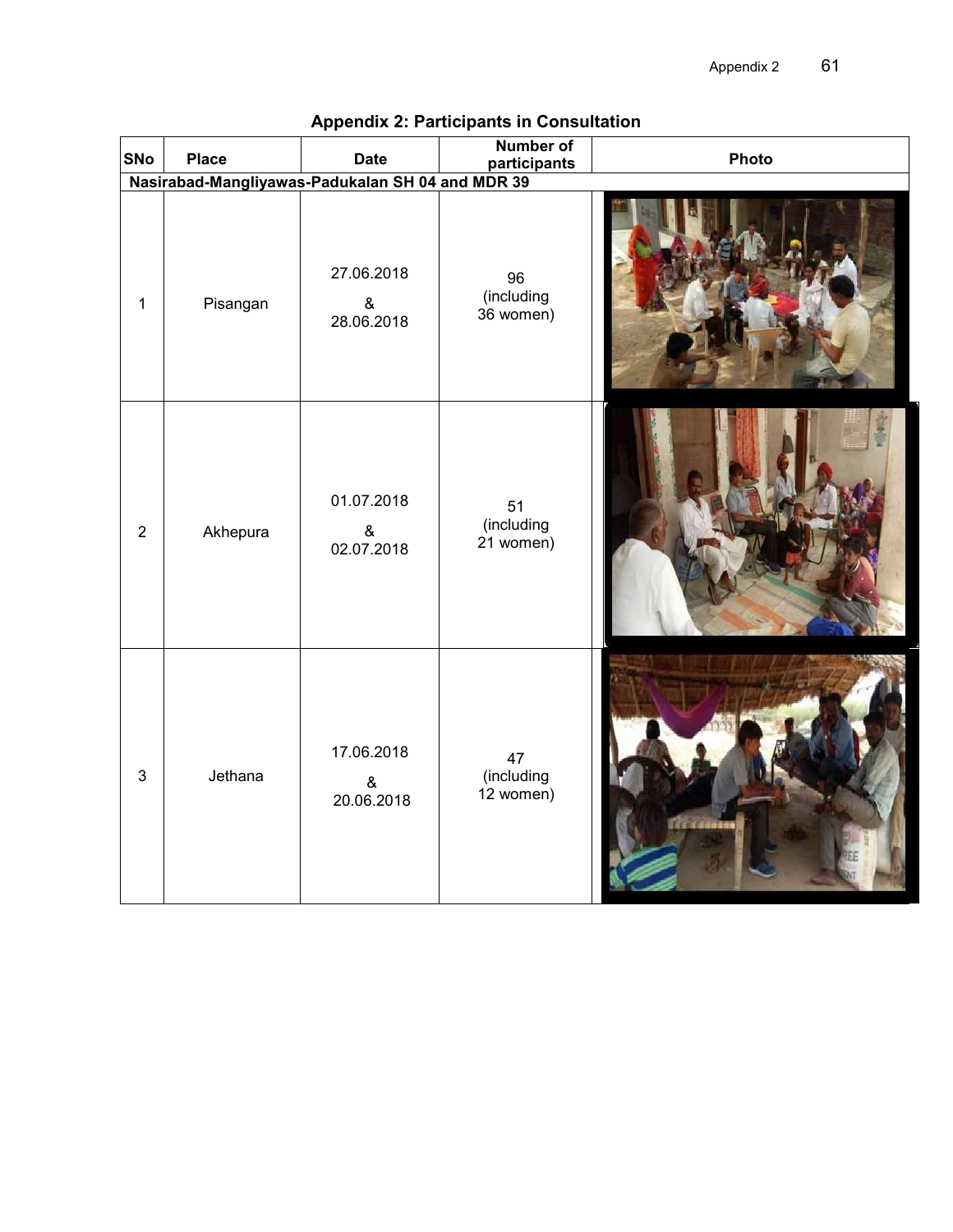| $\overline{4}$ | Sesra  | 10.07.2018<br>&<br>11.07.2018 | 39<br>(including<br>11 women) |  |
|----------------|--------|-------------------------------|-------------------------------|--|
| $\overline{5}$ | Sethan | 01.07.2018<br>&<br>02.07.2018 | 67<br>(including<br>22 women) |  |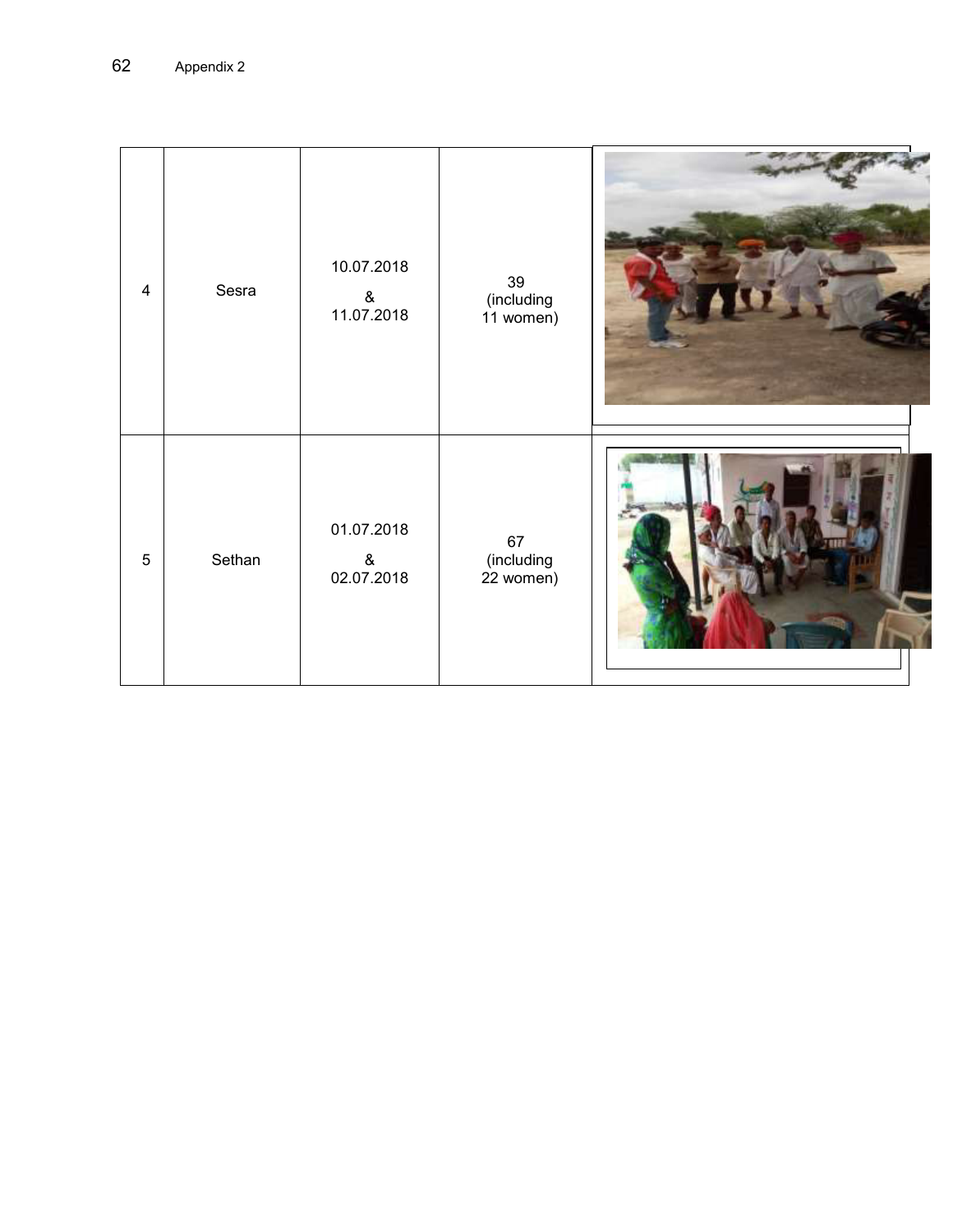| <b>SNo</b>                  | <b>Asian Development Bank's Involuntary</b><br><b>Resettlement Policy Requirement</b>                                                                        | <b>RFCTLARR</b><br><b>Act 2013</b> | <b>Remarks and provisions in</b><br><b>RFCTLARR Act 2013</b>                                                                                                                                                                                                                                                                                      | <b>Measures to bridge</b><br>the Gap                   |
|-----------------------------|--------------------------------------------------------------------------------------------------------------------------------------------------------------|------------------------------------|---------------------------------------------------------------------------------------------------------------------------------------------------------------------------------------------------------------------------------------------------------------------------------------------------------------------------------------------------|--------------------------------------------------------|
| <b>Policy Objectives</b>    |                                                                                                                                                              |                                    |                                                                                                                                                                                                                                                                                                                                                   |                                                        |
|                             | Avoid involuntary resettlement (IR)<br>wherever feasible                                                                                                     | ✓                                  | Social Impact assessment (SIA) should<br>include: (i) whether the extent of land<br>proposed for acquisition is the absolute<br>bare minimum extent needed for the<br>project; (ii) whether land acquisition at<br>an alternate place has been considered<br>and found not<br>feasible<br>[Ref: Section 4 sub-section 4(d) and<br>$4(e)$ ]        |                                                        |
| $\overline{2}$              | If IR is unavoidable, minimize involuntary<br>resettlement by exploring viable alternate<br>project design                                                   | $\mathsf{x}$                       |                                                                                                                                                                                                                                                                                                                                                   | The principles of RF<br>addresses this<br>requirement. |
| 3                           | DPs should be assisted in their efforts to<br>enhance or at least restore the livelihoods<br>of all displaced persons in real terms to<br>pre-project levels |                                    | The cumulative outcome of compulsory<br>acquisition should be that affected<br>persons<br>become<br>partners<br>in.<br>development leading to an improvement<br>in their post-acquisition social and<br>economic status and<br>for matters<br>therewith<br>incidental<br>connected<br><b>or</b><br>thereto<br>[Ref: Preamble of the RFCTLARR ACT] |                                                        |
| <b>Scope of Application</b> |                                                                                                                                                              |                                    |                                                                                                                                                                                                                                                                                                                                                   |                                                        |
| 4.                          | Involuntary acquisition of land                                                                                                                              | ✓                                  | In the definition of affected family, it<br>includes 'a family whose land or other<br>immovable property has been acquired'<br>[Ref: Section 3 sub-section c (i)]                                                                                                                                                                                 |                                                        |
| 5                           | Involuntary restriction of land use or on<br>access to legally designated parks and<br>protected areas.                                                      |                                    | In the definition of affected family in<br>includes 'family whose primary source<br>of livelihood for three years prior to the<br>acquisition of the land is<br>dependent on forests or water bodies<br>and includes gatherers of forest<br>produce, hunters, fisher folk and                                                                     |                                                        |

# **Appendix 3: Comparison between ADBIR Policy Requirements and RFCTLARR Act 2013 with Gap filling measures**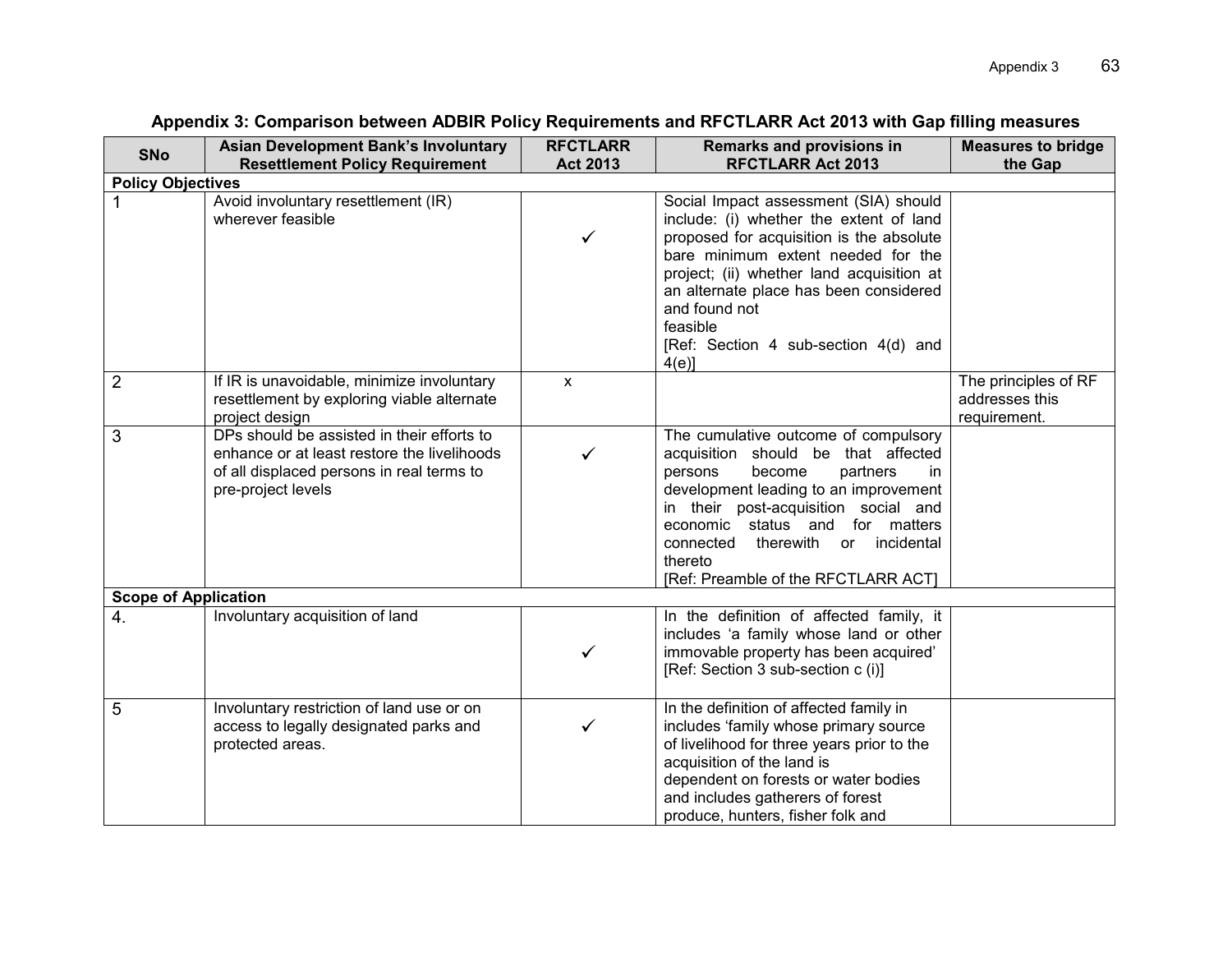| <b>SNo</b>                  | <b>Asian Development Bank's Involuntary</b>                                                                                                               | <b>RFCTLARR</b>    | Remarks and provisions in                                                                                                                                                                                                                                                                                                                                                                                                                                                                                                                                                        | <b>Measures to bridge</b>                                                                                                                                                      |
|-----------------------------|-----------------------------------------------------------------------------------------------------------------------------------------------------------|--------------------|----------------------------------------------------------------------------------------------------------------------------------------------------------------------------------------------------------------------------------------------------------------------------------------------------------------------------------------------------------------------------------------------------------------------------------------------------------------------------------------------------------------------------------------------------------------------------------|--------------------------------------------------------------------------------------------------------------------------------------------------------------------------------|
|                             | <b>Resettlement Policy Requirement</b>                                                                                                                    | <b>Act 2013</b>    | <b>RFCTLARR Act 2013</b>                                                                                                                                                                                                                                                                                                                                                                                                                                                                                                                                                         | the Gap                                                                                                                                                                        |
|                             |                                                                                                                                                           |                    | boatmen and such livelihood is affected<br>due to acquisition of land                                                                                                                                                                                                                                                                                                                                                                                                                                                                                                            |                                                                                                                                                                                |
|                             |                                                                                                                                                           |                    | [Ref: Section 3 sub-section c (vi)]                                                                                                                                                                                                                                                                                                                                                                                                                                                                                                                                              |                                                                                                                                                                                |
| <b>Eligibility Criteria</b> |                                                                                                                                                           |                    |                                                                                                                                                                                                                                                                                                                                                                                                                                                                                                                                                                                  |                                                                                                                                                                                |
| 6                           | Those who have formal legal rights to land<br>lost in its entirety or in part                                                                             | ✓                  | In the definition of affected family, it<br>includes 'a family whose land or other<br>immovable property has been acquired'<br>[Ref: Section 3 sub-section c (i)]                                                                                                                                                                                                                                                                                                                                                                                                                |                                                                                                                                                                                |
| $\overline{7}$              | Those who do not have formal legal rights<br>to land lost but who have a claim to such<br>land that are recognized or recognizable<br>under national laws | ✓                  | In the definition of affected family, it<br>includes 'the Scheduled Tribes and<br>other traditional forest dwellers who<br>have lost any of their forest rights<br>recognized under the Scheduled Tribes<br>and Other Traditional Forest Dwellers<br>(Recognition of Forest Rights) Act, 2006<br>due to acquisition of land'; and also<br>includes 'a member of the family who<br>has been assigned land by the State<br>Government or the Central Government<br>under any of its schemes and such land<br>is under acquisition'.<br>[Ref: Section 3 sub-section c(iii) and (v)] |                                                                                                                                                                                |
| 8                           | Those who have neither formal legal rights<br>nor recognized or recognizable claim to<br>land lost                                                        | $\pmb{\mathsf{X}}$ |                                                                                                                                                                                                                                                                                                                                                                                                                                                                                                                                                                                  | The RF, under<br>eligibility criteria, this<br>is addressed.                                                                                                                   |
| 9                           | Persons who encroach on the area after<br>the cut-off date are not entitled to<br>compensation or any other form of<br>resettlement assistance.           | $\pmb{\chi}$       |                                                                                                                                                                                                                                                                                                                                                                                                                                                                                                                                                                                  | The RF, the cut-off<br>date has been<br>defined.                                                                                                                               |
| <b>Policy Principles</b>    |                                                                                                                                                           |                    |                                                                                                                                                                                                                                                                                                                                                                                                                                                                                                                                                                                  |                                                                                                                                                                                |
| 10                          | Carry out meaningful consultations with<br>affected persons, host communities and<br>concerned non-government originations                                |                    | Whenever a SIA is required, the<br>appropriate Government shall ensure<br>that a public hearing is held at the<br>affected area, after giving adequate<br>publicity about the date, time and venue<br>for the public hearing, to ascertain the<br>views of the affected families to be<br>recorded and included in the SIA                                                                                                                                                                                                                                                       | The RF provides for<br>a District level GRC<br>to resolve grievances<br>in the First Level and<br>the appellate<br>authority at the<br>Second Level of<br>grievance resolution |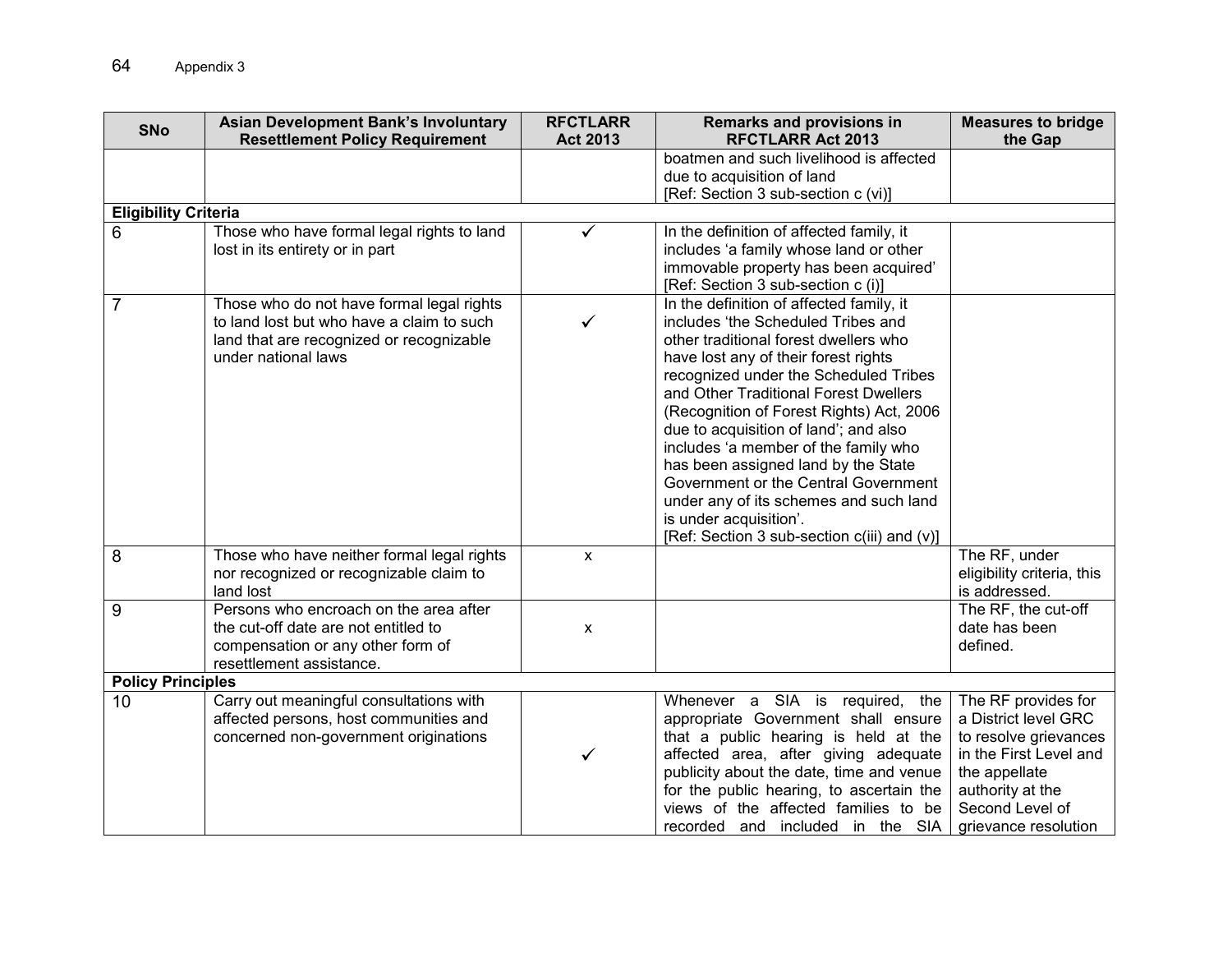| <b>SNo</b> | <b>Asian Development Bank's Involuntary</b>                                                                                                                                                                                                                                                                                                                                                                                                                                                                                                                                                                                                                                                      | <b>RFCTLARR</b> | <b>Remarks and provisions in</b>                                                                                                                                                                                                                                                                                                                                                                                                | <b>Measures to bridge</b>                                                                                                                                                                                                                                           |
|------------|--------------------------------------------------------------------------------------------------------------------------------------------------------------------------------------------------------------------------------------------------------------------------------------------------------------------------------------------------------------------------------------------------------------------------------------------------------------------------------------------------------------------------------------------------------------------------------------------------------------------------------------------------------------------------------------------------|-----------------|---------------------------------------------------------------------------------------------------------------------------------------------------------------------------------------------------------------------------------------------------------------------------------------------------------------------------------------------------------------------------------------------------------------------------------|---------------------------------------------------------------------------------------------------------------------------------------------------------------------------------------------------------------------------------------------------------------------|
|            | <b>Resettlement Policy Requirement</b>                                                                                                                                                                                                                                                                                                                                                                                                                                                                                                                                                                                                                                                           | <b>Act 2013</b> | <b>RFCTLARR Act 2013</b>                                                                                                                                                                                                                                                                                                                                                                                                        | the Gap                                                                                                                                                                                                                                                             |
|            |                                                                                                                                                                                                                                                                                                                                                                                                                                                                                                                                                                                                                                                                                                  |                 | Report.<br>[Ref: Section 5]                                                                                                                                                                                                                                                                                                                                                                                                     | mechanism, prior to<br>referring/approaching<br>the LARR authority                                                                                                                                                                                                  |
| 11         | Establish a grievance redress mechanism<br>to receive and facilitate resolution of the<br>affected persons' concerns.                                                                                                                                                                                                                                                                                                                                                                                                                                                                                                                                                                            |                 | For the purpose of providing speedy<br>disposal of disputes relating to land<br>acquisition. Compensation,<br>rehabilitation and resettlement,<br>establish, by notification. one or more<br>Authorities to be known as "the Land<br>Acquisition, Rehabilitation and<br>Resettlement Authority"<br>[Ref: Section 51 sub-section 1]                                                                                              | The RF provides for<br>a District level GRC<br>to resolve grievances<br>in the First Level and<br>the<br>appellate<br>authority<br>at<br>the<br>Second<br>Level<br>of<br>grievance resolution<br>mechanism, prior to<br>referring/approaching<br>the LARR authority |
| 12         | Preference to land-based resettlement<br>strategies for displaced persons whose<br>livelihoods are land-based.                                                                                                                                                                                                                                                                                                                                                                                                                                                                                                                                                                                   | $\checkmark$    | Land for land is recommended in<br>irrigation projects and in projects where<br>SC/ST is involved equivalent land.<br>[Ref: Second Schedule S.No.2]                                                                                                                                                                                                                                                                             | Land for land option,<br>if feasible, is<br>provided in the EM. If<br>not feasible, then<br>cash compensation<br>at replacement cost<br>has been provided                                                                                                           |
| 13         | Provide<br>physically<br>and<br>economically<br>displaced persons with needed assistance,<br>including the following: (i) if there is<br>relocation, secured tenure to relocation<br>land, better housing at resettlement sites<br>with comparable access to employment<br>and production opportunities, integration of<br>resettled persons economically and socially<br>into their host communities, and extension<br>of project benefits to host communities; (ii)<br>transitional support and<br>development<br>assistance, such as land development,<br>credit facilities, training, or employment<br>opportunities; and (iii) civic infrastructure<br>and community services, as required. | $\checkmark$    | The Rehabilitation and Resettlement<br>Award shall include all of the<br>following: (c) particulars of house<br>site and house to be allotted, in case of<br>displaced families; (d) particulars of land<br>allotted to the displaced families; (e)<br>particulars of one-time subsistence<br>allowance and transportation allowance<br>in case of displaced families;<br>[Ref: Section 31 sub-section 2(c), (d)<br>and $(e)$ ] |                                                                                                                                                                                                                                                                     |
| 14         | Improve the standards of living of the<br>displaced poor and other vulnerable                                                                                                                                                                                                                                                                                                                                                                                                                                                                                                                                                                                                                    | ✓               | The act provides for special provisions<br>and assistance for scheduled caste and                                                                                                                                                                                                                                                                                                                                               | Special provision for<br>vulnerable have                                                                                                                                                                                                                            |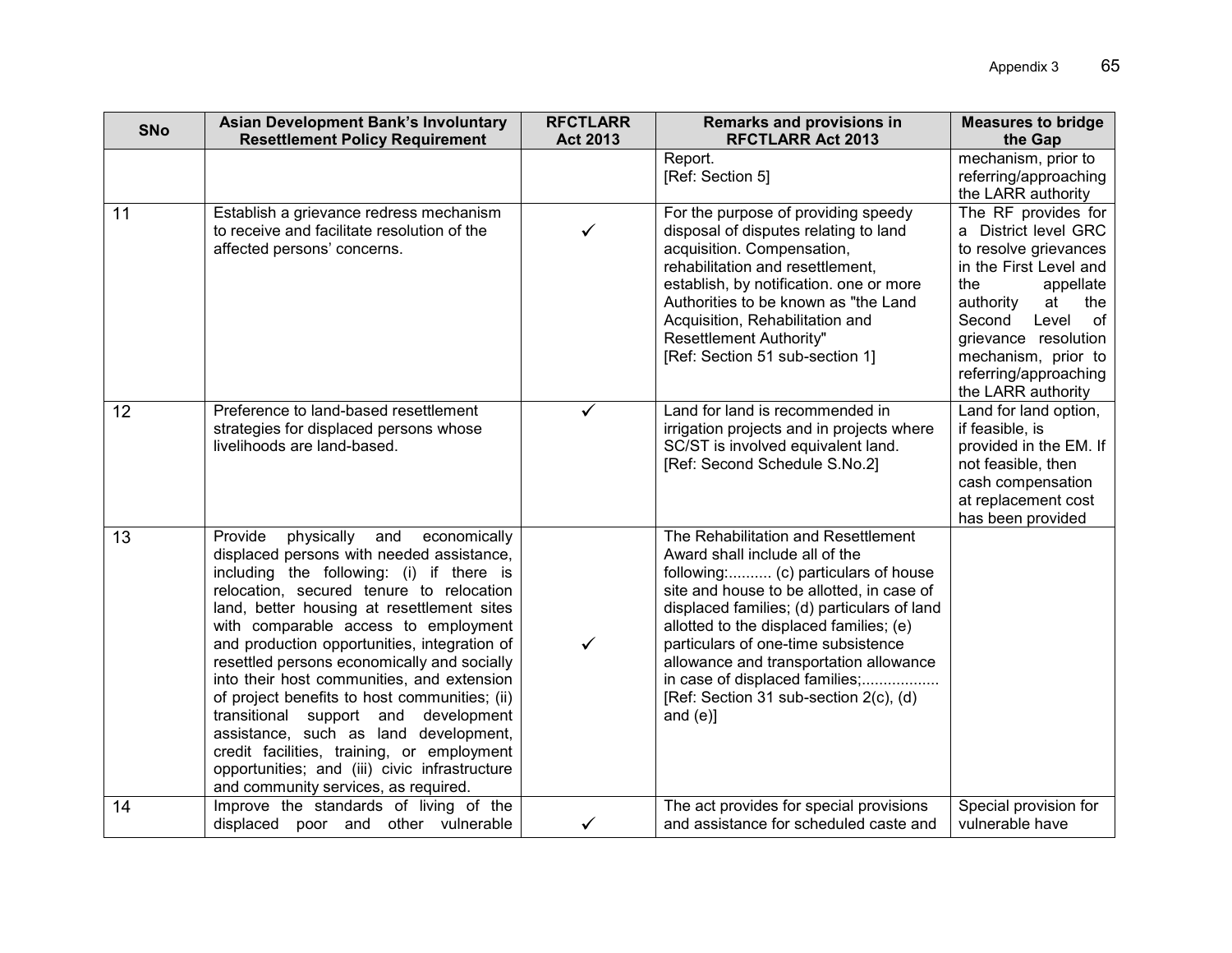| <b>SNo</b> | <b>Asian Development Bank's Involuntary</b><br><b>Resettlement Policy Requirement</b>                                                                                                                                                                                                                                                                                         | <b>RFCTLARR</b><br><b>Act 2013</b> | Remarks and provisions in<br><b>RFCTLARR Act 2013</b>                                                                                                                                                                                                                                                                                                                                                                                                                                                                                                                                                                                                                                                                                                     | <b>Measures to bridge</b><br>the Gap    |
|------------|-------------------------------------------------------------------------------------------------------------------------------------------------------------------------------------------------------------------------------------------------------------------------------------------------------------------------------------------------------------------------------|------------------------------------|-----------------------------------------------------------------------------------------------------------------------------------------------------------------------------------------------------------------------------------------------------------------------------------------------------------------------------------------------------------------------------------------------------------------------------------------------------------------------------------------------------------------------------------------------------------------------------------------------------------------------------------------------------------------------------------------------------------------------------------------------------------|-----------------------------------------|
|            | groups, including women, to at least<br>national minimum standards                                                                                                                                                                                                                                                                                                            | (partly)                           | scheduled tribe in scheduled area.<br>[Ref: Section 41]<br>Further the act recognizes widows,<br>divorcees and women deserted by<br>families as separate families<br>[Ref: Section sub-section (m)]<br>The act does not recognize other<br>vulnerable category and also SC/ST<br>from non-scheduled                                                                                                                                                                                                                                                                                                                                                                                                                                                       | been provided in<br>Entitlement matrix. |
| 15         | Develop procedures in a transparent,<br>consistent, and equitable manner if<br>actuation is through negotiated settlement.                                                                                                                                                                                                                                                    | $\mathsf{x}$                       | Not explicitly stated                                                                                                                                                                                                                                                                                                                                                                                                                                                                                                                                                                                                                                                                                                                                     | Provided for in the<br><b>RF</b>        |
| 16         | Prepare a resettlement plan elaborating on<br>displaced persons entitlements, the income<br>livelihood<br>restoration<br>and<br>strategy,<br>institutional arrangements, monitoring and<br>reporting framework, budget and time<br>bound implementation schedule                                                                                                              | ✓                                  | The Act provides for the preparation of<br><b>Rehabilitation and Resettlement</b><br>Scheme including time line for<br>implementation<br>[Ref: Section 16 - sub-section 2]                                                                                                                                                                                                                                                                                                                                                                                                                                                                                                                                                                                |                                         |
| 17         | Disclose a draft resettlement<br>plan,<br>including documentation of the consultation<br>process in a timely manner, before project<br>appraisal, in an accessible place and a<br>form and language(s) understandable to<br>affected persons and other stakeholders.<br>Disclose the final resettlement plan and its<br>updates to affected persons and other<br>stakeholders | ✓                                  | The appropriate Government shall<br>Social<br>that the<br>Impact<br>ensure<br>Assessment study report and the Social<br>Impact Management Plan, are prepared<br>and made available in the local<br>language to the Panchayat, Municipality<br>or Municipal Corporation, as the case<br>may be, and the offices of the District<br>Collector, the Sub-Divisional Magistrate<br>and the Tehsil, and shall be published in<br>the affected areas, in such manner as<br>may be prescribed, and uploaded on<br>the website of the appropriate<br>Government.<br>[Ref: Section 6 sub-section 1]<br>Further the commissioner shall cause<br>approved<br>Rehabilitation<br>the<br>and<br>Resettlement Scheme to be made<br>available in the local language to the |                                         |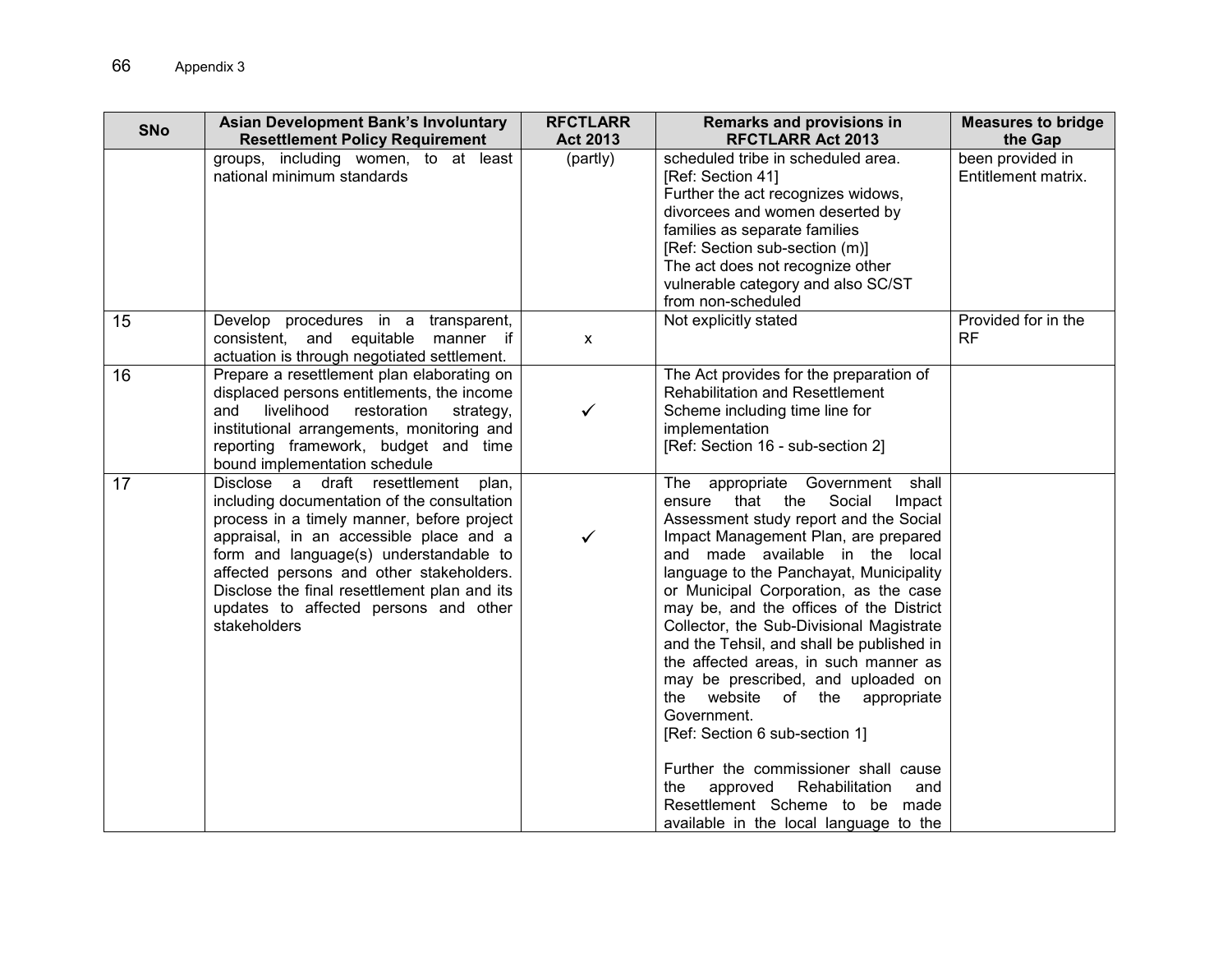| <b>SNo</b> | <b>Asian Development Bank's Involuntary</b>                                                                                                                                                                                                                                                                                                          | <b>RFCTLARR</b> | <b>Remarks and provisions in</b>                                                                                                                                                                                                                                                                                                                                                                                                                                                                                                                                                                                                                                                                                                                                                                                                                                                                               | <b>Measures to bridge</b>                                                                                                                                                          |
|------------|------------------------------------------------------------------------------------------------------------------------------------------------------------------------------------------------------------------------------------------------------------------------------------------------------------------------------------------------------|-----------------|----------------------------------------------------------------------------------------------------------------------------------------------------------------------------------------------------------------------------------------------------------------------------------------------------------------------------------------------------------------------------------------------------------------------------------------------------------------------------------------------------------------------------------------------------------------------------------------------------------------------------------------------------------------------------------------------------------------------------------------------------------------------------------------------------------------------------------------------------------------------------------------------------------------|------------------------------------------------------------------------------------------------------------------------------------------------------------------------------------|
| 18         | <b>Resettlement Policy Requirement</b><br>Pay compensation and provide other<br>resettlement entitle before physical or<br>displacement.<br>economic<br>Implant<br>the<br>resettlement plan under close supervision<br>throughout project implementation                                                                                             | <b>Act 2013</b> | <b>RFCTLARR Act 2013</b><br>Panchayat, Municipality or Municipal<br>Corporation As the case may be, and<br>the offices of the district collector, the<br>Sub-Divisional Magistrate and Teshil,<br>and shall be published in affected<br>areas, in such manner as may be<br>prescribed and uploaded on the<br>website of the appropriate Government<br>[Ref: Section 18]<br>The Collector shall take possession of<br>land after ensuring that full payment of<br>compensation as well as rehabilitation<br>and resettlement entitlements are paid<br>or tendered to the entitled persons<br>within a period of three months for the<br>compensation and a period of six<br>for<br>months<br>monetary part<br>0f<br>resettlement<br>rehabilitation<br>and<br>entitlements listed in the Second<br>Schedule commencing from the date of<br>the award made under section 30.<br>[Ref: Section 38 - sub-section 1] | the Gap<br>The RF stipulated<br>that all compensation<br>and assistance will<br>be paid to DPs at<br>least 1 month prior to<br>displacement<br>or<br>of<br>dispossession<br>assets |
| 19         | resettlement<br>Monitoring<br>and<br>assess<br>outcomes, their impacts on the standard of<br>living of displaced persons, and whether<br>the objectives of the resettlement plan<br>have been achieved by taking into account<br>the baseline conditions and the results of<br>resettlement<br>monitoring.<br><b>Disclose</b><br>monitoring reports. |                 | The Central Government may,<br>whenever necessary for national or<br>inter-state projects constitute a National<br>Monitoring Committee for reviewing and<br>monitoring the implementation of<br>rehabilitation and resettlement schemes<br>or plans under this Act.<br>[Ref: Section 48 - sub-section 1]                                                                                                                                                                                                                                                                                                                                                                                                                                                                                                                                                                                                      | The RF provides for<br>internal and external<br>monitoring<br>0f<br>LA, R&R                                                                                                        |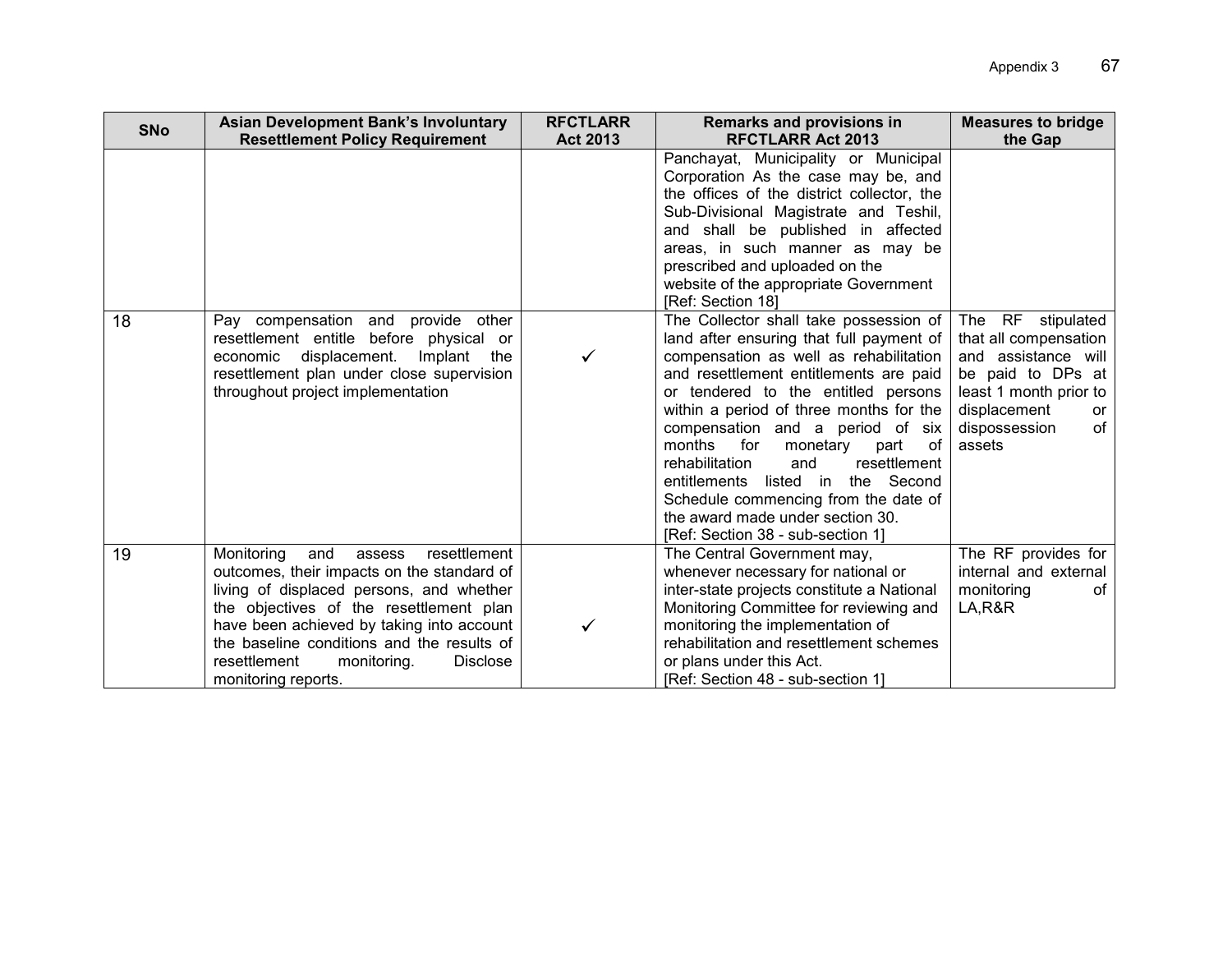## **Appendix 4: Terms of Reference (TOR) for the NGO/agency to assist PIUs in Resettlement Plan Implementation**

## **A. Project Background**

1. Government of Rajasthan has proposed to upgrade its road network under Rajasthan State Highway Investment Program (RSHIP) and as part of this endeavour, Public Works Department (PWD) of Rajasthan has been mandated to undertake improvement and upgradation of various State Highways and Major District Roads at different locations in Rajasthan. As part of this mandate, the PPP Division of Rajasthan Public Works Department has identified the roads requiring improvement that would improve the connectivity to national highways, major towns and industrial belts. The proposed investment program will support up gradation and improvement of the identified roads and Tranche-II will finance 11 road projects totalling of about 754.463 Km spread across the State of Rajasthan.

2. The Public Private Partnership (PPP) Cell of the Public works Department has prepared the Resettlement Plan (RP) for Nasirabad- Mangaliyawas to Padukalan SH- 04, proposed under Tranche-II for improvements under RSHIP. This RP addresses social issues arising out of acquisition of land and other assets, eviction of squatters and removal of encroachments resulting in social and / or economic displacement to households / individuals / community, either direct or indirect and is in compliance with ADB's Safeguard Policy Statement, 2009 and Right to Fair Compensation and Transparency in Land Acquisition, Rehabilitation and Resettlement Act, 2013.

3. A Resettlement Plan (RP) has been prepared to assist the affected people to improve or at least restore their living standards to the pre-project level. This RP captures the involuntary resettlement impacts arising out of the proposed improvements to the road Nasirabad-Mangaliyawas to Padukalan SH- 04 of RSHIP. The document describes the magnitude of impact, mitigation measures proposed, method of valuation of land, structure and other assets, eligibility criteria for availing benefits, baseline socioeconomic characteristics, entitlements based on type of loss and tenure, the institutional arrangement for delivering the entitlements and mechanism for resolving grievances and monitoring.

4. The PMU has decided to call in for the services of RP implementation support agency/NGO experienced in carrying out such rehabilitation and resettlement activities at the grass root level to assist the PIUs in RP implementation.

## **B. Objectives of the Assignment**

5. The NGO shall assist the PPP Division, PWD(R), Rajasthan in the implementation of the Resettlement Plan for Tranche-1 road subprojects grouped as four packages and comprising of 15-road subprojects and shall undertake the following tasks:

- (i) Educating the DPs on their rights to entitlements and obligations.
- (ii) To ensure that the DPs are given the full entitlements due to them, according to the entitlements in the RP.
- (iii) To provide support and information to DPs for income restoration.
- (iv) Assist the DPs in relocation to resettlement site and rehabilitation, including counseling, and coordination with local authorities/line departments.
- (v) Assist the DPs in redressing their grievances (through the grievance redress committee set up for the subproject)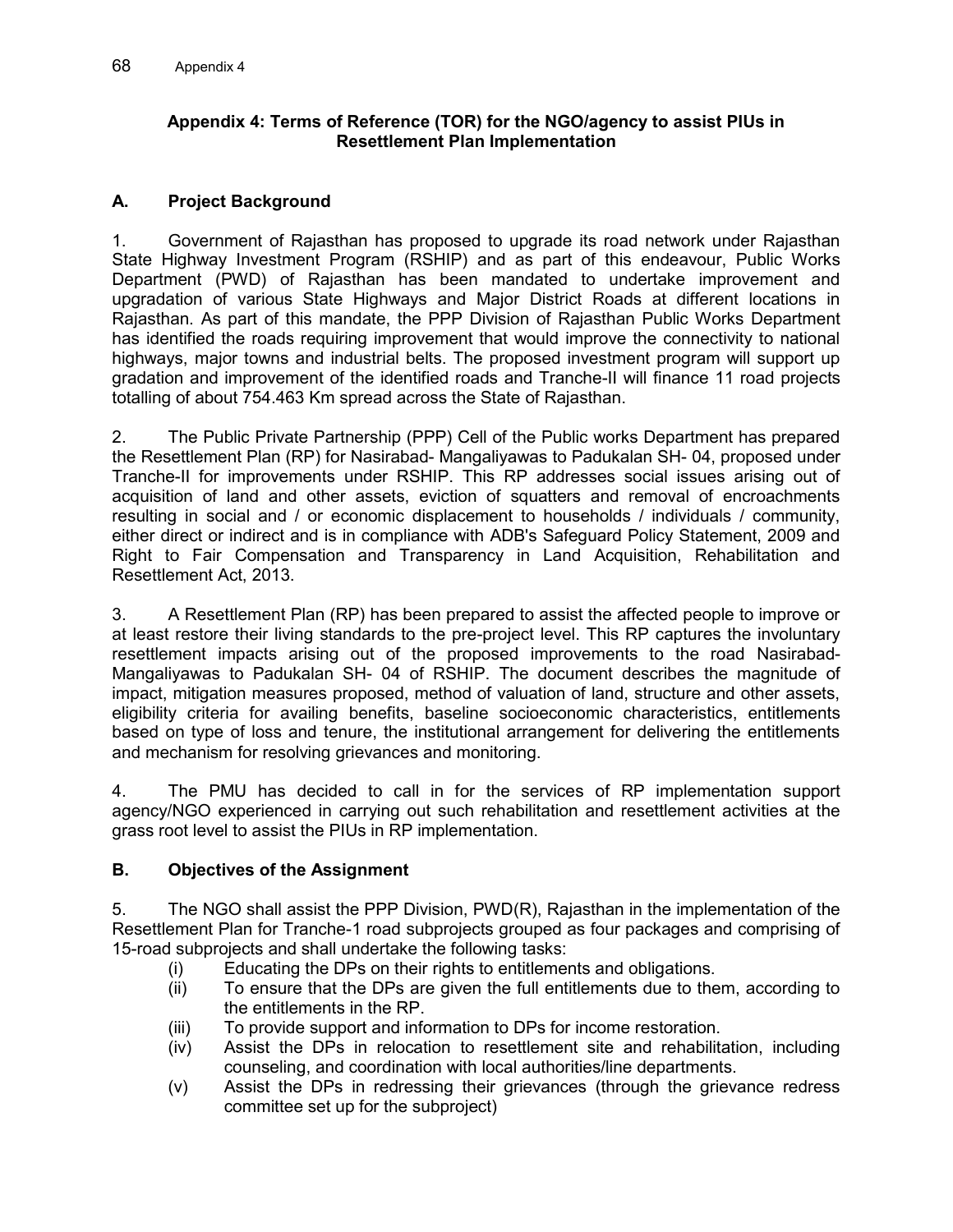- (vi) To assist the Project Implementation Unit (PIU) with social responsibilities of the subproject, such as compliance with labour laws, prohibition of child labour, and gender issues.
- (vii) To conduct awareness program on HIV/AIDs, Health and Hygiene, and Human Trafficking in affected villages.
- (viii) To collect data and submit progress reports on a monthly and quarterly basis for PIU to monitor the progress of RP implementation.

#### **C. Scope of Work**

- a) Administrative Responsibilities of the NGO
	- (i) Working in co-ordination with the PD, PIU; and assist the PD in carrying out the implementation of the RP;
	- (ii) To assist the DPs in redressing their grievances through the GRCs;
	- (iii) Assist the PIU in disclosure, conducting public meetings, information campaigns during the RP implementation and give full information to the affected community;
	- (iv) Translate the summary of RP in local language for disclosure and disseminate to DPs;
	- (v) To assist the PIU in ensuring that the Contractors comply with the applicable labour laws (including prohibition of child labour, bonded labour and gender requirements) as contained in the contract document;
	- (vi) To assist the PIU in ensuring compliance with safety, health and hygiene norms, and the conduct HIV/AIDS and Human Trafficking awareness/prevention campaigns;
	- (vii) Submit monthly and quarterly progress report to the PIU including both physical and financial progress. The report should also cover implementation issues, summary of grievances and summary of consultations.
	- (viii) Provide data and information that PIU will require in the management of the data base of the DPs.
	- (ix) Assist PIU in providing training to DPs, wherever required in the implementation of RP.
- b) Responsibilities for Implementation of the RP
	- (i) Agency/NGO shall verify the information already contained in the RP and the individual losses of the DPs. They should validate the data provided in the RP and report to PIU on changes required, if any, along with documentary evidence.
	- (ii) Wherever required, update the census and socioeconomic survey data and administer the census and socioeconomic survey questionnaire, if there are DPs who have been not covered during baseline survey and in particular the titleholders from whom land is being acquired.
	- (iii) The Agency/NGO shall establish rapport with DPs, consult and provide information to them about the respective entitlements as proposed under the RP, and distribute entitlement cum Identity Cards to the eligible DPs. The identity card should include a photograph of the DP, the extent of loss suffered, the entitlement and contact details of the PIU, NGO and GRC.
	- (iv) The Agency/NGO shall develop rapport between the DPs and the Project Director, PIU. This will be achieved through regular interactions with both the PIU and the DPs. Meetings with the PD, PIU will be held at least fortnightly, and meetings with the DPs will be held monthly, during the entire duration of the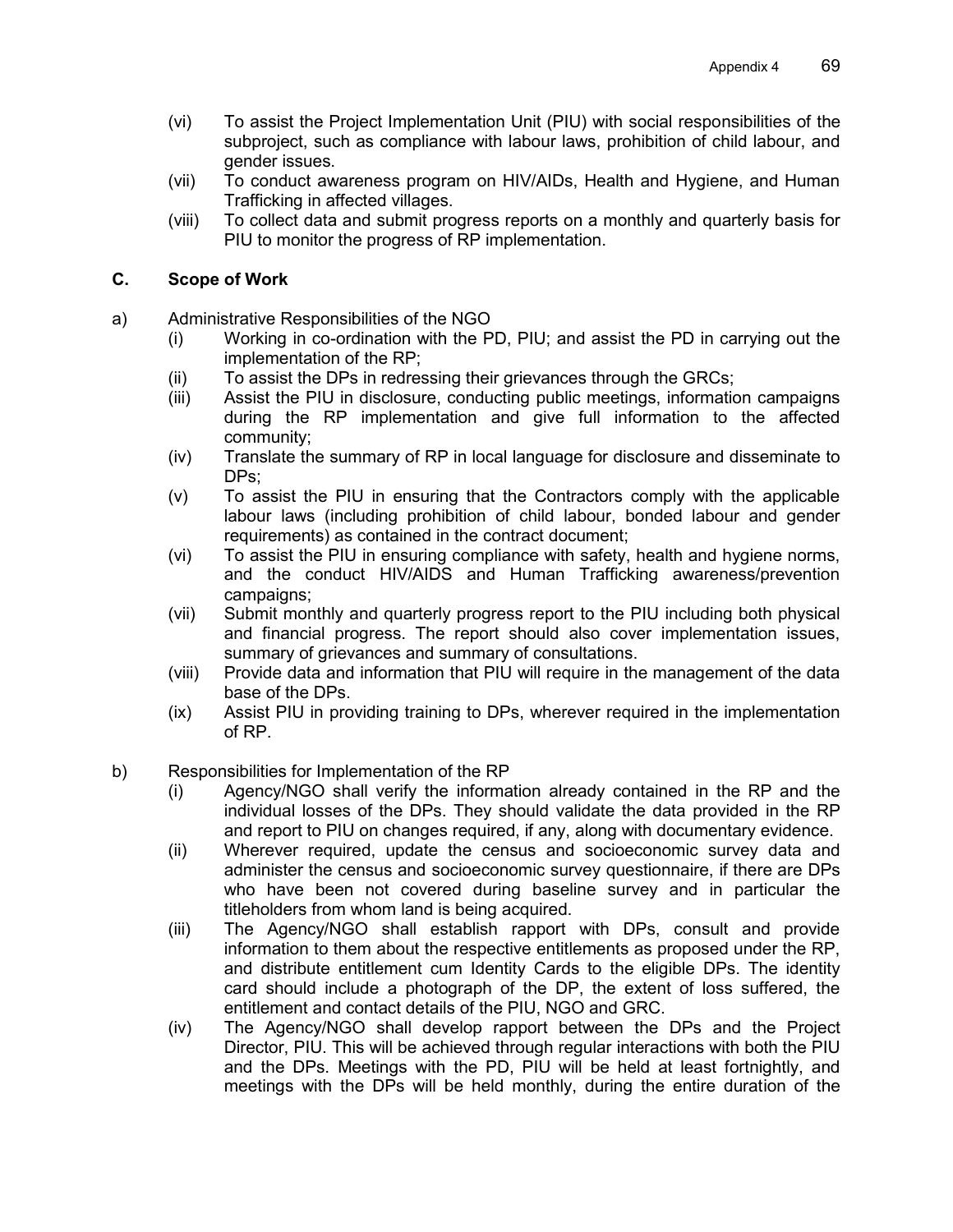assignment. All meetings and decisions taken shall be documented by the NGO/Agency.

- (v) Prepare monthly action plans with targets in consultation with the PIU.
- (vi) The Agency/NGO shall prepare micro plan detailing the type of impact and entitlements for each DP and display the list in prominent public places like villages, Panchayat offices, etc. prior to R&R award enquiry.
- (vii) During the verification of the eligible DPs, the Agency/NGO shall ensure that each of the DPs are contacted and consulted either in groups or individually. The Agency/NGO shall specially ensure consultation with women from the DPs families especially women headed households.
- (viii) Participatory methods should be adopted in assessing the needs of the DPs, especially with regard to the vulnerable groups of DPs. The methods of contact may include village level meetings, gender participation through group's interactions, and individual meetings and interactions.
- (ix) The Agency/NGO shall explain to the DPs the provisions of the policy and the entitlements under the RP. This shall include communication to the roadside squatters and encroaches about the need for the timely shifting/relocation to resettlement site, the timeframe for disbursement of their entitlement.
- (x) The Agency/NGO shall disseminate information to the DPs on the possible consequences of the project on the communities' livelihood systems and the options available, so that they do not remain ignorant.
- (xi) Agency/NGO will monitor the civil construction work in each package to ensure there is no bonded/child labour.
- (xii) In all of these, the Agency/NGO shall consider women as a special focus group, and deal with them with care and sympathy.
- (xiii) The Agency/NGO shall assist the project authorities in ensuring a smooth transition (during the part or full relocation of the DPs), helping the DPs to take salvaged materials and shift. In close consultation with the DPs, the Agency/NGO shall inform the PIU about the shifting dates agreed with the DPs in writing and the arrangements desired by the DPs with respect to their entitlements.
- (xiv) The Agency/NGO shall assist the DPs in opening bank accounts explaining the implications, the rules and the obligations of a joint account and how s/he can access the resources s/he is entitled to.
- c) Accompanying and Representing the DPs at the Grievance Redressal Committee (GRC) Meetings
	- (i) The Agency/NGO shall nominate a suitable person (from the staff of the NGO) to assist the DPs in the GRC.
	- (ii) The Agency/NGO shall make the DPs aware of the existence of grievance redressal committees (GRCs)
	- (iii) The Agency/NGO shall help the DPs in filling the grievance application and also in clearing their doubts about the procedure as well as the context of the GRC award.
	- (iv) The Agency/NGO shall record the grievance and bring it to the notice of the GRCs within seven days of receipt of the grievance from the DPs. It shall submit a draft note with respect to the particular grievance of the DP, suggesting multiple solutions, if possible, and deliberate on the same in the GRC meeting with the permission of the Chair of the GRC.
	- (v) To accompany the DPs to the GRC meeting on the decided date, help the DP to express his/her grievance in a formal manner if requested by the GRC and again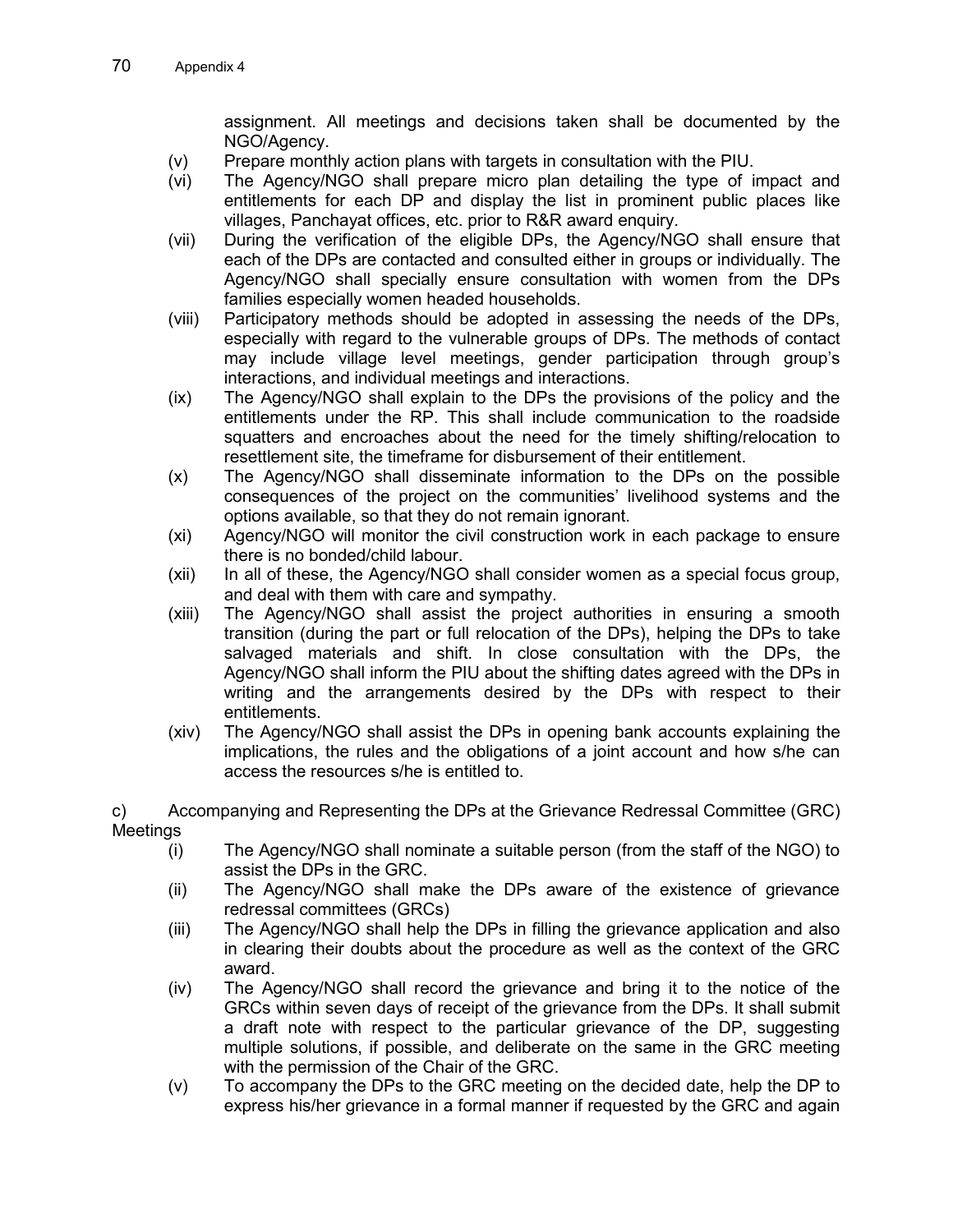inform the DPs of the decisions taken by the GRC within 3 days of receiving a decision from the GRC.

- d) Carry out Public Consultation
	- (i) In addition to counseling and providing information to DPs, the Agency/NGO will carry out periodic consultation with DPs and other stakeholders
	- (ii) Should organise meetings and appraise the communities about the schedule / progress of civil works
	- (iii) All the consultations should be documented and if possible, photographs and attendance sheets should be compiled. The list of participants and a summary of the consultations and outcome should be submitted to PIU.
- e) Assisting the PIU with the Project's Social Responsibilities
	- (i) The Agency/NGO shall assist the PIU to ensure that the Contractors are abiding by the various provisions of the applicable laws pertaining to labour standards.
	- (ii) The Agency/NGO shall assist the PIU to implement HIV/AIDS awareness measures, including collaboration with the line agencies.
	- (iii) The Agency/NGO will assist the PIU in conducting the R&R award enquiry
	- (iv) Assist the PIU to incorporate changes in the micro plan, if any based on R&R award and resubmit the same to PIU for verification, endorsement and onward transmission to Additional Collector for disbursement.
- f) Monitoring and Reporting
	- (i) The RP includes provision for monitoring by PIU and quarterly, mid-term, and post-project monitoring and evaluation by external agency. The Agency/NGO involved in the implementation of the RP will be required to supply all information, documents to the external monitoring consultants.

## **D. Documentation and Reporting by NGO**

- 6. The NGO selected for the assignments shall be responsible to:
	- (i) Submit an inception report within three weeks; on signing up of the contract including a work plan for the whole contract period, staffing and personnel deployment plan.
	- (ii) Prepare monthly progress reports to be submitted to the PIU, with weekly progress and work charts as against the scheduled timeframe of RP implementation.
	- (iii) Prepare and submit quarterly reports on a regular basis, to be submitted to the PIU.
	- (iv) Submit a completion report at the end of the contract period summarizing the actions taken during the project, the methods and personnel used to carry out the assignment, summary of support/assistance given to the DPs, lessons learnt, best practices and suggestions, if any, for effective implementation.
	- (v) All other reports/documentation as described in these terms of reference.
	- (vi) Record minutes of all meetings.
	- (vii) Four copies of each report shall be submitted to PIU together with one soft copy of each report in the CD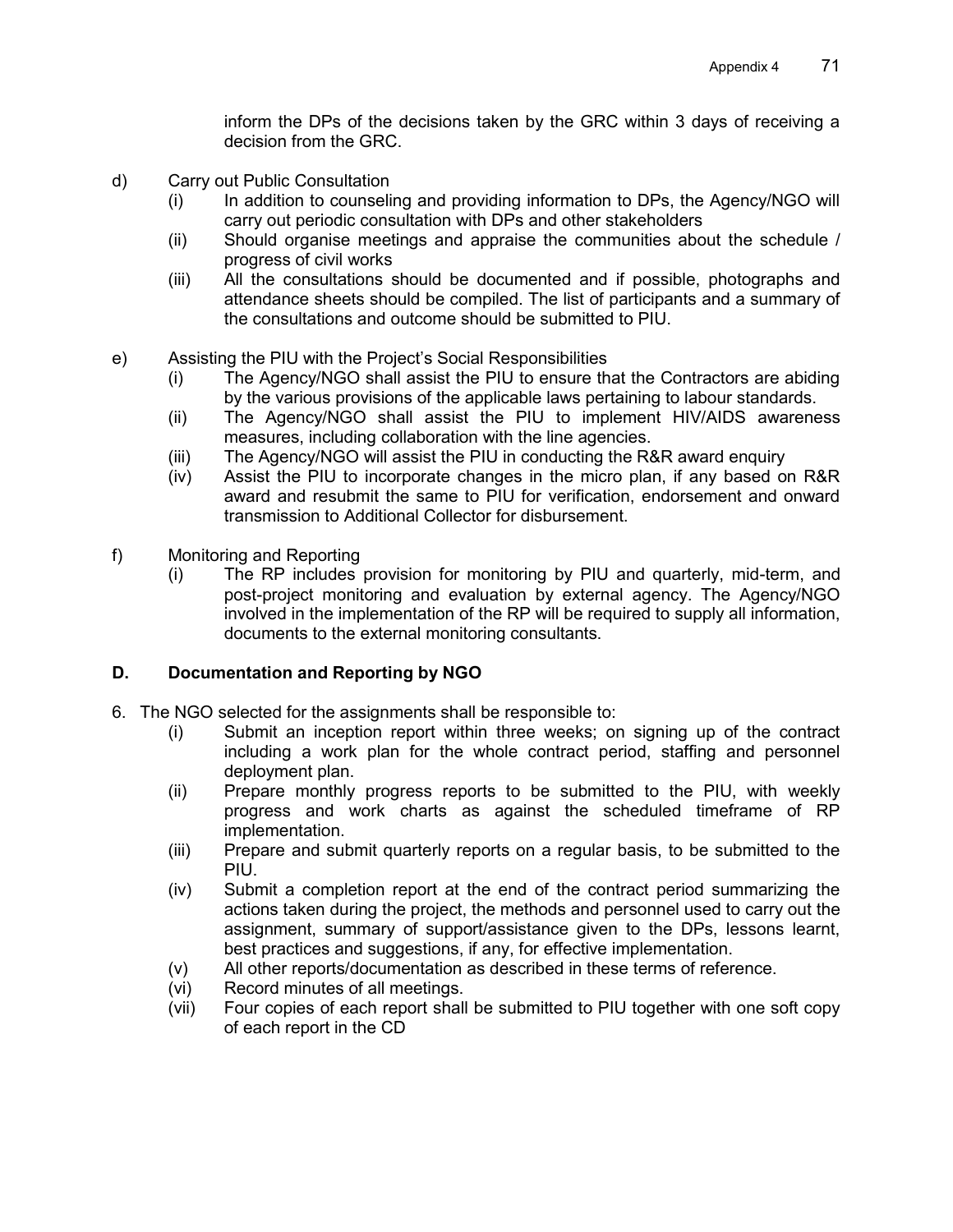## **E. Data, Services and Facilities to be provided by the Client**

7. The PIU will provide to the NGO the copies of the RP, DPs' Census records and structure photographs, the strip plan of final design and any other relevant reports/data prepared by the DPR consultants. All facilities required in the performance of the assignment, including office space, office stationery, transportation and accommodation for staff of the Agency/NGO, etc., shall be arranged by the NGO.

#### **F. Timeframe for Services**

8. It is estimated that the NGO services will be required for about 36 months with intermittent inputs of key-personnel, to undertake the assignment of facilitating the implementation of the RP. The inputs of key personnel should be in accordance with the tasks and the corresponding time required for their completion. The time schedule for completion of key tasks is given below

| <b>SNo</b>     | <b>Task Description</b>                                                                                                                                                                 | <b>Time for completion</b>                                                                                                           |  |
|----------------|-----------------------------------------------------------------------------------------------------------------------------------------------------------------------------------------|--------------------------------------------------------------------------------------------------------------------------------------|--|
| 1              | Inception Report                                                                                                                                                                        | At the end of the 3rd week after<br>commencement of services                                                                         |  |
| $\overline{2}$ | Joint verification, issue of identity card<br>a.<br>and<br>submission of corrected data, if any, including<br>proposal for replacement and upgradation of<br>community assets           | At the end of the 2nd month after<br>commencement of services                                                                        |  |
|                | Additional and /or missing census survey records of<br>b.<br>DPs (to be collected only after due approval of such<br>cases by RO in writing) including profiles of DP in<br>such survey | At the end of the 3rd month after<br>commencement of services                                                                        |  |
| 3              | Monthly Progress Report / Quarterly Progress Report<br>covering the activities in the scope of works and<br>corresponding deliverables                                                  | In 7 days from the end of each<br>month /quarter                                                                                     |  |
| 4              | Facilitating disbursement of the entitlements for 50% of<br>total DPs in the 1 <sup>st</sup> milestone coinciding with the<br>milestone sections fixed by PIU                           | At the end of the 5th month after<br>commencement of services                                                                        |  |
| 5              | Disbursement of the entitlements for the remaining DPs<br>in the 1 <sup>st</sup> milestone                                                                                              | At the end of the 6th month after<br>commencement of services                                                                        |  |
| $\overline{7}$ | Disbursement of the entitlements for remaining DPs<br>a.<br>in the $2nd$ milestone<br>Facilitating resettlement of DPs to the resettlement<br>b.<br>site(s)                             | At the end of the 15th month after<br>commencement of services                                                                       |  |
| 8              | Draft Final Report summarising the action taken and<br>other resettlement works to be fulfilled by the NGO                                                                              | One month before the service / 35th<br>month after commencement of<br>services                                                       |  |
| 9              | Final report summarising the action taken and other<br>resettlement works to be fulfilled by the NGO                                                                                    | At the end of the service / 36th<br>month after commencement of<br>services incorporating suggestions<br>of PIU on the draft report. |  |

## **G. Team for the Assignment**

9. The Agency/NGO shall assign a team of professionals for assisting PIU in RP implementation. The Agency/NGO team should consist of the following 5-core professionals and a minimum of 4 support staff including a skilled data entry operator. The core team should have a combined professional experience in the areas of social mobilization, community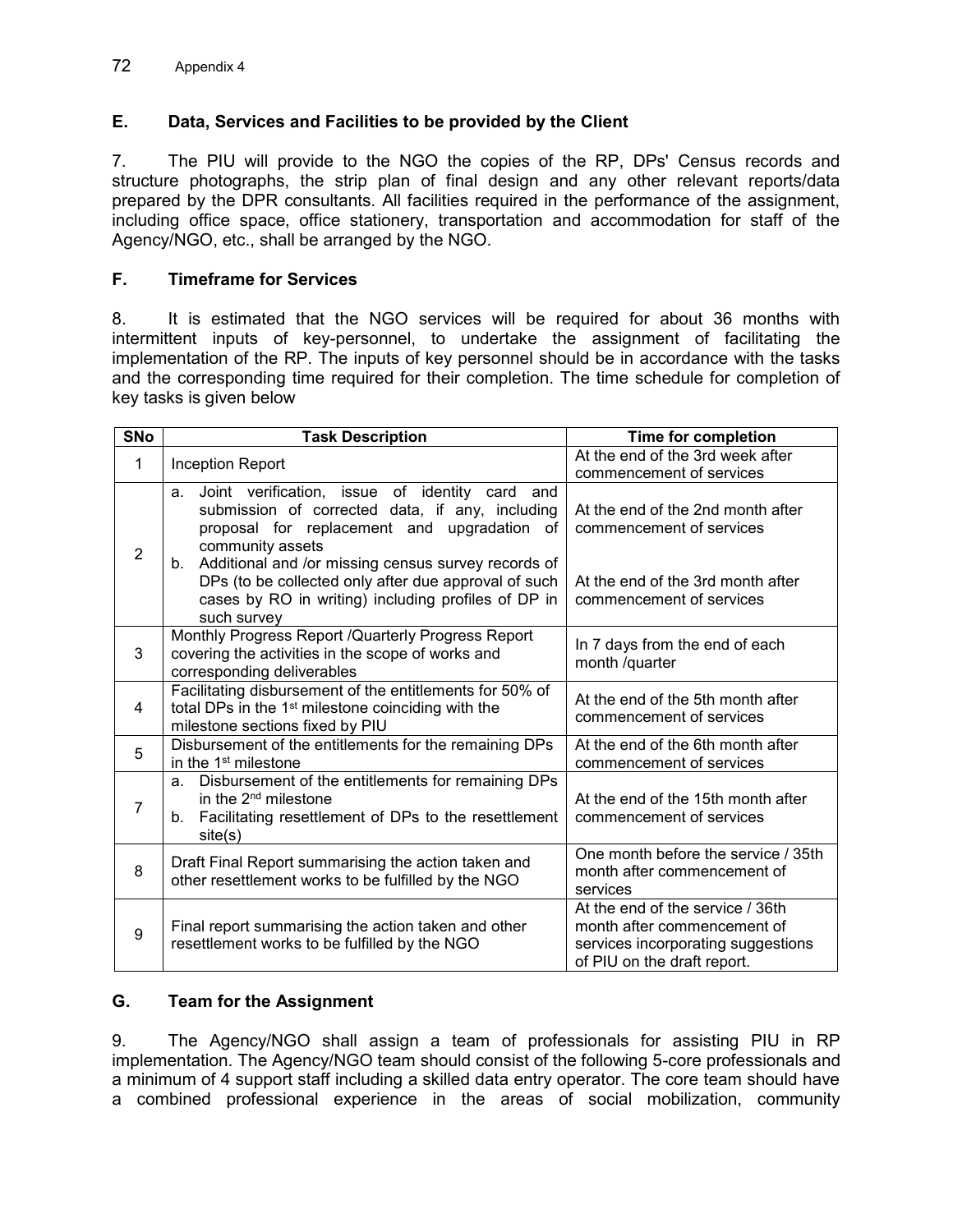development, land acquisition and resettlement, census and socioeconomic surveys and participatory planning and consultations.

| <b>SNo</b> | <b>Key Professional</b>                                     | No. of<br><b>Persons</b> | <b>Experience</b>                                                                                                                                                                                                                                                                                                                                                                                                                                                                                 |
|------------|-------------------------------------------------------------|--------------------------|---------------------------------------------------------------------------------------------------------------------------------------------------------------------------------------------------------------------------------------------------------------------------------------------------------------------------------------------------------------------------------------------------------------------------------------------------------------------------------------------------|
|            | Team Leader cum R&R<br>expert<br>(intermittent input)       |                          | Postgraduate in Social Science with a minimum of 10<br>years' experience in R&R, with land acquisition and R&R<br>implementation experience in 5 projects of which at least 3<br>should be linear projects (Highway) funded by external<br>agencies. Should be proficient in Hindi and English                                                                                                                                                                                                    |
| 3          | R&R Expert and Field<br>Coordinator<br>(intermittent input) | 4                        | Graduate in Social Science with knowledge and<br>experience in census and socioeconomic surveys, RP<br>implementation PRA Technique and fluent in Hindi and<br>English.<br>Should have a minimum of 5 years' experience in R&R,<br>with land acquisition and R&R implementation experience<br>in 3 projects of which at least 2 should be linear projects<br>(Highway) funded by external agencies.<br>One field coordinator should be posted for each of the<br>road subproject in this packager |

## **H. Payment Terms**

10. The payment will be made corresponding to the tasks described under 'Timeframe for Services' above. For awareness campaigns on HIV-AIDS, health and hygiene, the PIU will provide funds separately at actuals, based on specific campaign proposals submitted by the NGO. Cost of printing disclosure material will be paid by PIU directly or PIU will make available printed disclosure material.

11. The financial quote should include remuneration of key personnel and support staff, and all costs related to carrying out the services, excluding cost of awareness campaigns for HIV-AIDS, health and hygiene, printing of disclosure handouts and printing and laminating identity cards for DPs. Service tax, if applicable, will be paid by PIU and proof of remittance should be submitted to PIU after each payment is made. The NGO should cover their staff with adequate insurance and the cost shall be included in the financial quote under overheads.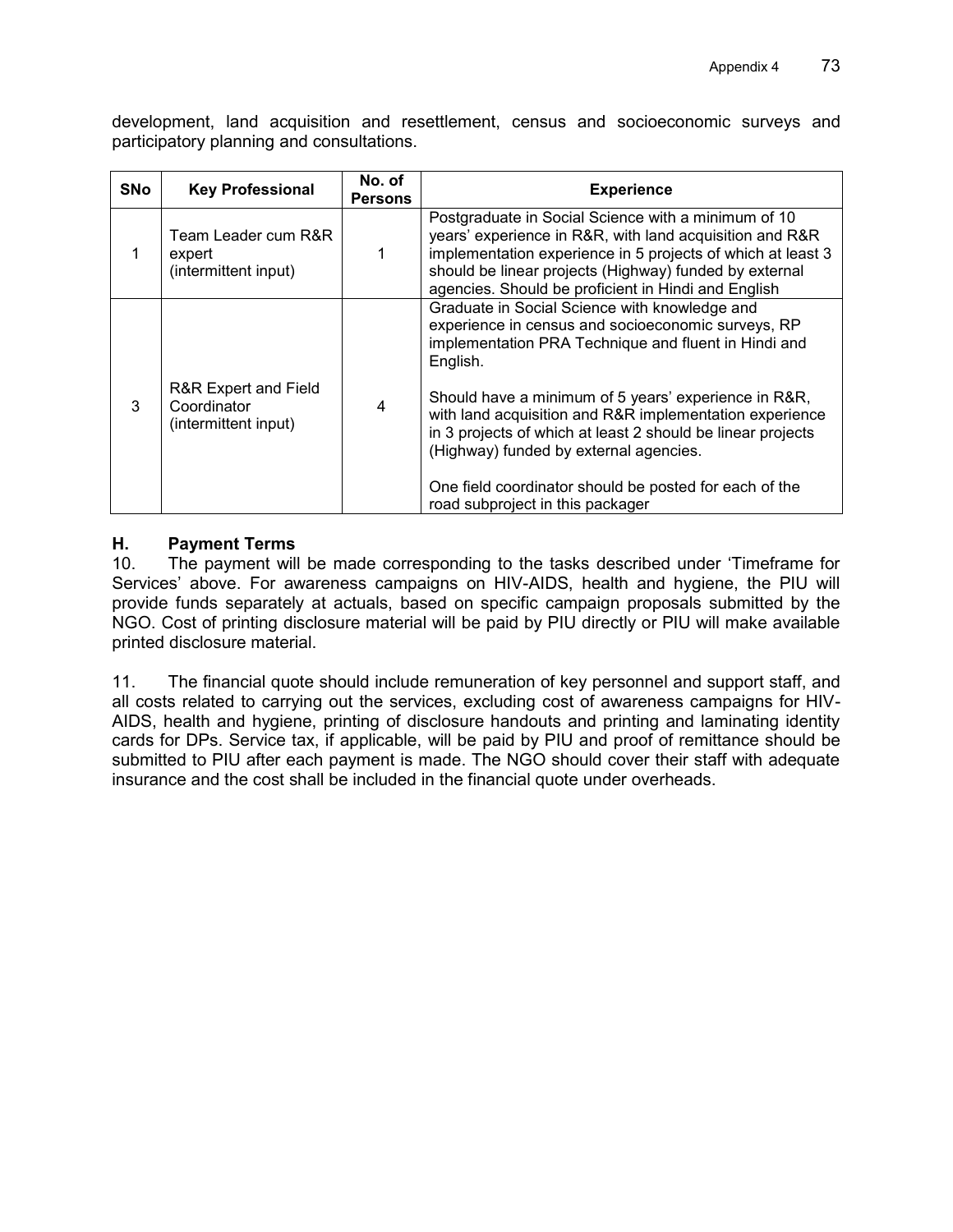# **Appendix 5: Terms of Reference for engaging an External Monitoring Agency/Expert**

## **A. Project Description**

1. Government of Rajasthan has proposed to upgrade its road network under Rajasthan State Highway Investment Program (RSHIP) and as part of this endeavour, Public Works Department (PWD) of Rajasthan has been mandated to undertake improvement and upgradation of various State Highways and Major District Roads at different locations in Rajasthan. As part of this mandate, the PPP Division of Rajasthan Public Works Department has identified the roads requiring improvement that would improve the connectivity to national highways, major towns and industrial belts. The proposed investment program will support up gradation and improvement of the identified roads and Tranche-II will finance 11 road projects totalling of about 754.463 Km spread across the State of Rajasthan.

2. The Public Private Partnership (PPP) Cell of the Public works Department has prepared the Resettlement Plan (RP) for Nasirabad- Mangaliyawas to Padukalan SH- 04, proposed under Tranche-II for improvements under RSHIP. This RP addresses social issues arising out of acquisition of land and other assets, eviction of squatters and removal of encroachments resulting in social and / or economic displacement to households / individuals / community, either direct or indirect and is in compliance with ADB's Safeguard Policy Statement, 2009 and Right to Fair Compensation and Transparency in Land Acquisition, Rehabilitation and Resettlement Act, 2013.

3. A Resettlement Plan (RP) has been prepared to assist the affected people to improve or at least restore their living standards to the pre-project level. This RP captures the involuntary resettlement impacts arising out of the proposed improvements to the road Nasirabad-Mangaliyawas to Padukalan SH- 04 *section* of RSHIP. The document describes the magnitude of impact, mitigation measures proposed, method of valuation of land, structure and other assets, eligibility criteria for availing benefits, baseline socioeconomic characteristics, entitlements based on type of loss and tenure, the institutional arrangement for delivering the entitlements and mechanism for resolving grievances and monitoring.

4. The PIUs have appointed agencies/NGOs to support the respective PIU in RP implementation. The subproject includes a provision for monitoring and evaluation of the implementation of the subproject resettlement plans by an external monitor/agency. Therefore, the PMU requires the services of a reputed individual/consultancy firm for monitoring and evaluation of RP implementation.

## **B. Scope of work – Generic**

- 5. The scope of work includes:
	- (i) To review and verify the progress in resettlement implementation as outlined in the RP;
	- (ii) To monitor the effectiveness and efficiency of PIU, and NGO in RP implementation;
	- (iii) To assess whether resettlement objectives, particularly livelihoods and living standards of the Displaced Persons (DPs) have been restored or enhanced;
	- (iv) To assess resettlement efficiency, effectiveness, impact and sustainability, drawing both on policies and practices and to suggest any corrective measures, if necessary; and
	- (v) To review the project impacts on vulnerable groups, indigenous people and